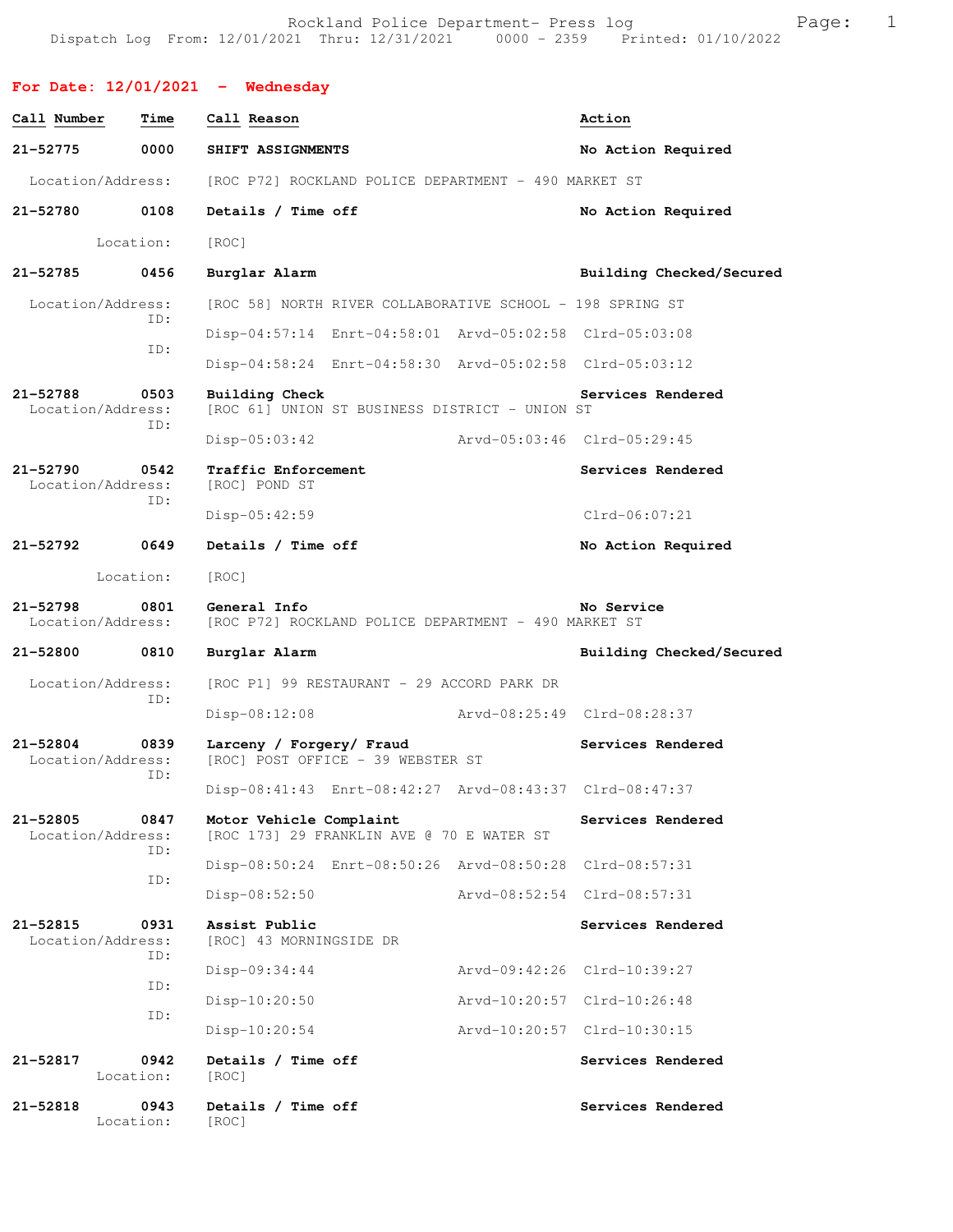Rockland Police Department- Press log Fage: 2 Dispatch Log From: 12/01/2021 Thru: 12/31/2021 0000 - 2359 Printed: 01/10/2022

**21-52822 1049 Animal Complaint Services Rendered**  Location/Address: [ROC] 141 MARTHA DR Apt. #A ID: Arvd-10:49:00 Clrd-11:00:03 **21-52827 1105 Traffic Enforcement Services Rendered**  Location/Address: [ROC] POND ST ID: Arvd-11:07:06 Clrd-11:19:40 **21-52832 1132 Disturbance Services Rendered Services Rendered Iocation/Address:** [ROC 745] 50 CONCORD ST Apt. #1R [ROC 745] 50 CONCORD ST Apt. #1R ID: Disp-11:33:44 Enrt-11:34:16 Arvd-11:37:21 Clrd-11:40:52 ID: Disp-11:34:13 Enrt-11:34:16 Arvd-11:37:02 Clrd-11:40:52 ID: Disp-11:37:25 Arvd-11:37:29 Clrd-11:40:52 **21-52834 1141 Vehicle Maintenance Services Rendered**  [ROC P72] ROCKLAND POLICE DEPARTMENT - 490 MARKET ST **21-52854 1449 Unwanted Party Services Rendered**  Location/Address: [ROC] 51 HANNAH WAY Apt. #E ID: Disp-14:49:56 Arvd-14:50:20 Clrd-14:57:27 ID: Disp-14:50:00 Arvd-14:50:40 Clrd-14:57:27 ID: Disp-14:50:37 Arvd-14:50:40 Clrd-14:57:27 **21-52861 1520 Vandalism Services Rendered**  Location/Address: [ROC] 30 MARTHA DR ID: Disp-15:21:51 Enrt-15:22:19 Arvd-15:29:54 Clrd-15:45:00 **21-52863 1544 Health & Welfare Check Transported to Hospital**  Location/Address: [ROC 646] 27 CHURCH ST ID: Disp-15:45:27 Clrd-15:48:10<br>Fire Unit ROCKEN1-Pumper-Rockland Engine 1 ROCKEN1-Pumper-Rockland Engine 1 Disp-15:48:39 Enrt-15:50:04 Arvd-15:50:27 Clrd-16:05:27 InQrtsUnavl-16:07:01 InSrvce-16:07:01<br>EMS Unit: ROCKAM1-Rockland A1 ROCKAM1-Rockland A1 Disp-15:48:39 Enrt-15:50:08 Arvd-15:50:30 Clrd-16:06:24 Hosp-16:24:15 ClrHosp-17:07:51 InQrtsUnavl-17:35:52 InSrvce-17:35:52 **21-52865 1550 Health & Welfare Check Taken/Referred to Other Agency** Location/Address: [ROC 646] 27 CHURCH ST Apt. #2 ID: Disp-15:58:14 Arvd-15:58:17 Clrd-16:13:23 ID: Disp-15:58:23 Arvd-15:58:28 Clrd-16:13:26 **21-52869 1602 SHIFT ASSIGNMENTS Services Rendered**  Location/Address: [ROC P72] ROCKLAND POLICE DEPARTMENT - 490 MARKET ST ID: Disp-16:06:14 Clrd-16:06:24 **21-52871 1616 Traffic Enforcement Citation/Warning Issued**  Location: [ROC] TOWN WIDE ID: Arvd-16:16:00 Clrd-17:26:41 ID: Disp-17:38:35 Arvd-17:40:29 Clrd-19:39:55 **21-52879 1639 Motor Vehicle Collision W/PI Paper Exchange**  Location/Address: [ROC] 9 SUNNYBANK AVE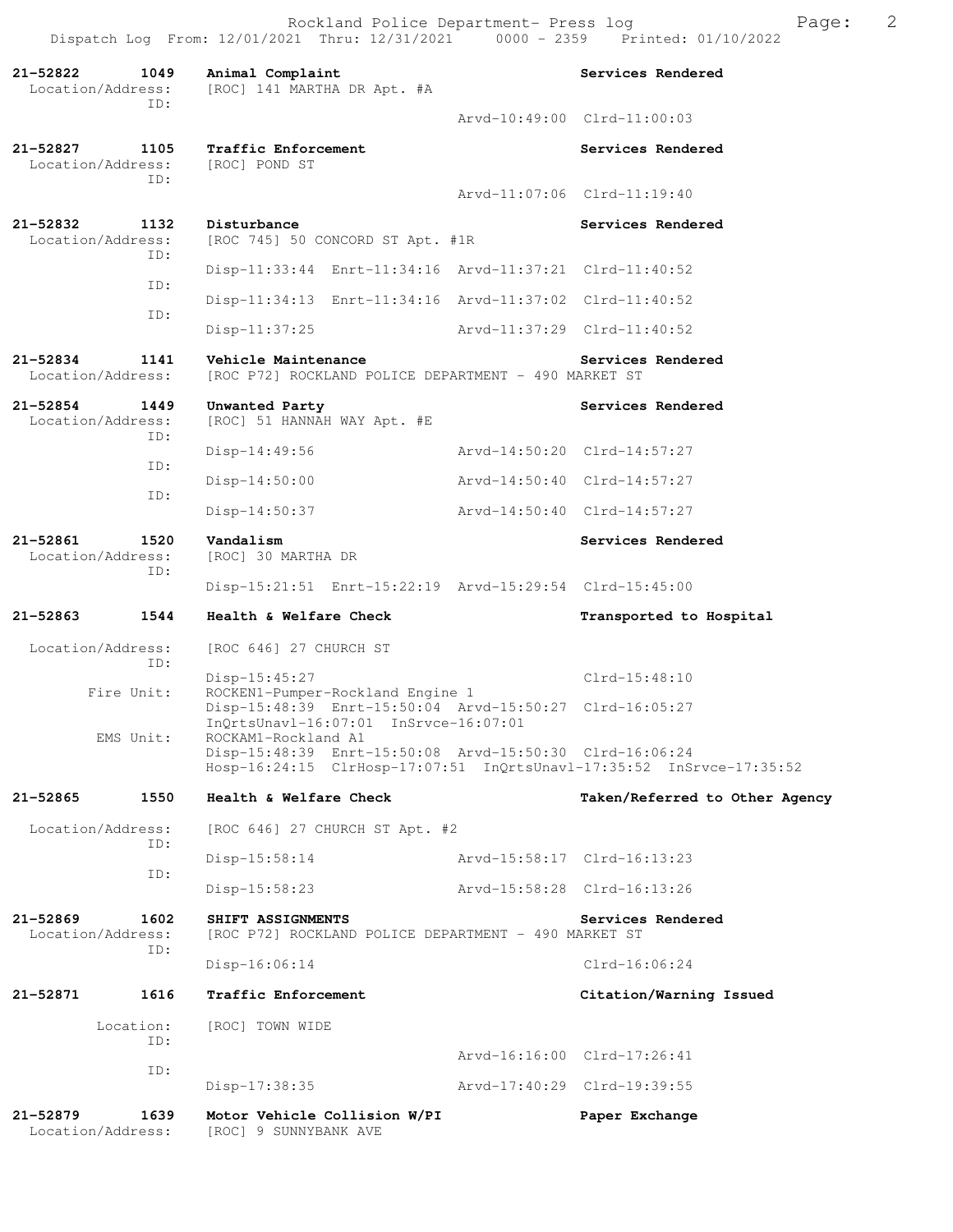Rockland Police Department- Press log Rage: 3 Dispatch Log From: 12/01/2021 Thru: 12/31/2021 0000 - 2359 Printed: 01/10/2022 ID: Disp-16:40:30 Enrt-16:40:53 Arvd-16:40:54 Clrd-16:53:59 ID: Disp-16:40:47 Enrt-16:40:58 Arvd-16:41:03 Clrd-16:54:02 **21-52887 1724 MVA Property Damage Only Paper Exchange**  Location/Address: [ROC P65] 7-ELEVEN CONVENIENCE STORE - 92 MARKET ST ID: Disp-17:26:41 Enrt-17:26:52 Arvd-17:28:43 Clrd-17:38:35 21-52898 1903 Lost/Found Property **1903** Sent On Way Location/Address: [ROC P70] D'ANGELOS - 144 MARKET ST [ROC P70] D'ANGELOS - 144 MARKET ST ID: Disp-19:06:12 Enrt-19:06:49 Arvd-19:11:23 Clrd-19:15:01 **21-52915 2058 Health & Welfare Check Services Rendered**  [ROC] 61 FAIRVIEW ST ID: Disp-20:59:20 Enrt-21:00:13 Arvd-21:04:58 Clrd-21:18:38 **21-52920 2206 Motor Vehicle Complaint Services Rendered**  Location/Address: [ROC 1041] 135 GROVE ST Apt. #129 ID: Disp-22:07:23 Enrt-22:07:27 Arvd-22:08:54 Clrd-22:27:41 **21-52928 2348 Recovered Stolen MV Services Rendered** 

Location/Address: [ROC P72] ROCKLAND POLICE DEPARTMENT - 490 MARKET ST ID: Disp-23:50:44 Clrd-23:50:50

**For Date: 12/02/2021 - Thursday**

ID:

| $21 - 52931$<br>0001<br>Location/Address: |             | Services Rendered<br>SHIFT ASSIGNMENTS<br>[ROC P72] ROCKLAND POLICE DEPARTMENT - 490 MARKET ST                                       |  |                             |
|-------------------------------------------|-------------|--------------------------------------------------------------------------------------------------------------------------------------|--|-----------------------------|
| 21-52935                                  | 0145        | <b>Emergency Medical</b>                                                                                                             |  | Transported to Hospital     |
| Location/Address:                         | ID:         | [ROC] 60 WILLOW POND DR                                                                                                              |  |                             |
|                                           | ID:         | Disp-01:48:32 Enrt-01:48:40                                                                                                          |  | $Clrd-01:48:49$             |
|                                           | EMS Unit:   | Disp-01:48:38 Enrt-01:48:42<br>ROCKAM1-Rockland A1                                                                                   |  | $Clrd-01:48:49$             |
|                                           |             | Disp-01:48:49 Enrt-01:51:26 Arvd-01:55:16 Clrd-02:02:35<br>Hosp-02:13:42 ClrHosp-02:37:56 InQrtsUnavl-02:37:56 InSrvce-02:37:56      |  |                             |
|                                           | Fire Unit:  | ROCKEN1-Pumper-Rockland Engine 1<br>Disp-01:48:52 Enrt-01:51:26 Arvd-01:55:10 Clrd-02:02:37<br>InOrtsUnavl-02:02:37 InSrvce-02:02:37 |  |                             |
| $21 - 52942$                              | 0340        | Assist Fire Department                                                                                                               |  | Services Not Required       |
| Location/Address:                         | ID:         | [ROC P107] DUNKIN DONUTS - 147 MARKET ST                                                                                             |  |                             |
|                                           |             | Disp-03:41:14 Enrt-03:41:17 Arvd-03:41:33 Clrd-03:43:58                                                                              |  |                             |
| $21 - 52946$<br>Location/Address:         | 0509<br>ID: | <b>Building Check</b><br>[ROC] UNION ST                                                                                              |  | Services Rendered           |
|                                           |             | Disp-05:10:41                                                                                                                        |  | Arvd-05:10:48 Clrd-05:27:36 |
| $21 - 52947$<br>Location/Address:         | 0525<br>TD: | Traffic Enforcement<br>[ROC] POND ST                                                                                                 |  | Services Rendered           |
|                                           |             |                                                                                                                                      |  | Arvd-05:26:47 Clrd-05:56:58 |
| $21 - 52956$<br>Location/Address:         | 0701<br>TD: | Health & Welfare Check<br>[ROC] 19 PACIFIC ST                                                                                        |  | Services Rendered           |
|                                           |             | Disp-07:04:17 Enrt-07:04:37 Arvd-07:07:41 Clrd-07:14:04                                                                              |  |                             |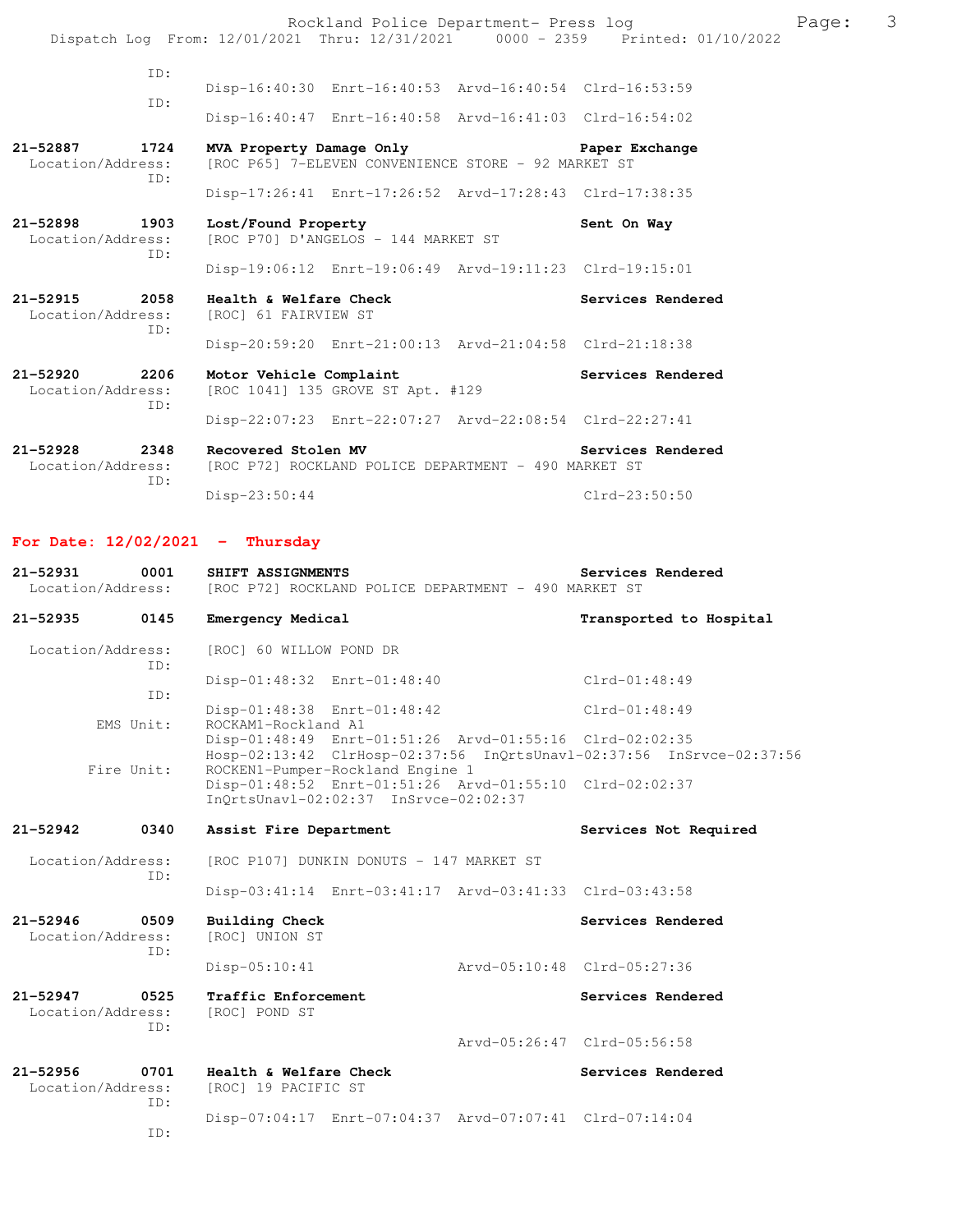Rockland Police Department- Press log example Press Page: 4 Dispatch Log From: 12/01/2021 Thru: 12/31/2021 0000 - 2359 Printed: 01/10/2022

 Disp-07:04:17 Enrt-07:04:34 Arvd-07:07:39 Clrd-07:13:45 **21-52961 0746 Burglar Alarm Services Rendered**  Location/Address: [ROC P84] PLAYERS SPORTS BAR - 86 VFW DR ID: Disp-07:47:36 Enrt-07:47:57 Arvd-07:54:20 Clrd-08:00:20 **21-52962 0800 General Info No Action Required**  Location/Address: [ROC P72] ROCKLAND POLICE DEPARTMENT - 490 MARKET ST **21-52970 0845 General Info No Action Required**  Location/Address: [ROC P72] ROCKLAND POLICE DEPARTMENT - 490 MARKET ST **21-52971 0847 General Info No Action Required**  Location/Address: [ROC P72] ROCKLAND POLICE DEPARTMENT - 490 MARKET ST **21-52977 0936 General Info No Action Required**  Location/Address: [ROC P72] ROCKLAND POLICE DEPARTMENT - 490 MARKET ST **21-52978 0937 General Info No Action Required**  Location/Address: [ROC P72] ROCKLAND POLICE DEPARTMENT - 490 MARKET ST **21-52981 0953 Animal Complaint Services Rendered**  Location: [QUI] ANIMAL SHELTER ID: Arvd-09:53:00 Clrd-11:39:00 **21-52986 1011 General Info No Action Required**  Location/Address: [ROC P72] ROCKLAND POLICE DEPARTMENT - 490 MARKET ST 21-52989 1036 Suspicious Activity **1026 Services Rendered**  Location/Address: [ROC] 376 PLAIN ST ID: Arvd-10:36:00 Clrd-10:37:33 ID: Disp-10:37:34 Enrt-10:37:51 Arvd-10:38:32 Clrd-10:43:09 ID: Disp-10:38:08 Enrt-10:38:18 Arvd-10:38:29 Clrd-10:42:54 **21-52995 1058 Motor Vehicle Stop Arrest(s) Made**  Location/Address: [ROC P55] HOME DEPOT - 1149 HINGHAM ST ID: Arvd-10:58:00 Clrd-12:52:52 ID: Disp-11:13:37 Enrt-11:13:42 Arvd-11:13:45 Clrd-12:47:15 Refer To Arrest: Arrest: MORAN, CHRISTIAN R Address: 61 COLUMBUS AVE BRAINTREE, MA<br>Age: 49 Age: Charges: Straight Warrant **21-53003 1124 General Info Services Rendered**  Location/Address: [ROC P72] ROCKLAND POLICE DEPARTMENT - 490 MARKET ST 21-53005 1133 General Info<br>
Location/Address: [ROC P72] ROCKLAND POLICE DEPARTMENT - 490 MARKET ST [ROC P72] ROCKLAND POLICE DEPARTMENT - 490 MARKET ST **21-53006 1201 Motor Vehicle Collision W/PI Transported to Hospital** 

 Vicinity of: [STO] PINE ST @ PLEASANT ST EMS Unit: CANAMB1-Canton Ambulance 1 Disp-12:03:40 Enrt-12:03:45 Clrd-12:05:07 InQrtsUnavl-12:08:52 InSrvce-12:08:52 EMS Unit: CANAMB2-Canton Ambulance 2 Disp-12:05:40 Enrt-12:05:42 Arvd-12:07:47 Clrd-12:12:48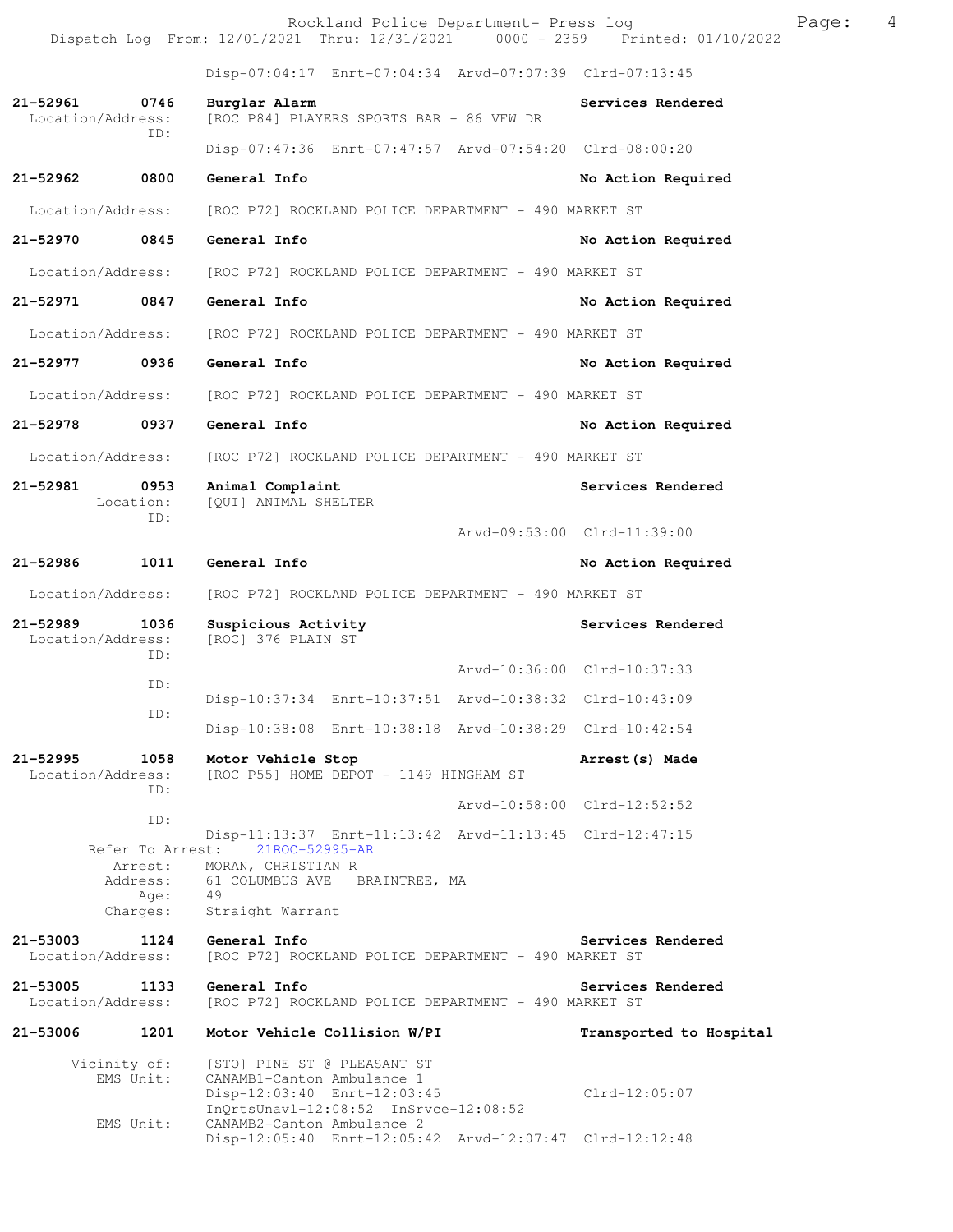|                                             |             |                                                     | Rockland Police Department- Press log                                                                                                |                             | Dispatch Log From: 12/01/2021 Thru: 12/31/2021 0000 - 2359 Printed: 01/10/2022 | 5<br>Page: |
|---------------------------------------------|-------------|-----------------------------------------------------|--------------------------------------------------------------------------------------------------------------------------------------|-----------------------------|--------------------------------------------------------------------------------|------------|
|                                             |             |                                                     |                                                                                                                                      |                             | Hosp-12:21:13 ClrHosp-12:49:19 InQrtsUnavl-12:55:42 InSrvce-12:55:42           |            |
|                                             | ID:         |                                                     | Disp-12:48:06 Enrt-12:48:16                                                                                                          |                             | $Clrd-12:49:15$                                                                |            |
| 21-53012<br>Location/Address:               | 1241        | Animal Complaint                                    | [ROC 69] SOUTH SHORE REHAB & NURSING - 115 NORTH AVE                                                                                 |                             | Services Rendered                                                              |            |
|                                             | TD:         |                                                     |                                                                                                                                      | Arvd-12:41:00 Clrd-12:54:30 |                                                                                |            |
| 21-53013<br>Location/Address:<br>Fire Unit: | 1244        | MVA Property Damage Only                            | [ROC] 162 NORTH AVE @ 16 DIVISION ST<br>ROCKEN1-Pumper-Rockland Engine 1                                                             |                             | Services Rendered                                                              |            |
| EMS Unit:                                   |             | ROCKAM3-Rockland A3                                 | Disp-12:47:07 Enrt-12:48:15 Arvd-12:48:46 Clrd-12:54:34<br>InQrtsUnavl-12:56:37 InSrvce-12:56:40                                     |                             |                                                                                |            |
|                                             | ID:         |                                                     | Disp-12:47:13 Enrt-12:47:48 Arvd-12:48:48 Clrd-12:54:31<br>InQrtsUnavl-12:56:30 InSrvce-12:56:34                                     |                             |                                                                                |            |
|                                             | ID:         |                                                     | Disp-12:47:44 Enrt-12:48:21 Arvd-12:48:24 Clrd-13:13:08                                                                              |                             |                                                                                |            |
|                                             | ID:         |                                                     | Disp-12:48:45 Enrt-12:48:49 Arvd-12:48:53 Clrd-13:01:09                                                                              |                             |                                                                                |            |
| Refer To Summons:                           |             | 21ROC-53013-AR                                      | Disp-12:49:27 Enrt-12:49:35 Arvd-12:52:47 Clrd-13:26:27                                                                              |                             |                                                                                |            |
| Summons:<br>Address:<br>Age:                |             | BEAULIEU, DAVID<br>31                               | 28 WEYMOUTH ST Apt. #9 HOLBROOK, MA                                                                                                  |                             |                                                                                |            |
| Charges:                                    |             |                                                     | LICENSE SUSPENDED, OP MV WITH                                                                                                        |                             |                                                                                |            |
| 21-53018<br>Location/Address:               | 1327        | [ROC 120] 91 LIBERTY ST                             | Motor Vehicle Collision W/PI                                                                                                         |                             | Services Rendered                                                              |            |
| EMS Unit:                                   |             | ROCKAM2-Rockland A2<br>Disp-13:28:51                | InQrtsUnavl-13:29:20 InSrvce-13:29:20                                                                                                |                             | Clrd-13:29:20                                                                  |            |
| Fire Unit:                                  |             | Disp-13:29:17                                       | ROCKEN2-Pumper-Rockland Engine 2<br>InQrtsUnavl-13:29:24 InSrvce-13:29:24                                                            |                             | Clrd-13:29:24                                                                  |            |
|                                             | ID:         | $Disp-13:29:21$                                     |                                                                                                                                      |                             | $Clrd-13:29:41$                                                                |            |
| Fire Unit:                                  |             |                                                     | ROCKEN1-Pumper-Rockland Engine 1<br>Disp-13:30:16 Enrt-13:31:26 Arvd-13:34:49 Clrd-14:25:59<br>InQrtsUnavl-14:25:59 InSrvce-14:25:59 |                             |                                                                                |            |
| EMS Unit:                                   |             | ABIA2-Abington Ambulance 2                          | Disp-13:31:02 Enrt-13:32:02 Arvd-13:37:10 Clrd-13:45:21                                                                              |                             | Hosp-13:55:25 ClrHosp-14:16:02 InQrtsUnavl-14:24:52 InSrvce-14:24:52           |            |
| Fire Unit:                                  |             |                                                     | ROCKC1-Staff-Rockland Fire Chief<br>Disp-13:32:53 Enrt-13:32:57 Arvd-13:33:43 Clrd-14:42:48<br>InOrtsUnavl-14:52:54 InSrvce-14:52:54 |                             |                                                                                |            |
| Fire Unit:                                  |             |                                                     | ROCKEN3-Pumper-Rockland Engine 3<br>Disp-13:33:05 Enrt-13:33:09 Arvd-13:35:10 Clrd-13:51:04                                          |                             |                                                                                |            |
|                                             | ID:         |                                                     | InQrtsUnavl-13:51:04 InSrvce-13:51:04<br>Disp-14:04:19 Enrt-14:04:23 Arvd-14:04:24 Clrd-14:04:45                                     |                             |                                                                                |            |
| 21-53019                                    | 1328        | General Info                                        |                                                                                                                                      |                             | No Action Required                                                             |            |
| Location/Address:                           |             |                                                     | [ROC P72] ROCKLAND POLICE DEPARTMENT - 490 MARKET ST                                                                                 |                             |                                                                                |            |
| 21-53020<br>Location/Address:               | 1328<br>ID: | MVA Property Damage Only<br>[ROC 120] 91 LIBERTY ST |                                                                                                                                      |                             | Report Follows                                                                 |            |
|                                             | ID:         |                                                     | Disp-13:30:02 Enrt-13:34:45 Arvd-13:35:00 Clrd-13:45:49                                                                              |                             |                                                                                |            |
|                                             | ID:         |                                                     | Disp-13:30:43 Enrt-13:34:47 Arvd-13:35:05 Clrd-13:56:29                                                                              |                             |                                                                                |            |
|                                             | ID:         |                                                     | Disp-13:30:51 Enrt-13:34:50 Arvd-13:35:07 Clrd-14:47:34                                                                              |                             |                                                                                |            |
|                                             |             |                                                     | Disp-13:30:58 Enrt-13:34:48 Arvd-13:35:10 Clrd-13:57:55                                                                              |                             |                                                                                |            |
| 21-53022<br>Location/Address:               | 1341        | Unwanted Party<br>[ROC] 399 WEBSTER ST              |                                                                                                                                      |                             | Services Rendered                                                              |            |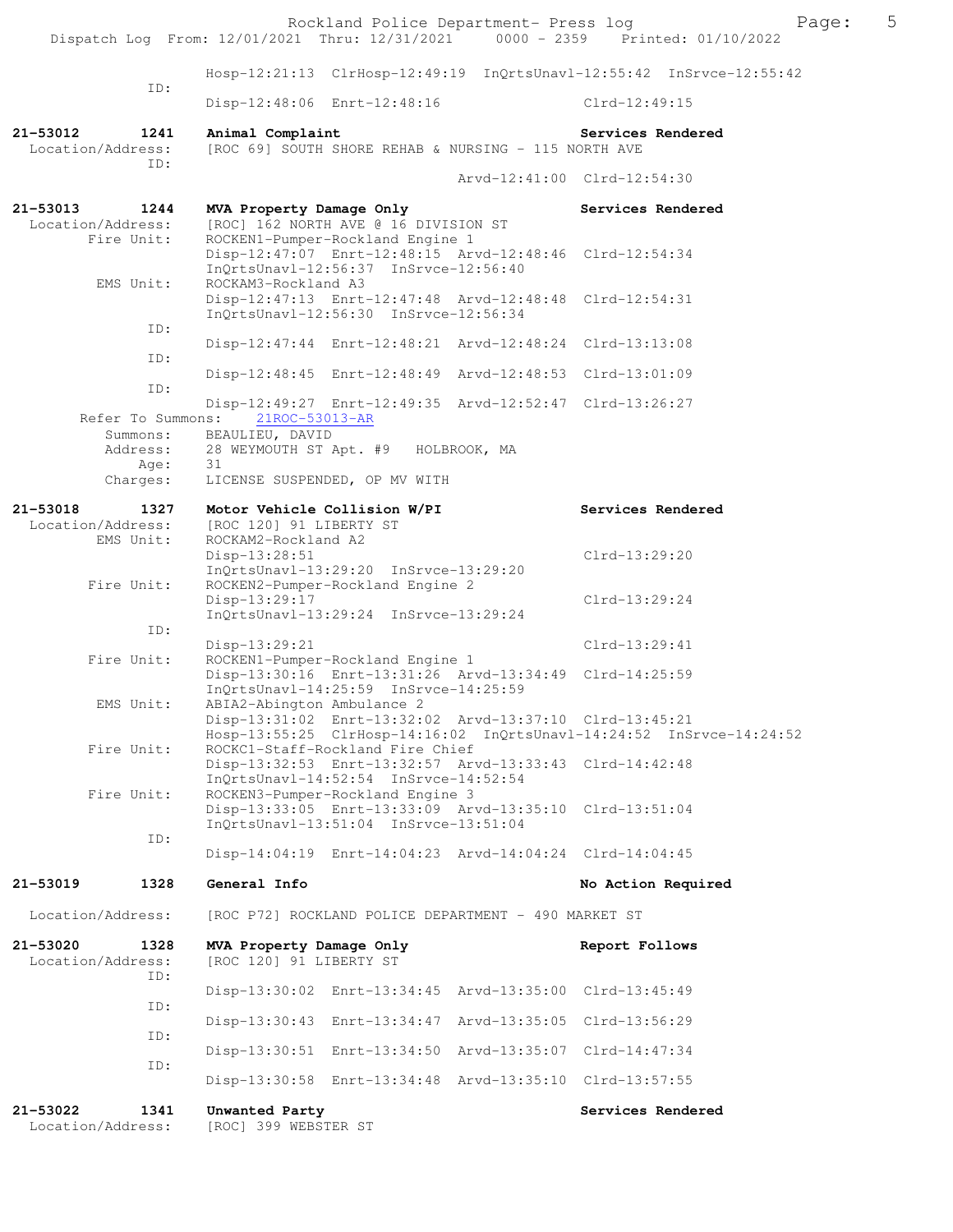|              |                                  |                                             | Rockland Police Department- Press log                                                                                                                                   | Page:<br>Dispatch Log From: 12/01/2021 Thru: 12/31/2021 0000 - 2359 Printed: 01/10/2022 | 6 |
|--------------|----------------------------------|---------------------------------------------|-------------------------------------------------------------------------------------------------------------------------------------------------------------------------|-----------------------------------------------------------------------------------------|---|
|              | ID:                              |                                             |                                                                                                                                                                         |                                                                                         |   |
|              | ID:                              |                                             | Disp-13:45:44 Enrt-13:47:36                                                                                                                                             | $Clrd-13:54:22$                                                                         |   |
|              |                                  |                                             | Disp-13:45:54 Enrt-13:47:33                                                                                                                                             | $Clrd-13:54:58$                                                                         |   |
| $21 - 53023$ | 1344<br>Location/Address:<br>ID: | Animal Complaint<br>[ROC] 511 MARKET ST     |                                                                                                                                                                         | Services Rendered                                                                       |   |
|              |                                  |                                             |                                                                                                                                                                         | Arvd-13:44:00 Clrd-13:47:01                                                             |   |
| 21-53025     | 1344                             | Health & Welfare Check                      |                                                                                                                                                                         | Services Not Required                                                                   |   |
|              | Location/Address:<br>Fire Unit:  |                                             | [ROC 1065] 92 MARTHA DR Apt. #D<br>ROCKEN3-Pumper-Rockland Engine 3<br>Disp-13:51:21 Enrt-13:53:07 Arvd-13:58:08 Clrd-13:58:11<br>InQrtsUnavl-14:08:18 InSrvce-14:08:26 |                                                                                         |   |
|              | ID:                              |                                             | Disp-13:55:11 Enrt-13:55:17 Arvd-13:58:05 Clrd-14:01:40                                                                                                                 |                                                                                         |   |
|              | EMS Unit:                        | HANAMB-Hanson Ambulance                     | Disp-13:55:37 Enrt-13:56:21<br>InOrtsUnavl-14:13:47 InSrvce-14:13:47                                                                                                    | $Clrd-13:57:53$                                                                         |   |
| 21-53027     | 1358<br>Location:<br>ID:         | Prisioner Transport<br>[HIN] COURT          |                                                                                                                                                                         | Services Rendered                                                                       |   |
|              |                                  |                                             |                                                                                                                                                                         | Arvd-13:58:00 Clrd-14:25:03                                                             |   |
| 21-53034     | 1417                             | Emergency Medical                           |                                                                                                                                                                         | Transported to Hospital                                                                 |   |
|              | Location/Address:                | [ROC] 323 SPRING ST                         |                                                                                                                                                                         |                                                                                         |   |
|              | ID:                              |                                             | Disp-14:19:11 Enrt-14:19:37 Arvd-14:31:04 Clrd-14:37:49                                                                                                                 |                                                                                         |   |
|              | ID:                              |                                             | Disp-14:19:34 Enrt-14:19:37 Arvd-14:23:25 Clrd-14:37:39                                                                                                                 |                                                                                         |   |
|              | Fire Unit:                       |                                             | ROCKEN3-Pumper-Rockland Engine 3<br>Disp-14:20:39 Enrt-14:20:43 Arvd-14:23:37 Clrd-14:36:44<br>InOrtsUnavl-14:43:33 InSrvce-14:44:00                                    |                                                                                         |   |
|              | EMS Unit:                        | HANAMB-Hanson Ambulance                     | Disp-14:21:29 Enrt-14:21:39 Arvd-14:28:38 Clrd-14:36:21                                                                                                                 | Hosp-14:50:14 ClrHosp-14:50:24 InQrtsUnavl-14:50:25 InSrvce-14:50:25                    |   |
|              | Fire Unit:                       |                                             | ROCKC3-Staff-Rockland Fire Day Officer<br>Disp-14:37:01 Enrt-14:37:05 Arvd-14:37:08 Clrd-14:37:11<br>$InQrtsUnav1-14:51:16$ $InSrvce-14:51:16$                          |                                                                                         |   |
| 21-53036     | 1423<br>Location/Address:<br>ID: | Prisioner Transport                         | [ROC P72] ROCKLAND POLICE DEPARTMENT - 490 MARKET ST                                                                                                                    | Services Rendered                                                                       |   |
|              |                                  |                                             | Disp-14:25:03 Enrt-14:25:10 Arvd-14:31:41 Clrd-14:31:44                                                                                                                 |                                                                                         |   |
| 21-53038     | 1434<br>Location/Address:<br>ID: | Animal Complaint<br>[ROC] 511 WEBSTER ST    |                                                                                                                                                                         | Services Rendered                                                                       |   |
|              |                                  |                                             |                                                                                                                                                                         | Arvd-14:34:00 Clrd-14:49:48                                                             |   |
| 21-53176     | 1445<br>Location/Address:        | Animal Complaint<br>[ROC] 245 EAST WATER ST |                                                                                                                                                                         | Services Rendered                                                                       |   |
| 21-53044     | 1514                             | 911 Accidental                              |                                                                                                                                                                         | No Action Required                                                                      |   |
|              | Location/Address:                | [ROC] 60 WILLOW POND DR                     |                                                                                                                                                                         |                                                                                         |   |
|              | ID:                              |                                             | Disp-15:19:27 Enrt-15:19:29 Arvd-15:19:33 Clrd-15:20:16                                                                                                                 |                                                                                         |   |
| $21 - 53043$ | 1516<br>Location/Address:        | General Info                                | [ROC P72] ROCKLAND POLICE DEPARTMENT - 490 MARKET ST                                                                                                                    | Services Rendered                                                                       |   |
| $21 - 53045$ | 1522<br>Location/Address:<br>ID: | Suspicious Activity<br>[ROC] 270 MARKET ST  |                                                                                                                                                                         | Services Rendered                                                                       |   |
|              |                                  |                                             | Disp-15:25:35 Enrt-15:25:42 Arvd-15:29:09 Clrd-15:35:22                                                                                                                 |                                                                                         |   |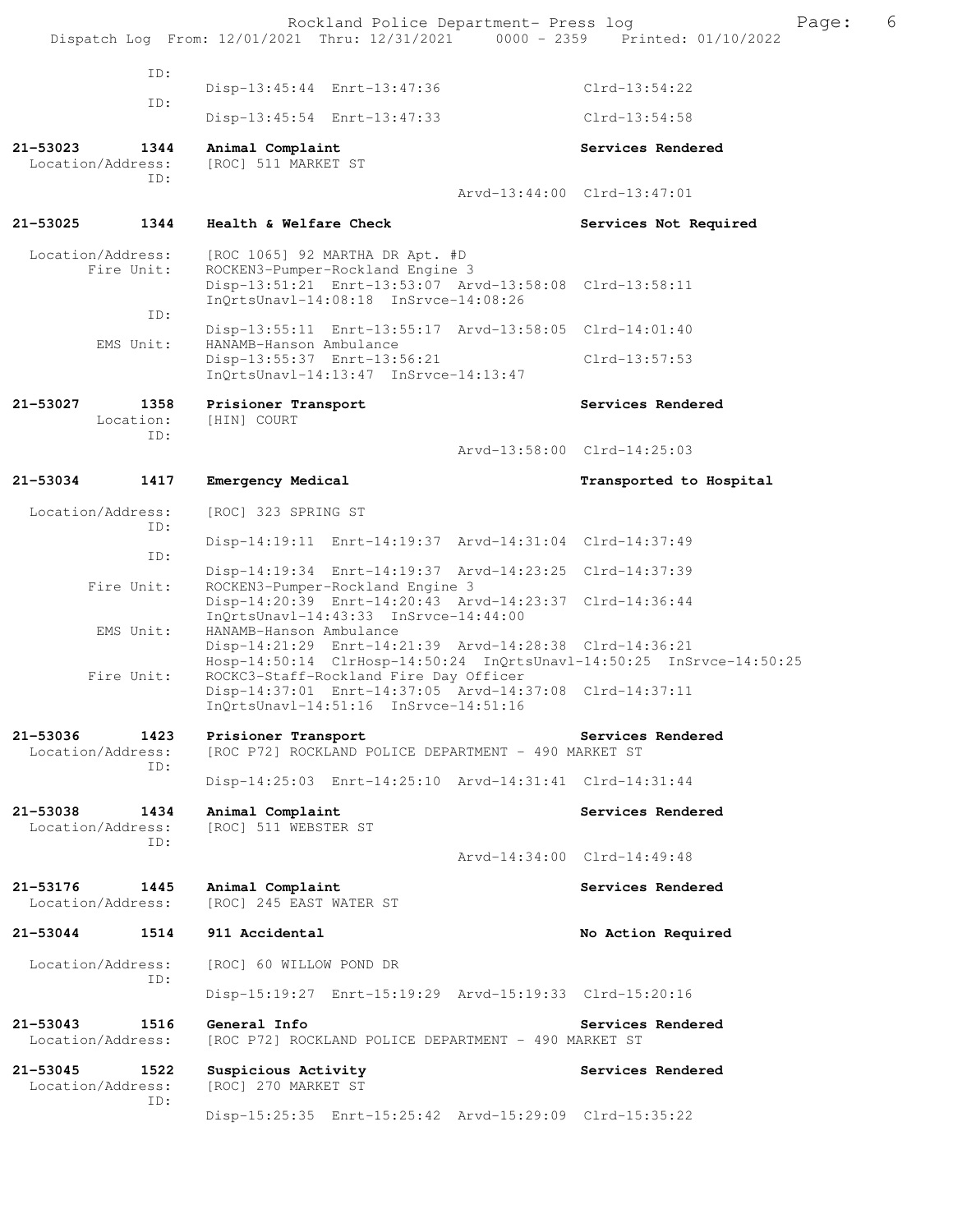Rockland Police Department- Press log Fage: 7 Dispatch Log From: 12/01/2021 Thru: 12/31/2021 0000 - 2359 Printed: 01/10/2022 **21-53048 1543 Missing Person Services Rendered**  Location/Address: [ROC] 19 CORN MILL WAY ID: Disp-15:47:47 Enrt-15:47:59 Arvd-15:48:01 Clrd-15:56:12 ID: Disp-15:47:55 Enrt-15:47:58 Arvd-15:48:03 Clrd-15:56:17 ID: Disp-15:48:20 Enrt-15:48:23 Arvd-15:48:27 Clrd-15:56:15 **21-53049 1551 Follow-Up Investigation 911 Wireless call (Transfered)** Location/Address: [ROC 745] 50 CONCORD ST ID: Arvd-15:51:00 Clrd-16:01:58 **21-53050 1603 General Info Services Rendered**  Location/Address: [ROC P72] ROCKLAND POLICE DEPARTMENT - 490 MARKET ST **21-53054 1623 Traffic Enforcement Services Rendered**  Location/Address: [ROC] POND ST ID: Arvd-16:23:00 Clrd-19:45:06 21-53060 1642 General Info<br>
Location/Address: [ROC P72] ROCKLAND POLICE DEPARTMENT - 490 MARKET ST [ROC P72] ROCKLAND POLICE DEPARTMENT - 490 MARKET ST **21-53062 1650 Detail Services Rendered**  Location/Address: [ROC P72] ROCKLAND POLICE DEPARTMENT - 490 MARKET ST **21-53065 1701 Details / Time off Services Rendered**  Location: [ROC] **21-53078 1800 MVA Property Damage Only Services Rendered**  Location/Address: [ROC] GROVE ST ID: Disp-18:03:26 Enrt-18:03:28 Arvd-18:12:05 Clrd-18:47:54 **21-53085 1844 Suspicious Activity Services Rendered**  Location/Address: [ROC] 548 HINGHAM ST ID: Disp-18:44:43 Enrt-18:45:41 Arvd-18:55:12 Clrd-19:14:33 **21-53098 1939 Details / Time off Services Rendered**  Location: [ROC] 21-53115 2056 Details / Time off **Services Rendered**  Location: [ROC] **21-53116 2115 911 Accidental Services Rendered**  Location/Address: [ROC P84] PLAYERS SPORTS BAR - 86 VFW DR ID: Disp-21:16:51 Enrt-21:18:18 Arvd-21:24:26 Clrd-21:24:34 **21-53133 2333 General Info Services Rendered**  Location/Address: [ROC P72] ROCKLAND POLICE DEPARTMENT - 490 MARKET ST **For Date: 12/03/2021 - Friday**

| 21-53136 | 0000<br>Location/Address:<br>TD: | SHIFT ASSIGNMENTS           | No Service<br>[ROC P72] ROCKLAND POLICE DEPARTMENT - 490 MARKET ST |
|----------|----------------------------------|-----------------------------|--------------------------------------------------------------------|
|          |                                  |                             | Arvd-00:00:00 Clrd-00:01:59                                        |
| 21-53141 | 0033<br>Location:                | Details / Time off<br>[ROC] | No Service                                                         |
| 21-53142 | 0034<br>Location:                | Details / Time off<br>[ROC] | No Service                                                         |
| 21-53144 | 0059                             | Building Check              | Investigated                                                       |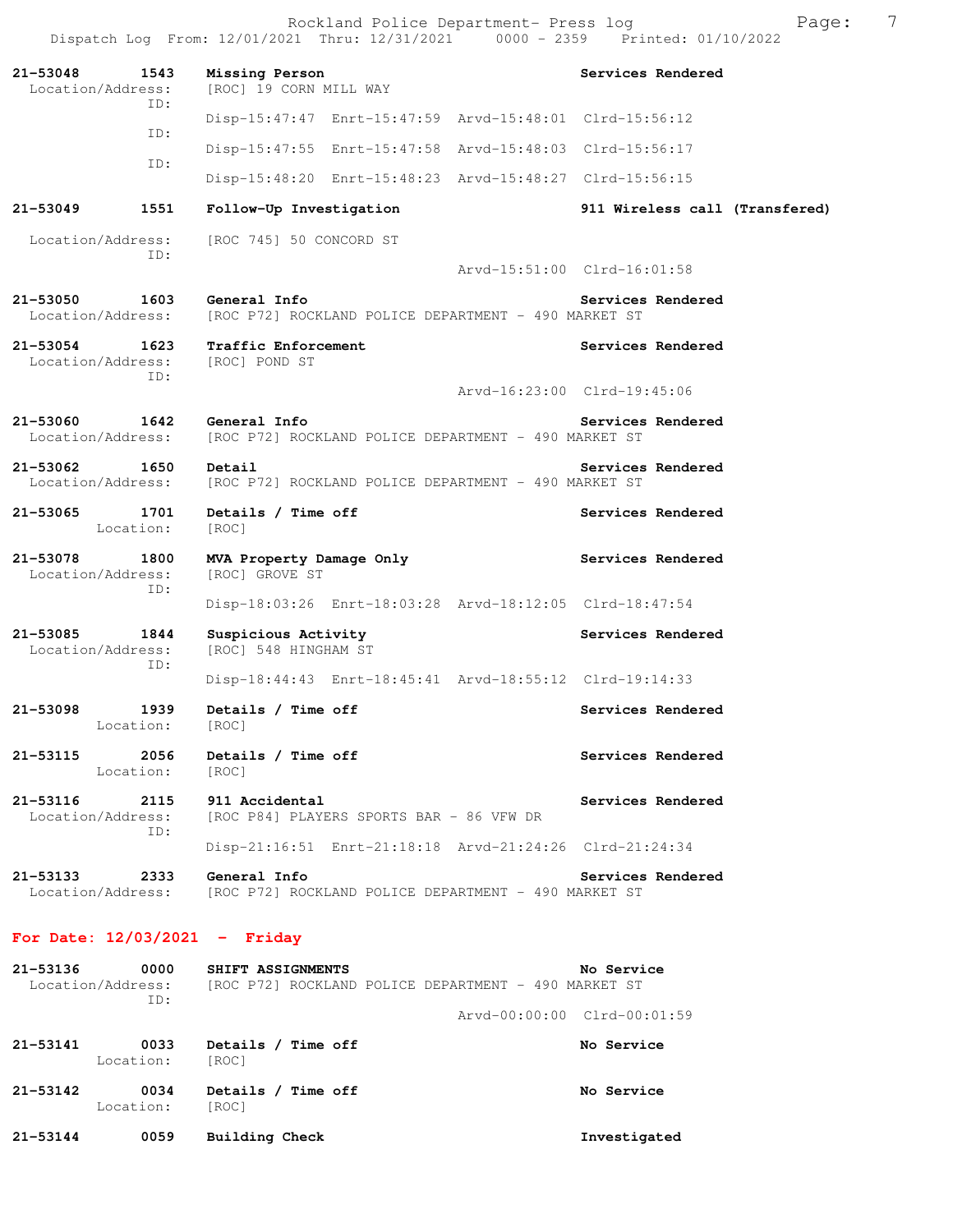Rockland Police Department- Press log Freed Page: 8 Dispatch Log From: 12/01/2021 Thru: 12/31/2021 0000 - 2359 Printed: 01/10/2022

 Location/Address: [ROC] MARKET ST ID: Arvd-01:00:15 Clrd-01:00:25 **21-53145 0100 Building Check Investigated**  Location/Address: ID: Arvd-01:00:59 Clrd-01:01:06 **21-53157 0553 Burglar Alarm Appears Secure**  Location/Address: [ROC P85] ROCKLAND FEDERAL CREDIT UNION - 241 UNION ST ID: Disp-05:55:56 Enrt-05:56:03 Arvd-05:58:20 Clrd-06:06:27 ID: Disp-05:56:00 Enrt-05:56:06 Arvd-05:58:28 Clrd-06:11:45 **21-53159 0604 Building Check Services Rendered**  Location/Address: [ROC] UNION ST ID: Arvd-06:06:34 Clrd-06:30:36 21-53160 0623 Traffic Enforcement **Services Rendered Services Rendered**  Location/Address: [ROC] POND ST ID: Arvd-06:25:04 Clrd-06:53:48 **21-53161 0631 Vehicle Maintenance Services Rendered**  [ROC P72] ROCKLAND POLICE DEPARTMENT - 490 MARKET ST ID: Arvd-06:33:11 Clrd-06:33:51 **21-53164 0729 Building Check Investigated**  Location/Address: ID: Arvd-07:30:05 Clrd-07:30:14 **21-53165 0730 Building Check Investigated**  Location/Address: ID: Arvd-07:30:54 Clrd-07:31:02 **21-53170 0800 General Info Services Rendered**  Location/Address: [ROC P72] ROCKLAND POLICE DEPARTMENT - 490 MARKET ST **21-53171 0821 Burglar Alarm False Alarm**  [ROC] 100 LEDGEWOOD PL Apt. #300 ID: Disp-08:23:27 Enrt-08:23:35 Arvd-08:35:07 Clrd-08:42:13 21-53172 0835 Details / Time off **Services Rendered Services** Rendered Location: [ROC] **21-53177 0851 Lost/Found Property Services Rendered**  Location/Address: [ROC 187] 109 MARKET ST Apt. #9 ID: Disp-08:56:14 Enrt-08:56:20 Clrd-09:59:42 **21-53181 0919 Health & Welfare Check No Service No Service Indianally Research ISO** [ROC] 18 CANTERBURY LN Fire Unit: ROCKEN1-Pumper-Rockland Engine 1 Disp-09:21:49 Enrt-09:24:10 Arvd-09:26:37 Clrd-09:37:57 InQrtsUnavl-09:38:27 InSrvce-09:38:30<br>EMS Unit: ROCKAM2-Rockland A2 ROCKAM2-Rockland A2 Disp-09:22:54 Clrd-09:24:06 InQrtsUnavl-09:24:11 InSrvce-09:24:11 ID: Disp-09:23:24 Enrt-09:23:32 Clrd-09:24:50<br>EMS Unit: ROCKAM1-Rockland A1 ROCKAM1-Rockland A1 Disp-09:24:00 Enrt-09:24:07 Arvd-09:26:47 Clrd-09:37:59 InQrtsUnavl-09:38:34 InSrvce-09:38:36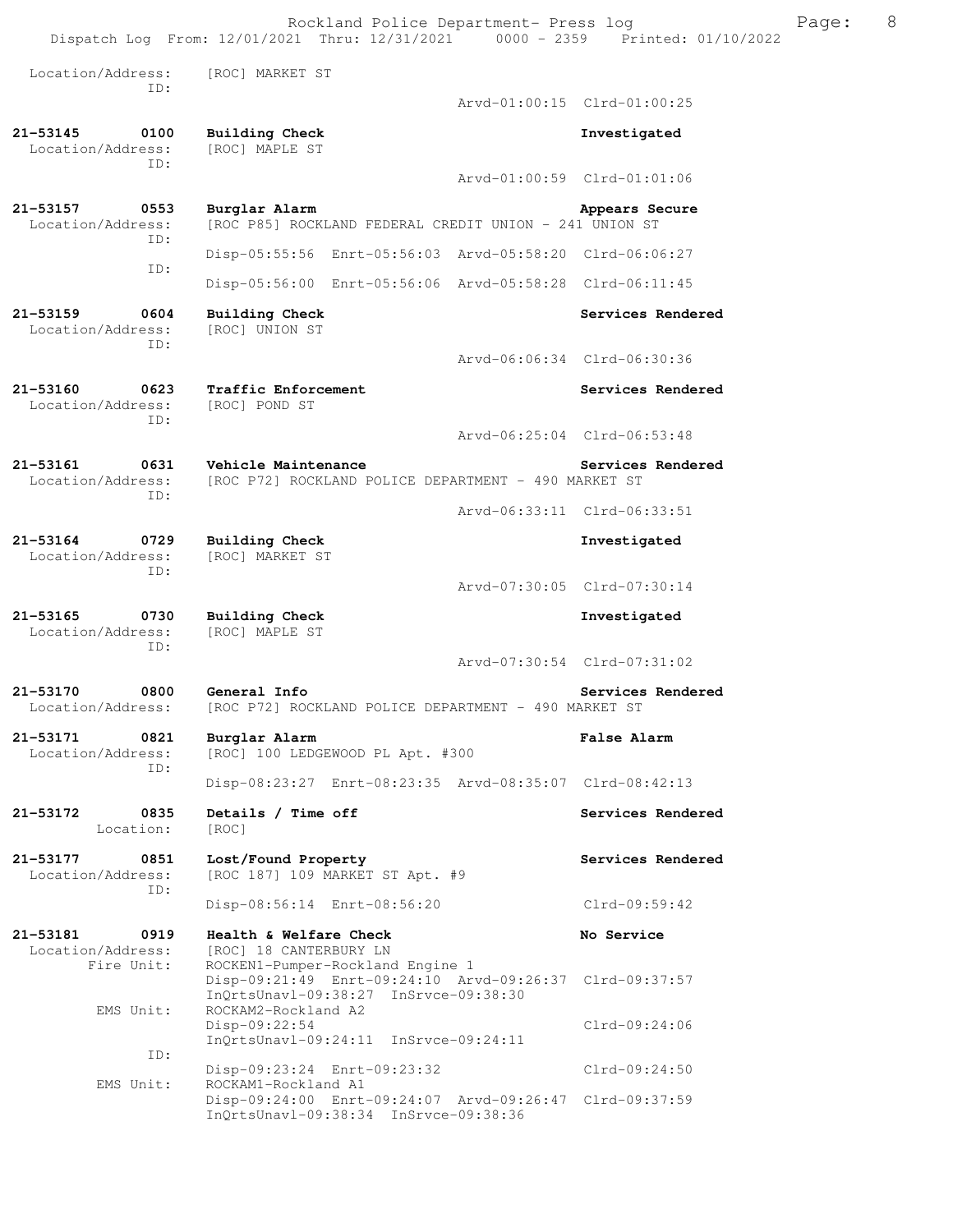21-53183 0922 Details / Time off **Services Rendered** Location: [ROC] **21-53187 0943 Motor Vehicle Stop Verbal Warning**  Location/Address: [ROC] 655 MARKET ST @ 88 PIERCE RD ID: Disp-09:45:10 Arvd-09:45:18 Clrd-09:50:12 **21-53188 0945 Animal Complaint Services Rendered**  Location/Address: [ROC 1039] 208 LEVIN RD ID: Disp-09:46:28 Arvd-09:46:35 Clrd-10:15:05 **21-53190 0956 General Info Services Rendered**  Location/Address: [ROC P72] ROCKLAND POLICE DEPARTMENT - 490 MARKET ST 21-53197 1015 Motor Vehicle Complaint **Services Rendered** Location/Address: [ROC 154] 11 PACIFIC ST Apt. #5 [ROC 154] 11 PACIFIC ST Apt. #5 ID: Disp-10:16:33 Arvd-10:16:40 Clrd-10:24:50 **21-53208 1053 Lost/Found Property Services Rendered**  Location/Address: [ROC P72] ROCKLAND POLICE DEPARTMENT - 490 MARKET ST 21-53215 1142 Lockout **Services Rendered**<br>Location/Address: [ROC] PARKING LOT TO AIR BASE - SPRUCE ST [ROC] PARKING LOT TO AIR BASE - SPRUCE ST ID: Disp-11:49:23 Enrt-11:50:41 Arvd-11:53:06 Clrd-12:21:00 **21-53216 1147 Road Obstruction Services Rendered**  Location/Address: [ROC] 556 MARKET ST ID: Arvd-11:47:00 Clrd-11:50:42 **21-53219 1205 Details / Time off Services Rendered**  Location: [ROC] **21-53226 1225 Details / Time off Services Rendered**  Location: [ROC] 21-53230 1230 Details / Time off **Services Rendered**  Location: [ROC] **21-53234 1314 Disturbance Gone on arrival**<br>Location/Address: [ROC] WENDYS - 1111 HINGHAM ST [ROC] WENDYS - 1111 HINGHAM ST ID: Disp-13:16:03 Enrt-13:16:11 Arvd-13:20:28 Clrd-13:25:30 ID: Disp-13:18:27 Arvd-13:18:33 Clrd-13:27:03 **21-53257 1530 Details / Time off Services Rendered**  Location: [ROC] **21-53261 1558 Traffic Enforcement Services Rendered**  Location/Address: [ROC P72] ROCKLAND POLICE DEPARTMENT - 490 MARKET ST ID: Disp-23:58:39 Clrd-23:58:48 **21-53264 1600 SHIFT ASSIGNMENTS Services Rendered**  Location/Address: [ROC P72] ROCKLAND POLICE DEPARTMENT - 490 MARKET ST **21-53266 1608 Traffic Enforcement No Action Required**  Location: [ROC] TOWN WIDE ID: Arvd-16:08:00 Clrd-20:35:49 Refer To Summons: 21ROC-53266-AR Summons: PEREIRA, RENATO Address: 144 BATTLES ST BROCKTON, MA<br>Age: 51 Age: Charges: UNLICENSED OPERATION OF MV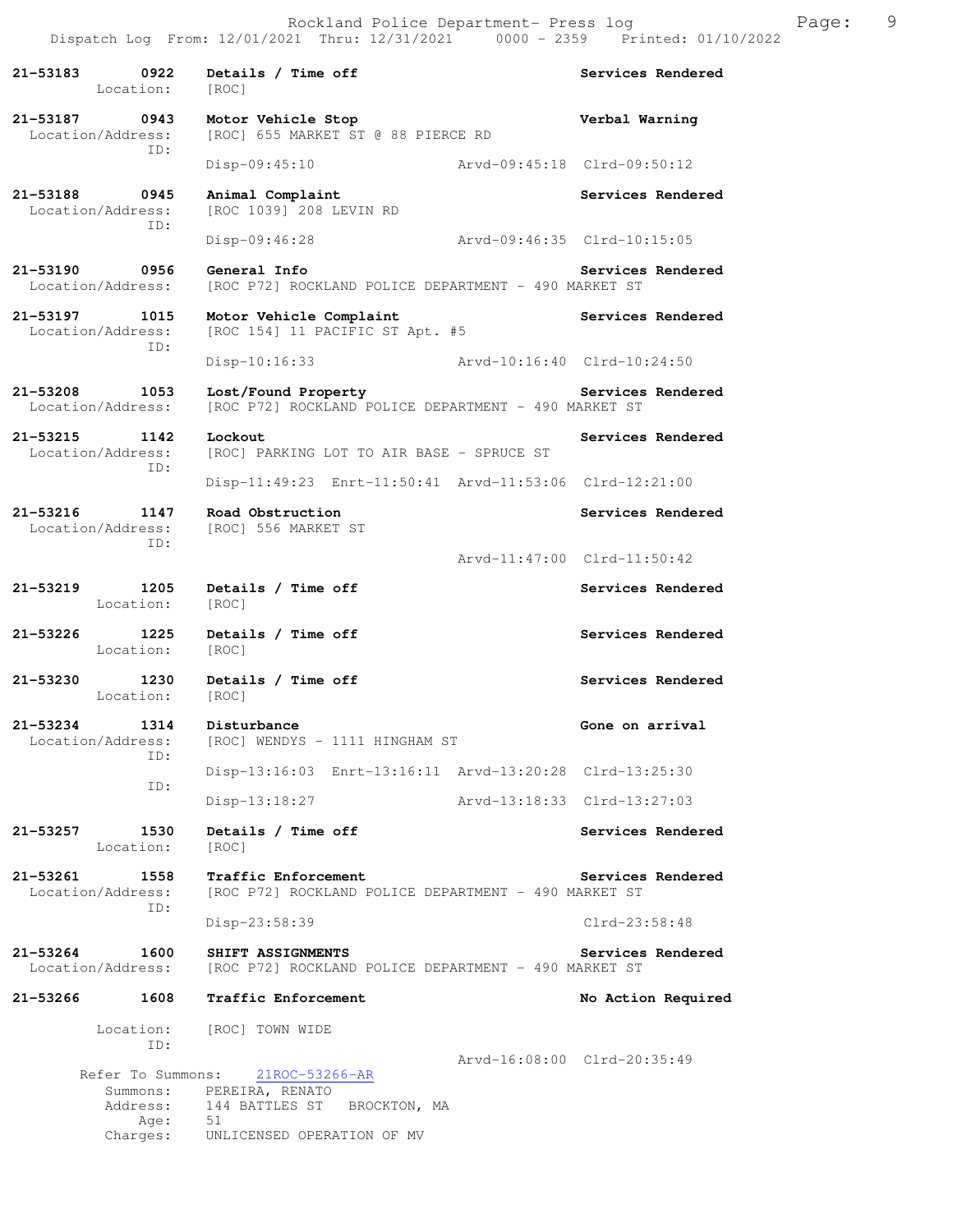|                                                  | Rockland Police Department- Press log<br>Dispatch Log From: 12/01/2021 Thru: 12/31/2021 0000 - 2359 Printed: 01/10/2022 |                             |                             | Page: | 10 |
|--------------------------------------------------|-------------------------------------------------------------------------------------------------------------------------|-----------------------------|-----------------------------|-------|----|
|                                                  | SPEEDING RATE OF SPEED EXCEEDING POSTED LIMIT                                                                           |                             |                             |       |    |
| 21-53267<br>1618<br>Location/Address:            | General Info<br>[ROC P72] ROCKLAND POLICE DEPARTMENT - 490 MARKET ST                                                    |                             | Services Rendered           |       |    |
| 21-53274<br>1643<br>Location/Address:            | Detail<br>[ROC P72] ROCKLAND POLICE DEPARTMENT - 490 MARKET ST                                                          |                             | Services Rendered           |       |    |
| 21-53282<br>1658<br>Location/Address:<br>TD:     | 911 Hang Up<br>[ROC 109] ACCORD PARK OFFICE BUILDING - 55 ACCORD PARK DR                                                |                             | Could Not Locate            |       |    |
|                                                  | Disp-17:02:39 Enrt-17:02:42 Arvd-17:07:02 Clrd-17:07:04                                                                 |                             |                             |       |    |
| 21-53291<br>1828<br>Location/Address:            | General Info<br>[ROC P72] ROCKLAND POLICE DEPARTMENT - 490 MARKET ST                                                    |                             | Services Rendered           |       |    |
| 21-53293<br>1901<br>Location/Address:<br>ID:     | Disturbance<br>[ROC P106] ROCKLAND HIGH SCHOOL - 52 MACKINLAY WAY                                                       |                             | Services Rendered           |       |    |
| ID:                                              | Disp-19:03:19 Enrt-19:03:58 Arvd-19:04:01 Clrd-19:14:56                                                                 |                             |                             |       |    |
| ID:                                              | Disp-19:03:19                                                                                                           | Arvd-19:05:12 Clrd-19:14:56 |                             |       |    |
|                                                  | Disp-19:05:48 Enrt-19:05:51 Arvd-19:05:53 Clrd-19:14:56                                                                 |                             |                             |       |    |
| 21-53296<br>1918<br>Location/Address:<br>ID:     | 911 Accidental<br>[ROC] 3 BARSTOW LN                                                                                    |                             | Services Rendered           |       |    |
|                                                  | Disp-19:19:40 Enrt-19:20:05 Arvd-19:23:30 Clrd-19:47:28                                                                 |                             |                             |       |    |
| 21-53304<br>1955<br>Location/Address:<br>ID:     | Motor Vehicle Stop<br>[ROC] 314 UNION ST @ 18 REED ST                                                                   |                             | Verbal Warning              |       |    |
|                                                  |                                                                                                                         |                             | Arvd-19:55:00 Clrd-19:58:51 |       |    |
| 21-53315<br>2156<br>Location/Address:<br>ID:     | Traffic Enforcement<br>[ROC] POND ST                                                                                    |                             | Services Rendered           |       |    |
|                                                  |                                                                                                                         |                             | Arvd-21:56:56 Clrd-21:57:52 |       |    |
| 21-53327<br>2259<br>Location:                    | Officer Injury<br>[ROC]                                                                                                 |                             | No Service                  |       |    |
| 21-53328<br>2310<br>Location/Address:<br>ID:     | Disturbance<br>[ROC] 1111 HINGHAM ST                                                                                    |                             | Services Rendered           |       |    |
|                                                  | Disp-23:11:33 Enrt-23:11:43 Arvd-23:14:03 Clrd-23:28:10                                                                 |                             |                             |       |    |
| ID:                                              | Disp-23:11:38 Enrt-23:11:41 Arvd-23:14:03 Clrd-23:28:16                                                                 |                             |                             |       |    |
| For Date: $12/04/2021$ - Saturday                |                                                                                                                         |                             |                             |       |    |
| $21 - 53333$<br>0000<br>Location/Address:<br>ID: | SHIFT ASSIGNMNETS<br>[ROC P72] ROCKLAND POLICE DEPARTMENT - 490 MARKET ST                                               |                             | No Service                  |       |    |
|                                                  |                                                                                                                         |                             | Arvd-00:00:00 Clrd-00:02:59 |       |    |
| 21-53334<br>0012<br>Location/Address:            | <b>Building Check</b><br>[ROC] MARKET ST                                                                                |                             | Investigated                |       |    |
| ID:                                              |                                                                                                                         |                             | Arvd-00:13:28 Clrd-00:13:35 |       |    |

Arvd-00:14:05 Clrd-00:14:29

**21-53335 0013 Building Check Investigated**  Location/Address: [ROC] MAPLE ST ID:

21-53338 0027 Suspicious Activity **Gone on arrival** Gone on arrival Location/Address: [ROC] MARTHA DR Location/Address: ID: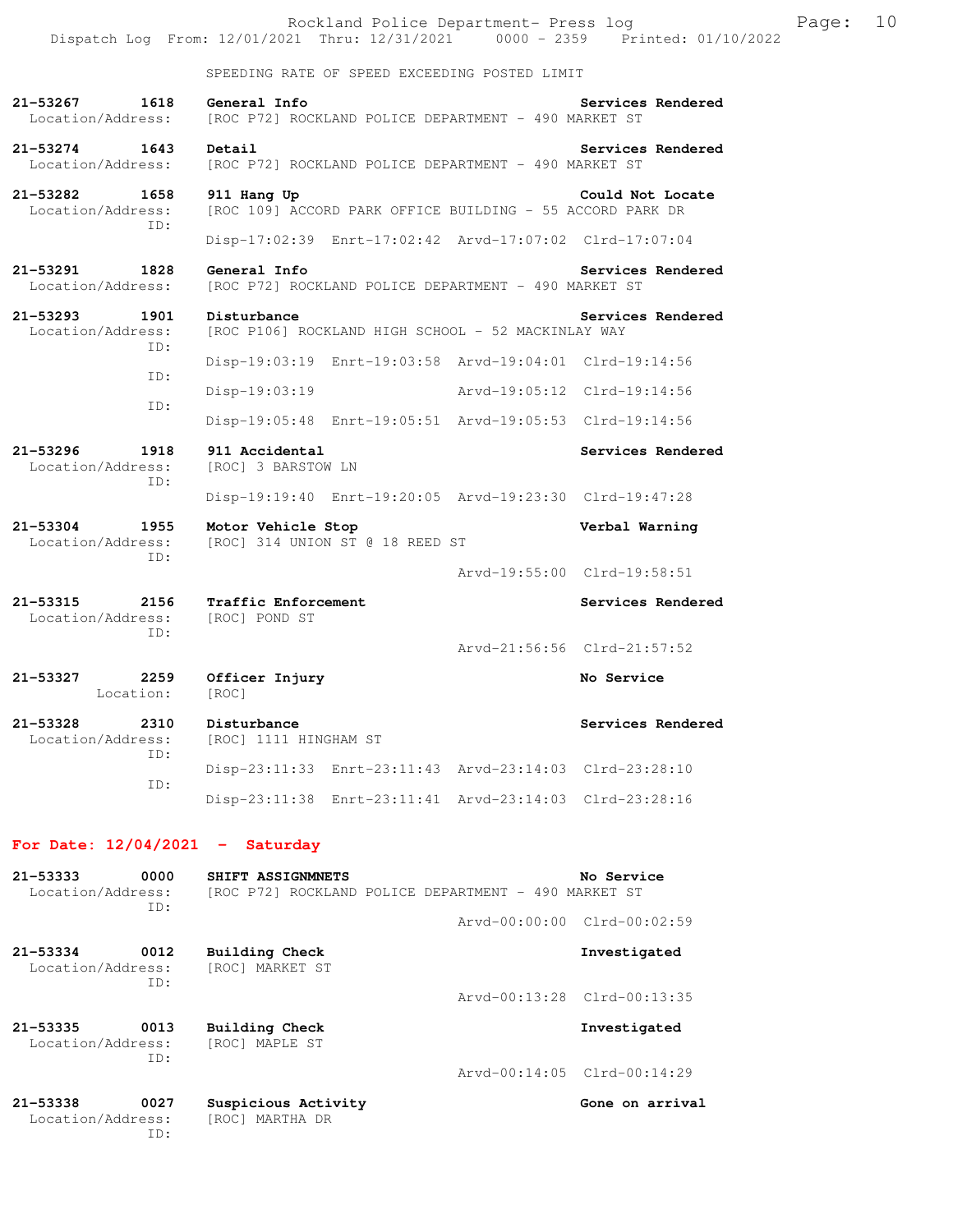Arvd-00:27:00 Clrd-00:33:19 **21-53342 0151 Noise Complaint Services Rendered** Location/Address: [ROC P51] DOUBLE TREE - 929 HINGHAM ST [ROC P51] DOUBLE TREE - 929 HINGHAM ST ID: Arvd-01:51:00 Clrd-02:01:19 ID: Disp-01:56:58 Enrt-01:57:03 Arvd-01:58:48 Clrd-02:01:19 ID: Disp-01:58:28 Enrt-01:58:31 Arvd-01:58:33 Clrd-02:01:19 **21-53343 0154 Noise Complaint Peace Restored**  Location/Address: [ROC 116] 261 UNION ST Apt. #39 ID: Arvd-01:54:00 Clrd-02:07:49 ID: Disp-02:01:48 Enrt-02:02:04 Clrd-02:07:49 ID: Disp-02:01:58 Enrt-02:02:01 Arvd-02:04:14 Clrd-02:07:49 ID: Disp-02:04:06 Enrt-02:04:08 Arvd-02:04:11 Clrd-02:07:49 **21-53344 0208 Motor Vehicle Stop Verbal Warning**  [ROC] 346 UNION ST @ 11 PACIFIC ST ID: Arvd-02:08:00 Clrd-02:13:39 **21-53354 0520 Burglar Alarm Building Checked/Secured**  Location/Address: [ROC P1] 99 RESTAURANT - 29 ACCORD PARK DR ID: Arvd-05:20:00 Clrd-05:31:17 21-53355 0537 Suspicious Activity **Sent On Way** Location/Address: [ROC 891] 132 CONCORD ST ID: Disp-05:40:41 Enrt-05:41:53 Arvd-05:41:56 Clrd-05:48:10 ID: Disp-05:41:48 Enrt-05:41:51 Clrd-05:48:10 **21-53359 0604 Building Check Services Rendered**  [ROC 61] UNION ST BUSINESS DISTRICT - UNION ST ID: Arvd-06:05:04 Clrd-06:33:57 **21-53360 0605 Traffic Enforcement Services Rendered**  Location/Address: [ROC] POND ST ID: Arvd-06:10:25 Clrd-06:30:22 **21-53363 0734 Missing Person Investigated**  Location/Address: [ROC 875] 67 ARCHER RD ID: Arvd-07:34:00 Clrd-08:51:23 ID: Arvd-08:51:14 Clrd-08:51:42 21-53368 0800 General Incident Services Rendered Location/Address: [ROC P72] ROCKLAND POLICE DEPARTMENT - 490 MARKET ST [ROC P72] ROCKLAND POLICE DEPARTMENT - 490 MARKET ST **21-53369 0805 K9 TRACK Services Rendered**  Location/Address: [ROC 875] 67 ARCHER RD ID: Disp-08:08:18 Arvd-08:11:09 Clrd-08:41:19 **21-53374 0853 OFC. OUT OF STATION Services Rendered**  Location/Address: [ROC P72] ROCKLAND POLICE DEPARTMENT - 490 MARKET ST **21-53382 1020 Traffic Enforcement No Action Required**  Location/Address: [ROC] POND ST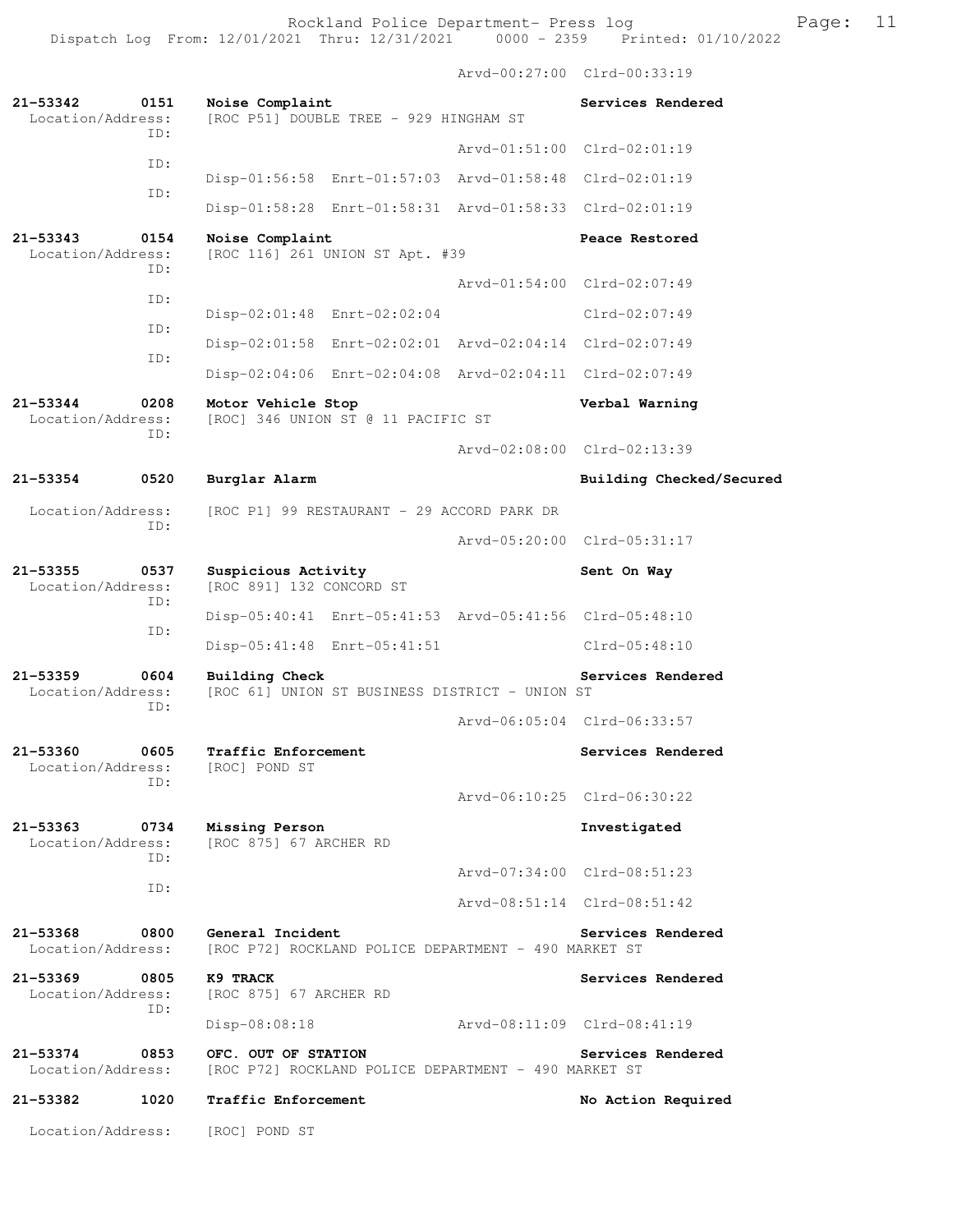| ID:                                              |                                                                           |                             | Arvd-10:21:34 Clrd-10:56:45 |
|--------------------------------------------------|---------------------------------------------------------------------------|-----------------------------|-----------------------------|
| 21-53386<br>1056<br>Location/Address:            | <b>BAIL CLERK</b><br>[ROC P72] ROCKLAND POLICE DEPARTMENT - 490 MARKET ST |                             | Services Rendered           |
| 21-53389<br>1103<br>Location:                    | Time off<br>[ROC]                                                         |                             | Services Rendered           |
| 21-53399<br>1225<br>Location/Address:<br>TD:     | Assist Public<br>[ROC] MACKINLAY WAY                                      |                             | Services Rendered           |
|                                                  | Disp-12:30:30 Enrt-12:30:33 Arvd-12:33:29 Clrd-12:54:47                   |                             |                             |
| ID:                                              | Disp-12:32:18 Enrt-12:32:25                                               | Arvd-12:33:31 Clrd-12:54:47 |                             |
| 21-53418<br>1601<br>Location/Address:<br>TD:     | SHIFT ASSIGNMENTS<br>[ROC P72] ROCKLAND POLICE DEPARTMENT - 490 MARKET ST |                             | Services Rendered           |
|                                                  | $Disp-16:02:51$                                                           |                             | $Clrd-16:02:56$             |
| $21 - 53424$<br>1703<br>Location/Address:<br>TD: | Burglar Alarm<br>[ROC] 23 HINGHAM ST                                      |                             | Appears Secure              |
|                                                  | Disp-17:04:44 Enrt-17:05:26 Arvd-17:10:55 Clrd-17:15:45                   |                             |                             |
|                                                  |                                                                           |                             |                             |
| $21 - 53429$<br>1725<br>Location/Address:        | Suspicious Activity<br>[ROC P93] THE BANNER - 167 UNION ST                |                             | Sent On Way                 |
| TD:                                              | Disp-17:31:54 Enrt-17:32:51                                               | Arvd-17:37:18 Clrd-17:39:32 |                             |
| ID:                                              | Disp-17:31:54 Enrt-17:32:54 Arvd-17:33:02 Clrd-17:39:29                   |                             |                             |
| $21 - 53448$<br>1901<br>Location/Address:        | Assist Other Agency<br>[ROC] 124 WEST WATER ST                            |                             | Services Rendered           |
| TD:                                              | $Disp-19:04:55$                                                           |                             | Arvd-19:06:02 Clrd-19:07:03 |
| 21-53452<br>1938<br>Location/Address:            | Suspicious Activity<br>[ROC] 90 PAYSON AVE                                |                             | Services Rendered           |
| TD:                                              | Disp-19:42:38                                                             |                             | Arvd-19:42:44 Clrd-19:58:08 |
| $21 - 53453$<br>1955<br>Location/Address:        | Noise Complaint<br>[ROC 206] 51 MAPLE ST Apt. #221                        |                             | Investigated                |
| ID:                                              | Disp-19:58:03 Enrt-19:58:41 Arvd-20:09:49 Clrd-20:09:52                   |                             |                             |
| ID:<br>ID:                                       | Disp-19:58:47 Enrt-19:58:50                                               | Arvd-20:09:36               | $Clrd-20:09:43$             |

## **For Date: 12/05/2021 - Sunday**

| $21 - 53469$<br>Location/Address: | 0006        | General Info<br>[ROC P72] ROCKLAND POLICE DEPARTMENT - 490 MARKET ST | Services Rendered           |
|-----------------------------------|-------------|----------------------------------------------------------------------|-----------------------------|
| $21 - 53478$<br>Location/Address: | 0119<br>ID: | MVA Property Damage Only<br>[ROC P84] PLAYERS SPORTS BAR - 86 VFW DR | Services Rendered           |
|                                   |             | $Disp-01:24:28$                                                      | $Clrd-01:24:42$             |
| $21 - 53495$<br>Location/Address: | 0559<br>TD: | Building Check<br>[ROC] UNION ST                                     | Services Rendered           |
|                                   |             |                                                                      | Arvd-06:00:25 Clrd-06:20:42 |
| $21 - 53498$                      | 0620        | Traffic Enforcement                                                  | Services Rendered           |

 Location/Address: [ROC] POND ST ID: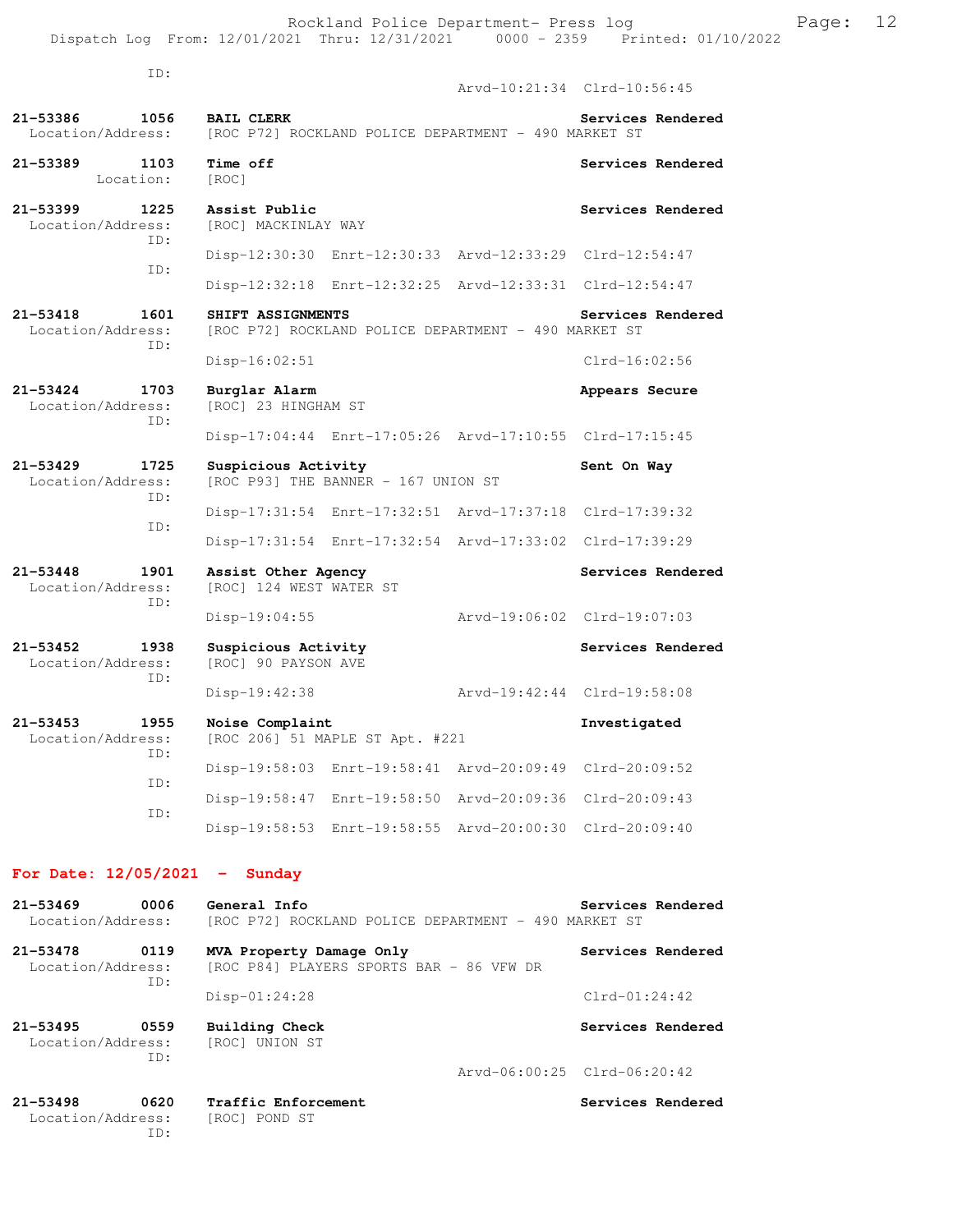Rockland Police Department- Press log Frank Page: 13 Dispatch Log From: 12/01/2021 Thru: 12/31/2021 0000 - 2359 Printed: 01/10/2022

 Disp-06:21:36 Clrd-06:42:14 **21-53504 0658 Details / Time off Services Rendered**  Location: [ROC] 21-53506 0730 **MVA Property Damage Only Services Rendered** Location/Address: [ROC] 140 SPRUCE ST [ROC] 140 SPRUCE ST ID: Disp-07:31:23 Enrt-07:32:25 Arvd-07:36:39 Clrd-07:44:40 ID: Disp-07:31:23 Enrt-07:32:25 Arvd-07:36:43 Clrd-07:44:44 **21-53507 0815 Burglar Alarm Appears Secure**  Location/Address: [ROC 63] MIKES PIZZA - 315 UNION ST ID: Disp-08:18:26 Enrt-08:18:29 Arvd-08:26:37 Clrd-08:31:10 **21-53511 0900 Details / Time off No Action Required**  Location: [ROC] **21-53518 0936 MVA Property Damage Only Paper Exchange**  Location/Address: [ROC] 484 LIBERTY ST ID: Disp-09:38:23 Enrt-09:38:25 Arvd-09:40:42 Clrd-09:49:45 ID: Disp-09:38:38 Enrt-09:38:43 Arvd-09:42:19 Clrd-09:48:28 **21-53520 0951 Lockout Services Rendered**  Location/Address: [ROC] WEYMOUTH ST ID: Disp-09:52:31 Arvd-10:02:22 Clrd-10:05:47 **21-53521 0951 Burglar Alarm Cancelled Enroute**  [ROC P84] PLAYERS SPORTS BAR - 86 VFW DR ID: Disp-09:53:58 Enrt-09:54:50 Clrd-09:56:14 ID: Disp-09:54:05 Enrt-09:54:56 Clrd-09:56:17 **21-53536 1154 Details / Time off No Action Required**  Location: [ROC] **21-53540 1210 Traffic Enforcement Services Rendered**  Location/Address: [ROC] POND ST ID: Arvd-12:10:53 Clrd-12:22:28 **21-53541 1214 Assist Public Services Rendered Location/Address:** [ROC 159] 113 MARKET ST [ROC 159] 113 MARKET ST ID: Disp-12:18:22 Enrt-12:18:23 Arvd-12:20:20 Clrd-12:25:57 **21-53542 1220 Disabled Motor Vehicle Gone on arrival**  Location/Address: [ROC P55] 1149 HINGHAM ST ID: Disp-12:22:50 Enrt-12:22:56 Arvd-12:26:55 Clrd-12:31:57 **21-53543 1232 MVA Property Damage Only Services Rendered**  Location/Address: [ROC P92] BAVIS ICE ARENA - 180 VFW DR ID: Disp-12:35:07 Enrt-12:35:21 Arvd-12:40:35 Clrd-12:41:07 **21-53552 1402 Motor Vehicle Stop Verbal Warning**  Location/Address: [ROC] 500 SUMMER ST ID: Arvd-14:02:00 Clrd-14:04:52 **21-53564 1533 911 Hang Up Transported to Hospital**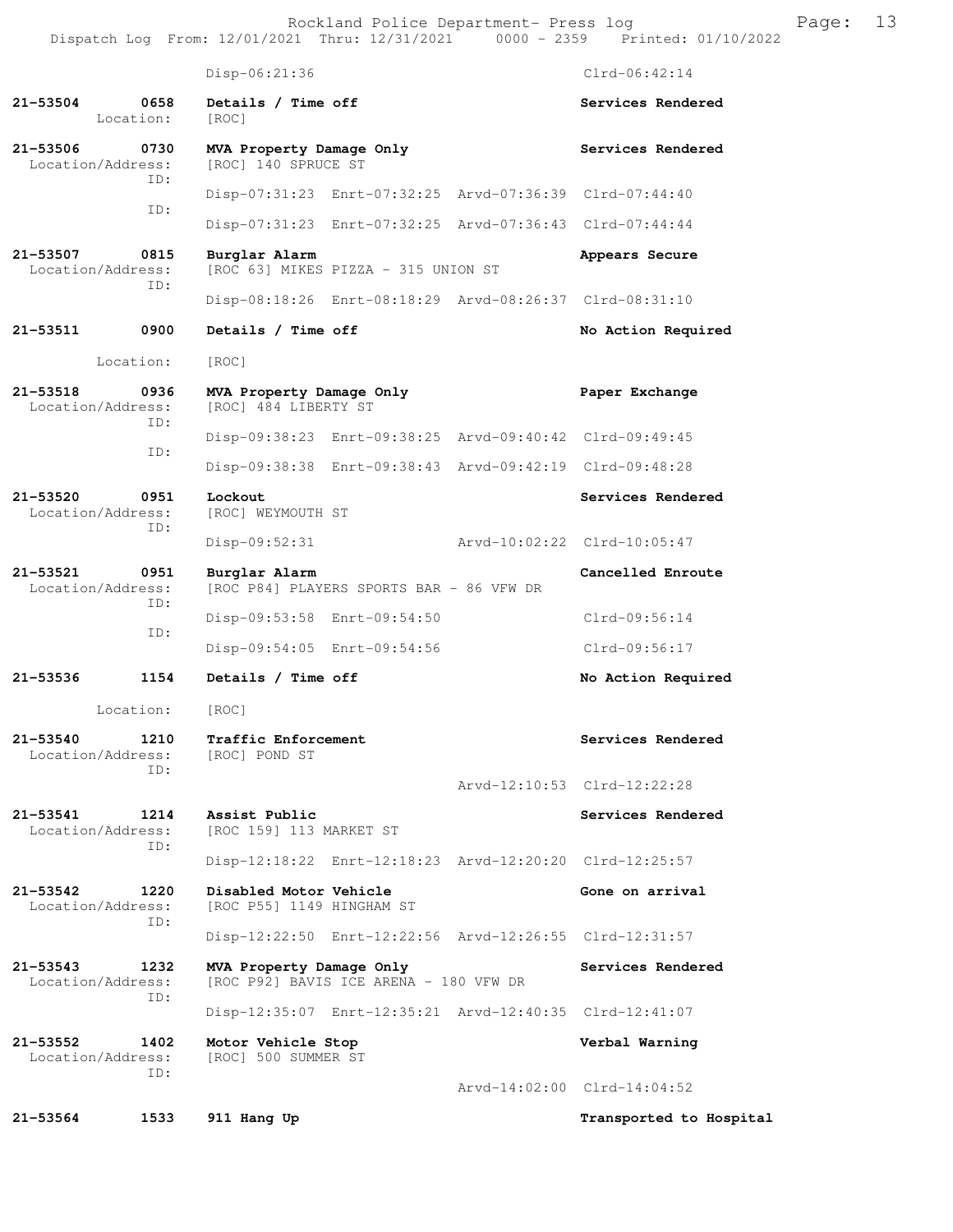|                                   |             | Rockland Police Department- Press log<br>Dispatch Log From: 12/01/2021 Thru: 12/31/2021 0000 - 2359 Printed: 01/10/2022 |                             |                             | Page: | 14 |
|-----------------------------------|-------------|-------------------------------------------------------------------------------------------------------------------------|-----------------------------|-----------------------------|-------|----|
| Location/Address:                 |             | [ROC P51] DOUBLE TREE - 929 HINGHAM ST                                                                                  |                             |                             |       |    |
|                                   | ID:         | Disp-15:36:23 Enrt-15:36:40 Arvd-15:41:36 Clrd-16:04:19                                                                 |                             |                             |       |    |
|                                   | ID:         | Disp-15:37:43 Enrt-15:37:47 Arvd-15:41:40 Clrd-16:04:19                                                                 |                             |                             |       |    |
| 21-53566                          | 1548        | Details / Time off                                                                                                      |                             | No Action Required          |       |    |
|                                   | Location:   | [ROC]                                                                                                                   |                             |                             |       |    |
| 21-53567                          | 1550        | Details / Time off                                                                                                      |                             | No Action Required          |       |    |
|                                   | Location:   | [ROC]                                                                                                                   |                             |                             |       |    |
| $21 - 53568$<br>Location/Address: | 1556<br>ID: | 911 Hang Up<br>[ROC 284] HAMMER TRUST - 16 WEBSTER ST                                                                   |                             | Gone on arrival             |       |    |
|                                   |             | Disp-15:58:03 Enrt-15:58:07 Arvd-15:59:10 Clrd-16:11:15                                                                 |                             |                             |       |    |
| 21-53571<br>Location/Address:     | 1600        | SHIFT ASSIGNMENTS<br>[ROC P72] ROCKLAND POLICE DEPARTMENT - 490 MARKET ST                                               |                             | Services Rendered           |       |    |
| 21-53569<br>Location/Address:     | 1615<br>ID: | MVA Property Damage Only<br>[ROC] 369 WEBSTER ST                                                                        |                             | Report Follows              |       |    |
|                                   | ID:         | Disp-16:17:10 Enrt-16:17:18 Arvd-16:19:46 Clrd-16:32:09                                                                 |                             |                             |       |    |
|                                   |             | Disp-16:17:13 Enrt-16:17:18 Arvd-16:20:18 Clrd-16:32:09                                                                 |                             |                             |       |    |
| 21-53574<br>Location/Address:     | 1655<br>ID: | Health & Welfare Check<br>[ROC 114] 132 UNION ST Apt. #2                                                                |                             | Services Rendered           |       |    |
|                                   |             | Disp-17:12:01 Enrt-17:12:42 Arvd-17:19:59 Clrd-17:27:24                                                                 |                             |                             |       |    |
| 21-53580<br>Location/Address:     | 1748        | Detail<br>[ROC] LEISUREWOODS DR                                                                                         |                             | Services Rendered           |       |    |
| 21-53583                          | 1754        | <b>BOLO</b>                                                                                                             |                             | No Action Required          |       |    |
| Location/Address:                 | ID:         | [ROC P72] ROCKLAND POLICE DEPARTMENT - 490 MARKET ST                                                                    |                             |                             |       |    |
|                                   | ID:         | $Disp-17:55:02$                                                                                                         |                             | Clrd-17:55:38               |       |    |
|                                   | ID:         | Disp-17:55:06                                                                                                           |                             | Clrd-17:55:35               |       |    |
|                                   |             | $Disp-17:55:10$                                                                                                         |                             | $Clrd-17:55:33$             |       |    |
| 21-53597<br>Location/Address:     | 1923<br>ID: | Assist Public<br>[ROC 114] 132 UNION ST Apt. #2                                                                         |                             | Services Rendered           |       |    |
|                                   |             | Disp-19:25:06 Enrt-19:25:58 Arvd-19:34:41 Clrd-20:03:22                                                                 |                             |                             |       |    |
| 21-53600                          | 1937        | Assist Other Agency                                                                                                     |                             | No Action Required          |       |    |
| Location/Address:                 | ID:         | [ROC] 1149 HINGHAM ST @ 88 POND ST                                                                                      |                             |                             |       |    |
|                                   |             |                                                                                                                         |                             | Arvd-19:37:00 Clrd-19:42:33 |       |    |
| 21-53615<br>Location/Address:     | 2154<br>ID: | Burglar Alarm<br>[ROC] SOUTH SHORE LAUNDRY - 153 MARKET ST                                                              |                             | Investigated                |       |    |
|                                   |             | Disp-21:55:49 Enrt-21:56:05 Arvd-21:57:49 Clrd-22:01:56                                                                 |                             |                             |       |    |
| 21-53620<br>Location/Address:     | 2225<br>ID: | Traffic Enforcement<br>[ROC] POND ST                                                                                    |                             | No Service                  |       |    |
|                                   |             | Disp-22:26:25                                                                                                           | Arvd-22:26:32 Clrd-23:05:45 |                             |       |    |
| 21-53621                          | 2241        | Burglar Alarm                                                                                                           |                             | Building Checked/Secured    |       |    |
| Location/Address:                 |             | [ROC P9] NICE AND CLEAN CAR WASH - 320 CENTRE AVE                                                                       |                             |                             |       |    |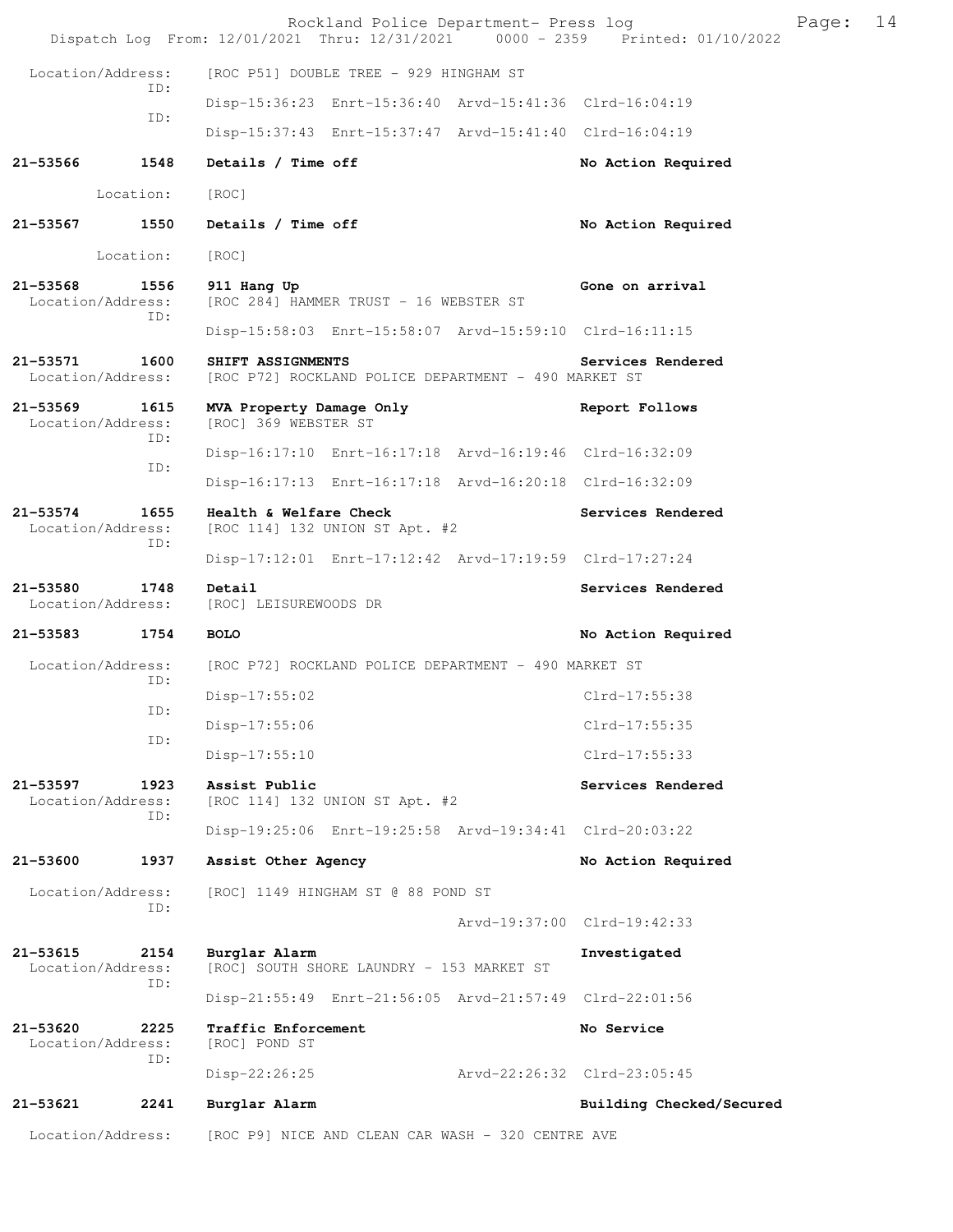|                                    |                         | Rockland Police Department- Press log                                                      | Page:<br>Dispatch Log From: 12/01/2021 Thru: 12/31/2021 0000 - 2359 Printed: 01/10/2022 | 15 |
|------------------------------------|-------------------------|--------------------------------------------------------------------------------------------|-----------------------------------------------------------------------------------------|----|
|                                    | ID:                     | Disp-22:42:20 Enrt-22:42:40 Arvd-22:45:28 Clrd-22:48:41                                    |                                                                                         |    |
| 21-53623                           | 2304<br>Location: [ROC] | Time off                                                                                   | Services Rendered                                                                       |    |
| For Date: $12/06/2021$ - Monday    |                         |                                                                                            |                                                                                         |    |
| 21–53632                           | 0016                    | Burglar Alarm                                                                              | Building Checked/Secured                                                                |    |
| Location/Address:                  | ID:                     | [ROC] 835 HINGHAM ST                                                                       |                                                                                         |    |
|                                    |                         | Disp-00:21:32 Enrt-00:21:39 Arvd-00:22:46 Clrd-00:24:45                                    |                                                                                         |    |
| 21-53638                           | 0048<br>Location:       | Details / Time off<br>[ROC]                                                                | Services Rendered                                                                       |    |
| 21-53640<br>Location/Address:      | 0053<br>ID:             | Follow-Up Investigation<br>[BRO 1] BROCKTON HOSPITAL - 680 CENTER ST                       | Investigated                                                                            |    |
|                                    |                         |                                                                                            | Arvd-00:53:00 Clrd-01:44:51                                                             |    |
| Location/Address:                  |                         | 21-53642 0150 Prisoner Information<br>[ROC P72] ROCKLAND POLICE DEPARTMENT - 490 MARKET ST | Services Rendered                                                                       |    |
| 21-53659 0521<br>Location/Address: | ID:                     | Road Obstruction<br>[ROC] 440 WEBSTER ST @ 10 HINGHAM ST                                   | Services Rendered                                                                       |    |
|                                    |                         | Disp-05:22:54                                                                              | Arvd-05:25:16 Clrd-05:26:49                                                             |    |
| 21-53661<br>Location/Address:      | 0545                    | General Info<br>[ROC 159] 113 MARKET ST Apt. #20                                           | Services Rendered                                                                       |    |
| 21-53664 0611<br>Location/Address: |                         | Prisoner Information<br>[ROC P72] ROCKLAND POLICE DEPARTMENT - 490 MARKET ST               | Services Rendered                                                                       |    |
| 21-53663 0613<br>Location/Address: | ID:                     | <b>Building Check</b><br>[ROC] UNION ST                                                    | Appears Secure                                                                          |    |
|                                    |                         |                                                                                            | Arvd-06:14:15 Clrd-06:33:31                                                             |    |
| 21-53665                           | Location:               | 0616 Details / Time off<br>[ROC]                                                           | Services Rendered                                                                       |    |
| 21-53668<br>Location/Address:      | ID:                     | 0639 Traffic Enforcement<br>[ROC] POND ST                                                  | Appears Secure                                                                          |    |
|                                    |                         |                                                                                            | Arvd-06:40:06 Clrd-07:05:09                                                             |    |
| 21-53707<br>Location/Address:      | 0800<br>ID:             | Assist Public<br>[ROC] 382 FOREST ST                                                       | Services Rendered                                                                       |    |
|                                    |                         | $Disp-11:08:06$                                                                            | $Clrd-11:10:00$                                                                         |    |
| 21-53680<br>Location/Address:      | 0803                    | SHIFT ASSIGNMENTS<br>[ROC P72] ROCKLAND POLICE DEPARTMENT - 490 MARKET ST                  | No Service                                                                              |    |
| 21-53687<br>Location/Address:      | 0906<br>ID:             | Traffic Enforcement<br>[ROC] POND ST                                                       | Services Rendered                                                                       |    |
|                                    |                         |                                                                                            | Arvd-09:07:31 Clrd-09:24:41                                                             |    |
| 21-53706                           | 1104<br>Location:       | Details / Time off<br>[ROC]                                                                | No Service                                                                              |    |
| 21-53721                           | 1210                    | Motor Vehicle Stop                                                                         | Citation/Warning Issued                                                                 |    |
| Location/Address:                  |                         | [ROC] CENTRAL ST                                                                           |                                                                                         |    |
|                                    | ID:                     |                                                                                            | Arvd-12:10:00 Clrd-12:34:47                                                             |    |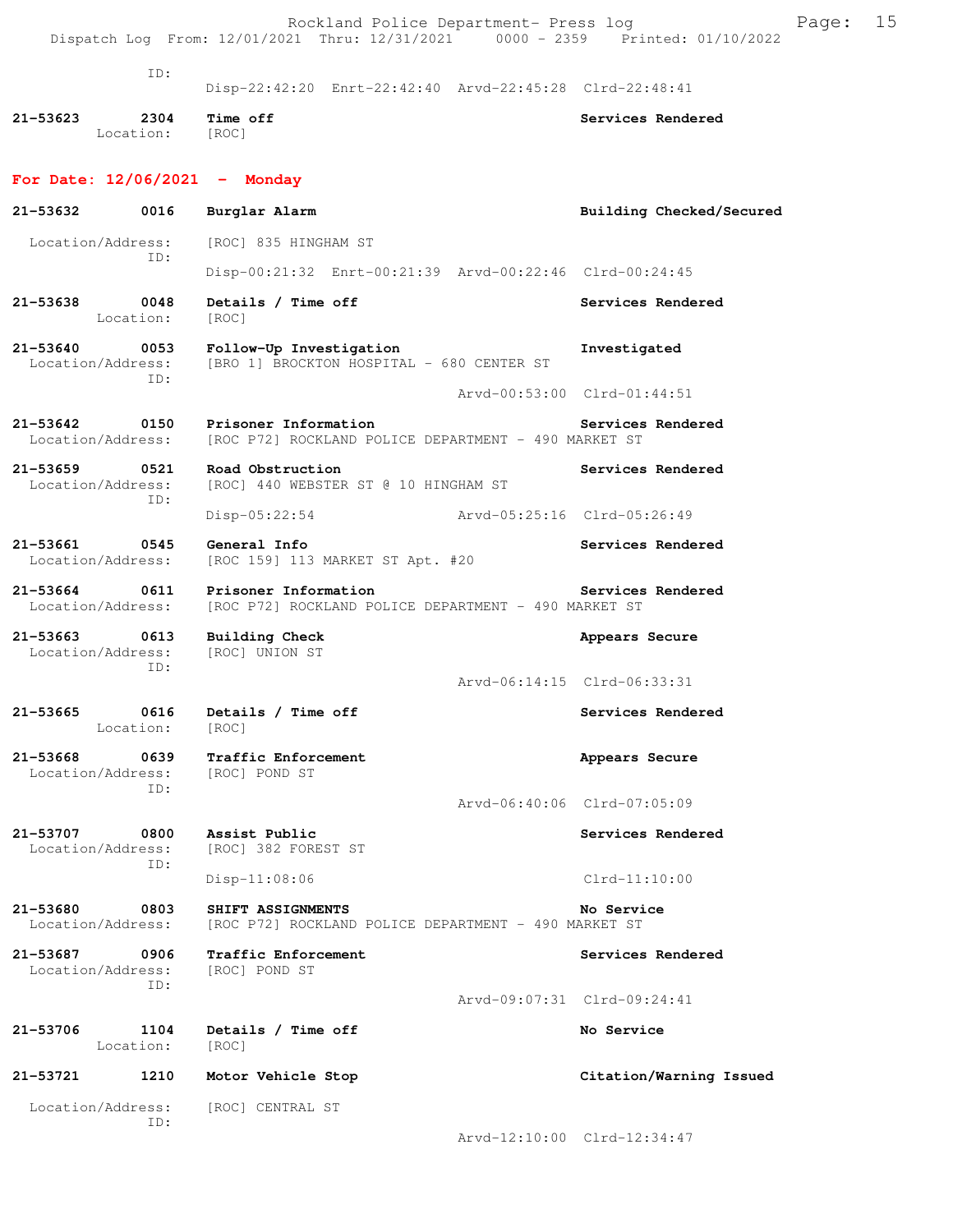Rockland Police Department- Press log entitled and Page: 16 Dispatch Log From: 12/01/2021 Thru: 12/31/2021 0000 - 2359 Printed: 01/10/2022

| 1220<br>21-53723<br>Location/Address:<br>TD: | Disturbance<br>[ROC P45] COMFORT INN - 850 HINGHAM ST Apt. #338                                                                                                                                      | Arrest (s) Made             |
|----------------------------------------------|------------------------------------------------------------------------------------------------------------------------------------------------------------------------------------------------------|-----------------------------|
|                                              | Disp-12:25:34 Enrt-12:25:40 Arvd-12:28:06 Clrd-12:42:23                                                                                                                                              |                             |
| ID:<br>ID:                                   | Disp-12:25:37 Enrt-12:25:46 Arvd-12:28:09 Clrd-13:18:44                                                                                                                                              |                             |
| ID:                                          | Disp-12:35:03 Enrt-12:35:06 Arvd-12:35:07 Clrd-12:48:52                                                                                                                                              |                             |
| Refer To Arrest:                             | Disp-12:50:00 Enrt-12:50:02 Arvd-12:54:10 Clrd-12:54:15<br>21ROC-53723-AR                                                                                                                            |                             |
| Arrest:<br>Address:<br>Age:<br>Charges:      | ROACH, PATRICK J<br>208 SOUTH AVE Apt. #2 WHITMAN, MA<br>59<br>DOMESTIC A&B<br>STRANGULATION OR SUFFOCATION<br>THREAT TO COMMIT CRIME<br>LICENSE SUSPENDED, OP MV WITH, SUBSQ.OFF<br>Default Warrant |                             |
| 21-53724<br>1242<br>Location/Address:<br>ID: | Health & Welfare Check<br>[ROC P47] BEST WESTERN - 909 HINGHAM ST                                                                                                                                    | Gone on arrival             |
|                                              | $Disp-12:43:59$                                                                                                                                                                                      | Arvd-12:44:04 Clrd-12:49:41 |
| 21-53734<br>1351<br>Location/Address:<br>ID: | Assist Public<br>[ROC 69] SOUTH SHORE REHAB & NURSING - 115 NORTH AVE                                                                                                                                | No Service                  |
|                                              | Disp-14:00:34                                                                                                                                                                                        | $Clrd-14:01:20$             |
| $21 - 53743$<br>1458<br>Location/Address:    | General Info<br>[ROC P72] ROCKLAND POLICE DEPARTMENT - 490 MARKET ST                                                                                                                                 | Services Rendered           |
| 21-53745<br>1500<br>Location:                | Details / Time off<br>[ROC]                                                                                                                                                                          | No Service                  |
|                                              |                                                                                                                                                                                                      |                             |
| 21-53747<br>1510<br>Location/Address:        | Suspicious Activity<br>[ROC 159] 113 MARKET ST Apt. #16                                                                                                                                              | Services Rendered           |
| ID:                                          | Disp-15:11:27 Enrt-15:11:30 Arvd-15:11:32 Clrd-15:33:47                                                                                                                                              |                             |
| ID:                                          | Disp-15:11:35 Enrt-15:11:37 Arvd-15:11:39 Clrd-15:33:50                                                                                                                                              |                             |
| ID:                                          | Disp-15:12:37 Enrt-15:12:40 Arvd-15:33:25 Clrd-15:33:44                                                                                                                                              |                             |
| 1530<br>21-53751<br>Location:                | Details / Time off<br>[ROC]                                                                                                                                                                          | No Service                  |
| 21-53756<br>1624<br>Location/Address:        | Disturbance<br>[ROC 114] 132 UNION ST Apt. #2                                                                                                                                                        | Services Rendered           |
| ID:                                          | Disp-16:27:46 Enrt-16:27:48 Arvd-16:28:52 Clrd-16:39:53                                                                                                                                              |                             |
| ID:                                          | Disp-16:28:45 Enrt-16:28:47 Arvd-16:28:51 Clrd-16:39:56                                                                                                                                              |                             |
| 1630<br>21-53759<br>Location/Address:        | SHIFT ASSIGNMENTS<br>[ROC P72] ROCKLAND POLICE DEPARTMENT - 490 MARKET ST                                                                                                                            | No Service                  |
| 21-53768<br>1655<br>Location:                | Details<br>[ROC]                                                                                                                                                                                     | No Service                  |
| 21-53767<br>1658<br>Location/Address:        | Suspicious Activity<br>[ROC] 177 MARKS ST                                                                                                                                                            | Services Rendered           |
| ID:                                          | Disp-16:59:48 Enrt-17:00:48 Arvd-17:03:17 Clrd-17:21:46                                                                                                                                              |                             |
| ID:                                          | Disp-17:00:45 Enrt-17:00:47 Arvd-17:02:28 Clrd-17:21:43                                                                                                                                              |                             |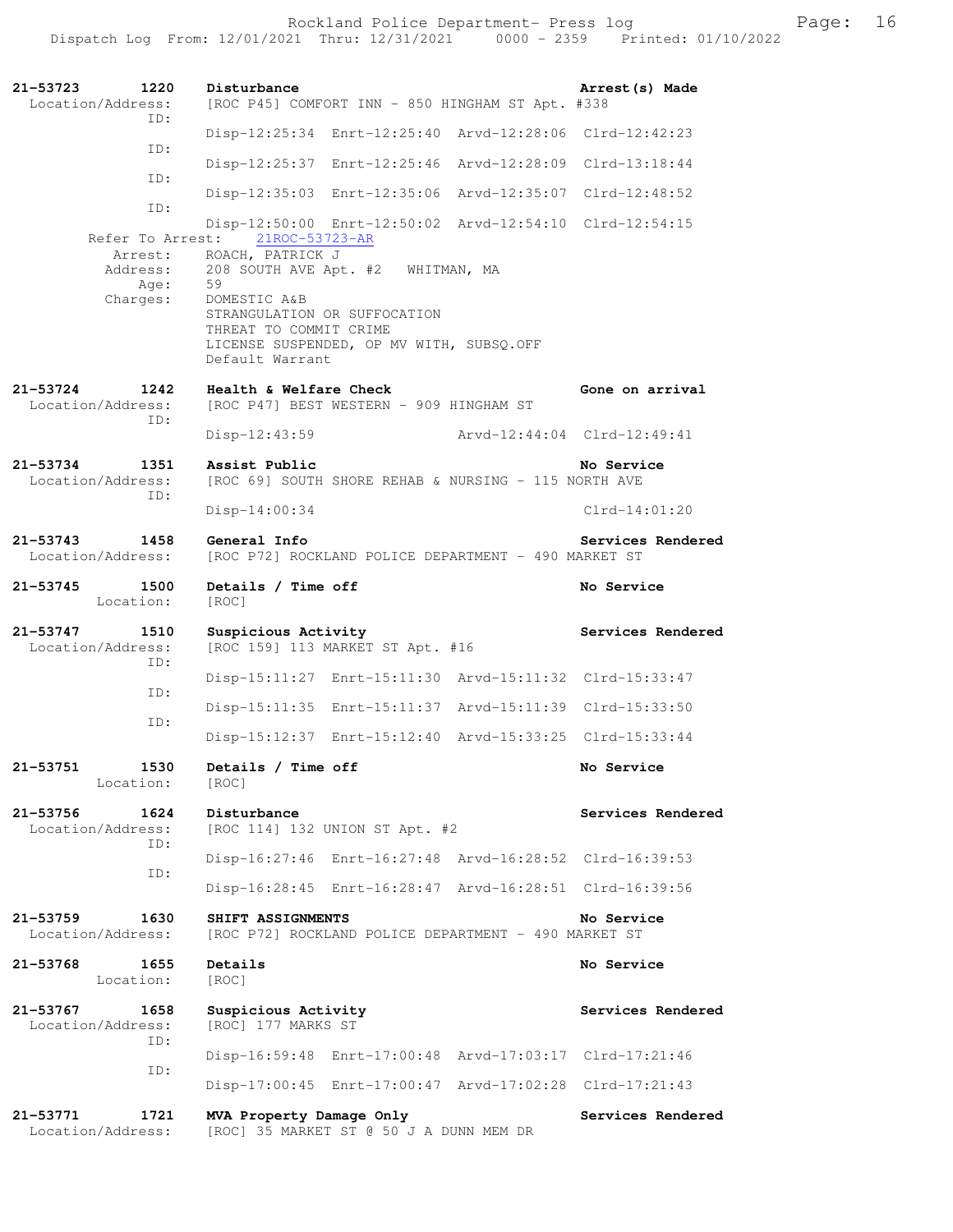ID: Disp-17:23:22 Enrt-17:23:27 Arvd-17:25:12 Clrd-17:41:41 **21-53776 1758 Assist Fire Department Services Rendered**  Location/Address: [ROC] 60 PINE HAVEN CIR ID: Disp-17:59:39 Enrt-17:59:42 Arvd-18:04:09 Clrd-18:11:14 **21-53778 1800 Prisoner Information Services Rendered**  Location/Address: [ROC P72] ROCKLAND POLICE DEPARTMENT - 490 MARKET ST ID: Disp-18:03:36 Clrd-18:10:01 **21-53781 1810 MVA Property Damage Only Services Rendered**  Location/Address: [ROC P56] BURGER KING - 1333 HINGHAM ST ID: Disp-18:11:10 Enrt-18:13:01 Clrd-18:13:22 ID: Disp-18:11:26 Enrt-18:13:01 Arvd-18:13:13 Clrd-18:48:30 ID: Disp-18:11:34 Enrt-18:13:01 Arvd-18:23:49 Clrd-18:48:33 EMS Unit: ROCKAM1-Rockland A1 Disp-18:12:04 Enrt-18:12:36 Arvd-18:15:29 Clrd-18:15:57 InQrtsUnavl-18:15:57 InSrvce-18:15:57 Fire Unit: ROCKEN1-Pumper-Rockland Engine 1<br>Disp-18:21:30 Ar Disp-18:21:30 Arvd-18:21:33 Clrd-18:24:28 InQrtsUnavl-18:24:29 InSrvce-18:24:29 **21-53785 1827 Suspicious Activity Report Follows**  Location/Address: [ROC] 37 BOXBERRY LN ID: Disp-18:29:16 Enrt-18:29:20 Arvd-18:35:16 Clrd-21:03:59 ID: Disp-18:56:15 Enrt-18:56:18 Arvd-18:56:21 Clrd-19:08:38 ID: Disp-18:58:25 Enrt-18:58:28 Arvd-18:58:33 Clrd-19:23:46 Refer To Arrest: Arrest: TOMASELLO, PATRICK JOSEPH Address: 37 BOXBERRY LANE ROCKLAND, MA Age: 38 Charges: ABUSE PREVENTION ORDER, VIOLATE THREAT TO COMMIT CRIME **21-53795 1940 Road Obstruction Services Rendered**  Location/Address: ID: Disp-19:41:36 Enrt-19:41:41 Clrd-20:13:09 **21-53796 1941 Prisoner Information Services Rendered**  Location/Address: [ROC P72] ROCKLAND POLICE DEPARTMENT - 490 MARKET ST ID: Disp-19:42:47 Clrd-19:42:53 **21-53799 1943 Harassment Services Rendered**  Location/Address: [ROC 745] 50 CONCORD ST Apt. #1R ID: Disp-20:01:00 Clrd-20:02:18 **21-53808 2129 Prisoner Information Services Rendered**  Location/Address: [ROC P72] ROCKLAND POLICE DEPARTMENT - 490 MARKET ST ID: Disp-21:31:13 Clrd-21:31:33 **21-53811 2216 Burglar Alarm Building Checked/Secured**  Location/Address: [ROC 235] MINERIOS - 371 UNION ST ID: Disp-22:18:31 Enrt-22:20:03 Arvd-22:24:54 Clrd-22:25:01 ID: Disp-22:21:26 Enrt-22:21:30 Arvd-22:21:34 Clrd-22:24:58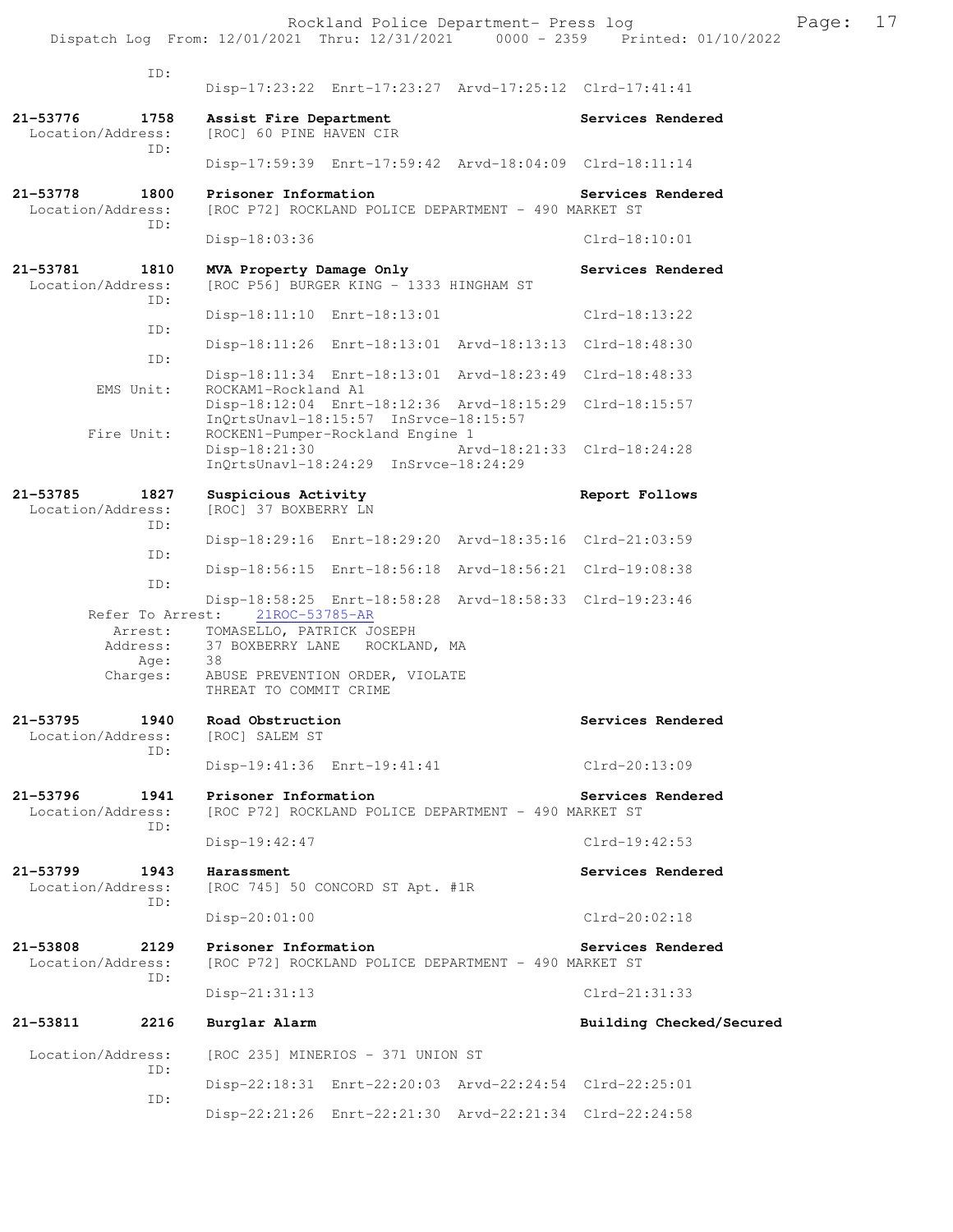Rockland Police Department- Press log entitled Page: 18 Dispatch Log From: 12/01/2021 Thru: 12/31/2021 0000 - 2359 Printed: 01/10/2022

| 21-53817                           | 2255<br>Location: [ROC] | Details / Time off                                                                             |                             | No Service            |
|------------------------------------|-------------------------|------------------------------------------------------------------------------------------------|-----------------------------|-----------------------|
| 21-53820                           | 2336<br>Location: [ROC] | Details / Time off                                                                             |                             | Services Rendered     |
| For Date: $12/07/2021$ - Tuesday   |                         |                                                                                                |                             |                       |
| 21-53822                           | 0000                    | SHIFT ASSIGNMENTS                                                                              |                             | Services Not Required |
| Location/Address:                  |                         | [ROC P72] ROCKLAND POLICE DEPARTMENT - 490 MARKET ST                                           |                             |                       |
| 21-53828 0114                      | Location:               | Details / Time off<br>[ROC]                                                                    |                             | Services Rendered     |
| 21-53829 0150                      |                         | Details / Time off                                                                             |                             | No Action Required    |
| Location:                          |                         | [ROC]                                                                                          |                             |                       |
| 21-53840<br>Location/Address:      | 0439<br>ID:             | Burglar Alarm<br>[ROC 84] HARMON GOLF & FITNESS CLUB - 168 CONCORD ST                          |                             | Appears Secure        |
|                                    | ID:                     | Disp-04:42:07 Enrt-04:42:17 Arvd-04:44:06 Clrd-04:49:38                                        |                             |                       |
|                                    |                         | Disp-04:42:13 Enrt-04:42:17 Arvd-04:44:27 Clrd-04:49:38                                        |                             |                       |
| 21-53841<br>Location/Address:      | 0451<br>ID:             | Building Check<br>[ROC 61] UNION ST BUSINESS DISTRICT - UNION ST                               |                             | Appears Secure        |
|                                    |                         | $Disp-04:52:37$                                                                                | Arvd-04:52:48 Clrd-05:13:28 |                       |
| 21-53843<br>Location/Address:      | 0521<br>ID:             | Traffic Enforcement<br>[ROC] POND ST                                                           |                             | Services Rendered     |
|                                    |                         | Disp-05:21:44                                                                                  | Arvd-05:21:50 Clrd-05:44:23 |                       |
| 21-53844 0547                      |                         | Details / Time off                                                                             |                             | No Action Required    |
|                                    | Location:               | [ROC]                                                                                          |                             |                       |
| $21 - 53846$                       | 0649                    | Prisoner Information<br>Location/Address: [ROC P72] ROCKLAND POLICE DEPARTMENT - 490 MARKET ST |                             | Services Rendered     |
| 21-53857 0807<br>Location/Address: |                         | SHIFT ASSIGNMENTS<br>[ROC P72] ROCKLAND POLICE DEPARTMENT - 490 MARKET ST                      |                             | No Service            |
| 21-53859<br>Location/Address:      | ID:                     | 0821 Prisioner Transport<br>[HIN 1] HINGHAM COURT - 28 GEORGE WASHINGTON BLVD                  |                             | Services Rendered     |
|                                    |                         |                                                                                                | Arvd-08:21:00 Clrd-13:35:40 |                       |
| 21-53864 0849<br>Location/Address: | ID:                     | Inspection<br>[ROC] 120 SUMMER ST                                                              |                             | Services Rendered     |
|                                    |                         | Disp-08:50:51 Enrt-08:50:56 Arvd-08:50:59 Clrd-08:59:48                                        |                             |                       |
| 21-53866<br>Location/Address:      | 0936<br>ID:             | Animal Complaint<br>[ROC] 389 CONCORD ST                                                       |                             | Services Rendered     |
|                                    |                         |                                                                                                | Arvd-09:36:00 Clrd-12:46:06 |                       |
| 21-53868                           | 0948                    | TIME OFF                                                                                       |                             | No Action Required    |
| Location/Address:                  | ID:                     | [ROC P72] ROCKLAND POLICE DEPARTMENT - 490 MARKET ST                                           |                             |                       |
|                                    |                         |                                                                                                | Arvd-09:48:04 Clrd-09:49:04 |                       |
| 21-53878<br>Location/Address:      | 1024<br>ID:             | Traffic Enforcement<br>[ROC] POND ST                                                           |                             | Services Rendered     |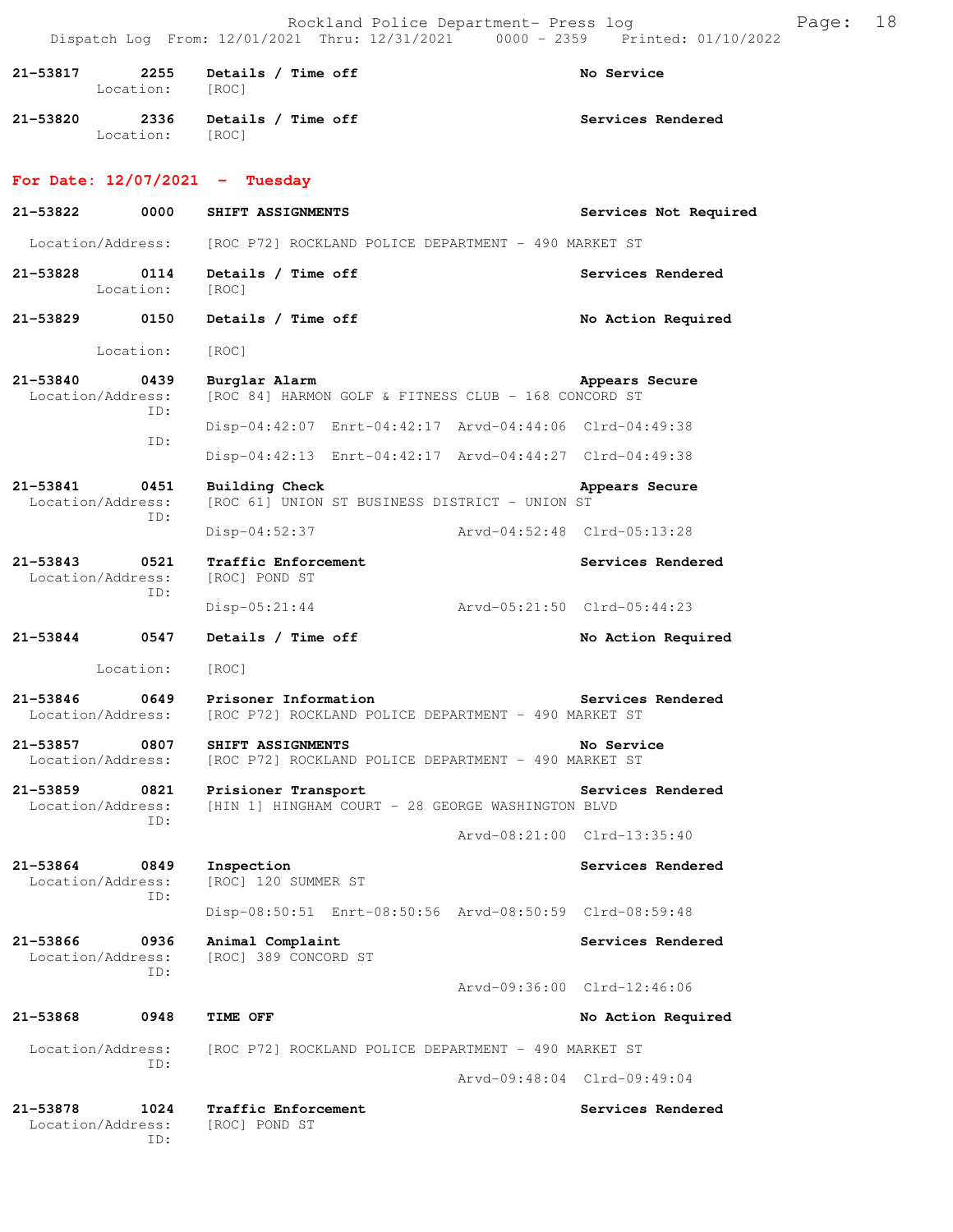Arvd-10:25:56 Clrd-10:54:39 **21-53887 1030 STATION MAINTENANCE No Service**  Location/Address: [ROC P72] ROCKLAND POLICE DEPARTMENT - 490 MARKET ST **21-53886 1105 Motor Vehicle Stop Vehicle Towed**  Location/Address: [ROC] 173 LIBERTY ST ID: Arvd-11:05:00 Clrd-11:30:48 ID: Disp-11:07:23 Arvd-11:07:38 Clrd-11:30:40 Refer To Summons: 21ROC-53886-AR Juvenile Arrest Age: 16 Charges: UNLICENSED OPERATION OF MV UNREGISTERED MOTOR VEHICLE UNINSURED MOTOR VEHICLE 21-53898 1221 Assist Public **Services Rendered** Location/Address: [ROC P72] ROCKLAND POLICE DEPARTMENT - 490 MARKET ST [ROC P72] ROCKLAND POLICE DEPARTMENT - 490 MARKET ST **21-53903 1235 Suspicious Activity Report Follows**  Location/Address: [ROC P106] ROCKLAND HIGH SCHOOL - 52 MACKINLAY WAY ID: Disp-12:36:40 Enrt-12:37:03 Clrd-12:37:20 **21-53905 1246 Animal Complaint Services Rendered**  Location/Address: [ROC] 915 LIBERTY ST ID: Arvd-12:46:00 Clrd-13:00:22 **21-53906 1300 Animal Complaint Services Rendered**  Location/Address: [ROC] 295 REED ST ID: Arvd-13:00:00 Clrd-13:31:18 **21-53907 1300 Details / Time off No Service**  Location: [ROC] **21-53910 1320 IMMEDIATE THREAT No Service**  Location/Address: [ROC] 362 SPRING ST ID: Disp-13:22:42 Arvd-13:30:45 Clrd-13:35:08 **21-53919 1400 Larceny / Forgery/ Fraud Services Rendered**  Location/Address: [ROC P96] MOUNTAIN ONE BANK - 279 UNION ST ID: Disp-14:09:10 Arvd-14:09:18 Clrd-14:17:47 **21-53921 1432 Burglar Alarm Cancelled Enroute**  Location/Address: [ROC] 50 MILLBROOK DR ID: Disp-14:33:09 Enrt-14:34:08 Clrd-14:38:53 **21-53924 1440 Found Property No Service**  [ROC] GARDNER ST ID: Disp-14:43:46 Clrd-14:44:15 **21-53931 1454 Harassment Services Rendered**  Location/Address: [ROC 745] 50 CONCORD ST ID: Disp-15:03:58 Clrd-15:04:13 **21-53933 1500 Details / Time off No Service**  Location: [ROC] **21-53932 1505 Suspicious Activity Services Rendered**  [ROC P89] CALVARY CHAPEL - 175 MARKET ST ID:

Disp-15:09:41 Enrt-15:09:49 Arvd-15:15:38 Clrd-15:35:55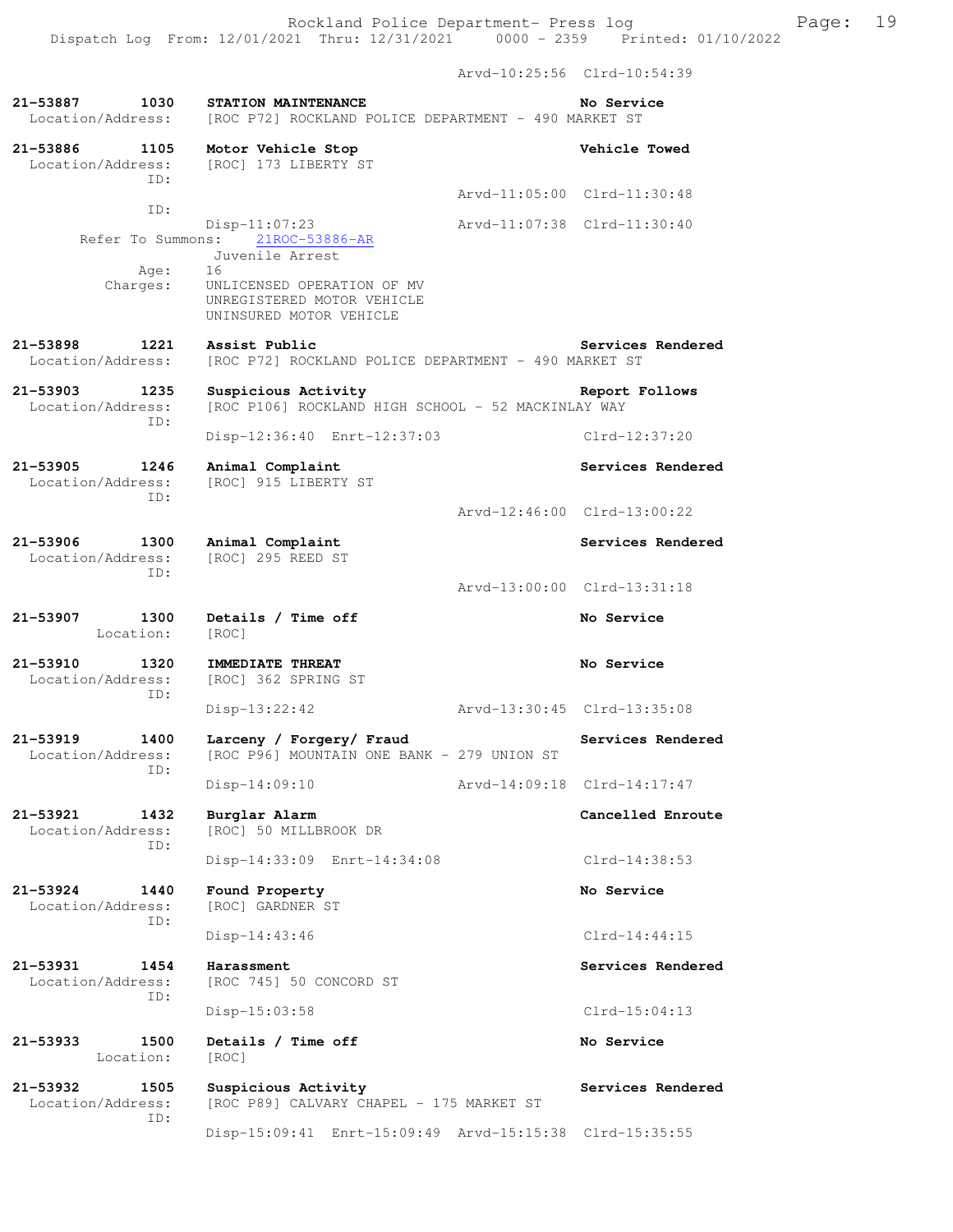**21-57427 1510 Animal Complaint Services Rendered**  Location/Address: [ROC 412] 335 BEECH ST **21-53937 1543 Inspection 1543 Inspection Services Rendered Inspection Services Rendered** [ROC 412] 335 BEECH ST ID: Arvd-15:43:00 Clrd-15:48:46 **21-53938 1544 Lost Property Services Rendered**  Location/Address: [ROC] LIBERTY ST ID: Disp-15:48:29 Clrd-15:48:38 **21-53940 1600 Prisoner Information Services Rendered**  Location/Address: [16 P72] ROCKLAND POLICE DEPARTMENT - 490 MARKET ST ID: Disp-16:01:30 Enrt-16:01:36 Arvd-16:02:21 Clrd-17:56:36 **21-53941 1604 SHIFT ASSIGNMENTS Services Rendered**  Location/Address: [ROC P72] ROCKLAND POLICE DEPARTMENT - 490 MARKET ST ID: Disp-16:06:27 Clrd-16:06:32 **21-53945 1641 Follow-Up Investigation Services Rendered**   $[ROC 745] 50 CONCORD ST Apt. #1R$  ID: Disp-16:42:44 Arvd-16:42:51 Clrd-16:47:43 **21-53946 1646 Motor Vehicle Complaint Services Rendered**  Location/Address: [ROC] 342 UNION ST ID: Disp-16:47:40 Enrt-16:48:20 Arvd-16:58:12 Clrd-17:02:31 21-53956 1744 Details / Time off **Services Rendered**  Location: [ROC] 21-53957 1756 Disturbance<br>
Location/Address: [ROC 598] 214 MARTHA DR<br> **Example 214 MARTHA DR** [ROC 598] 214 MARTHA DR ID: Disp-17:59:08 Enrt-17:59:19 Arvd-18:01:31 Clrd-18:25:04 ID: Disp-17:59:14 Enrt-17:59:17 Arvd-17:59:56 Clrd-18:25:00 21-53965 1833 Details / Time off Services Rendered Location: [ROC] **21-53991 2133 General Info Services Rendered**  Location/Address: [ROC P72] ROCKLAND POLICE DEPARTMENT - 490 MARKET ST ID: Disp-21:37:20 Clrd-21:37:26 **21-53993 2152 Burglar Alarm Building Checked/Secured**  Location/Address: [ROC P83] ROCKLAND GOLF COURSE - 276 PLAIN ST ID: Disp-21:52:43 Enrt-21:53:13 Arvd-21:57:02 Clrd-22:01:26 ID: Disp-21:52:43 Enrt-21:53:17 Arvd-21:56:02 Clrd-22:01:22 **21-53994 2216 Motor Vehicle Stop Verbal Warning**  Vicinity of: [ROC] BROWN BAG DELI - WEYMOUTH ST ID: Arvd-22:16:00 Clrd-22:19:49 ID: Disp-22:18:12 Arvd-22:18:18 Clrd-22:19:52 **21-53996 2217 Burglar Alarm Services Rendered**  Location/Address: [ROC P1] 99 RESTAURANT - 29 ACCORD PARK DR ID: Disp-22:20:18 Enrt-22:20:51 Arvd-22:22:40 Clrd-22:25:25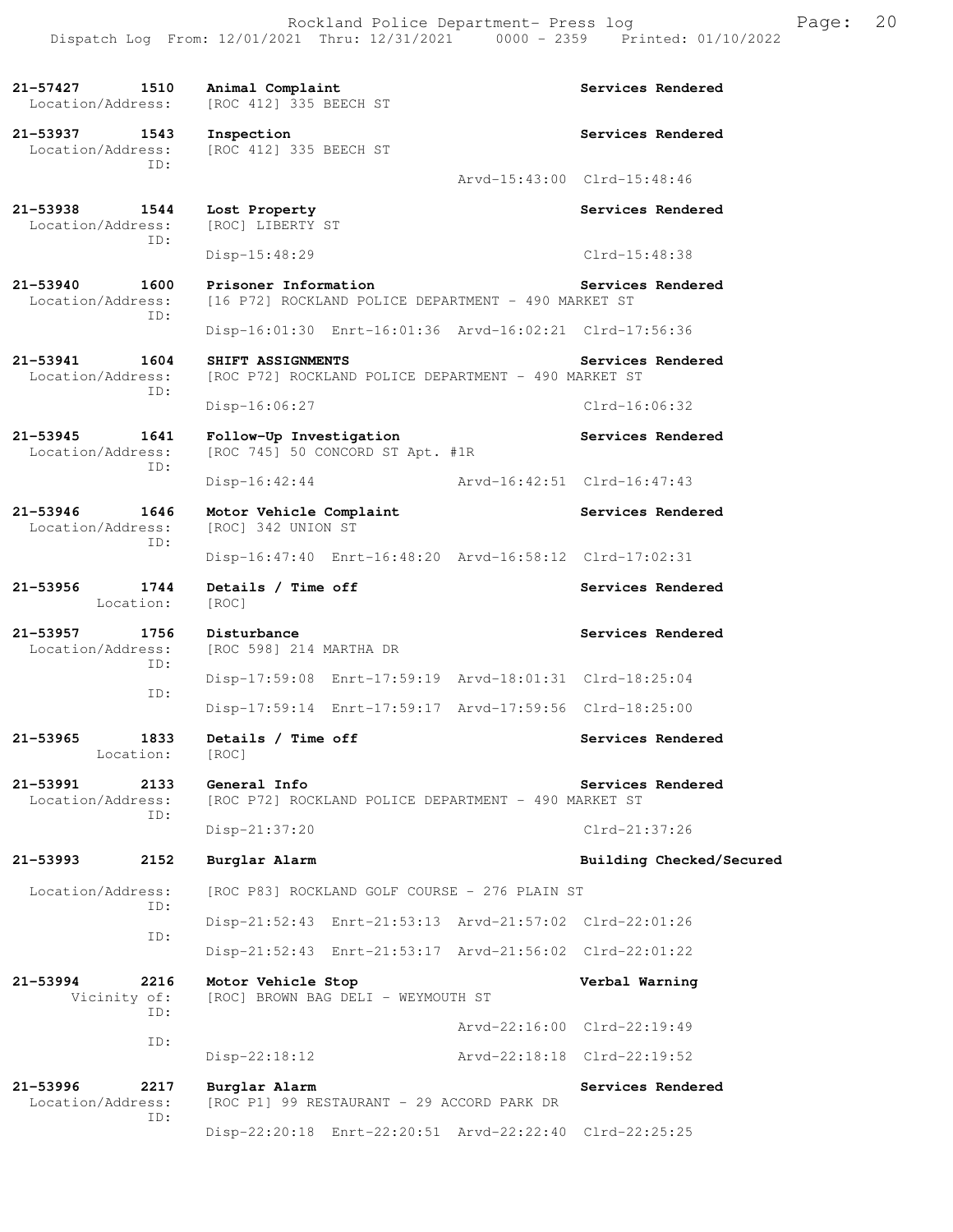Rockland Police Department- Press log entitled and Page: 21 Dispatch Log From: 12/01/2021 Thru: 12/31/2021 0000 - 2359 Printed: 01/10/2022

| TD:                                              | Disp-22:20:18 Enrt-22:20:54 Arvd-22:25:18 Clrd-22:25:21                                                  |                   |
|--------------------------------------------------|----------------------------------------------------------------------------------------------------------|-------------------|
| 2306<br>$21 - 54004$<br>ID:                      | Disturbance<br>Location/Address: [ROC] 103 WEBSTER ST                                                    | Peace Restored    |
| TD:                                              | Disp-23:12:28 Enrt-23:12:35 Arvd-23:13:35 Clrd-23:24:17                                                  |                   |
|                                                  | Disp-23:12:28 Enrt-23:12:38 Arvd-23:13:39 Clrd-23:24:14                                                  |                   |
| $21 - 54005$<br>2327<br>Location/Address:<br>TD: | Disturbance<br>[ROC] 103 WEBSTER ST                                                                      | Arrest (s) Made   |
| TD:                                              | Disp-23:32:05 Enrt-23:32:11 Arvd-23:33:39 Clrd-23:40:44                                                  |                   |
| Refer To P/C:                                    | Disp-23:32:05 Enrt-23:32:16 Arvd-23:33:42 Clrd-23:40:24<br>21ROC-54005-AR                                |                   |
| Age: 34                                          | P/C: FLORENCIO, ALEXANDRE<br>Address: 103 WEBSTER ST Apt. #2 ROCKLAND, MA<br>Charges: PROTECTIVE CUSTODY |                   |
| For Date: $12/08/2021$ - Wednesday               |                                                                                                          |                   |
| $21 - 54011$                                     | 0000 SHIFT ASSIGNMENTS<br>Location/Address: [ROC P72] ROCKLAND POLICE DEPARTMENT - 490 MARKET ST         | Services Rendered |

| 21-54016                              | 0125 | Follow-Up Investigation                                              | No Action Required          |
|---------------------------------------|------|----------------------------------------------------------------------|-----------------------------|
| Location/Address:                     |      | [ROC] WENDYS - 1111 HINGHAM ST                                       |                             |
|                                       | TD:  |                                                                      | Arvd-01:25:49 Clrd-01:29:13 |
| 21-54024                              | 0503 | <b>Building Check</b>                                                | Building Checked/Secured    |
| Location/Address:                     |      | [ROC] UNION ST                                                       |                             |
|                                       | TD:  | Disp-05:04:46<br>Arvd-05:10:52 Clrd-05:32:51                         |                             |
| 21-54026<br>0533<br>Location/Address: |      | Escort/Transport<br>[ROC] 103 WEBSTER ST                             | Services Rendered           |
|                                       | TD:  | Disp-05:34:45 Enrt-05:34:51                                          | Clrd-05:36:10               |
| 21-54036                              | 0722 | Animal Complaint                                                     | No Action Required          |
| Vicinity of:                          |      | [ROC] POND ST                                                        |                             |
|                                       | TD:  | Disp-07:24:29 Enrt-07:24:31                                          | Clrd-07:33:38               |
| 21-54040<br>Location/Address:         | 0800 | Animal Complaint<br>[ROC 442] 121 PACIFIC ST                         | Services Rendered           |
|                                       | TD:  | Disp-08:04:44 Enrt-08:04:48 Arvd-08:08:12 Clrd-08:20:09              |                             |
| 21-54041<br>Location/Address:         | 0801 | General Info<br>[ROC P72] ROCKLAND POLICE DEPARTMENT - 490 MARKET ST | Services Rendered           |
| 21-54043<br>Location/Address:         | 0819 | Assist Public<br>[ROC P55] HOME DEPOT - 1149 HINGHAM ST              | No Service                  |
|                                       | ID:  | Disp-08:20:20 Enrt-08:21:27 Arvd-08:35:30 Clrd-08:43:21              |                             |
| 21-54047<br>Location/Address:         | 0845 | Larceny / Forgery/ Fraud<br>[ROC] 42 CENTRE AVE                      | Report Follows              |
|                                       | TD:  | Disp-08:49:09                                                        | Clrd-08:59:09               |

21-54053 0924 Details / Time off **No Action Required**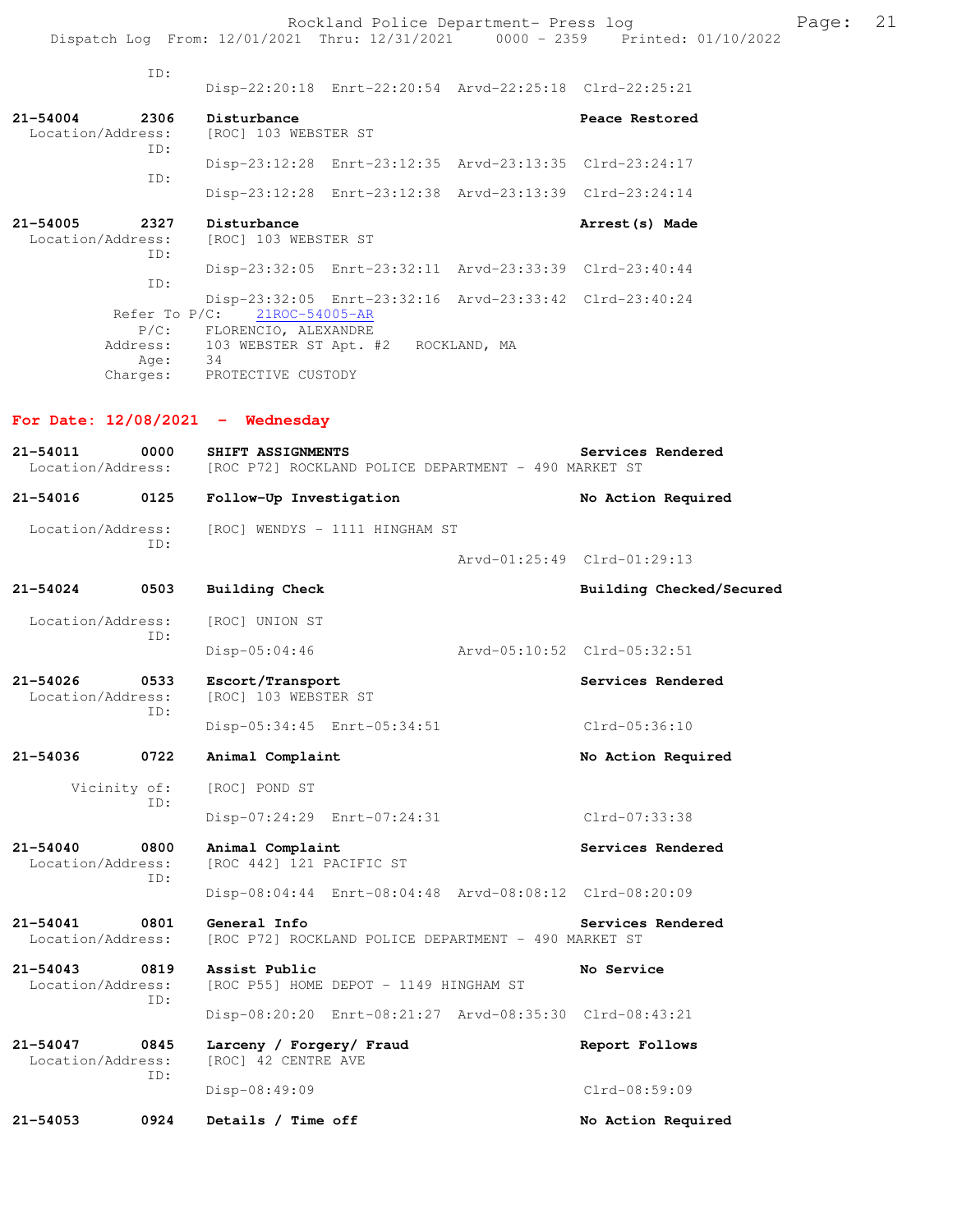Location: [ROC]

**21-54061 0939 General Info Services Rendered Location/Address:** [ROC] EAST WATER ST [ROC] EAST WATER ST ID: Disp-09:59:02 Enrt-09:59:08 Arvd-09:59:12 Clrd-10:06:15

### **21-54060 0951 Sex offender or dissemination Services Rendered**  Location/Address: [ROC P72] ROCKLAND POLICE DEPARTMENT - 490 MARKET ST

21-54059 0954 Motor Vehicle Complaint **Services Rendered** Location/Address: [ROC] 96 CRESCENT ST [ROC] 96 CRESCENT ST ID:

Disp-09:56:22 Enrt-09:56:27 Clrd-10:15:21

## 21-54062 0959 General Info<br>
Location/Address: [ROC P72] ROCKLAND POLICE DEPARTMENT - 490 MARKET ST [ROC P72] ROCKLAND POLICE DEPARTMENT - 490 MARKET ST

Disp-13:10:38 Enrt-13:11:34 Arvd-13:15:13 Clrd-13:15:47

Disp-13:10:38 Enrt-13:11:33 Arvd-13:14:33 Clrd-13:15:51

**21-54068 1015 COMP / Time off Services Rendered**  Location: [ROC]

#### **21-54070 1016 Health & Welfare Check Services Rendered**  Location/Address: [ROC 943] 466 BEECH ST ID: Disp-10:21:04 Enrt-10:21:36 Clrd-10:28:25 ID:

 Disp-10:28:41 Clrd-10:30:45 ID: Disp-10:31:10 Clrd-10:40:39

**21-54071 1021 Motor Vehicle Stop Verbal Warning**  ID:

Arvd-10:21:00 Clrd-10:25:26

ID:

 $[ROC]$  HART PARK - 340 UNION ST Disp-11:28:12 Arvd-11:28:17 Clrd-11:31:26

[ROC] 291 MARKET ST @ 15 ALBION ST

**21-54089 1142 BOLO No Action Required** 

Location/Address: [ROC P72] ROCKLAND POLICE DEPARTMENT - 490 MARKET ST ID: ID:

ID:

Location/Address: [ROC] 455 PLAIN ST

 Location/Address: [ROC 68] 204 MONCRIEF RD Fire Unit: ROCKEN1-Pumper-Rockland Engine 1

InQrtsUnavl-13:15:47 InSrvce-13:15:47<br>EMS Unit: ROCKAM1-Rockland A1

 InQrtsUnavl-13:15:51 InSrvce-13:15:51 ID: Disp-13:12:24 Enrt-13:12:28 Clrd-13:16:09

ROCKAM1-Rockland A1

**21-54101 1309 General Info Services Rendered**  Location/Address: [ROC] 1 DOGWOOD CIR

**21-54102 1316 Details / Time off No Service No Service Integral** Location:

**21-54106 1326 General Info Services Rendered** 

**21-54086 1119 Suspicious Activity 61-54086 1119 Sent On Way**<br>
Location/Address: [ROC] HART PARK - 340 UNION ST

 Disp-11:42:51 Clrd-11:43:36 Disp-11:42:55 Clrd-11:43:33

Disp-11:43:05 Clrd-11:43:30

# **21-54096 1216 Detail Services Rendered**

**21-54100 1309 Emergency Medical Cancelled Enroute**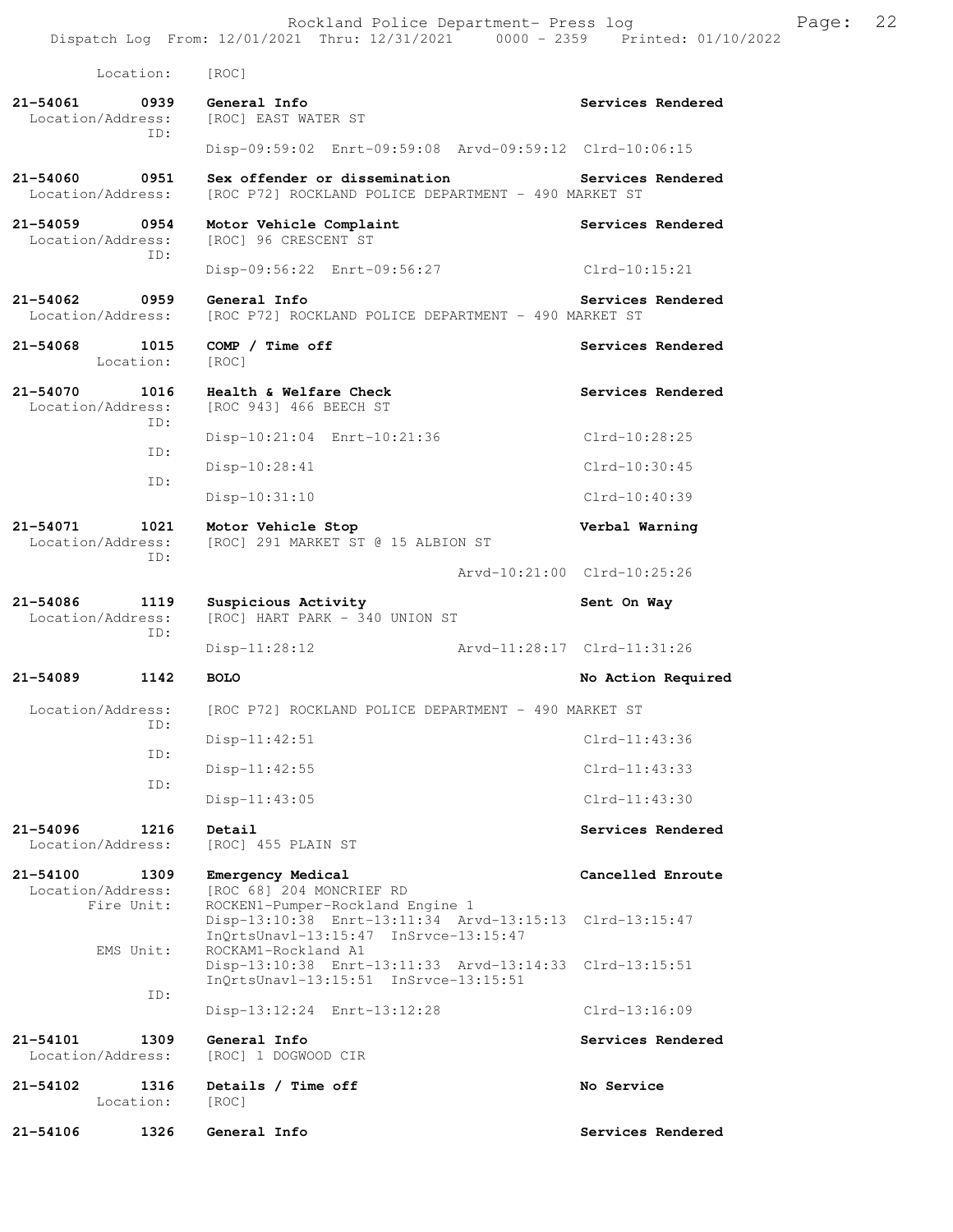|                                   |                   | Rockland Police Department- Press log<br>Dispatch Log From: 12/01/2021 Thru: 12/31/2021 0000 - 2359 Printed: 01/10/2022 |                             |                             | Page: | 23 |
|-----------------------------------|-------------------|-------------------------------------------------------------------------------------------------------------------------|-----------------------------|-----------------------------|-------|----|
| Location/Address:                 |                   | [ROC] 6 FRENCH RD                                                                                                       |                             |                             |       |    |
|                                   | ID:               | Disp-13:30:24                                                                                                           |                             | $Clrd-14:06:44$             |       |    |
| 21-54114<br>Location/Address:     | 1406              | MVA Property Damage Only<br>[ROC P46] DUNKIN DONUTS - 851 HINGHAM ST                                                    |                             | Paper Exchange              |       |    |
|                                   | ID:               | Disp-14:06:37 Enrt-14:07:03 Arvd-14:11:05 Clrd-14:24:53                                                                 |                             |                             |       |    |
|                                   | ID:               | Disp-14:06:57 Enrt-14:07:00 Arvd-14:11:03 Clrd-14:24:56                                                                 |                             |                             |       |    |
| 21-54121<br>Location/Address:     | 1446              | General Info<br>[ROC P72] ROCKLAND POLICE DEPARTMENT - 490 MARKET ST                                                    |                             | Services Rendered           |       |    |
| 21-54123<br>Location/Address:     | 1453              | Detail<br>[ROC] 660 HINGHAM ST                                                                                          |                             | Services Rendered           |       |    |
| 21-54132                          | 1553              | Information Call                                                                                                        |                             | No Action Required          |       |    |
| Location/Address:                 |                   | [ROC P72] ROCKLAND POLICE DEPARTMENT - 490 MARKET ST                                                                    |                             |                             |       |    |
| 21-54141                          | 1711              | Motor Vehicle Stop                                                                                                      |                             | Citation/Warning Issued     |       |    |
| Location/Address:                 | ID:               | [ROC] AREA OF UNION POINT - SPRUCE ST                                                                                   |                             |                             |       |    |
|                                   |                   |                                                                                                                         |                             | Arvd-17:11:00 Clrd-17:27:50 |       |    |
| 21-54154<br>Location/Address:     | 1759<br>ID:       | Traffic Enforcement<br>[ROC] POND ST                                                                                    |                             | Services Rendered           |       |    |
|                                   |                   |                                                                                                                         |                             | Arvd-18:00:51 Clrd-20:07:43 |       |    |
| 21-54169<br>Location/Address:     | 2024<br>ID:       | Motor Vehicle Complaint<br>[ROC] HOWARD ST                                                                              |                             | Services Rendered           |       |    |
|                                   |                   | Disp-20:27:11 Enrt-20:27:15 Arvd-20:34:28 Clrd-20:45:39                                                                 |                             |                             |       |    |
| $21 - 54174$<br>Location/Address: | 2040              | General Info<br>[ROC P72] ROCKLAND POLICE DEPARTMENT - 490 MARKET ST                                                    |                             | Services Rendered           |       |    |
| 21-54191<br>Location/Address:     | 2244<br>ID:       | Disturbance<br>[ROC 212] 100 LIBERTY ST                                                                                 |                             | Services Rendered           |       |    |
|                                   | ID:               | Disp-22:46:35 Enrt-22:47:10 Arvd-22:47:09 Clrd-23:01:50                                                                 |                             |                             |       |    |
|                                   | ID:               | Disp-22:46:39 Enrt-22:47:14 Arvd-22:47:07 Clrd-23:01:50                                                                 |                             |                             |       |    |
|                                   |                   | Disp-22:50:15                                                                                                           | Arvd-22:50:19 Clrd-23:01:50 |                             |       |    |
| 21-54192                          | 2305<br>Location: | Details / Time off<br>[ROC]                                                                                             |                             | No Service                  |       |    |
|                                   |                   | For Date: $12/09/2021$ - Thursday                                                                                       |                             |                             |       |    |
| $21 - 54195$<br>Location/Address: | 0000<br>ID:       | SHIFT ASSIGNMENTS<br>[ROC P72] ROCKLAND POLICE DEPARTMENT - 490 MARKET ST                                               |                             | No Service                  |       |    |
|                                   |                   |                                                                                                                         |                             | Arvd-00:00:00 Clrd-00:01:19 |       |    |
| 21-54201<br>Location/Address:     | 0037<br>ID:       | Building Check<br>[ROC] MARKET ST                                                                                       |                             | Investigated                |       |    |
|                                   |                   |                                                                                                                         |                             | Arvd-00:38:18 Clrd-00:38:28 |       |    |
| $21 - 54202$<br>Location/Address: | 0104<br>ID:       | Motor Vehicle Stop<br>[ROC P114] ROCKLAND FIRE DEPARTMENT - 360 UNION ST                                                |                             | Services Rendered           |       |    |
|                                   |                   |                                                                                                                         |                             | Arvd-01:04:00 Clrd-01:06:20 |       |    |
| $21 - 54206$                      | 0156              | Disturbance                                                                                                             |                             | Peace Restored              |       |    |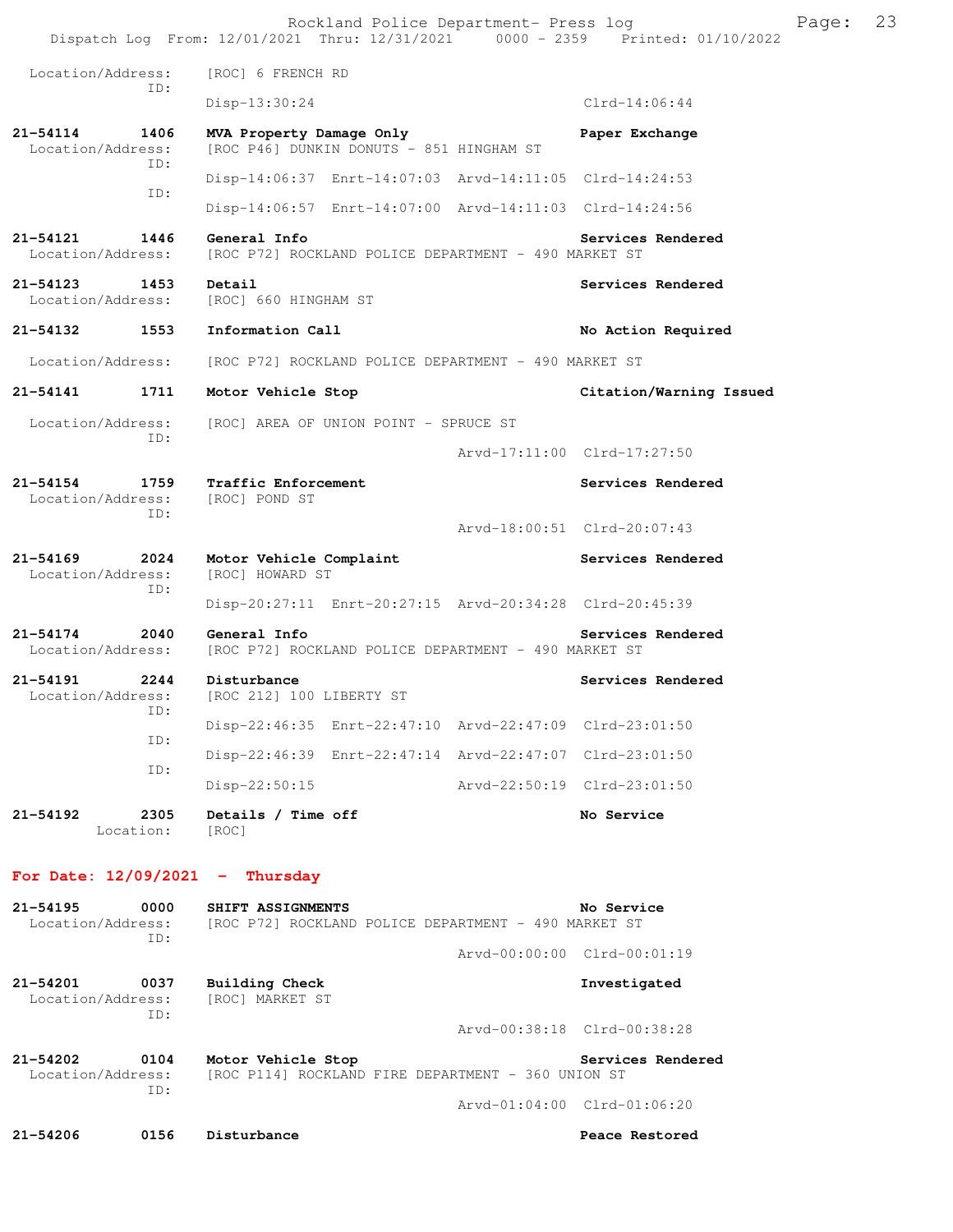|                                              |                                                                      | Rockland Police Department- Press log<br>Dispatch Log From: 12/01/2021 Thru: 12/31/2021 0000 - 2359 Printed: 01/10/2022 | Page: | 24 |
|----------------------------------------------|----------------------------------------------------------------------|-------------------------------------------------------------------------------------------------------------------------|-------|----|
| Location/Address:                            | [ROC 943] 466 BEECH ST                                               |                                                                                                                         |       |    |
| ID:                                          |                                                                      | Disp-01:57:47 Enrt-01:58:04 Arvd-02:04:43 Clrd-02:07:04                                                                 |       |    |
| ID:                                          |                                                                      | Disp-02:04:17 Enrt-02:04:23 Arvd-02:06:07 Clrd-02:07:24                                                                 |       |    |
| ID:                                          |                                                                      | Disp-02:04:34 Enrt-02:04:38 Arvd-02:06:03 Clrd-02:07:16                                                                 |       |    |
| 21-54216<br>0608<br>Location/Address:<br>ID: | <b>Building Check</b><br>[ROC] UNION ST                              | Appears Secure                                                                                                          |       |    |
|                                              |                                                                      | Arvd-06:15:38 Clrd-06:31:08                                                                                             |       |    |
| 21-54220<br>0626<br>Location/Address:<br>ID: | Traffic Enforcement<br>[ROC] POND ST                                 | Services Rendered                                                                                                       |       |    |
|                                              |                                                                      | Arvd-06:32:18 Clrd-06:51:40                                                                                             |       |    |
| 21-54232<br>0800<br>Location/Address:        | General Info<br>[ROC P72] ROCKLAND POLICE DEPARTMENT - 490 MARKET ST | Services Rendered                                                                                                       |       |    |
| 21-54237 0843<br>Location/Address:<br>ID:    | Animal Complaint<br>[ROC] 10 ALPINE ST                               | Services Rendered                                                                                                       |       |    |
|                                              |                                                                      | Arvd-08:43:00 Clrd-08:46:37                                                                                             |       |    |
| 21-54242<br>0916<br>Location/Address:<br>ID: | Lockout<br>[ROC] 452 LIBERTY ST                                      | Services Rendered                                                                                                       |       |    |
|                                              |                                                                      | Disp-09:17:37 Enrt-09:17:42 Arvd-09:26:39 Clrd-09:26:42                                                                 |       |    |
| 21–54257<br>1048<br>Location/Address:        | General Info<br>[ROC] 765 UNION ST                                   | Services Rendered                                                                                                       |       |    |
| 1138<br>21-54270                             | Details / Time off                                                   | No Action Required                                                                                                      |       |    |
| Location:                                    | [ROC]                                                                |                                                                                                                         |       |    |
| 21–54275<br>1210<br>Location/Address:<br>ID: | Warrant<br>[ROC 1088] 92 CHURCH STREET - 92 CHURCH ST Apt. #11       | Services Rendered                                                                                                       |       |    |
| ID:                                          | Disp-12:13:58 Enrt-12:27:37                                          | $Clrd-12:27:49$                                                                                                         |       |    |
|                                              | Disp-12:13:58 Enrt-12:27:40                                          | $Clrd-12:27:44$                                                                                                         |       |    |
| 21-54278<br>1228<br>Location/Address:<br>ID: | MVA Property Damage Only<br>[ROC] BILL DELAHUNT PKWY                 | Report Follows                                                                                                          |       |    |
| ID:                                          |                                                                      | Disp-12:29:38 Enrt-12:29:52 Arvd-12:32:18 Clrd-13:04:49                                                                 |       |    |
| ID:                                          |                                                                      | Disp-12:29:47 Enrt-12:29:52 Arvd-12:32:18 Clrd-12:42:16                                                                 |       |    |
|                                              |                                                                      | Disp-12:43:47 Enrt-12:43:52 Arvd-12:43:55 Clrd-13:04:46                                                                 |       |    |
| 21-54287<br>1258<br>Location/Address:        | General Info<br>[ROC P72] ROCKLAND POLICE DEPARTMENT - 490 MARKET ST | Services Rendered                                                                                                       |       |    |
| 21-54289<br>1316<br>Location/Address:<br>ID: | Animal Complaint<br>[ROC] 765 UNION ST                               | Services Rendered                                                                                                       |       |    |
|                                              |                                                                      | Arvd-13:16:00 Clrd-13:26:15                                                                                             |       |    |
| 21-54295<br>1404<br>Location/Address:        | General Info<br>[ROC P72] ROCKLAND POLICE DEPARTMENT - 490 MARKET ST | Services Rendered                                                                                                       |       |    |
| 1453<br>21-54302                             | Details / Time off                                                   | No Action Required                                                                                                      |       |    |
| Location:                                    | [ROC]                                                                |                                                                                                                         |       |    |
| 21-54304<br>1502<br>Location/Address:        | Animal Complaint<br>[ROC 899] 163 HINGHAM ST                         | Services Rendered                                                                                                       |       |    |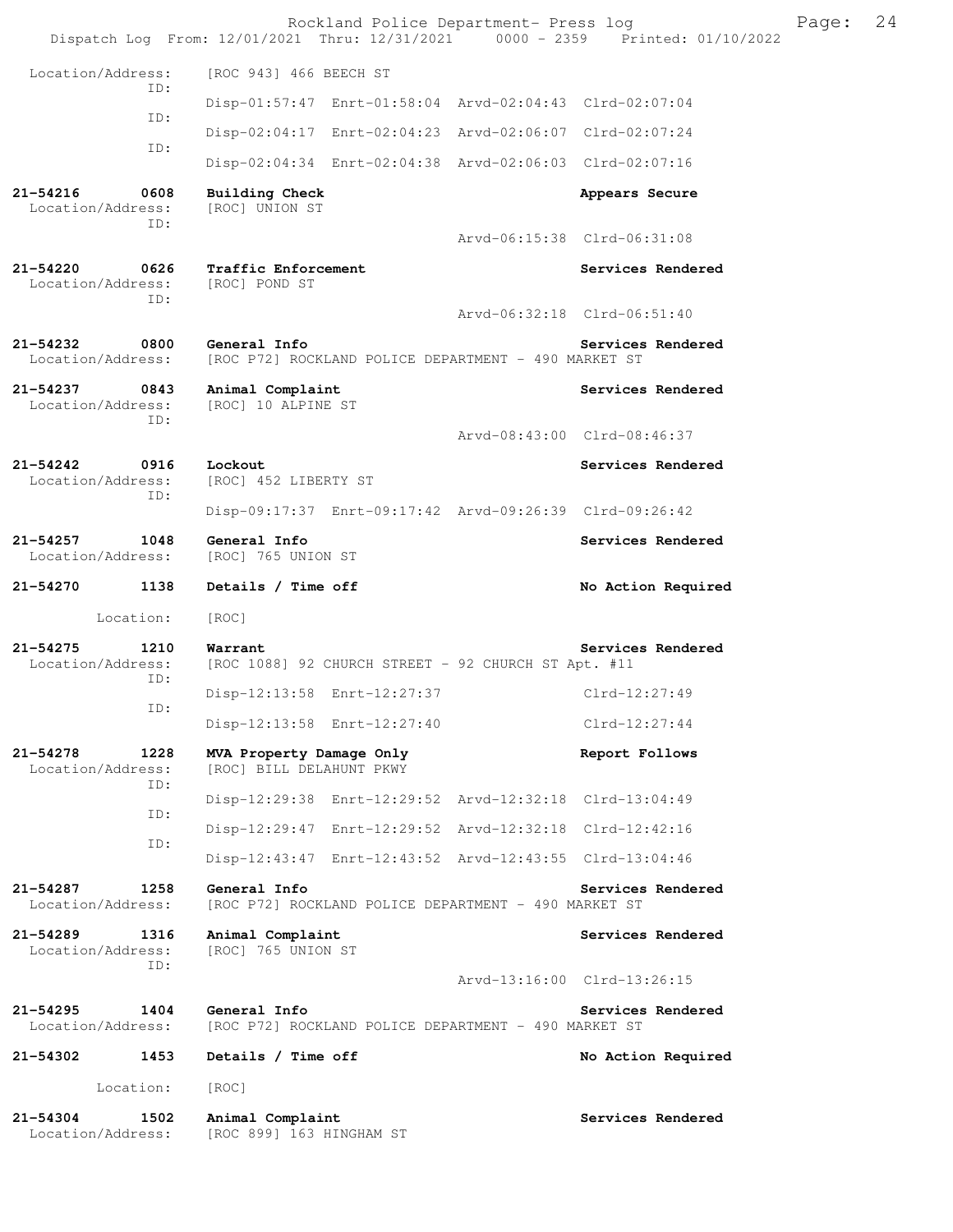Rockland Police Department- Press log Page: 25 Dispatch Log From: 12/01/2021 Thru: 12/31/2021 0000 - 2359 Printed: 01/10/2022

 ID: Disp-15:04:11 Enrt-15:04:48 Arvd-15:10:35 Clrd-15:35:53 **21-54308 1523 MVA Property Damage Only Report Follows**  Location/Address: [ROC 80] AAA ROCKLAND BRANCH - 900 HINGHAM ST ID: Disp-15:25:33 Enrt-15:25:51 Clrd-15:35:09 ID: Disp-15:26:22 Enrt-15:26:33 Arvd-15:48:57 Clrd-15:51:41 ID: Disp-15:26:29 Enrt-15:26:33 Arvd-15:28:49 Clrd-15:43:10 ID: Disp-15:28:37 Enrt-15:28:41 Arvd-15:28:44 Clrd-15:51:44 **21-54315 1600 General Info No Action Required**  Location/Address: [ROC P72] ROCKLAND POLICE DEPARTMENT - 490 MARKET ST **21-54320 1615 MVA Property Damage Only Vehicle Towed**  Location/Address: [ROC P55] HOME DEPOT - 1149 HINGHAM ST ID: Disp-16:15:37 Enrt-16:16:15 Clrd-16:55:31 ID: Disp-16:31:13 Enrt-16:31:16 Arvd-16:31:40 Clrd-16:55:36 **21-54321 1619 Traffic Enforcement Services Rendered**  Location: [ROC] TOWNWIDE ID: Arvd-16:19:00 Clrd-17:59:01 ID: Disp-18:02:07 Arvd-18:02:09 Clrd-19:31:29 **21-54324 1641 General Info No Action Required**  Location/Address: [ROC P72] ROCKLAND POLICE DEPARTMENT - 490 MARKET ST **21-54328 1701 Motor Vehicle Stop Werbal Warning**<br>Vicinity of: [ROC] 13 CONCORD ST @ 215 MARKET ST [ROC] 13 CONCORD ST @ 215 MARKET ST ID: Arvd-17:01:00 Clrd-17:03:45 **21-54334 1742 MVA Property Damage Only Services Rendered** Location/Address: [ROC 63] MIKES PIZZA - 315 UNION ST [ROC 63] MIKES PIZZA - 315 UNION ST ID: Disp-17:45:58 Enrt-17:46:08 Arvd-17:47:39 Clrd-18:04:58 ID: Disp-17:46:02 Enrt-17:46:08 Clrd-18:05:05 **21-54335 1749 General Info No Action Required**  Location/Address: [ROC P72] ROCKLAND POLICE DEPARTMENT - 490 MARKET ST **21-54337 1759 Motor Vehicle Stop Report Follows**  Location/Address: [ROC] CONCORD ST ID: Arvd-17:59:00 Clrd-18:01:51 Refer To Summons: Summons: DE MOURA, WEMERSON DOR NELES Address: 26 GREENTREE LN Apt. #44 WEYMOUTH, MA Age: Charges: LIGHTS VIOLATION, MV UNLICENSED OPERATION OF MV **21-54338 1800 General Info No Action Required**  Location/Address: [ROC P72] ROCKLAND POLICE DEPARTMENT - 490 MARKET ST **21-54345 1857 General Info No Action Required**  Location/Address: [ROC P72] ROCKLAND POLICE DEPARTMENT - 490 MARKET ST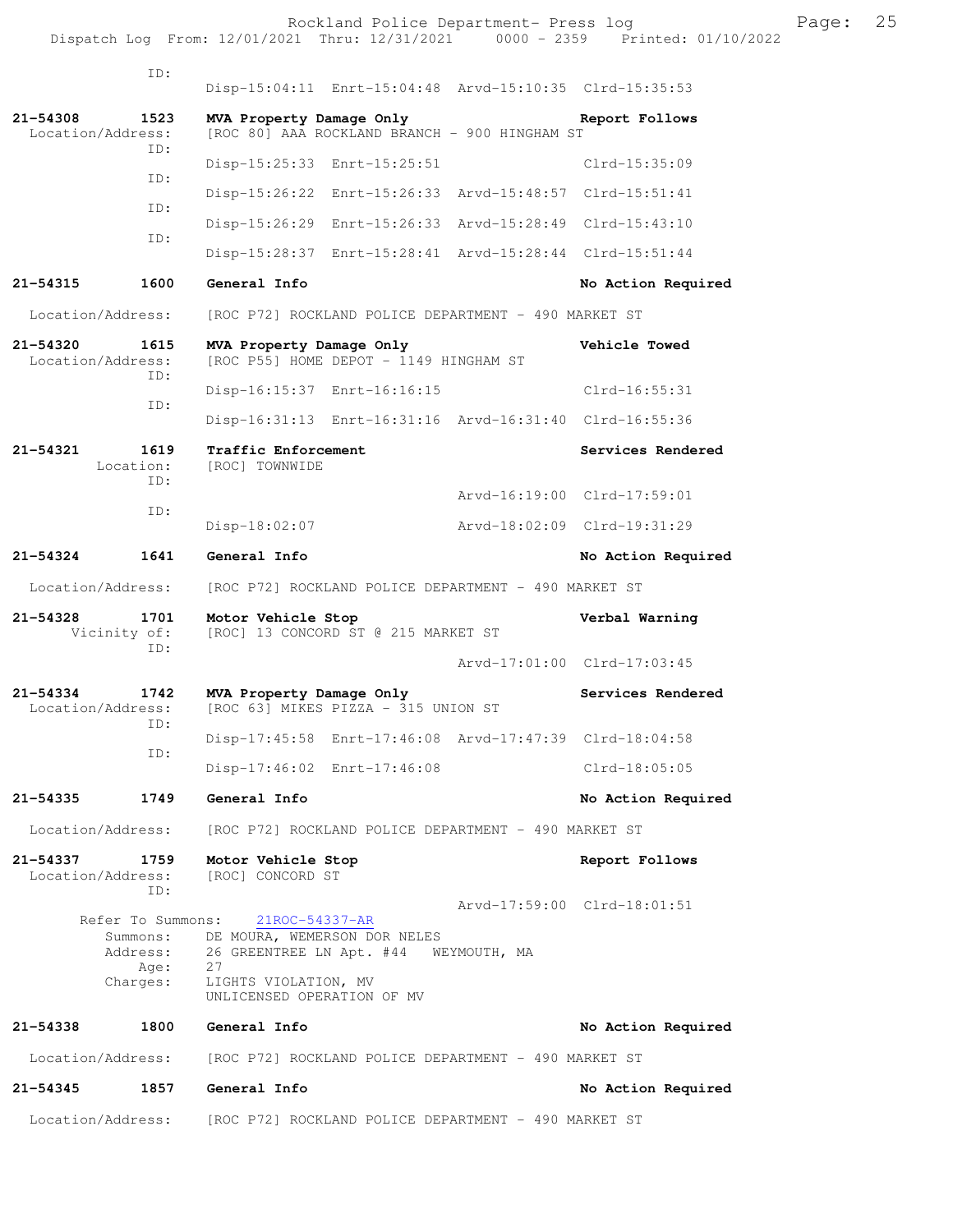Dispatch Log From: 12/01/2021 Thru: 12/31/2021 0000 - 2359 Printed: 01/10/2022 **21-54349 1927 Disturbance Services Rendered**  Location/Address: [ROC] 63 CONCORD ST ID: Disp-19:27:48 Enrt-19:28:45 Arvd-19:30:23 Clrd-19:40:18 ID: Disp-19:27:59 Enrt-19:28:45 Arvd-19:30:23 Clrd-19:40:16 **21-54355 2011 SHIFT ASSIGNMENTS No Action Required**  Location/Address: [ROC P72] ROCKLAND POLICE DEPARTMENT - 490 MARKET ST **For Date: 12/10/2021 - Friday 21-54376 0003 General Info No Action Required**  Location/Address: [ROC P72] ROCKLAND POLICE DEPARTMENT - 490 MARKET ST ID: Arvd-00:03:00 Clrd-00:08:42 **21-54377 0018 Suspicious Activity Investigated**  [ROC] 51 MAPLE ST ID: Arvd-00:18:00 Clrd-00:48:58 **21-54379 0040 Details / Time off Services Not Required**  Location: [ROC] **21-54382 0049 Building Check Investigated**  Location/Address: ID: Arvd-00:50:12 Clrd-00:50:22 **21-54384 0121 Assist Other Agency Services Rendered**  Location/Address: [ROC 1047] 45 GREENWOOD ST ID: Disp-01:27:11 Enrt-01:27:27 Arvd-01:30:56 Clrd-01:36:52 **21-54392 0608 Detail Services Rendered Services Rendered Services Rendered** Location/Address: ID: Arvd-06:08:00 Clrd-06:27:21 **21-54393 0626 Building Check Appears Secure**  Location/Address: [ROC] UNION ST ID: Arvd-06:26:00 Clrd-06:49:57 **21-54399 0708 Burglar Alarm Appears Secure**  Location/Address: [ROC] ACCORD PARK DR ID: Arvd-07:08:00 Clrd-07:31:30 **21-54400 0734 General Info Services Rendered**  Location/Address: [ROC] CORNET STETSON DR ID: Arvd-07:34:00 Clrd-07:55:52 **21-54403 0802 SHIFT ASSIGNMENTS Services Rendered**  Location/Address: [ROC P72] ROCKLAND POLICE DEPARTMENT - 490 MARKET ST **21-54407 0859 911 Accidental Investigated**  Location/Address: [ROC 655] 20 HUGGINS RD ID: Disp-09:00:42 Enrt-09:00:52 Arvd-09:03:34 Clrd-09:05:47 **21-54410 0925 Motor Vehicle Stop Verbal Warning**  Location/Address: [ROC] 471 WEBSTER ST @ 7 MARKS ST ID: Disp-09:26:22 Arvd-09:26:29 Clrd-09:32:08

Rockland Police Department- Press log Freed Page: 26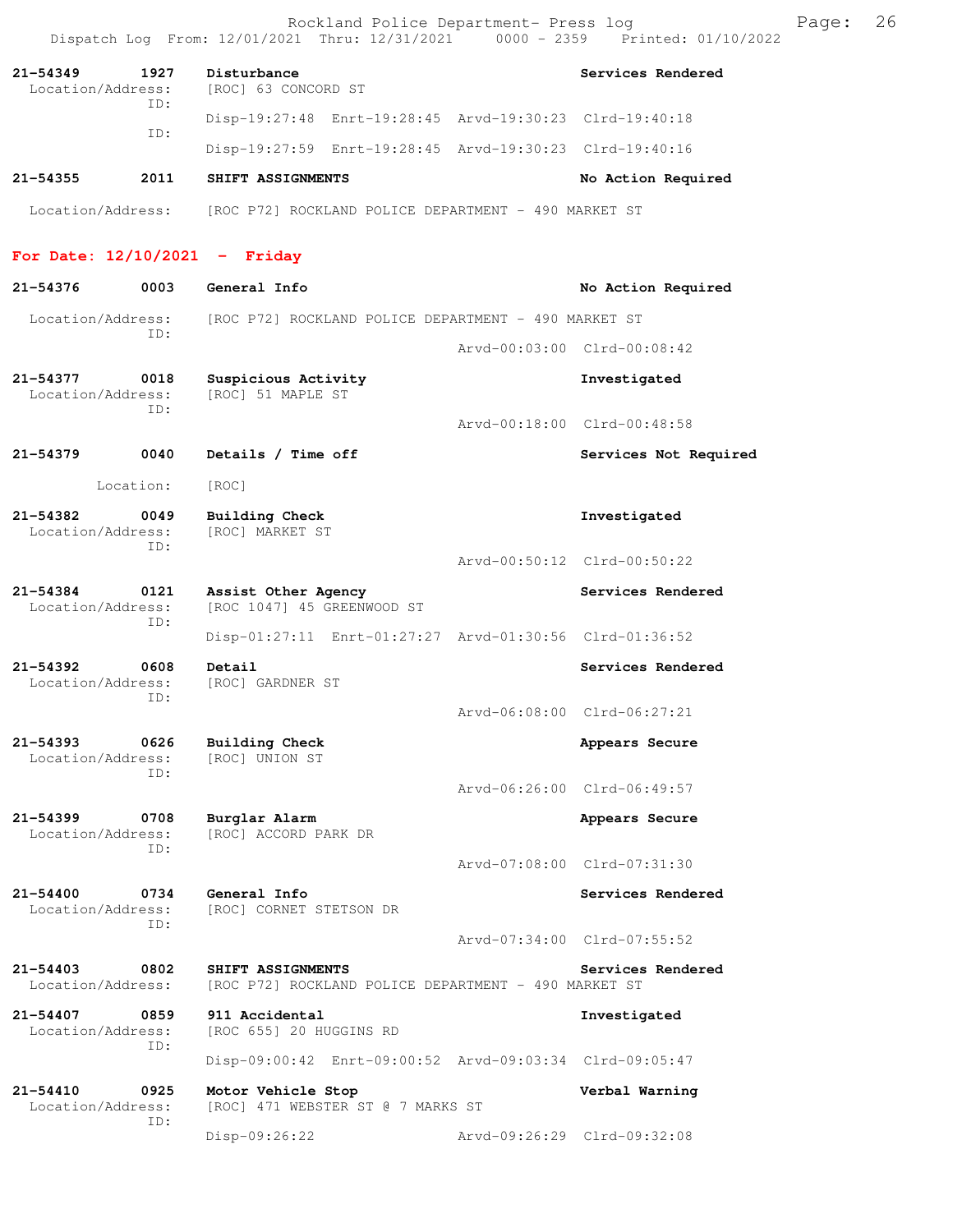**21-54417 1002 Traffic Enforcement Investigated**  Location/Address: [ROC] POND ST ID: Arvd-10:04:03 Clrd-10:26:09 **21-54418 1028 911 Hang Up Gone on arrival Gone on arrival** Location/Address: ID: Disp-10:30:07 Enrt-10:30:17 Arvd-10:34:44 Clrd-10:39:12 21-54419 1039 CRUISER MAINTENENCE **Services Rendered Services Rendered Location/Address:** [ROC P72] ROCKLAND POLICE DEPARTMENT - 490 MARKET ST [ROC P72] ROCKLAND POLICE DEPARTMENT - 490 MARKET ST **21-54424 1111 Health & Welfare Check Services Rendered** Location/Address: [ROC] 74 ARLINGTON ST [ROC] 74 ARLINGTON ST ID: Disp-11:15:04 Arvd-11:33:05 Clrd-13:12:28 ID: Disp-13:11:38 Enrt-13:11:43 Arvd-13:11:52 Clrd-15:35:37 **21-54434 1146 Motor Vehicle Stop Verbal Warning**  Location/Address: [ROC] LIBERTY ST ID: Disp-11:48:48 Arvd-11:48:55 Clrd-11:55:12 **21-54436 1156 Disturbance Services Rendered**  Location/Address: [ROC 206] 51 MAPLE ST Apt. #244 ID: Disp-11:58:51 Arvd-11:58:59 Clrd-12:31:40 **21-54448 1307 Police Information Investigated**  Location/Address: ID: Disp-13:08:50 Enrt-13:09:53 Arvd-13:24:09 Clrd-13:32:37 **21-54456 1344 Details Services Rendered**  Location: **21-54458 1409 Motor Vehicle Stop Verbal Warning**  Location/Address: [ROC] BILL DELAHUNT PKWY ID: Disp-14:10:00 Arvd-14:10:08 Clrd-14:13:10 **21-54473 1546 Harassment Report Follows**  Location/Address: [ROC 65] ROGERS MIDDLE SCHOOL - 100 TAUNTON AVE ID: Disp-15:47:41 Arvd-15:50:17 Clrd-15:54:21 **21-54475 1550 BOLO No Action Required**  Location/Address: [ROC P72] ROCKLAND POLICE DEPARTMENT - 490 MARKET ST ID: Disp-15:51:02 Clrd-15:51:25 ID: Disp-15:51:06 Clrd-15:51:22 **21-54476 1554 Traffic Enforcement No Action Required**  Location/Address: [ROC] HINGHAM ST ID: Arvd-15:55:15 Clrd-20:26:42 ID: Disp-16:50:26 Arvd-16:50:29 Clrd-17:21:30 ID: Disp-21:18:58 Arvd-21:19:02 Clrd-21:21:21 Refer To Summons: Summons: SANAY, ANGEL A Address: 28 PROVOST ST BROCKTON, MA Age: 35 Charges: UNLICENSED OPERATION OF MV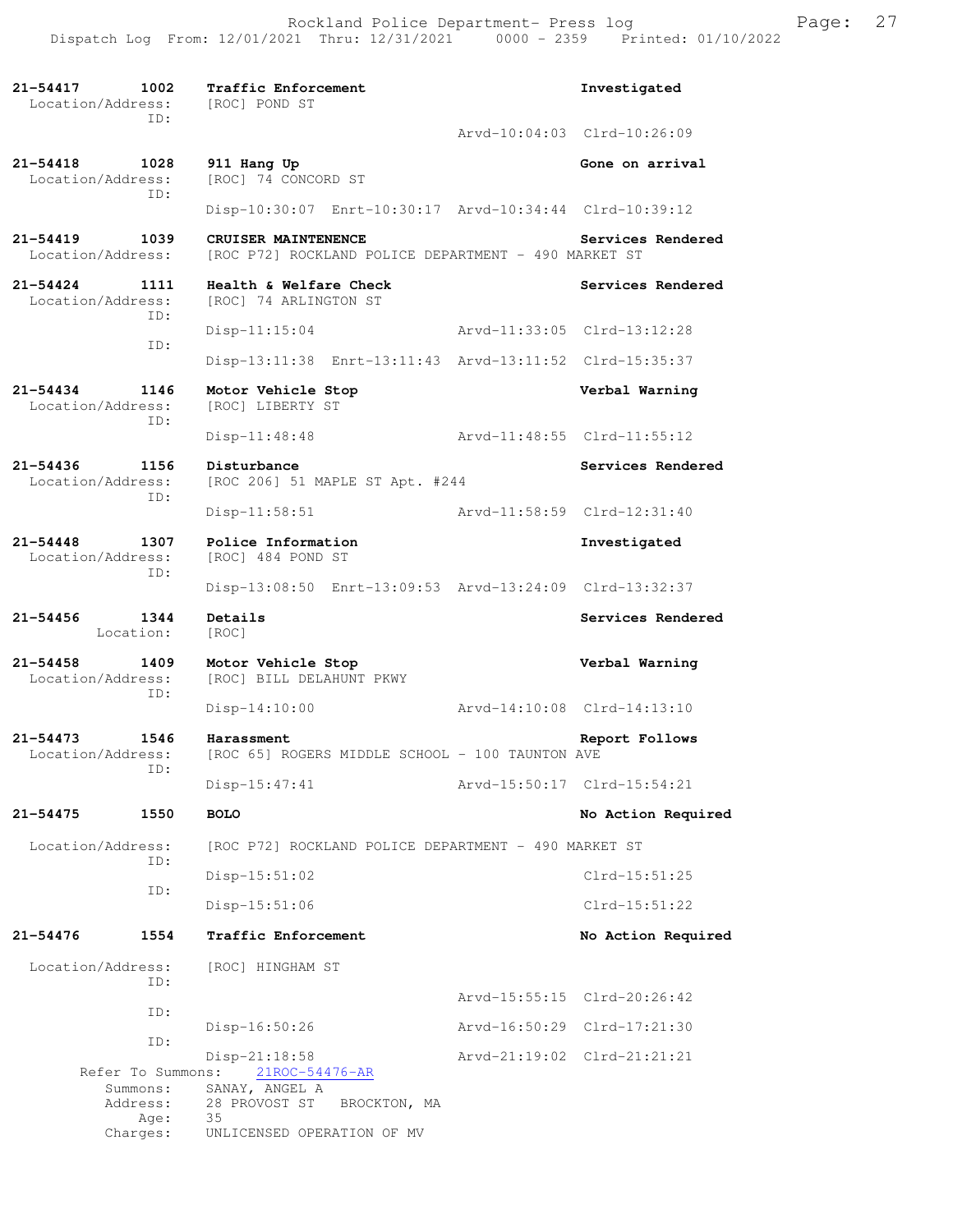Rockland Police Department- Press log entitled and Page: 28 Dispatch Log From: 12/01/2021 Thru: 12/31/2021 0000 - 2359 Printed: 01/10/2022

EQUIPMENT VIOLATION, MISCELLANEOUS MV

| 21-54479                          | 1608                    | Health & Welfare Check                                                                                   | Taken/Referred to Other Agency |
|-----------------------------------|-------------------------|----------------------------------------------------------------------------------------------------------|--------------------------------|
| Location/Address:                 |                         | [ROC 840] 97 VERNON ST                                                                                   |                                |
|                                   | ID:                     | Disp-16:10:37 Enrt-16:10:55 Arvd-16:10:59 Clrd-17:04:17                                                  |                                |
|                                   | ID:                     | Disp-16:10:42 Enrt-16:10:54 Arvd-16:11:01 Clrd-16:56:39                                                  |                                |
|                                   | ID:                     | Disp-16:10:50 Enrt-16:10:53 Arvd-16:12:48 Clrd-16:20:32                                                  |                                |
|                                   | Fire Unit:              | ROCKEN3-Pumper-Rockland Engine 3<br>Disp-16:14:12 Enrt-16:14:15<br>InQrtsUnavl-16:18:48 InSrvce-16:18:48 | $Clrd-16:18:48$                |
|                                   | ID:                     | $Disp-16:23:48$                                                                                          |                                |
| 21-54485                          | 1657                    | General Info                                                                                             | No Action Required             |
| Location/Address:                 |                         | [ROC P72] ROCKLAND POLICE DEPARTMENT - 490 MARKET ST                                                     |                                |
| $21 - 54496$<br>Location/Address: | 1842<br>ID:             | Health & Welfare Check<br>[ROC 34] 388 VFW DRIVE LLC - 388 VFW DR                                        | Could Not Locate               |
|                                   |                         | Disp-18:44:51 Enrt-18:52:30 Arvd-18:58:16 Clrd-18:58:19                                                  |                                |
| $21 - 54508$<br>Location/Address: | 1954                    | Disturbance<br>[ROC] NEAR THE GATE - MARTHA DR                                                           | Could Not Locate               |
|                                   | ID:                     | Disp-19:55:58 Enrt-19:56:10 Arvd-19:57:42 Clrd-20:02:39                                                  |                                |
|                                   | ID:                     | Disp-19:56:07 Enrt-19:56:09 Arvd-20:02:34 Clrd-20:02:37                                                  |                                |
| 21-54509                          | 2006                    | Suspicious Activity                                                                                      | Services Not Required          |
| Location/Address:                 | [ROC 489] 57 SALEM ST   |                                                                                                          |                                |
|                                   | ID:                     | Disp-20:10:40 Enrt-20:10:46                                                                              | Clrd-20:31:04                  |
| $21 - 54513$<br>Location/Address: | 2052<br>ID:             | Breaking & Entering<br>[ROC] 30 HIGHLAND ST                                                              | Arrest (s) Made                |
|                                   |                         | Disp-20:55:11 Enrt-20:55:14 Arvd-20:55:17 Clrd-20:56:07                                                  |                                |
|                                   | ID:                     | Disp-20:56:18 Enrt-20:56:21 Arvd-20:57:57 Clrd-22:02:08                                                  |                                |
|                                   | ID:                     | $Disp-21:18:44$                                                                                          | Arvd-21:19:06 Clrd-22:02:13    |
|                                   | ID:<br>Refer To Arrest: | Disp-21:27:43<br>21ROC-54513-AR                                                                          | Arvd-21:27:49 Clrd-22:02:17    |
|                                   | Arrest:<br>Address:     | KILIAN, NATHAN<br>210 W WATER ST<br>ROCKLAND, MA                                                         |                                |
|                                   | Age:<br>Charges:        | 22<br>B&E VEHICLE/BOAT NIGHTTIME FOR FELONY<br>B&E VEHICLE/BOAT NIGHTTIME FOR FELONY                     |                                |
| 21-54514                          | 2100                    | General Info                                                                                             | Services Not Required          |
| Location/Address:                 |                         | [ROC P72] ROCKLAND POLICE DEPARTMENT - 490 MARKET ST                                                     |                                |
| $21 - 54515$<br>Location/Address: | 2119<br>ID:             | Motor Vehicle Complaint<br>[ROC] UNION ST                                                                | Services Rendered              |
|                                   |                         | Disp-21:21:32 Enrt-21:21:35 Arvd-21:24:30 Clrd-21:37:15                                                  |                                |
| 21-54521<br>Location/Address:     | 2203                    | Burglar Alarm<br>[ROC P9] NICE AND CLEAN CAR WASH - 320 CENTRE AVE                                       | Appears Secure                 |
|                                   | ID:                     | Disp-22:05:56 Enrt-22:06:01 Arvd-22:15:00 Clrd-22:16:24                                                  |                                |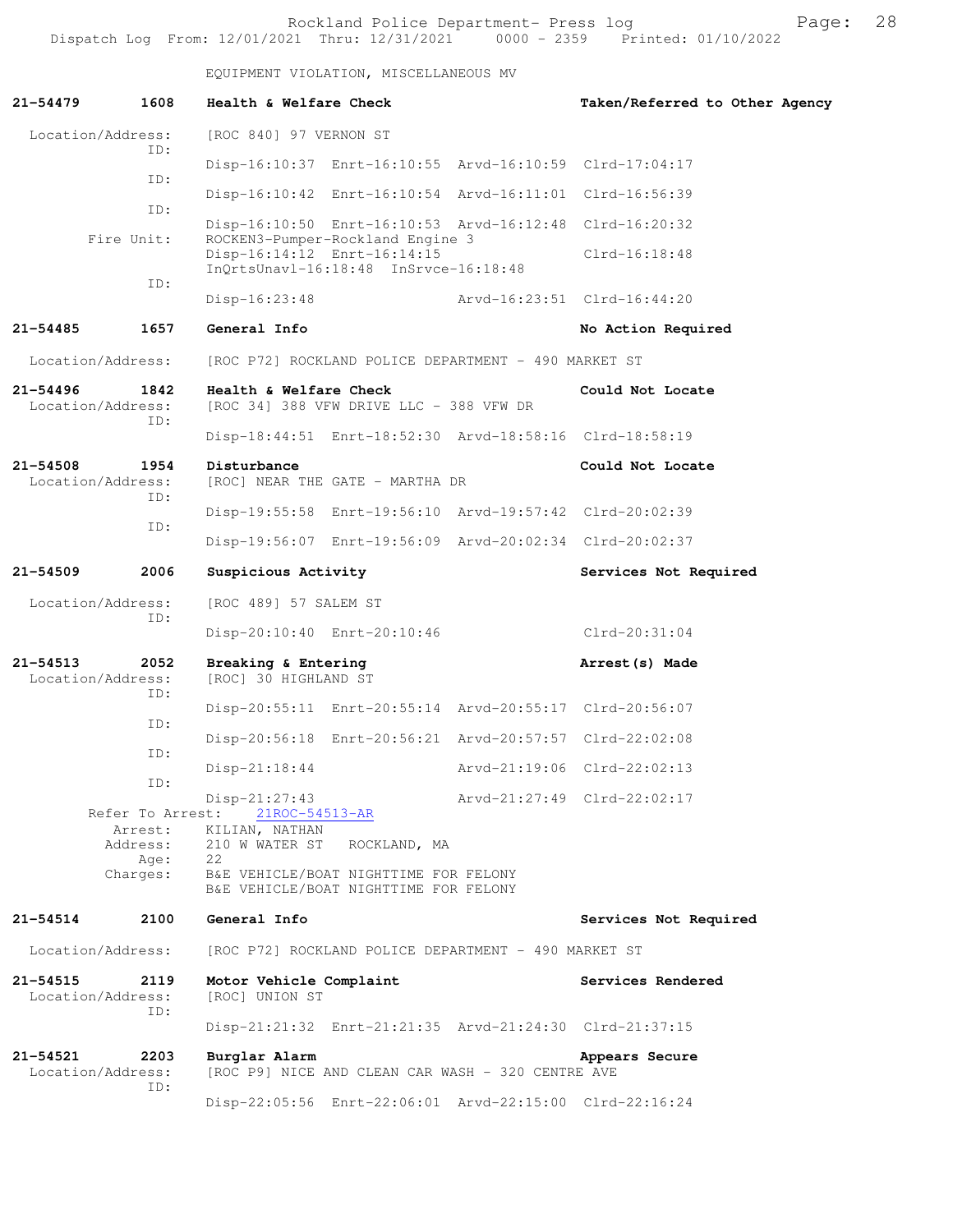|                                    |             |                                                                         | Rockland Police Department- Press log                   | Dispatch Log From: 12/01/2021 Thru: 12/31/2021 0000 - 2359 Printed: 01/10/2022 | 29<br>Page: |  |
|------------------------------------|-------------|-------------------------------------------------------------------------|---------------------------------------------------------|--------------------------------------------------------------------------------|-------------|--|
| For Date: $12/11/2021$ - Saturday  |             |                                                                         |                                                         |                                                                                |             |  |
| 21-54532                           | 0015        | General Info                                                            |                                                         | No Action Required                                                             |             |  |
| Location/Address:                  |             | [ROC P72] ROCKLAND POLICE DEPARTMENT - 490 MARKET ST                    |                                                         |                                                                                |             |  |
| 21-54540 0120                      |             | General Info                                                            |                                                         | No Action Required                                                             |             |  |
| Location/Address:                  |             | [ROC P72] ROCKLAND POLICE DEPARTMENT - 490 MARKET ST                    |                                                         |                                                                                |             |  |
| 21-54543 0231                      |             | Prisoner Information                                                    |                                                         | No Action Required                                                             |             |  |
| Location/Address:                  |             | [ROC P72] ROCKLAND POLICE DEPARTMENT - 490 MARKET ST                    |                                                         |                                                                                |             |  |
| 21-54548 0457                      |             | Prisoner Information                                                    |                                                         | No Action Required                                                             |             |  |
| Location/Address:                  |             | [ROC P72] ROCKLAND POLICE DEPARTMENT - 490 MARKET ST                    |                                                         |                                                                                |             |  |
| 21-54552 0604<br>Location/Address: | ID:         | Building Check<br>[ROC 61] UNION ST BUSINESS DISTRICT - UNION ST        |                                                         | Services Rendered                                                              |             |  |
|                                    |             |                                                                         |                                                         | Arvd-06:04:44 Clrd-06:25:18                                                    |             |  |
| $21 - 54554$<br>Location/Address:  | 0641<br>ID: | Traffic Enforcement<br>[ROC] POND ST                                    |                                                         | Services Rendered                                                              |             |  |
|                                    |             | $Disp-06:43:08$                                                         |                                                         | Clrd-07:47:05                                                                  |             |  |
| 21-54560 0800<br>Location/Address: |             | General Info                                                            | [ROC P72] ROCKLAND POLICE DEPARTMENT - 490 MARKET ST    | Services Rendered                                                              |             |  |
| 21-54562                           | 0816        | Burglar Alarm                                                           |                                                         | Building Checked/Secured                                                       |             |  |
| Location/Address:                  |             |                                                                         | [ROC P84] PLAYERS SPORTS BAR - 86 VFW DR                |                                                                                |             |  |
|                                    | ID:         |                                                                         | Disp-08:17:18 Enrt-08:19:27 Arvd-08:24:35 Clrd-08:27:46 |                                                                                |             |  |
| $21 - 54564$<br>Location/Address:  | 0829        | General Info<br>[ROC P72] ROCKLAND POLICE DEPARTMENT - 490 MARKET ST    |                                                         | Services Rendered                                                              |             |  |
| 21-54575                           | 1015        | Health & Welfare Check                                                  |                                                         | Taken/Referred to Other Agency                                                 |             |  |
| Location/Address:                  | ID:         | [ROC] 60 WILLOW POND DR                                                 |                                                         |                                                                                |             |  |
|                                    | ID:         |                                                                         | Disp-10:16:57 Enrt-10:18:12 Arvd-10:22:13 Clrd-10:48:30 |                                                                                |             |  |
|                                    | ID:         |                                                                         | Disp-10:16:57 Enrt-10:18:05 Arvd-10:20:17 Clrd-10:47:23 |                                                                                |             |  |
|                                    |             |                                                                         | Disp-10:19:33 Enrt-10:19:35 Arvd-10:21:41 Clrd-10:40:58 |                                                                                |             |  |
| 21-54578<br>Location/Address:      | 1031<br>ID: | 911 Accidental                                                          | [ROC P115] ROCKLAND ICE RINK - 599 SUMMER ST            | Investigated                                                                   |             |  |
|                                    |             |                                                                         | Disp-10:41:04 Enrt-10:41:07 Arvd-10:45:47 Clrd-10:49:43 |                                                                                |             |  |
| $21 - 54581$<br>Location/Address:  | 1127        | Detail                                                                  | [ROC P72] ROCKLAND POLICE DEPARTMENT - 490 MARKET ST    | No Service                                                                     |             |  |
| 21-54587<br>Location/Address:      | 1149<br>ID: | MVA Property Damage Only<br>[ROC] 1050 HINGHAM ST @ 4 GARDNER ST        |                                                         | Report Follows                                                                 |             |  |
|                                    |             | Disp-11:50:27 Enrt-11:50:32                                             |                                                         | $Clrd-12:20:45$                                                                |             |  |
| $21 - 54594$<br>Vicinity of:       | 1203<br>ID: | Motor Vehicle Collision W/PI<br>[ROC] 134 CENTRE AVE @ 1 WILLOW POND DR |                                                         | Arrest (s) Made                                                                |             |  |
|                                    | ID:         |                                                                         | Disp-12:04:15 Enrt-12:04:22 Arvd-12:06:02 Clrd-12:38:56 |                                                                                |             |  |
|                                    | ID:         |                                                                         | Disp-12:04:15 Enrt-12:04:21 Arvd-12:05:06 Clrd-13:01:59 |                                                                                |             |  |
|                                    |             |                                                                         |                                                         | Arvd-12:26:49 Clrd-12:38:40                                                    |             |  |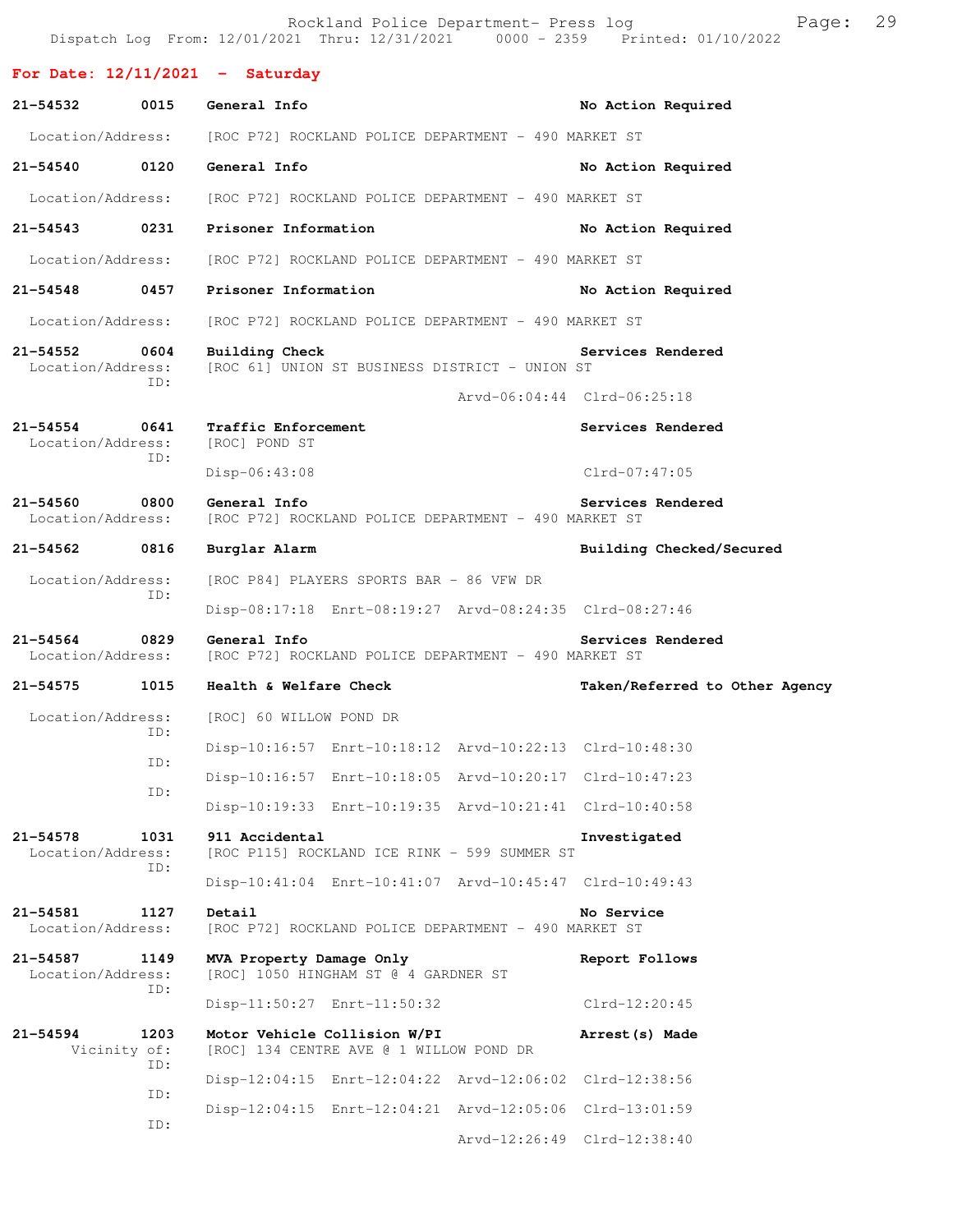|                                   |                                                   | Rockland Police Department- Press log<br>Dispatch Log From: 12/01/2021 Thru: 12/31/2021 0000 - 2359 Printed: 01/10/2022                                     |                             |                             | Page: | 30 |
|-----------------------------------|---------------------------------------------------|-------------------------------------------------------------------------------------------------------------------------------------------------------------|-----------------------------|-----------------------------|-------|----|
|                                   | Refer To Summons:<br>Address:<br>Age:<br>Charges: | $21ROC - 54594 - AR$<br>Summons: DE SOUZA GLORIA, VANDERLUCIO CARLOS<br>39 POND ST QUINCY, MA<br>28<br>UNLICENSED OPERATION OF MV<br>MARKED LANES VIOLATION |                             |                             |       |    |
| 21-54610<br>Location/Address:     | 1336<br>ID:                                       | Larceny / Forgery/ Fraud<br>[ROC 116] 261 UNION ST Apt. #24                                                                                                 |                             | Services Rendered           |       |    |
|                                   |                                                   | Disp-13:46:34 Enrt-13:47:05 Arvd-13:47:08 Clrd-13:52:43                                                                                                     |                             |                             |       |    |
| 21-54618                          | 1441                                              | General Info                                                                                                                                                |                             | No Action Required          |       |    |
| Location/Address:                 |                                                   | [ROC 838] 7 BARSTOW LN                                                                                                                                      |                             |                             |       |    |
| 21-54619                          | 1459                                              | Traffic Enforcement                                                                                                                                         |                             | No Action Required          |       |    |
| Location/Address:                 | ID:                                               | [ROC] POND ST                                                                                                                                               |                             |                             |       |    |
|                                   |                                                   |                                                                                                                                                             |                             | Arvd-15:00:13 Clrd-15:11:52 |       |    |
| 21-54620<br>Location/Address:     | 1500                                              | General Info<br>[ROC 787] 166 REED ST                                                                                                                       |                             | Services Rendered           |       |    |
| $21 - 54625$<br>Location/Address: | 1517<br>ID:                                       | Disturbance<br>[ROC] 30 GEORGE ST                                                                                                                           |                             | Investigated                |       |    |
|                                   |                                                   | Disp-15:19:38                                                                                                                                               | Arvd-15:20:24 Clrd-15:29:45 |                             |       |    |
| $21 - 54630$<br>Location/Address: | 1543                                              | 911 Accidental<br>[ROC] 19 GEORGE ST @ 103 VERNON ST                                                                                                        |                             | Investigated                |       |    |
|                                   | ID:                                               | Disp-15:46:29 Enrt-15:46:38 Arvd-15:51:25 Clrd-16:04:02                                                                                                     |                             |                             |       |    |
|                                   | ID:                                               | Disp-15:46:35 Enrt-15:46:40 Arvd-15:51:24 Clrd-16:03:59                                                                                                     |                             |                             |       |    |
| $21 - 54635$                      | 1604                                              | General Info                                                                                                                                                |                             | No Action Required          |       |    |
| Location/Address:                 |                                                   | [ROC P72] ROCKLAND POLICE DEPARTMENT - 490 MARKET ST                                                                                                        |                             |                             |       |    |
| $21 - 54643$<br>Location/Address: | 1727                                              | 911 Accidental<br>[ROC] 551 WEST WATER ST                                                                                                                   |                             | Services Rendered           |       |    |
|                                   | ID:                                               | Disp-17:29:12 Enrt-17:29:57                                                                                                                                 |                             | $Clrd-17:32:00$             |       |    |
|                                   | ID:                                               | Disp-17:31:54 Enrt-17:31:56 Arvd-17:36:04 Clrd-18:03:52                                                                                                     |                             |                             |       |    |
| 21-54651                          | 1733                                              | General Info                                                                                                                                                |                             | No Action Required          |       |    |
| Location/Address:                 |                                                   | [ROC] 563 LIBERTY ST                                                                                                                                        |                             |                             |       |    |
| $21 - 54657$<br>Location/Address: | 1811                                              | Health & Welfare Check<br>[ROC] 103 BROOKLINE WAY                                                                                                           |                             | Services Rendered           |       |    |
|                                   | ID:                                               | Disp-18:23:59 Enrt-18:25:39 Arvd-18:25:57 Clrd-18:27:42                                                                                                     |                             |                             |       |    |
| $21 - 54665$<br>Location/Address: | 1941                                              | Harassment<br>[ROC P72] ROCKLAND POLICE DEPARTMENT - 490 MARKET ST                                                                                          |                             | Services Rendered           |       |    |
| 21-54687<br>Location/Address:     | 2234                                              | Suspicious Activity<br>[ROC] 4 LEAH DR                                                                                                                      |                             | Investigated                |       |    |
|                                   | TD:                                               | Disp-22:35:16 Enrt-22:36:03 Arvd-22:39:35 Clrd-22:44:49                                                                                                     |                             |                             |       |    |
|                                   | ID:                                               | Disp-22:35:20 Enrt-22:36:04 Arvd-22:39:34 Clrd-22:48:18                                                                                                     |                             |                             |       |    |
|                                   | ID:                                               | Disp-22:39:30 Enrt-22:39:31 Arvd-22:39:33 Clrd-22:44:51                                                                                                     |                             |                             |       |    |
| $21 - 54692$<br>Location/Address: | 2312                                              | Abandoned MV<br>[ROC] 4 LEAH DR                                                                                                                             |                             | Services Rendered           |       |    |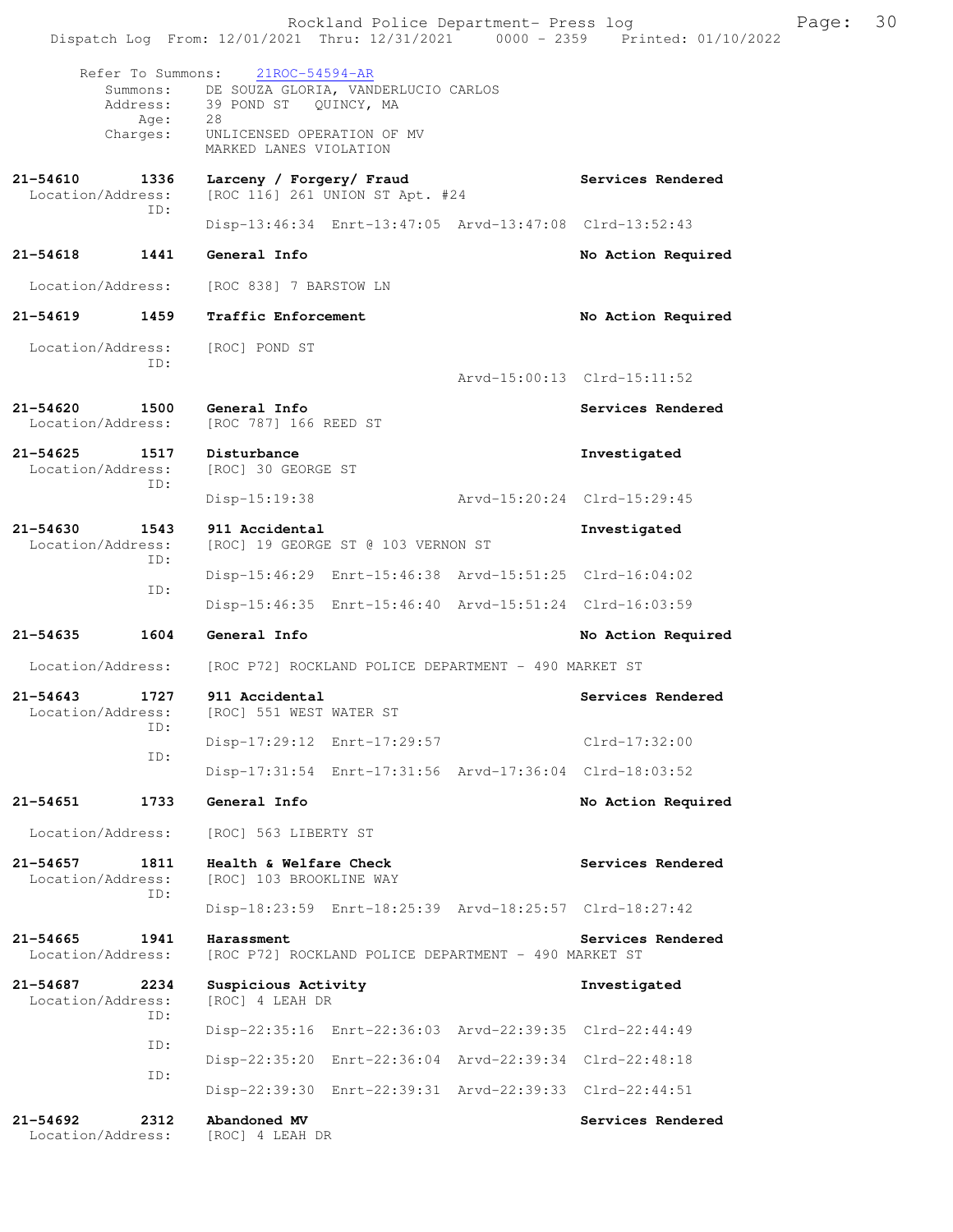| ID:                                          | Disp-23:18:00 Enrt-23:19:59 Arvd-23:22:32 Clrd-23:29:53                   |                             |
|----------------------------------------------|---------------------------------------------------------------------------|-----------------------------|
| 21-54693<br>2330<br>Vicinity of:             | Suspicious Activity<br>[ROC] 131 HUGGINS RD                               | Services Rendered           |
| ID:                                          | Disp-23:32:18 Enrt-23:33:05 Arvd-23:35:59 Clrd-23:40:32                   |                             |
| ID:                                          | Disp-23:33:31 Enrt-23:33:32 Arvd-23:36:01 Clrd-23:39:54                   |                             |
| For Date: $12/12/2021$ - Sunday              |                                                                           |                             |
| 21-54698<br>0000                             | SHIFT ASSIGNMENT                                                          | No Action Required          |
| Location/Address:                            | [ROC P72] ROCKLAND POLICE DEPARTMENT - 490 MARKET ST                      |                             |
| 21-54696 0013<br>Location:                   | Details / Time off<br>[ROC]                                               | Services Rendered           |
| 21-54697<br>0014<br>Location:                | Details / Time off<br>[ROC]                                               | Services Rendered           |
| 21-54716<br>0545                             | Details / Time off                                                        | No Action Required          |
| Location:                                    | [ROC]                                                                     |                             |
| 21-54722<br>0713<br>Location/Address:        | MVA Property Damage Only<br>[ROC P47] BEST WESTERN - 909 HINGHAM ST       | Services Rendered           |
| 21-54724<br>0800<br>Location/Address:<br>ID: | SHIFT ASSIGNMENTS<br>[ROC P72] ROCKLAND POLICE DEPARTMENT - 490 MARKET ST | No Service                  |
|                                              |                                                                           | Arvd-08:00:00 Clrd-08:04:35 |
| 21-54739<br>0938                             | Traffic Enforcement                                                       | No Action Required          |
| Location/Address:<br>ID:                     | [ROC] POND ST                                                             |                             |
|                                              |                                                                           | Arvd-10:10:23 Clrd-10:50:11 |
| 21-54735<br>0945<br>Location/Address:<br>ID: | Motor Vehicle Stop<br>[ROC] WEST WATER ST @ MONROE ST                     | Verbal Warning              |
|                                              |                                                                           | Arvd-09:45:00 Clrd-09:57:00 |
| 21-57428<br>1010<br>Location/Address:        | Animal Complaint<br>[ROC] 26 CENTRE AVE                                   | Services Rendered           |
| 21-54741<br>1036<br>Location/Address:        | Larceny / Forgery/ Fraud<br>[ROC] 46 CURRY ST                             | No Service                  |
| TD:                                          |                                                                           | Arvd-10:36:00 Clrd-10:39:57 |
| 21-54742<br>1043<br>Location:                | Details / Time off<br>[ROC]                                               | No Service                  |
| 21-54749<br>1113<br>Location/Address:<br>ID: | Assist Other Agency<br>[ABI 4396] 153 SPRUCE ST - 153 SPRUCE ST           | Investigated                |
|                                              | Disp-11:15:01 Enrt-11:15:10 Arvd-11:18:04 Clrd-11:24:32                   |                             |
| 21–54757<br>1145<br>Location/Address:        | Burglar Alarm<br>[ROC] 42 BAY PATH LN                                     | Investigated                |
| ID:                                          | Disp-11:48:16 Enrt-11:48:32 Arvd-11:52:39 Clrd-11:58:09                   |                             |
| ID:                                          | Disp-11:48:16 Enrt-11:48:27 Arvd-11:52:33 Clrd-11:58:03                   |                             |

**21-54780 1607 Disabled Motor Vehicle Services Rendered**  Location/Address: [ROC] 805 HINGHAM ST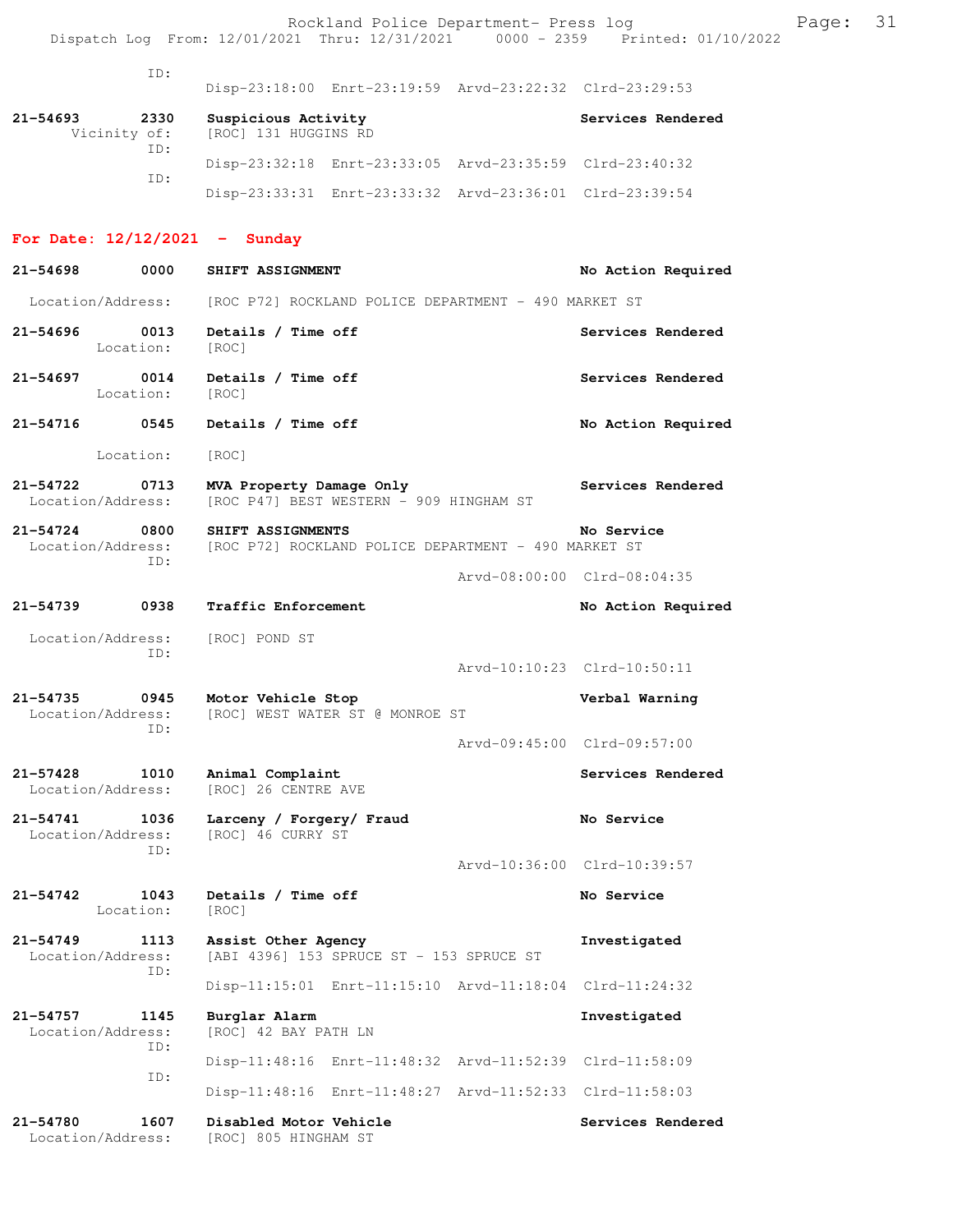ID: Disp-16:07:55 Enrt-16:08:56 Arvd-16:11:39 Clrd-16:22:15 **21-54786 1702 Traffic Enforcement Services Rendered**  Location/Address: [ROC] POND ST ID: Arvd-17:06:05 Clrd-17:22:27 21-54794 1832 Details / Time off Services Rendered Location: [ROC] 21-54796 1838 Suspicious Activity<br>
Location/Address: [ROC] COL BRIAN DUFFY WAY<br> **Services Rendered** [ROC] COL BRIAN DUFFY WAY ID: Disp-18:40:21 Arvd-18:40:29 Clrd-18:40:33 **21-54800 1855 Health & Welfare Check Unfounded**  Location/Address: [ROC 162] 49 BLANCHARD ST Apt. #7 ID: Disp-19:04:03 Enrt-19:05:05 Arvd-19:06:57 Clrd-19:15:30 ID: Disp-19:04:03 Enrt-19:05:08 Arvd-19:07:21 Clrd-19:15:25 **21-54801 1903 MVA Property Damage Only Services Rendered** Vicinity of: [ROC] 384 PLAIN ST [ROC] 384 PLAIN ST ID: Disp-19:06:11 Enrt-19:06:17 Arvd-19:08:34 Clrd-20:15:04 **21-54804 1921 Motor Vehicle Stop Citation/Warning Issued**  Location/Address: [ROC] 142 LIBERTY ST @ 234 VERNON ST ID: Arvd-19:21:00 Clrd-19:26:07 **21-54810 2035 Motor Vehicle Stop Citation/Warning Issued**  Vicinity of: [ROC] WEST WATER ST @ ARLINGTON ST ID: Arvd-20:35:00 Clrd-20:43:12 **21-54813 2048 Traffic Enforcement Services Rendered**  Location/Address: [ROC] POND ST ID: Arvd-20:50:35 Clrd-21:09:15 **21-54817 2133 Motor Vehicle Complaint 600 Gone on arrival** Location/Address: [ROC] HINGHAM ST Location/Address: ID: Disp-21:36:44 Enrt-21:36:49 Clrd-21:56:38 **For Date: 12/13/2021 - Monday 21-54824 0000 SHIFT ASSIGNMENTS Services Not Required**  Location/Address: [ROC P72] ROCKLAND POLICE DEPARTMENT - 490 MARKET ST **21-54825 0023 Building Check Investigated**  Location/Address: [ROC] MARKET ST ID: Arvd-00:23:35 Clrd-00:23:45

**21-54826 0023 Building Check Investigated**  Location/Address: [ROC] MAPLE ST ID:

Arvd-00:24:26 Clrd-00:24:37

**21-54828 0109 Burglar Alarm Building Checked/Secured** 

Location/Address: [ROC P55] HOME DEPOT - 1149 HINGHAM ST ID: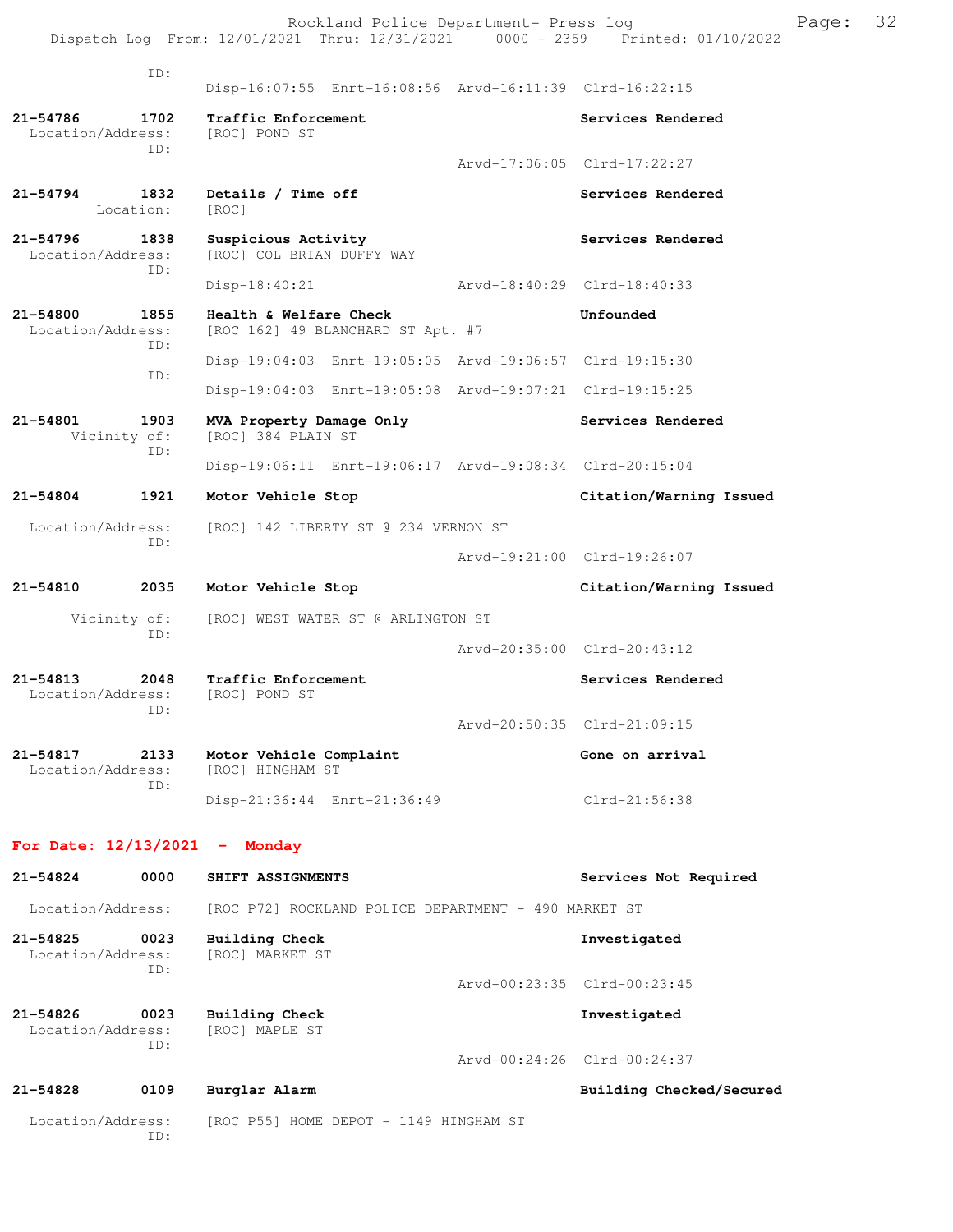Rockland Police Department- Press log Fage: 33 Dispatch Log From: 12/01/2021 Thru: 12/31/2021 0000 - 2359 Printed: 01/10/2022 Disp-01:10:50 Enrt-01:11:01 Arvd-01:14:10 Clrd-01:17:16 ID: Disp-01:10:50 Enrt-01:11:04 Arvd-01:14:15 Clrd-01:17:16 **21-54832 0158 Burglar Alarm Building Checked/Secured**  Location/Address: [ROC P100] LUKE'S LIQUORS - 167 MARKET ST ID: Disp-01:59:12 Enrt-01:59:21 Arvd-01:59:43 Clrd-02:01:26 **21-54834 0222 Building Check Investigated**  Location/Address: ID: Arvd-02:23:13 Clrd-02:23:21 **21-54835 0223 Building Check Investigated**  Location/Address: [ROC] MAPLE ST ID: Arvd-02:23:57 Clrd-02:24:09 **21-54838 0340 Breaking & Entering Report Follows**  Location/Address: [ROC] 314 UNION ST ID: Disp-03:41:46 Enrt-03:42:42 Arvd-03:46:44 Clrd-04:54:21 ID: Disp-03:41:48 Enrt-03:42:40 Arvd-03:44:20 Clrd-04:52:58 ID: Disp-04:01:18 Arvd-04:01:21 Clrd-04:54:24 **21-54845 0453 Building Check Services Rendered**  Location/Address: [ROC] UNION ST ID: Arvd-04:54:59 Clrd-05:21:03 21-54847 0531 Details / Time off **Services Not Required**  Location: [ROC] **21-54849 0556 Details / Time off No Action Required**  Location: [ROC] **21-54850 0602 Details / Time off No Action Required**  Location: [ROC] **21-54851 0606 Traffic Enforcement Services Rendered**  Location/Address: [ROC] POND ST ID: Arvd-06:06:59 Clrd-06:25:33 21-54858 0809 General Info<br>
Location/Address: [ROC P72] ROCKLAND POLICE DEPARTMENT - 490 MARKET ST [ROC P72] ROCKLAND POLICE DEPARTMENT - 490 MARKET ST **21-54872 0926 911 Accidental Investigated**  Location/Address: [ROC 70] WEBSTER PARK NURSING AND REHAB - 56 WEBSTER ST ID: Disp-09:28:06 Enrt-09:28:44 Arvd-09:42:34 Clrd-09:47:34 **21-54876 0935 Assist Public Advised to Court**  Location/Address: [ROC 713] 4 SPLIT BOULDER RD ID: Disp-09:40:42 Clrd-09:40:46 **21-54878 0940 Vehicle Maintenance No Service**  Location/Address: [ROC P72] ROCKLAND POLICE DEPARTMENT - 490 MARKET ST ID: Disp-09:41:39 Clrd-09:41:42 **21-54890 1116 Animal Complaint Investigated**  Location/Address: [ROC] 26 COBB DR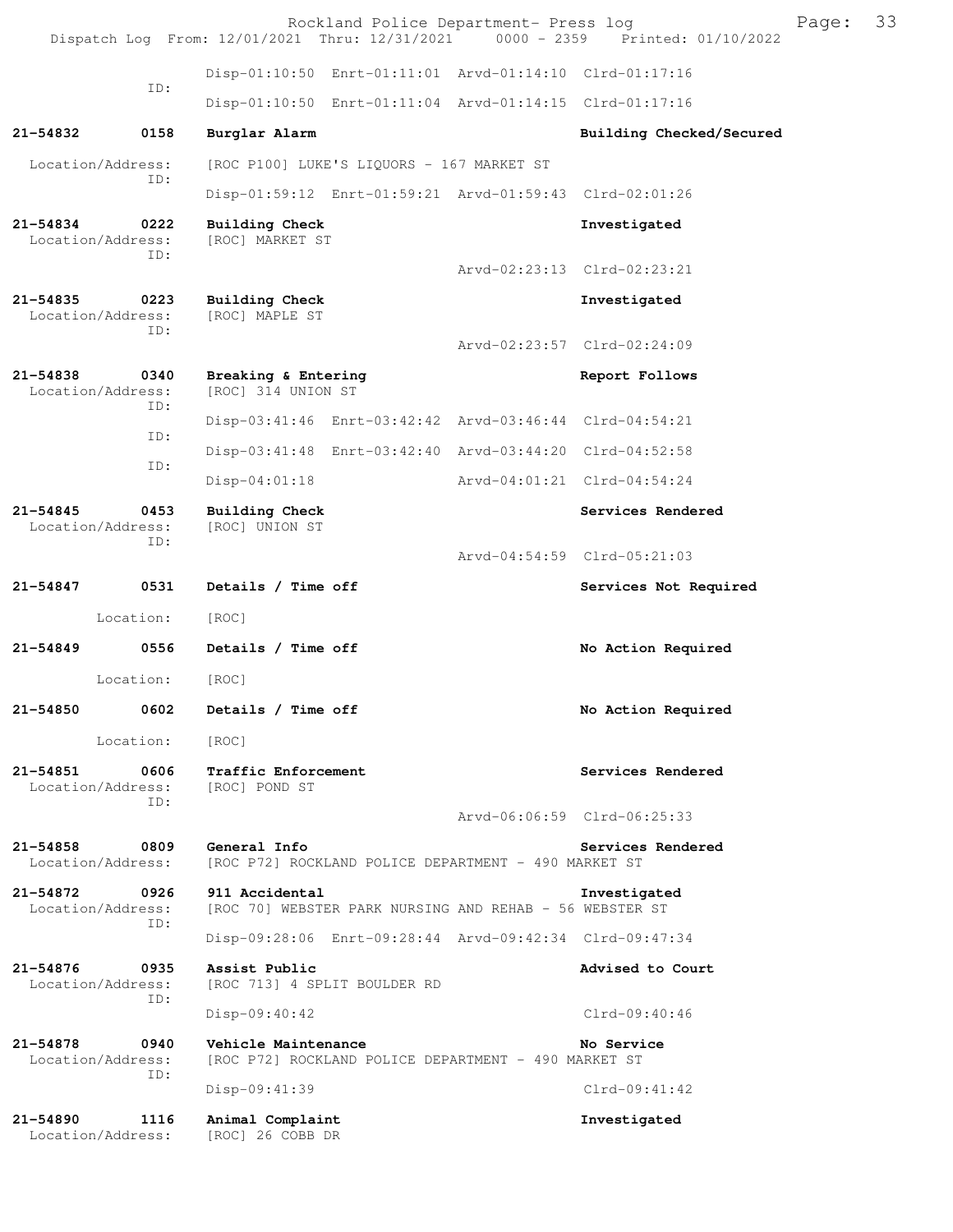ID: Arvd-11:16:00 Clrd-11:39:20 **21-54893 1127 ADMIN/PERSONAL / Time off Services Rendered**  Location: [ROC] 21-54896 1158 Animal Complaint **Services Rendered Services** Rendered Location/Address: [ROC] 585 UNION ST ID: Disp-11:59:04 Enrt-11:59:10 Arvd-11:59:14 Clrd-12:16:16 **21-54897 1213 Assist Public Services Rendered Location/Address:** [ROC 505] 199 WEBSTER ST [ROC 505] 199 WEBSTER ST ID: Disp-12:30:22 Clrd-12:30:26 **21-54900 1225 911 Accidental Investigated**  Location/Address: [ROC P55] HOME DEPOT - 1149 HINGHAM ST ID: Disp-12:26:09 Enrt-12:26:13 Arvd-12:40:29 Clrd-12:41:12 **21-54906 1257 Motor Vehicle Stop Citation/Warning Issued**  Location/Address: [ROC] WEST WATER ST ID: Disp-12:57:59 Enrt-12:58:05 Arvd-12:58:10 Clrd-13:12:19 **21-54909 1315 Unwanted Party Transported to Hospital**  Location/Address: [ROC P47] BEST WESTERN - 909 HINGHAM ST ID: Disp-13:15:52 Enrt-13:17:29 Arvd-13:28:00 Clrd-13:57:55 ID: Disp-13:15:56 Clrd-13:17:17 ID: Disp-13:17:16 Enrt-13:17:24 Arvd-13:28:04 Clrd-13:57:59 **21-54911 1326 MVA Property Damage Only Report Follows**  [ROC] 138 VERNON ST ID: Disp-13:26:54 Enrt-13:27:00 Arvd-13:29:17 Clrd-13:43:15 **21-54914 1348 Details / Time off Services Rendered**  Location: [ROC] **21-54915 1402 Building Check Building Checked/Secured**  Location/Address: [ROC] POND ST ID: Arvd-14:02:48 Clrd-14:03:03 **21-54916 1424 Details / Time off Services Rendered**  Location: [ROC] **21-54937 1607 General Info Services Rendered**  Location/Address: [ROC P72] ROCKLAND POLICE DEPARTMENT - 490 MARKET ST ID: Disp-16:09:39 Clrd-16:09:45 **21-54942 1636 Disturbance Report Follows**<br>Location/Address: [ROC 140] 292 MARKET ST Apt. #37 [ROC 140] 292 MARKET ST Apt. #37 ID: Disp-16:38:31 Enrt-16:38:35 Arvd-16:41:30 Clrd-17:01:06 ID: Disp-16:41:36 Enrt-16:41:42 Arvd-16:41:44 Clrd-16:59:28 ID: Disp-17:00:50 Enrt-17:00:56 Arvd-17:00:59 Clrd-17:01:01 Refer To Arrest: 21ROC-54942-AR Arrest: FENECK, JENNIFER M<br>Address: 292 MARKET ST Apt. 292 MARKET ST Apt. #37 ROCKLAND, MA Age: 38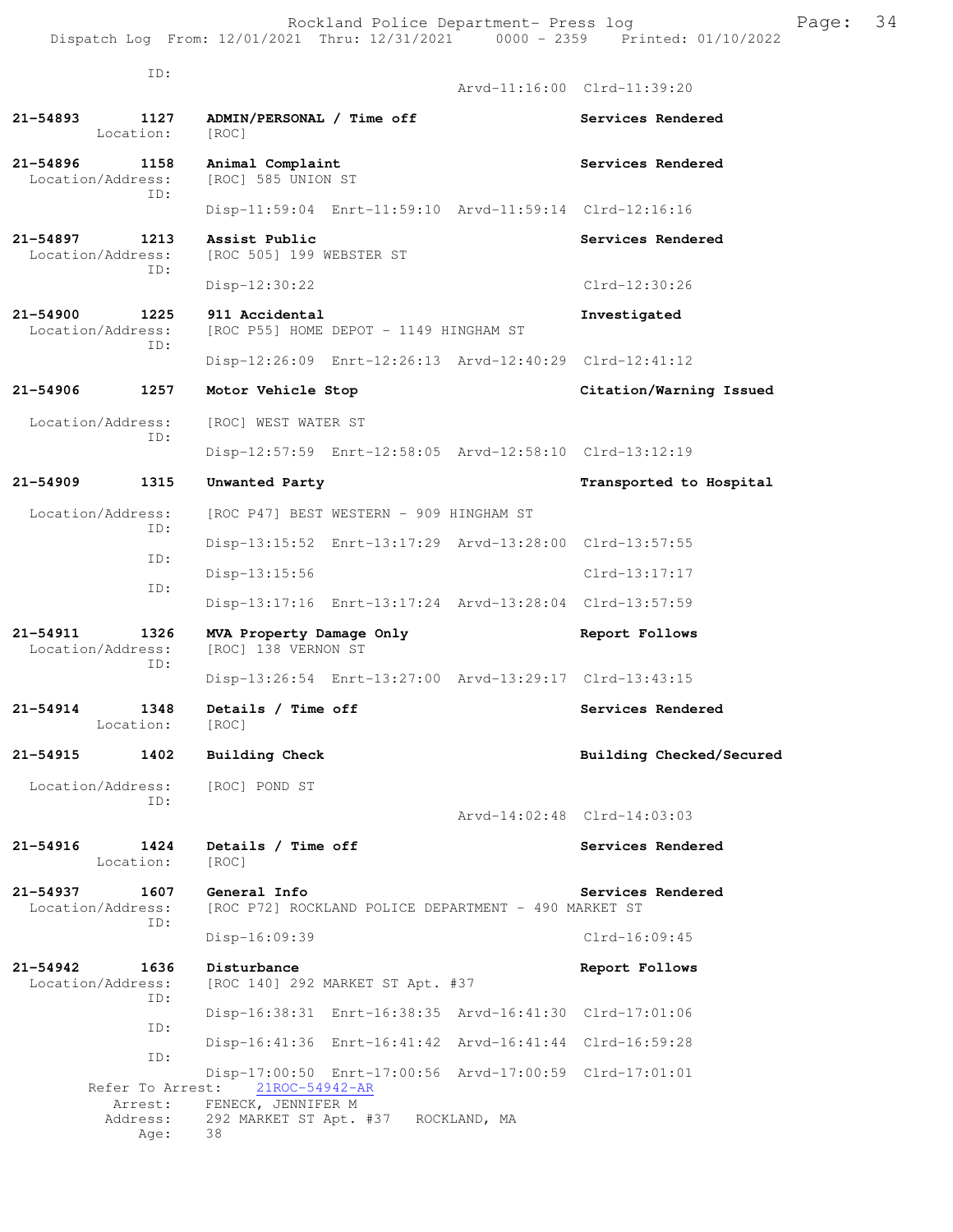Rockland Police Department- Press log Franch Page: 35 Dispatch Log From: 12/01/2021 Thru: 12/31/2021 0000 - 2359 Printed: 01/10/2022 Charges: DOMESTIC A&B **21-54949 1714 Details / Time off Services Rendered**  Location: [ROC] 21-54953 1726 MVA Property Damage Only<br>
Location/Address: [ROC] MASS SIGN - WEBSTER ST [ROC] MASS SIGN - WEBSTER ST ID: Disp-17:32:04 Clrd-17:32:13 **21-54955 1752 Motor Vehicle Complaint Could Not Locate** Location/Address: [ROC] 200 WEYMOUTH ST [ROC] 200 WEYMOUTH ST ID: Disp-17:54:18 Clrd-17:55:47 ID: Disp-17:55:43 Enrt-17:56:50 Arvd-18:01:38 Clrd-18:01:49 **21-54958 1822 Motor Vehicle Complaint 61-54958 1822 Motor Vehicle Complaint 61-62 Services Rendered Location/Address:** [ROC] 572 UNION ST @ 18 RICE AVE [ROC] 572 UNION ST @ 18 RICE AVE ID: Disp-18:23:54 Enrt-18:24:00 Arvd-18:26:15 Clrd-18:57:24 ID: Disp-18:24:40 Enrt-18:24:48 Arvd-18:27:07 Clrd-18:34:02 ID: Disp-18:23:29 Enrt-18:23:33 Clrd-18:23:54 ID: Disp-18:33:52 Enrt-18:33:55 Arvd-18:33:59 Clrd-18:57:52 **21-54960 1901 Details / Time off Services Rendered**  Location: [ROC] **21-54968 2002 Motor Vehicle Stop Citation/Warning Issued**  Location/Address: [ROC] 20 PLAIN ST @ 104 MARKET ST ID: Arvd-20:02:00 Clrd-20:17:09 ID: Disp-20:03:14 Enrt-20:03:18 Arvd-20:03:21 Clrd-20:17:12 **21-54973 2038 Suspicious Activity Services Rendered**  Location/Address: [ROC 897] 110 MARTHA DR ID: Disp-20:40:00 Enrt-20:40:50 Arvd-20:42:36 Clrd-20:54:04 **21-54974 2041 Details / Time off Services Rendered**  Location: [ROC] **21-54982 2212 Motor Vehicle Stop Verbal Warning**  Location/Address: [ROC] 123 SUMMIT ST ID: Arvd-22:12:00 Clrd-22:15:31 **21-54984 2243 Prisoner Information Services Rendered**  Location/Address: [ROC P72] ROCKLAND POLICE DEPARTMENT - 490 MARKET ST ID: Disp-22:45:02 Clrd-22:45:08 21-54986 2303 Prisoner Information **Sent On Way Location/Address:** [ROC P72] ROCKLAND POLICE DEPARTMENT - 490 MARKET ST [ROC P72] ROCKLAND POLICE DEPARTMENT - 490 MARKET ST ID: Disp-23:04:24 Clrd-23:04:30 **For Date: 12/14/2021 - Tuesday 21-54990 0001 SHIFT ASSIGNMENTS Services Rendered** 

 Location/Address: [ROC P72] ROCKLAND POLICE DEPARTMENT - 490 MARKET ST ID: Disp-00:03:33 Clrd-00:03:39 **21-55013 0606 Building Check Appears Secure**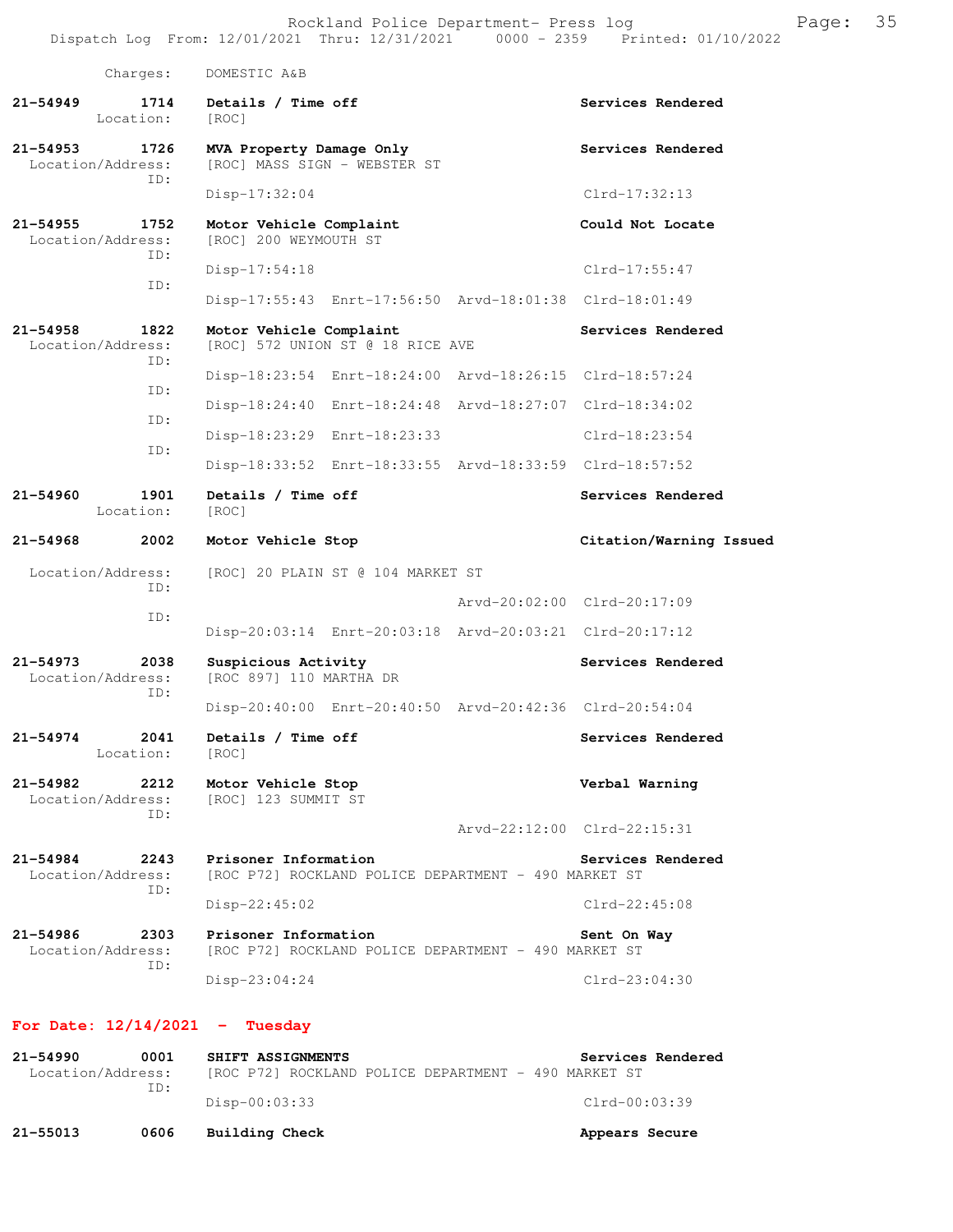|                                   |             |                                                                      |                                      | Rockland Police Department- Press log                   | Dispatch Log From: 12/01/2021 Thru: 12/31/2021 0000 - 2359 Printed: 01/10/2022 | Page: | 36 |
|-----------------------------------|-------------|----------------------------------------------------------------------|--------------------------------------|---------------------------------------------------------|--------------------------------------------------------------------------------|-------|----|
| Location/Address:                 |             | [ROC] UNION ST                                                       |                                      |                                                         |                                                                                |       |    |
|                                   | ID:         | $Disp-06:07:41$                                                      |                                      | Arvd-06:07:47 Clrd-06:34:27                             |                                                                                |       |    |
| 21-55020<br>Location:             | 0731        | Details / Time off<br>[ROC]                                          |                                      |                                                         | Services Rendered                                                              |       |    |
| 21-55023<br>Location/Address:     | 0804        | General Info<br>[ROC P72] ROCKLAND POLICE DEPARTMENT - 490 MARKET ST |                                      |                                                         | No Service                                                                     |       |    |
| $21 - 55024$<br>Location/Address: | 0812        | Threats<br>[ROC] 31 CRESTVIEW ST                                     |                                      |                                                         | Services Rendered                                                              |       |    |
|                                   | ID:         |                                                                      |                                      | Disp-08:13:35 Enrt-08:14:22 Arvd-08:19:40 Clrd-08:43:15 |                                                                                |       |    |
|                                   | ID:         |                                                                      |                                      | Disp-08:15:15 Enrt-08:17:43 Arvd-08:25:20 Clrd-08:42:12 |                                                                                |       |    |
| $21 - 55025$                      | 0818        | Vehicle Maintenance                                                  |                                      |                                                         | Provided Assistance                                                            |       |    |
| Location/Address:                 |             |                                                                      |                                      | [ROC P72] ROCKLAND POLICE DEPARTMENT - 490 MARKET ST    |                                                                                |       |    |
|                                   | ID:         |                                                                      |                                      | Disp-08:18:46 Enrt-08:43:23 Arvd-08:43:24 Clrd-08:47:08 |                                                                                |       |    |
| 21-55027<br>Vicinity of:          | 0834        | Disabled Motor Vehicle<br>[ROC] W WATER ST @ PLAIN ST                |                                      |                                                         | Services Rendered                                                              |       |    |
|                                   | ID:         |                                                                      |                                      | Disp-08:41:25 Enrt-08:41:45 Arvd-08:41:47 Clrd-08:51:15 |                                                                                |       |    |
| $21 - 55029$<br>Vicinity of:      | 0846        | Motor Vehicle Stop                                                   | [ROC P69] MCDONALD'S - 117 MARKET ST |                                                         | Verbal Warning                                                                 |       |    |
| ID:                               |             |                                                                      |                                      | Arvd-08:46:00 Clrd-08:51:07                             |                                                                                |       |    |
| 21-55031<br>Location/Address:     | 0854<br>ID: | 911 Accidental<br>[ROC] 30 COMMERCE RD                               |                                      |                                                         | Services Rendered                                                              |       |    |
|                                   |             |                                                                      |                                      | Disp-08:55:19 Enrt-08:55:22 Arvd-09:22:00 Clrd-09:22:03 |                                                                                |       |    |
| $21 - 55040$<br>Location/Address: | 0950<br>ID: | Road Obstruction<br>[ROC] 118 DIVISION ST                            |                                      |                                                         | Services Rendered                                                              |       |    |
|                                   |             |                                                                      |                                      | Disp-09:52:03 Enrt-10:03:32 Arvd-10:06:33 Clrd-10:08:05 |                                                                                |       |    |
| $21 - 55046$<br>Location:         | 1025        | Details / Time off<br>[ROC]                                          |                                      |                                                         | Services Rendered                                                              |       |    |
| $21 - 55048$<br>Location/Address: | 1051<br>ID: | Suspicious Activity<br>[ROC] 42 BOXBERRY LN                          |                                      |                                                         | Services Rendered                                                              |       |    |
|                                   |             |                                                                      |                                      | Disp-10:53:36 Enrt-10:56:49 Arvd-11:06:38 Clrd-11:06:40 |                                                                                |       |    |
| $21 - 55057$<br>Location/Address: | 1105<br>ID: | Animal Complaint<br>[ROC] 87 DURBECK RD                              |                                      |                                                         | Services Rendered                                                              |       |    |
|                                   |             |                                                                      |                                      | Disp-11:15:28 Enrt-11:16:50 Arvd-11:27:01 Clrd-11:27:06 |                                                                                |       |    |
| 21-55085                          | 1335        | Detail                                                               |                                      |                                                         | No Action Required                                                             |       |    |
| Location/Address:                 |             |                                                                      |                                      | [ROC P72] ROCKLAND POLICE DEPARTMENT - 490 MARKET ST    |                                                                                |       |    |
| 21-55087<br>Location/Address:     | 1343<br>ID: | Assist Public<br>[ROC] 188 SUMMER ST                                 |                                      |                                                         | Services Rendered                                                              |       |    |
|                                   | ID:         |                                                                      |                                      | Disp-13:46:20 Enrt-13:49:23 Arvd-13:49:26 Clrd-13:57:46 |                                                                                |       |    |
|                                   | ID:         |                                                                      |                                      | Disp-13:46:24 Enrt-13:49:22 Arvd-13:49:25 Clrd-13:57:36 |                                                                                |       |    |
|                                   | ID:         |                                                                      |                                      | Disp-13:50:14 Enrt-13:50:16 Arvd-13:57:32 Clrd-13:57:42 |                                                                                |       |    |
|                                   |             |                                                                      |                                      | Disp-13:53:29 Enrt-13:53:31 Arvd-13:57:31 Clrd-13:57:40 |                                                                                |       |    |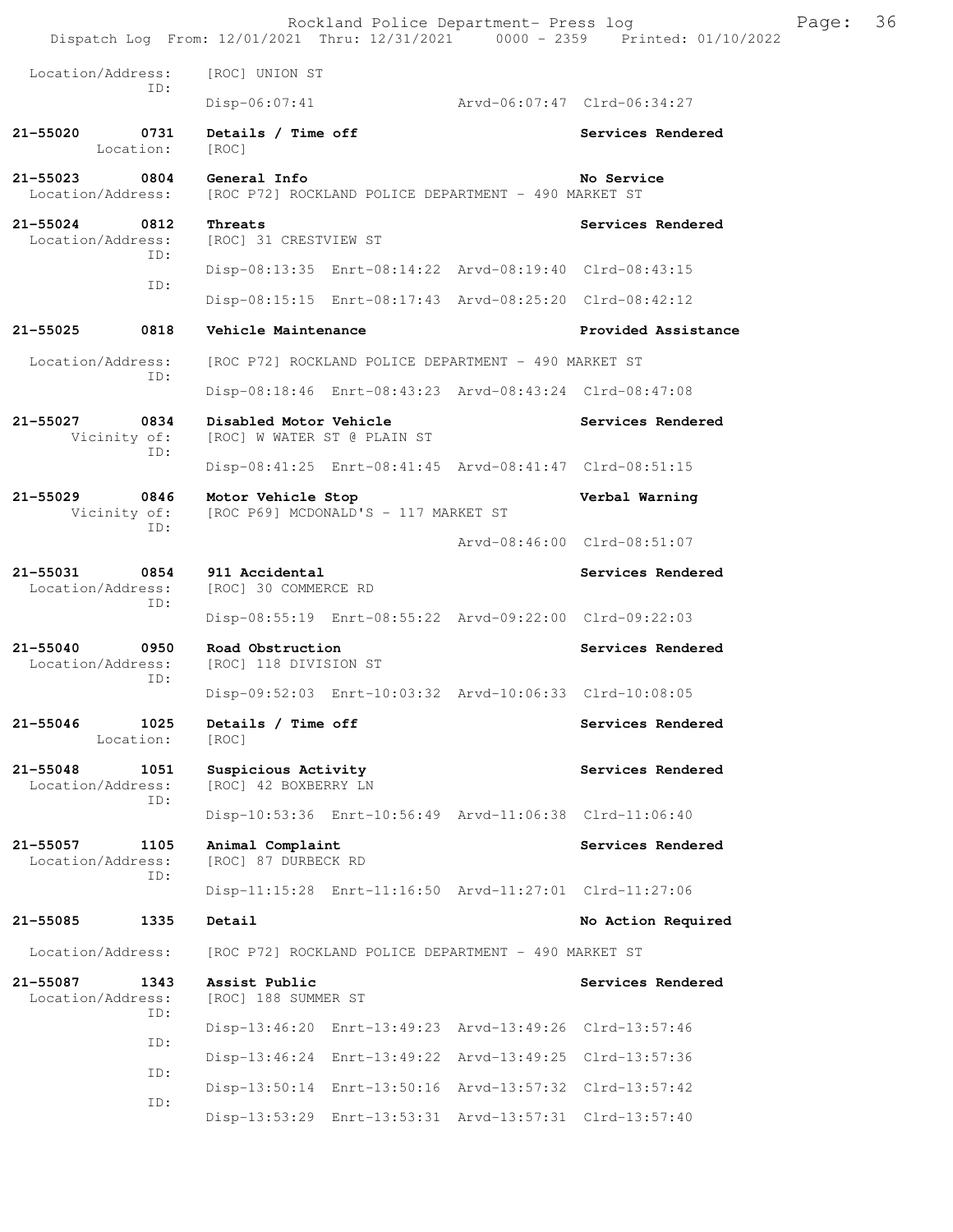**21-55093 1427 Details / Time off Services Rendered**  Location: [ROC] **21-55098 1444 Disabled Motor Vehicle Services Rendered**  Vicinity of: [ROC] 207 MARKET ST ID: Arvd-14:44:00 Clrd-14:47:19 **21-55099 1444 Disturbance Services Rendered**  Location/Address: [ROC] 618 UNION ST ID: Disp-14:46:22 Enrt-14:46:30 Arvd-14:50:02 Clrd-15:00:20 ID: Disp-14:46:28 Enrt-14:46:32 Arvd-14:50:01 Clrd-15:00:18 **21-55110 1532 BAIL CONTACT 121-55110 No Service**<br>Location/Address: [ROC P72] ROCKLAND POLICE DEPARTMENT - 490 MARKET ST [ROC P72] ROCKLAND POLICE DEPARTMENT - 490 MARKET ST **21-55114 1600 Assault Offenses Report Follows**  Location/Address: [ROC 65] ROGERS MIDDLE SCHOOL - 100 TAUNTON AVE Refer To Summons: 21ROC-55114-AR Juvenile Arrest Age: 17 Charges: A&B **21-55119 1600 SHIFT ASSIGNMENT No Action Required**  Location/Address: [ROC P72] ROCKLAND POLICE DEPARTMENT - 490 MARKET ST **21-55122 1700 Details / Time off No Action Required**  Location: [ROC] **21-55130 1742 VEHICLE LEFT IN LOT Investigated Location/Address:** [ROC P101] AUTOZONE - 369 MARKET ST [ROC P101] AUTOZONE - 369 MARKET ST ID: Disp-17:50:45 Arvd-17:54:08 Clrd-18:02:43 **21-55134 1812 Burglar Alarm Appears Secure**  Location/Address: [ROC 264] ALLETESS MEDICAL LAB - 14 HOWARD ST ID: Disp-18:13:49 Enrt-18:13:58 Clrd-18:14:25 ID: Disp-18:14:21 Arvd-18:14:23 Clrd-18:19:33 **21-55140 1900 OFFICER OUT OF STATION No Action Required**  Location/Address: [ROC P72] ROCKLAND POLICE DEPARTMENT - 490 MARKET ST **21-55141 1903 Motor Vehicle Complaint Investigated**  Location/Address: [ROC] BILL DELAHUNT PKWY ID: Disp-19:04:50 Enrt-19:04:51 Clrd-19:18:06 ID: Disp-19:04:53 Enrt-19:04:55 Clrd-19:18:08 ID: Disp-19:12:54 Arvd-19:12:56 Clrd-19:56:07 **21-55142 1907 Details / Time off No Action Required**  Location: [ROC] **21-55154 2014 Follow-Up Investigation Services Rendered**  Location/Address: [ROC 1048] 82 MARTHA DR Apt. #F ID: Arvd-20:14:00 Clrd-20:22:47 **21-55167** 2219 Motor Vehicle Stop Verbal Warning Location/Address: [ROC] 54 HIGHLAND ST @ 17 PROSPECT ST [ROC] 54 HIGHLAND ST @ 17 PROSPECT ST ID: Arvd-22:19:00 Clrd-22:23:35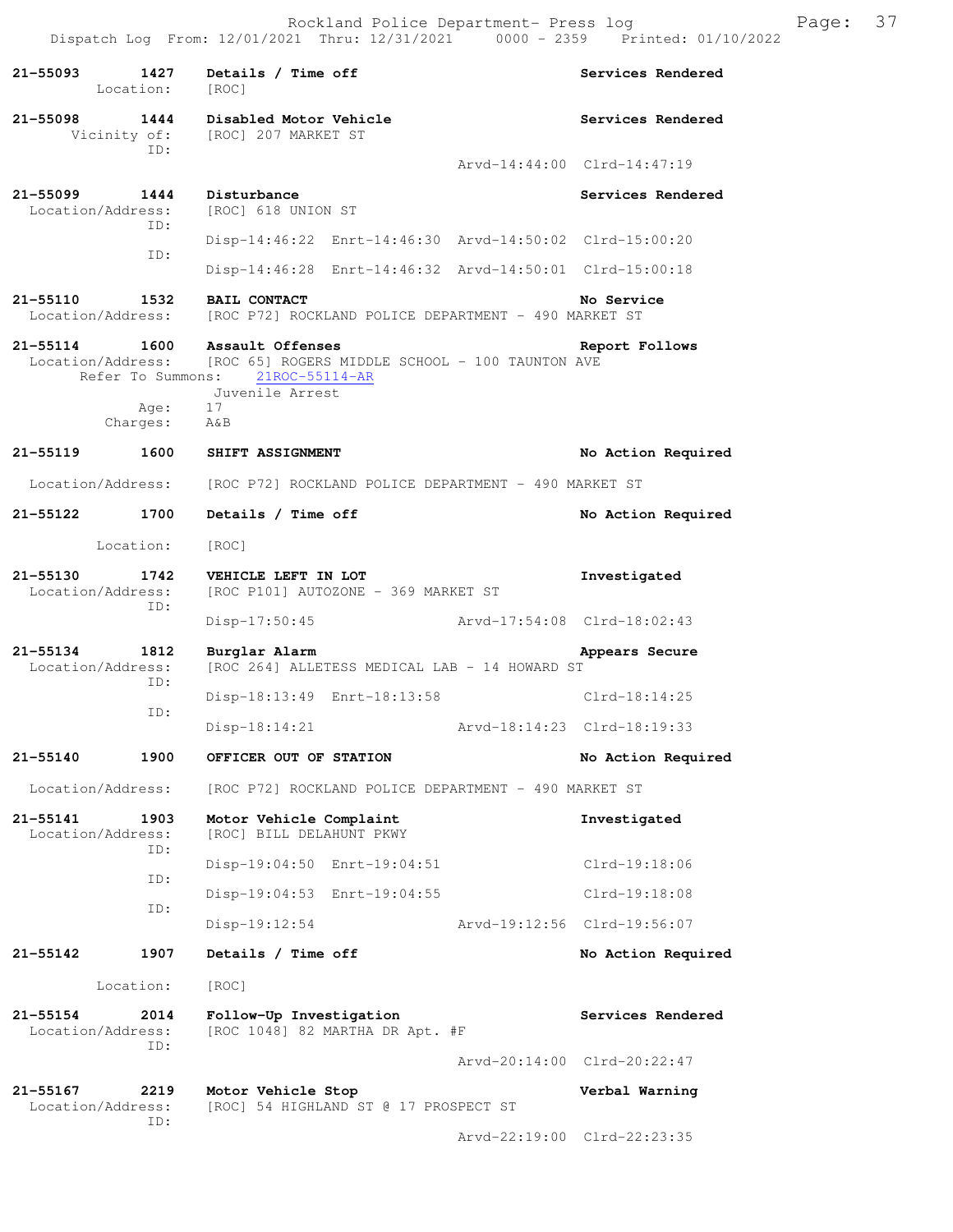| 21–55171          | 2255 | Suspicious Activity                                  | Services Rendered           |
|-------------------|------|------------------------------------------------------|-----------------------------|
| Location/Address: |      | [ROC P87] MAGOUN-BIGGINS FUNERAL HOME - 135 UNION ST |                             |
|                   | TD:  |                                                      | Arvd-22:55:00 Clrd-23:05:36 |
|                   | TD:  |                                                      |                             |
|                   |      | Disp-22:57:18                                        | Arvd-22:57:21 Clrd-23:05:37 |

# **For Date: 12/15/2021 - Wednesday**

| $21 - 55173$<br>Location/Address:         | 0000<br>ID: | SHIFT ASSIGNMENTS<br>[ROC P72] ROCKLAND POLICE DEPARTMENT - 490 MARKET ST |                             | No Service                  |
|-------------------------------------------|-------------|---------------------------------------------------------------------------|-----------------------------|-----------------------------|
|                                           |             |                                                                           |                             | Arvd-00:00:00 Clrd-00:02:13 |
| 21-55187<br>Location/Address:             | 0359<br>ID: | Noise Complaint<br>[ROC] 135 J A DUNN MEM DR                              |                             | Investigated                |
|                                           | ID:         |                                                                           |                             | Arvd-03:59:00 Clrd-04:16:06 |
|                                           | ID:         | Disp-04:03:45 Enrt-04:03:58 Arvd-04:04:15 Clrd-04:16:06                   |                             |                             |
|                                           |             | Disp-04:03:54 Enrt-04:03:58 Arvd-04:04:15 Clrd-04:16:06                   |                             |                             |
| $21 - 55193$<br>Location/Address:         | 0609<br>TD: | <b>Building Check</b><br>[ROC] UNION ST                                   |                             | Appears Secure              |
|                                           |             |                                                                           |                             | Arvd-06:09:49 Clrd-06:31:18 |
| $21 - 55196$<br>Location/Address:         | 0631<br>ID: | Traffic Enforcement<br>[ROC] POND ST                                      |                             | Services Rendered           |
|                                           |             |                                                                           |                             | Arvd-06:32:05 Clrd-06:51:39 |
| $21 - 55201$<br>Location/Address:         | 0735        | Suspicious Activity<br>[ROC] PACIFIC ST                                   |                             | No Service                  |
| 21-55204<br>0800<br>Location/Address:     |             | General Info<br>[ROC P72] ROCKLAND POLICE DEPARTMENT - 490 MARKET ST      |                             | Services Rendered           |
| 21-55217<br>Location/Address:             | 0904        | General Info<br>[ROC P72] ROCKLAND POLICE DEPARTMENT - 490 MARKET ST      |                             | Services Rendered           |
| $21 - 55218$<br>0905<br>Location/Address: |             | General Info<br>[ROC P72] ROCKLAND POLICE DEPARTMENT - 490 MARKET ST      |                             | Services Rendered           |
| 21-55220<br>Location:                     | 0928        | Details / Time off<br>[ROC]                                               |                             | Services Rendered           |
| $21 - 55221$<br>Location/Address:         | 0950<br>ID: | Follow-Up Investigation<br>[ROC] 188 SUMMER ST                            |                             | Services Rendered           |
|                                           |             | Disp-09:50:45                                                             | Arvd-09:50:48 Clrd-10:23:59 |                             |
| $21 - 55233$<br>Location/Address:         | 1115        | Assist Other Agency<br>[ROC P95] 92 CENTRE AVE                            |                             | Services Rendered           |
|                                           | ID:         | $Disp-11:16:32$                                                           |                             | Arvd-11:16:37 Clrd-12:15:15 |
| 21-57430<br>Location/Address:             | 1125        | Animal Complaint<br>[ROC] 64 OREGON AVE                                   |                             | Services Rendered           |
| 21-55235                                  | 1139        | <b>Building Check</b>                                                     |                             | Building Checked/Secured    |
| Location/Address:                         | ID:         | [ROC] POND ST                                                             |                             |                             |
|                                           |             |                                                                           |                             | Arvd-11:40:34 Clrd-12:09:28 |
| 21-55245<br>Location/Address:             | 1232        | Motor Vehicle Complaint<br>[ROC P55] HOME DEPOT - 1149 HINGHAM ST         |                             | Unfounded                   |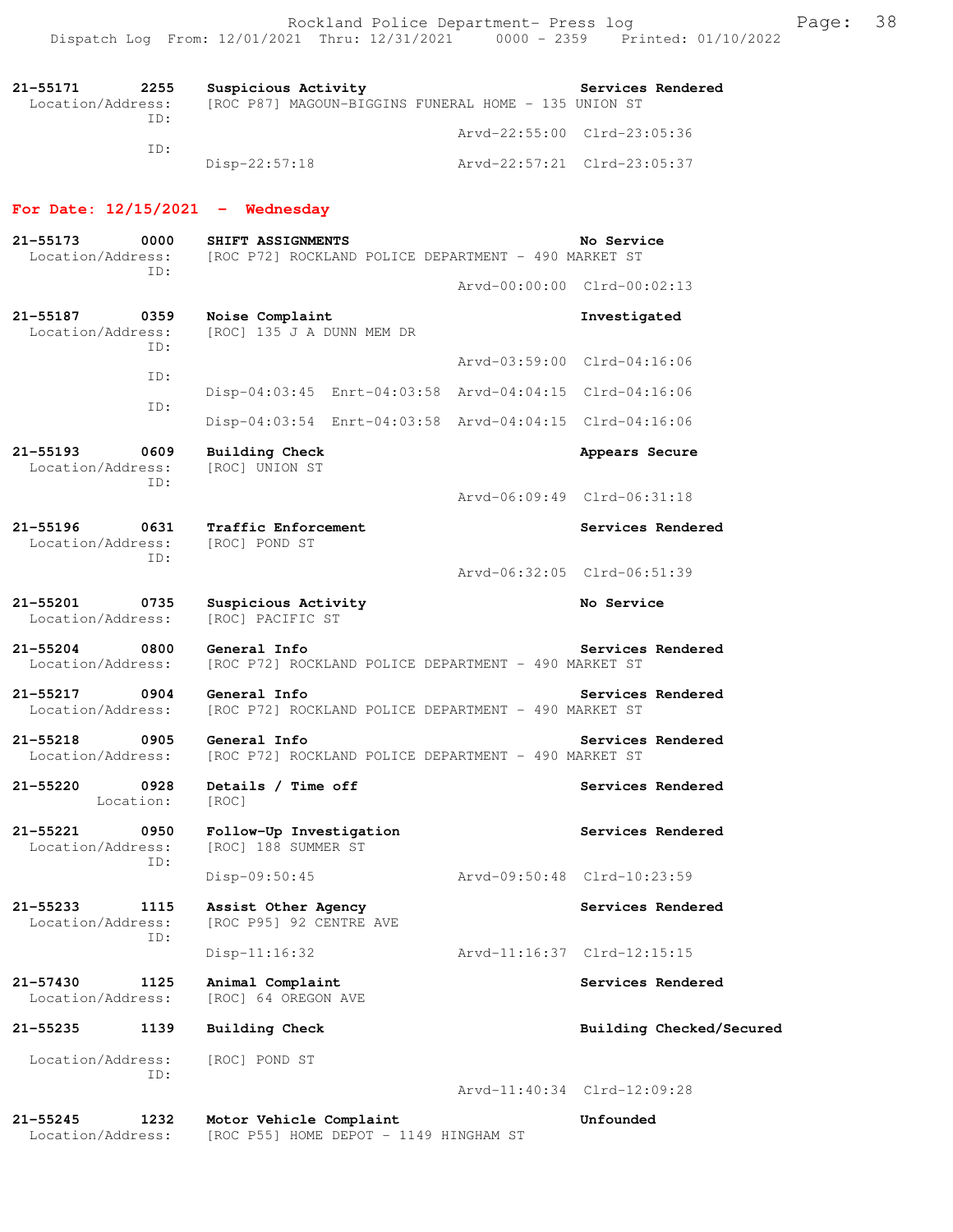Rockland Police Department- Press log Franch Press 100 Dispatch Log From: 12/01/2021 Thru: 12/31/2021 0000 - 2359 Printed: 01/10/2022 ID: Disp-12:37:20 Enrt-12:50:06 Arvd-12:50:08 Clrd-12:52:48 **21-55248 1248 General Info No Action Required**  Location/Address: [ROC] 32 MARKS ST **21-55249 1253 Suspicious Activity Transported to Hospital**  Location/Address: [ROC] 63 SUNNYBANK AVE ID: Disp-12:55:33 Enrt-12:55:48 Arvd-13:02:38 Clrd-13:12:47 ID: Disp-12:55:38 Enrt-12:55:50 Arvd-12:57:06 Clrd-13:12:51 ID: Disp-12:55:42 Enrt-12:55:51 Arvd-12:57:03 Clrd-13:12:43 21-55251 1256 General Info<br>
Location/Address: [ROC] 158 EXCHANGE ST<br> **21-55251** Services Rendered [ROC] 158 EXCHANGE ST **21-57431 1330 Animal Complaint Services Rendered** Location/Address: [ROC] 55 VFW DR Location/Address: 21-55260 1339 Motor Vehicle Complaint **Services Rendered**  Location/Address: [ROC] SUMMIT ST ID: Disp-13:43:03 Enrt-13:43:09 Arvd-13:43:12 Clrd-14:33:49 **21-55266 1414 Inspection Services Rendered**  Location/Address: [ROC] 64 OREGON AVE ID: Disp-14:15:31 Arvd-14:15:34 Clrd-14:20:44 **21-55268 1420 Inspection Services Rendered**  Location/Address: ID: Disp-14:21:36 Clrd-14:21:42 ID: Disp-14:21:50 Enrt-14:21:56 Arvd-14:21:58 Clrd-14:32:49 **21-57433 1430 Animal Complaint Services Rendered**  Location/Address: [ROC] 75 FOREST ST **21-55269 1433 Inspection Services Rendered**  Location/Address: [ROC] 75 FOREST ST ID: Disp-14:33:43 Arvd-14:33:46 Clrd-14:40:42 21-55270 1436 Details / Time off Services Rendered Location: [ROC] **21-55275 1509 Details / Time off No Action Required**  Location: [ROC] 21-55278 1515 Suspicious Activity **1986 1997 121-55278** Services Rendered Location/Address: [ROC P100] LUKE'S LIQUORS - 167 MARKET ST ID: Disp-15:16:08 Enrt-15:16:10 Arvd-15:21:00 Clrd-15:50:41 21-55283 1555 Traffic Enforcement **Services Rendered** Location/Address: [ROC P72] ROCKLAND POLICE DEPARTMENT - 490 MARKET ST [ROC P72] ROCKLAND POLICE DEPARTMENT - 490 MARKET ST ID: Disp-16:03:06 Arvd-16:21:46 Clrd-19:27:05 **21-55284 1602 SHIFT ASSIGNMENT No Action Required**  Location/Address: [ROC P72] ROCKLAND POLICE DEPARTMENT - 490 MARKET ST **21-55289 1642 GENERAL INFO No Action Required**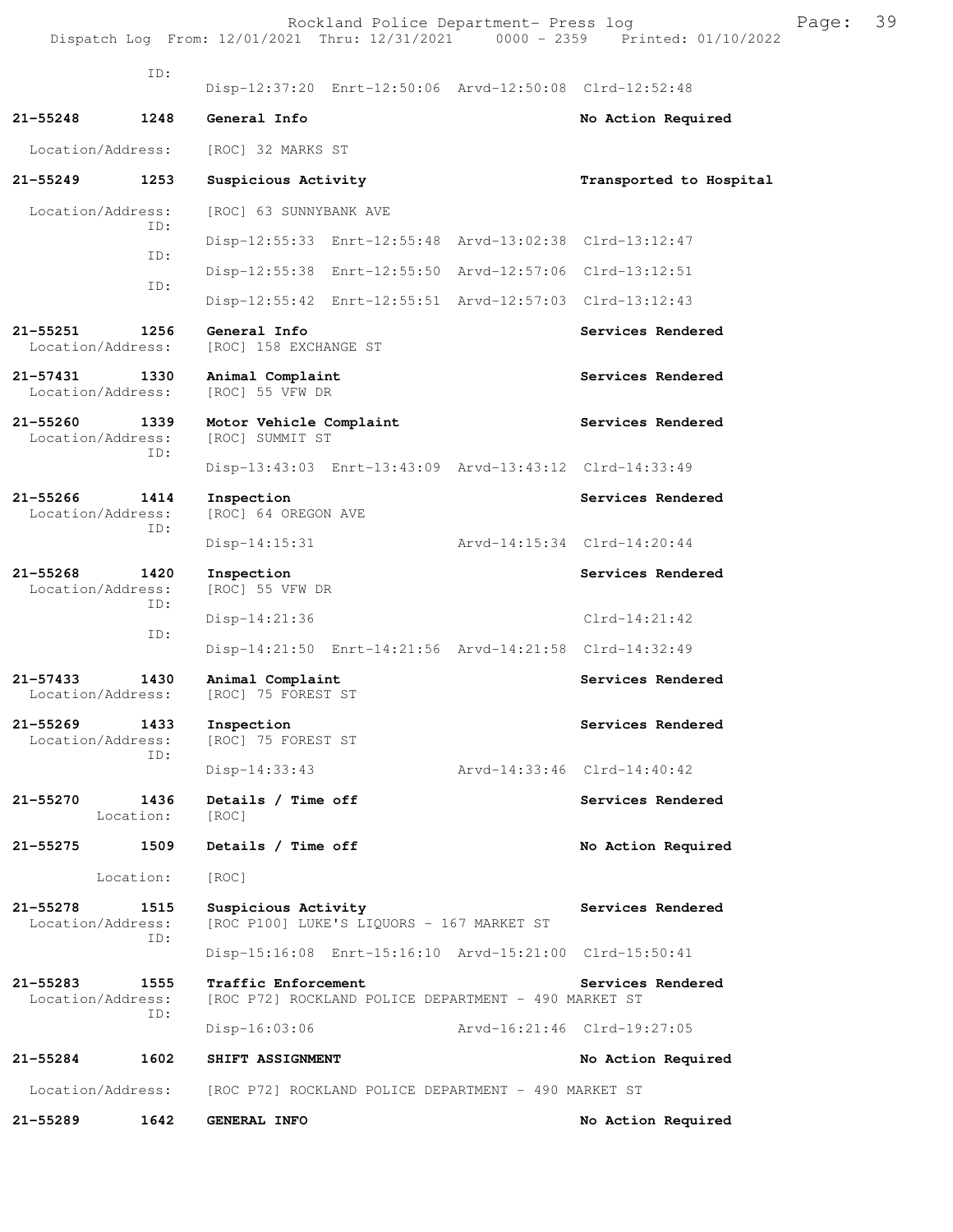|              |                                  | Rockland Police Department- Press log<br>Dispatch Log From: 12/01/2021 Thru: 12/31/2021 0000 - 2359 Printed: 01/10/2022 |                                | Page: | 40 |
|--------------|----------------------------------|-------------------------------------------------------------------------------------------------------------------------|--------------------------------|-------|----|
|              | Location/Address:                | [ROC P72] ROCKLAND POLICE DEPARTMENT - 490 MARKET ST                                                                    |                                |       |    |
| 21-55297     | 1720<br>Location/Address:        | MVA Property Damage Only<br>[ROC P55] BETWEEN HOME DEPOT AND THE ON RAMP - HINGHAM ST                                   | Unfounded                      |       |    |
|              | ID:                              | Disp-17:25:02 Enrt-17:26:17 Arvd-17:29:43 Clrd-17:34:21                                                                 |                                |       |    |
|              | ID:                              | Disp-17:25:02 Enrt-17:26:15 Arvd-17:34:25 Clrd-17:34:33                                                                 |                                |       |    |
| 21-55307     | 1816                             | Details / Time off                                                                                                      | No Action Required             |       |    |
|              | Location:                        | [ROC]                                                                                                                   |                                |       |    |
| 21-55308     | 1830                             | Road Obstruction                                                                                                        | Provided Assistance            |       |    |
|              | Location/Address:<br>ID:         | [ROC] PARK AND RIDE - HINGHAM ST                                                                                        |                                |       |    |
|              |                                  |                                                                                                                         |                                |       |    |
| $21 - 55313$ | 1852<br>Location:                | Time off<br>[ROC]                                                                                                       | No Service                     |       |    |
| 21-55317     | 1912                             | Suspicious Activity                                                                                                     | Taken/Referred to Other Agency |       |    |
|              | Location/Address:<br>ID:         | [ROC P45] COMFORT INN - 850 HINGHAM ST Apt. #2 FL                                                                       |                                |       |    |
|              | ID:                              | Disp-19:15:15 Enrt-19:15:17 Arvd-19:17:12 Clrd-19:22:17                                                                 |                                |       |    |
|              | ID:                              | Disp-19:15:23 Enrt-19:15:27 Arvd-19:22:15 Clrd-19:47:16                                                                 |                                |       |    |
|              | Fire Unit:                       | Disp-19:15:39 Enrt-19:15:43<br>CANC5-Command-Canton Car 5 (Command)                                                     | $Clrd-19:22:35$                |       |    |
|              |                                  | Disp-19:17:31<br>InQrtsUnavl-19:18:09 InSrvce-19:18:09                                                                  | $Clrd-19:18:05$                |       |    |
|              | ID:                              | Disp-19:22:26                                                                                                           | Arvd-19:22:28 Clrd-19:47:11    |       |    |
| 21-55321     | 1924<br>Location/Address:        | Motor Vehicle Collision W/PI<br>[ROC] JUST PRIOR TO THE ON RAMP - HINGHAM ST                                            | Services Rendered              |       |    |
|              | ID:<br>Fire Unit:                | Disp-19:26:08 Enrt-19:26:16 Arvd-19:31:22 Clrd-20:04:40<br>ROCKEN1-Pumper-Rockland Engine 1                             |                                |       |    |
|              |                                  | Disp-19:27:08<br>InQrtsUnavl-19:27:46 InSrvce-19:27:46                                                                  | Clrd-19:27:46                  |       |    |
|              | ID:                              | Disp-19:27:16 Enrt-19:27:19                                                                                             | Clrd-19:42:41                  |       |    |
|              | EMS Unit:                        | ROCKAM1-Rockland A1<br>$Disp-19:27:17$                                                                                  | $Clrd-19:27:42$                |       |    |
|              | ID:                              | InQrtsUnavl-19:27:42 InSrvce-19:27:42                                                                                   |                                |       |    |
|              |                                  | Arvd-19:33:29 Clrd-20:07:10<br>Disp-19:33:22                                                                            |                                |       |    |
| 21-55324     | 2005                             | General Info                                                                                                            | No Action Required             |       |    |
|              | Location/Address:                | [ROC P72] ROCKLAND POLICE DEPARTMENT - 490 MARKET ST                                                                    |                                |       |    |
| 21–55325     | 2016                             | Details / Time off                                                                                                      | No Action Required             |       |    |
|              | Location:                        | [ROC]                                                                                                                   |                                |       |    |
| 21-55330     | 2040                             | General Info                                                                                                            | No Action Required             |       |    |
|              | Location/Address:                | [ROC P72] ROCKLAND POLICE DEPARTMENT - 490 MARKET ST                                                                    |                                |       |    |
| 21-55333     | 2129                             | FOUND LOST DOG                                                                                                          | No Action Required             |       |    |
|              | Location/Address:                | [ROC P72] ROCKLAND POLICE DEPARTMENT - 490 MARKET ST                                                                    |                                |       |    |
| 21-55338     | 2230<br>Location/Address:<br>ID: | Health & Welfare Check<br>[ROC 235] MINERIOS - 371 UNION ST                                                             | Sent On Way                    |       |    |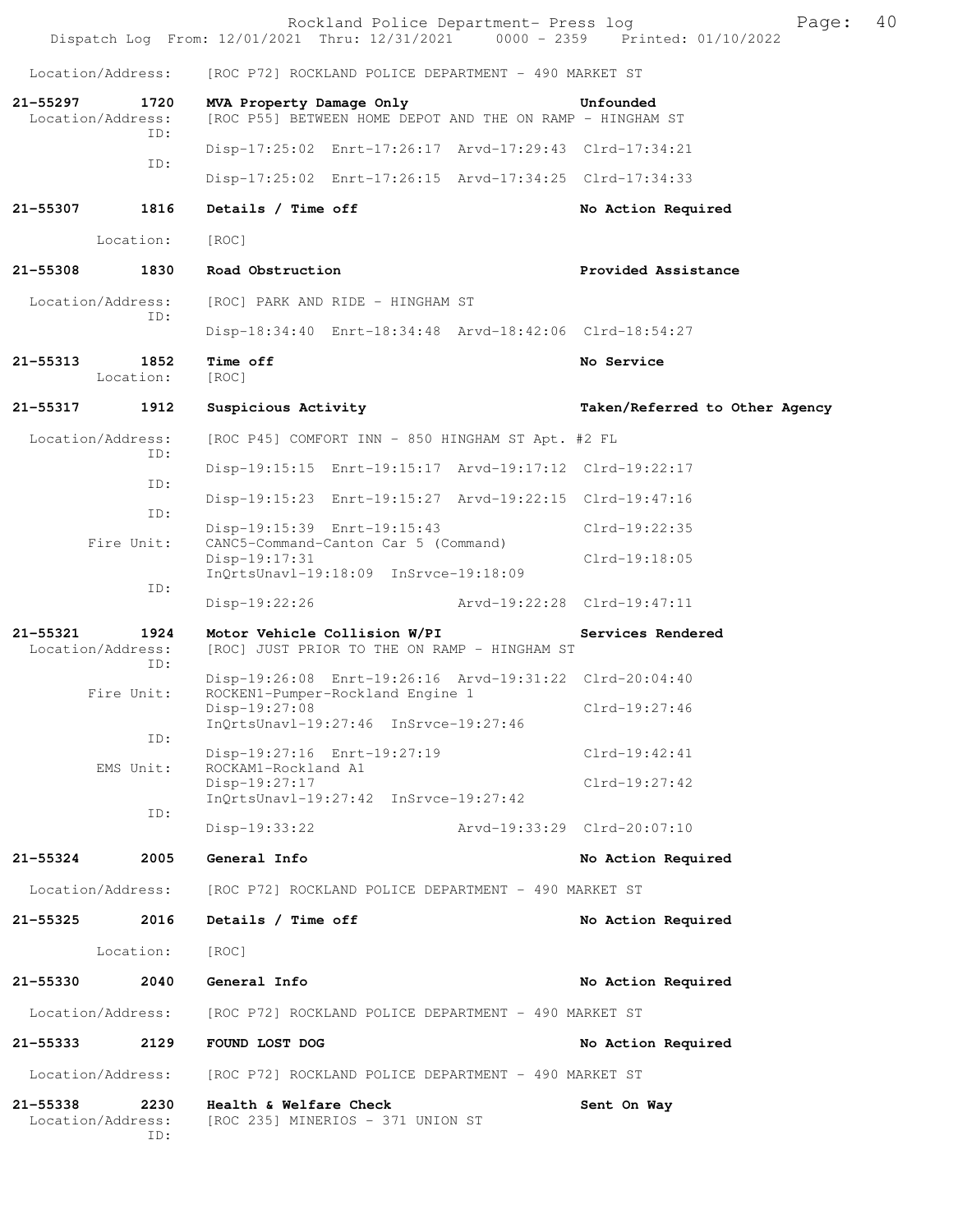Rockland Police Department- Press log entitled and Page: 41 Dispatch Log From: 12/01/2021 Thru: 12/31/2021 0000 - 2359 Printed: 01/10/2022

> Disp-22:31:16 Enrt-22:31:31 Arvd-22:31:52 Clrd-22:50:08 ID: Disp-22:31:57 Enrt-22:32:00 Arvd-22:32:03 Clrd-22:50:11

### **For Date: 12/16/2021 - Thursday**

| 21-55349<br>Location/Address:         | 0003        | SHIFT ASSIGNMENTS<br>[ROC P72] ROCKLAND POLICE DEPARTMENT - 490 MARKET ST | Services Rendered           |
|---------------------------------------|-------------|---------------------------------------------------------------------------|-----------------------------|
| 21-55360<br>Location/Address:         | 0500        | 911 Accidental<br>[ROC 453] 50 LINDEN ST                                  | Unfounded                   |
|                                       | ID:         | Disp-05:02:35 Enrt-05:03:19 Arvd-05:09:16 Clrd-05:17:54                   |                             |
| 21-55365<br>Location/Address:         | 0548<br>ID: | Suspicious Activity<br>[ROC P50] DINA'S PIZZA - 930 HINGHAM ST            | Services Rendered           |
|                                       | ID:         | Disp-05:50:27 Enrt-05:51:23 Arvd-05:55:48 Clrd-06:00:27                   |                             |
|                                       |             | Disp-05:50:27 Enrt-05:51:30 Arvd-05:55:56 Clrd-05:59:32                   |                             |
| 21-55366<br>Location/Address:         | 0559<br>ID: | <b>Building Check</b><br>[ROC] UNION ST                                   | Appears Secure              |
|                                       |             |                                                                           | Arvd-05:59:47 Clrd-06:23:28 |
| 21-55367<br>Location/Address:         | 0608<br>TD: | Traffic Enforcement<br>[ROC] POND ST                                      | Services Rendered           |
|                                       |             |                                                                           | Arvd-06:09:42 Clrd-06:42:57 |
| 21-55374                              | 0700        | Burglar Alarm                                                             | Building Checked/Secured    |
| Location/Address:                     | ID:         | [ROC P1] 99 RESTAURANT - 29 ACCORD PARK DR                                |                             |
|                                       | ID:         | Disp-07:02:21 Enrt-07:02:39 Arvd-07:09:52 Clrd-07:12:30                   |                             |
|                                       |             | Disp-07:07:40 Enrt-07:07:44                                               | Clrd-07:07:56               |
| $21 - 55376$<br>Location:             | 0712        | Details / Time off<br>[ROC]                                               | Services Rendered           |
| 21-55382<br>Location/Address:         | 0800        | SHIFT ASSINGMENTS<br>[ROC P72] ROCKLAND POLICE DEPARTMENT - 490 MARKET ST | Services Rendered           |
| 21-55385<br>0829<br>Location/Address: |             | METRO TRAINING<br>[ROC P72] ROCKLAND POLICE DEPARTMENT - 490 MARKET ST    | Services Rendered           |
| 21-55389<br>Location/Address:         | 0848        | Animal Complaint<br>[ROC 469] 340 CENTRE AVE Apt. #44                     | Services Rendered           |
|                                       | ID:         |                                                                           | Arvd-08:48:00 Clrd-08:53:00 |
| $21 - 55409$                          | 1136        | Health & Welfare Check                                                    | No Action Required          |
| Location/Address:                     | ID:         | [ROC 140] 292 MARKET ST Apt. #33                                          |                             |
|                                       |             | Disp-11:37:01 Enrt-11:40:28 Arvd-11:41:04 Clrd-11:48:21                   |                             |
| $21 - 55413$                          | 1153        | Motor Vehicle Complaint                                                   | No Action Required          |
| Location/Address:                     | ID:         | [ROC] 1 CORNET STETSON DR @ 2 NOBSCOT BROOK LN                            |                             |
|                                       | ID:         | $Disp-11:55:49$                                                           | $Clrd-11:56:41$             |
|                                       |             | Disp-11:56:36 Enrt-11:56:43 Arvd-11:57:37 Clrd-12:01:27                   |                             |
| 21-55417<br>Location:                 | 1208        | Time off<br>[ROC]                                                         | Services Rendered           |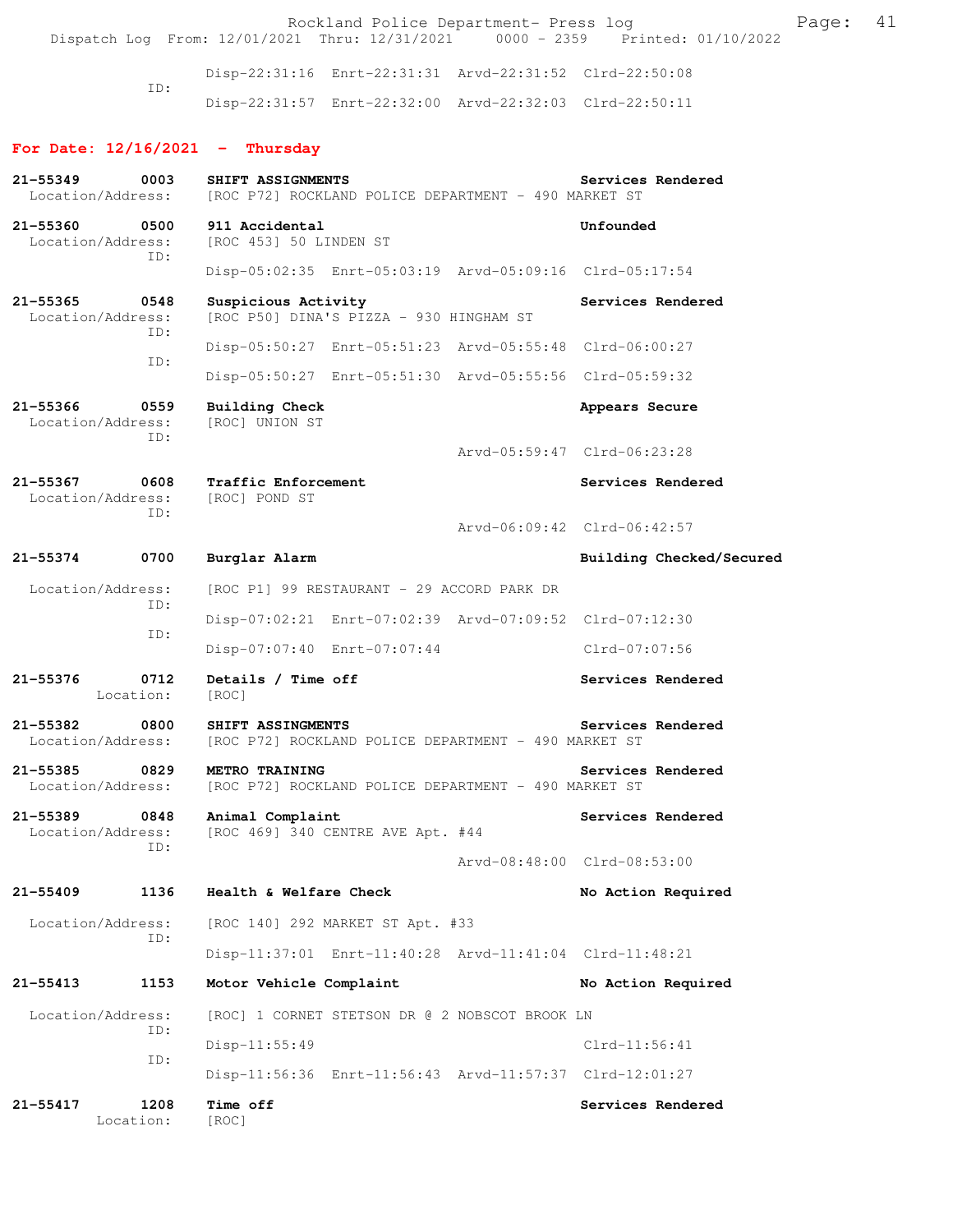|                               |                   | Rockland Police Department- Press log<br>Dispatch Log From: 12/01/2021 Thru: 12/31/2021 0000 - 2359 Printed: 01/10/2022 |                             | Page: | 42 |
|-------------------------------|-------------------|-------------------------------------------------------------------------------------------------------------------------|-----------------------------|-------|----|
| 21-55419                      | 1220              | Disabled Motor Vehicle                                                                                                  | No Action Required          |       |    |
| Location/Address:             |                   | [ROC 664] 40 NORTH AVE                                                                                                  |                             |       |    |
|                               | ID:               |                                                                                                                         | Arvd-12:20:00 Clrd-12:30:04 |       |    |
| 21-55428<br>Location/Address: | 1247              | Assist Public<br>[ROC 58] NORTH RIVER COLLABORATIVE SCHOOL - 525 BEECH ST                                               | Services Rendered           |       |    |
|                               | ID:               |                                                                                                                         | Arvd-12:47:00 Clrd-13:10:02 |       |    |
| 21–55435                      | 1321              | <b>BOLO</b>                                                                                                             | No Action Required          |       |    |
| Location/Address:             |                   | [ROC P72] ROCKLAND POLICE DEPARTMENT - 490 MARKET ST                                                                    |                             |       |    |
|                               | ID:               | Disp-13:22:37                                                                                                           | $Clrd-13:23:14$             |       |    |
|                               | ID:               | $Disp-13:22:41$                                                                                                         | $Clrd-13:23:11$             |       |    |
|                               | ID:               | $Disp-13:22:45$                                                                                                         | $Clrd-13:23:07$             |       |    |
|                               | ID:               | $Disp-13:22:52$                                                                                                         | $Clrd-13:23:03$             |       |    |
| 21-55440<br>Location/Address: | 1403              | Building Check<br>[ROC] POND ST                                                                                         | Services Rendered           |       |    |
|                               | ID:               |                                                                                                                         | Arvd-14:05:27 Clrd-14:05:42 |       |    |
| 21-55445                      | 1418              | Time off                                                                                                                | Services Rendered           |       |    |
|                               | Location:         | [ROC]                                                                                                                   |                             |       |    |
| 21-55446<br>Location/Address: | 1419              | OVER DOSE FOLLOW UP<br>[ROC P72] ROCKLAND POLICE DEPARTMENT - 490 MARKET ST                                             | Services Rendered           |       |    |
| 21–55447                      | 1421<br>Location: | <b>DETAILS</b><br>[ROC]                                                                                                 | Services Rendered           |       |    |
| 21–55449                      | 1428<br>Location: | Time off<br>[ROC]                                                                                                       | Services Rendered           |       |    |
| 21-55453 1438                 |                   | Motor Vehicle Complaint                                                                                                 | No Action Required          |       |    |
|                               | ID:               | Location/Address: [ROC P55] HOME DEPOT - 1149 HINGHAM ST                                                                |                             |       |    |
|                               |                   | Disp-14:43:09 Enrt-14:50:20 Arvd-14:50:22 Clrd-15:02:14                                                                 |                             |       |    |
|                               | ID:               | Disp-14:43:55 Enrt-14:44:00 Arvd-14:48:50 Clrd-14:56:35                                                                 |                             |       |    |
| 21-55462<br>Location/Address: | 1513<br>ID:       | MVA Property Damage Only<br>[ROC P46] DUNKIN DONUTS - 851 HINGHAM ST                                                    | Report Follows              |       |    |
|                               |                   | Disp-15:15:47 Enrt-15:15:50 Arvd-15:20:43 Clrd-15:46:26                                                                 |                             |       |    |
| 21-55464                      | 1530              | FOOD DROP OFF                                                                                                           | No Action Required          |       |    |
| Location/Address:             |                   | [ROC P111] THEMIS PIZZA - 488 MARKET ST                                                                                 |                             |       |    |
| 21-55468<br>Location/Address: | 1559              | MVA Property Damage Only<br>[ROC] 1149 HINGHAM ST @ 88 POND ST                                                          | Paper Exchange              |       |    |
|                               | ID:               | Disp-16:04:08 Enrt-16:04:12                                                                                             | $Clrd-16:14:23$             |       |    |
|                               | ID:               | Disp-16:07:24 Enrt-16:07:26 Arvd-16:07:28 Clrd-16:14:59                                                                 |                             |       |    |
| 21–55472                      | 1604              | SHIFT ASSIGNMENT                                                                                                        | No Action Required          |       |    |
| Location/Address:             |                   | [ROC P72] ROCKLAND POLICE DEPARTMENT - 490 MARKET ST                                                                    |                             |       |    |
| 21–55473                      | 1615              | General Incident                                                                                                        | No Action Required          |       |    |
| Location/Address:             |                   | [ROC P72] ROCKLAND POLICE DEPARTMENT - 490 MARKET ST                                                                    |                             |       |    |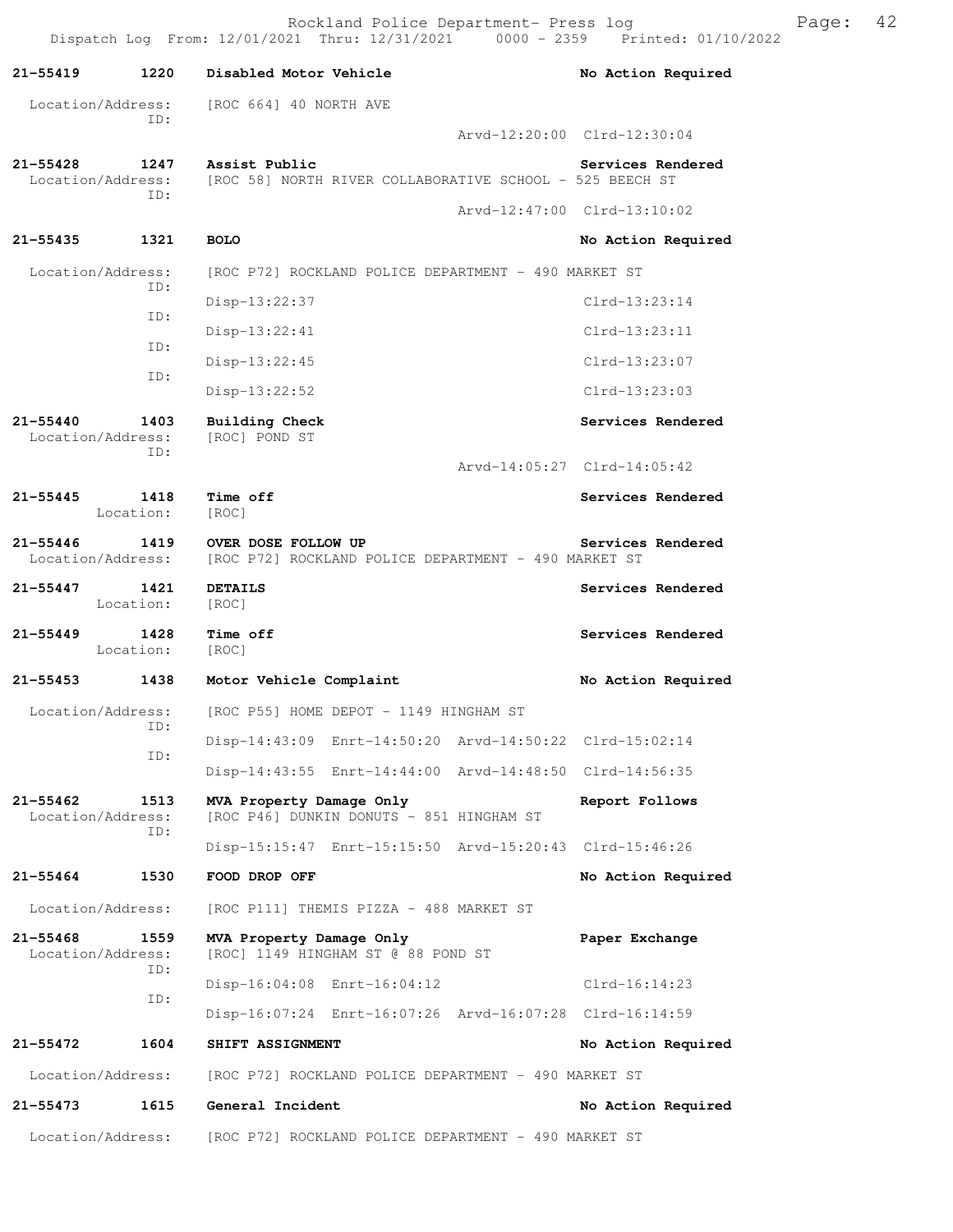Rockland Police Department- Press log entitled and Page: 43 Dispatch Log From: 12/01/2021 Thru: 12/31/2021 0000 - 2359 Printed: 01/10/2022

| 1634<br>$21 - 55476$<br>Location/Address:        | <b>HARASSMENT</b><br>[ROC 568] 26 BELMONT ST Apt. #1F                        | Services Rendered  |
|--------------------------------------------------|------------------------------------------------------------------------------|--------------------|
| ID:                                              | Disp-16:38:18 Enrt-16:39:24 Arvd-16:50:18 Clrd-17:06:48                      |                    |
| $21 - 55498$<br>1842<br>Location/Address:<br>ID: | Larceny / Forgery/ Fraud<br>[ROC P45] COMFORT INN - 850 HINGHAM ST Apt. #308 | Services Rendered  |
|                                                  | Disp-18:43:35 Enrt-18:45:51 Arvd-18:54:29 Clrd-18:59:22                      |                    |
| ID:                                              | Disp-18:43:43 Enrt-18:45:54 Arvd-18:54:08 Clrd-19:05:44                      |                    |
| ID:                                              | Disp-00:29:00 Enrt-00:29:04 Arvd-00:29:06 Clrd-12/17/2021 @ 01:13:03         |                    |
| $21 - 55503$<br>1944                             | Details / Time off                                                           | No Action Required |
|                                                  |                                                                              |                    |
| Location:                                        | [ROC]                                                                        |                    |
| 2000<br>$21 - 55504$<br>Location/Address:        | Health & Welfare Check<br>[ROC] 83 EAST WATER ST Apt. #N420                  | Report Follows     |
| ID:                                              | Disp-20:04:22 Enrt-20:05:50 Arvd-20:10:53 Clrd-20:57:15                      |                    |
| ID:                                              | Disp-20:07:40 Enrt-20:08:03 Arvd-20:10:47 Clrd-20:57:18                      |                    |
| TD:                                              | Disp-20:07:47 Enrt-20:08:00 Arvd-20:10:31 Clrd-20:52:41                      |                    |
| ID:<br>ID:                                       | Disp-20:07:55 Enrt-20:07:58                                                  | $Clrd-20:10:03$    |

Disp-20:11:53 Enrt-20:11:57 Arvd-20:13:53 Clrd-20:57:24

### **For Date: 12/17/2021 - Friday**

| 21-55522 0000<br>Location/Address:        |     | SHIFT ASSIGNMENT<br>[ROC P72] ROCKLAND POLICE DEPARTMENT - 490 MARKET ST     | Services Rendered           |
|-------------------------------------------|-----|------------------------------------------------------------------------------|-----------------------------|
| 21-55532 0311<br>Location/Address:        | ID: | Burglar Alarm<br>[ROC P64] CVS PHARMACY - 80 MARKET ST                       | Appears Secure              |
|                                           |     | $Disp-03:13:42$                                                              | Arvd-03:13:55 Clrd-03:15:03 |
|                                           | ID: | $Disp-03:13:42$                                                              | Arvd-03:13:51 Clrd-03:14:56 |
| 21-55537 0510<br>Location/Address:        |     | <b>Building Check</b><br>[ROC] UNION ST                                      | Appears Secure              |
|                                           | ID: | Disp-05:11:08                                                                | Clrd-05:30:47               |
| $21 - 55540$<br>0617<br>Location/Address: |     | Prisoner Information<br>[ROC P72] ROCKLAND POLICE DEPARTMENT - 490 MARKET ST | Services Rendered           |
| 21-55542 0630                             |     | Burglar Alarm                                                                | Building Checked/Secured    |
| Location/Address:                         |     | [ROC P1] 99 RESTAURANT - 29 ACCORD PARK DR                                   |                             |
|                                           | ID: | Disp-06:34:00                                                                | Arvd-06:42:29 Clrd-06:45:08 |
|                                           | ID: | Disp-06:44:56 Enrt-06:45:01                                                  | $Clrd-06:49:36$             |
|                                           | TD: | Disp-06:46:25 Enrt-06:46:30 Arvd-06:46:34 Clrd-06:49:29                      |                             |
| $21 - 55543$<br>0634<br>Location/Address: |     | Prisoner Information<br>[ROC P72] ROCKLAND POLICE DEPARTMENT - 490 MARKET ST | Services Rendered           |
| $21 - 55544$<br>0644<br>Vicinity of:      | TD: | Suspicious Activity<br>[ROC] BILL DELAHUNT PKWY @ WEYMOUTH ST                | Gone on arrival             |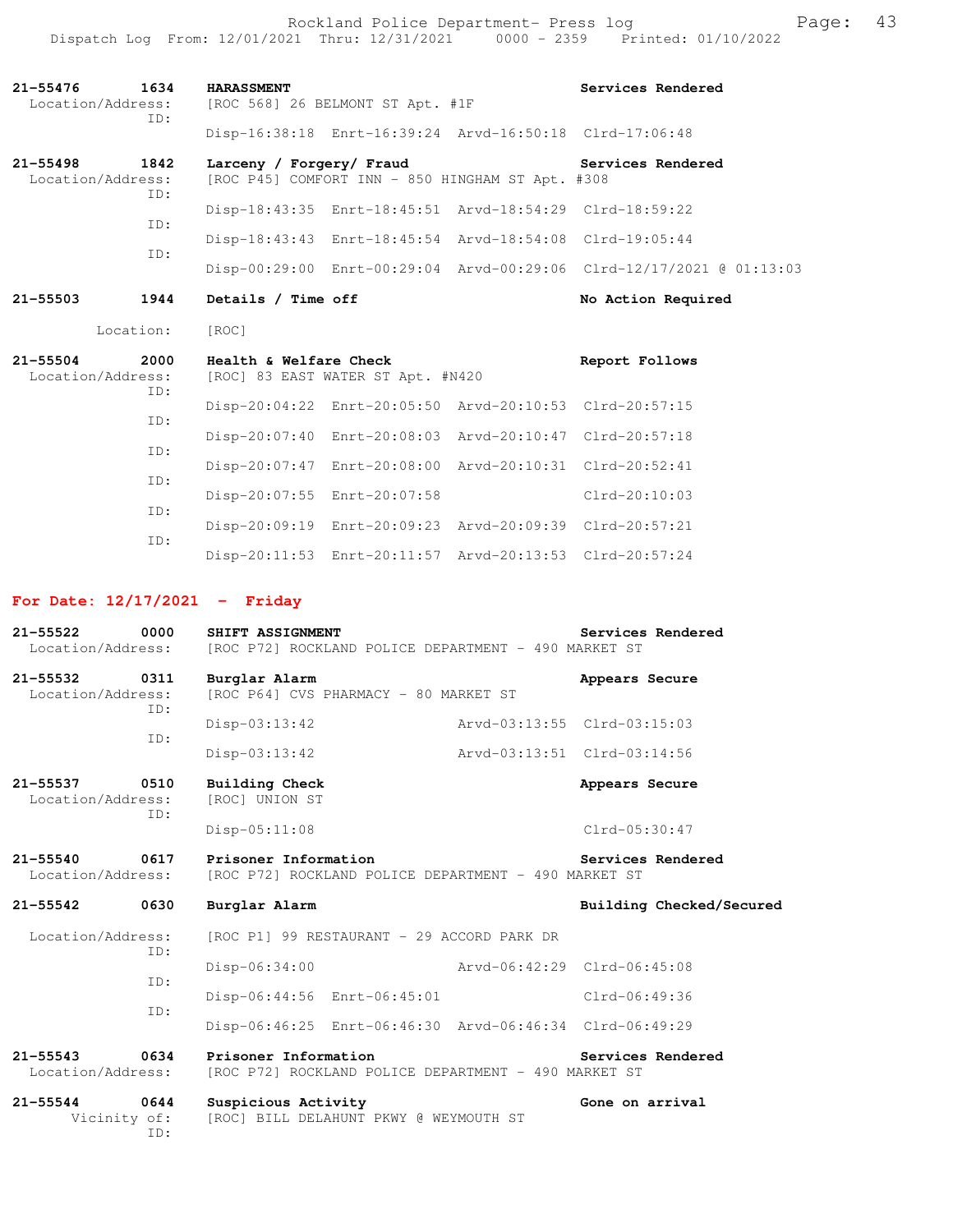Rockland Police Department- Press log Frank Page: 44 Dispatch Log From: 12/01/2021 Thru: 12/31/2021 0000 - 2359 Printed: 01/10/2022

 Disp-06:45:24 Enrt-06:45:30 Clrd-06:59:05 **21-55556 0800 General Info Services Rendered**  Location/Address: [ROC P72] ROCKLAND POLICE DEPARTMENT - 490 MARKET ST **21-55558 0801 Details / Time off No Action Required**  Location: [ROC] **21-55559 0825 Prisioner Transport Services Rendered**  Location/Address: [HIN] HINGHAM DISTRICT COURT - HINGHAM ID: Arvd-08:25:00 Clrd-12:06:01 **21-55564 0846 Prisioner Transport Services Rendered**  Location/Address: [ROC P72] ROCKLAND POLICE DEPARTMENT - 490 MARKET ST **21-55565 0850 General Info Services Rendered**  [ROC 650] 1 FORSYTHIA LN **21-55572 0937 Traffic Enforcement Services Rendered**  Location/Address: [ROC 783] 190 POND ST ID: Arvd-09:39:08 Clrd-09:56:00 **21-55574 0942 Details / Time off No Action Required**  Location: [ROC] **21-55577 0957 General Info Services Rendered**  Location/Address: [ROC P72] ROCKLAND POLICE DEPARTMENT - 490 MARKET ST **21-55595 1232 Details / Time off No Action Required**  Location: [ROC] **21-55596 1233 General Info Services Rendered**  Location/Address: [ROC P72] ROCKLAND POLICE DEPARTMENT - 490 MARKET ST **21-55600 1238 Details / Time off No Action Required**  Location: [ROC] 21-55602 1239 Animal Complaint **Services Rendered Services** Rendered Location/Address: [ROC] 35 WILLOW POND DR **21-55603 1245 Breaking & Entering 1245 Arrest(s) Made Location/Address:** [ROC] 37 CRESCENT ST [ROC] 37 CRESCENT ST ID: Disp-12:47:07 Enrt-12:47:16 Arvd-12:48:38 Clrd-12:52:37 ID: Disp-12:47:13 Enrt-12:47:16 Arvd-12:48:37 Clrd-13:43:33 Refer To Arrest: 21ROC-55603-AR Arrest: HENDERSON, SUSAN<br>Address: 37 CRESCENT ST 37 CRESCENT ST ROCKLAND, MA Age: 41 Charges: ABUSE PREVENTION ORDER, VIOLATE **21-55605 1245 General Info Services Rendered**  Location/Address: [ROC P72] ROCKLAND POLICE DEPARTMENT - 490 MARKET ST 21-55604 1246 Suspicious Activity **125 Services Rendered** Location/Address: [ROC] 18 FRANKLIN HUNT RD ID: Disp-12:53:00 Enrt-12:53:02 Arvd-12:53:35 Clrd-15:19:33 **21-55606 1304 Suspicious Activity Investigated**  [ROC P106] ROCKLAND HIGH SCHOOL - 52 MACKINLAY WAY ID: Disp-13:06:33 Arvd-13:07:00 Clrd-15:57:03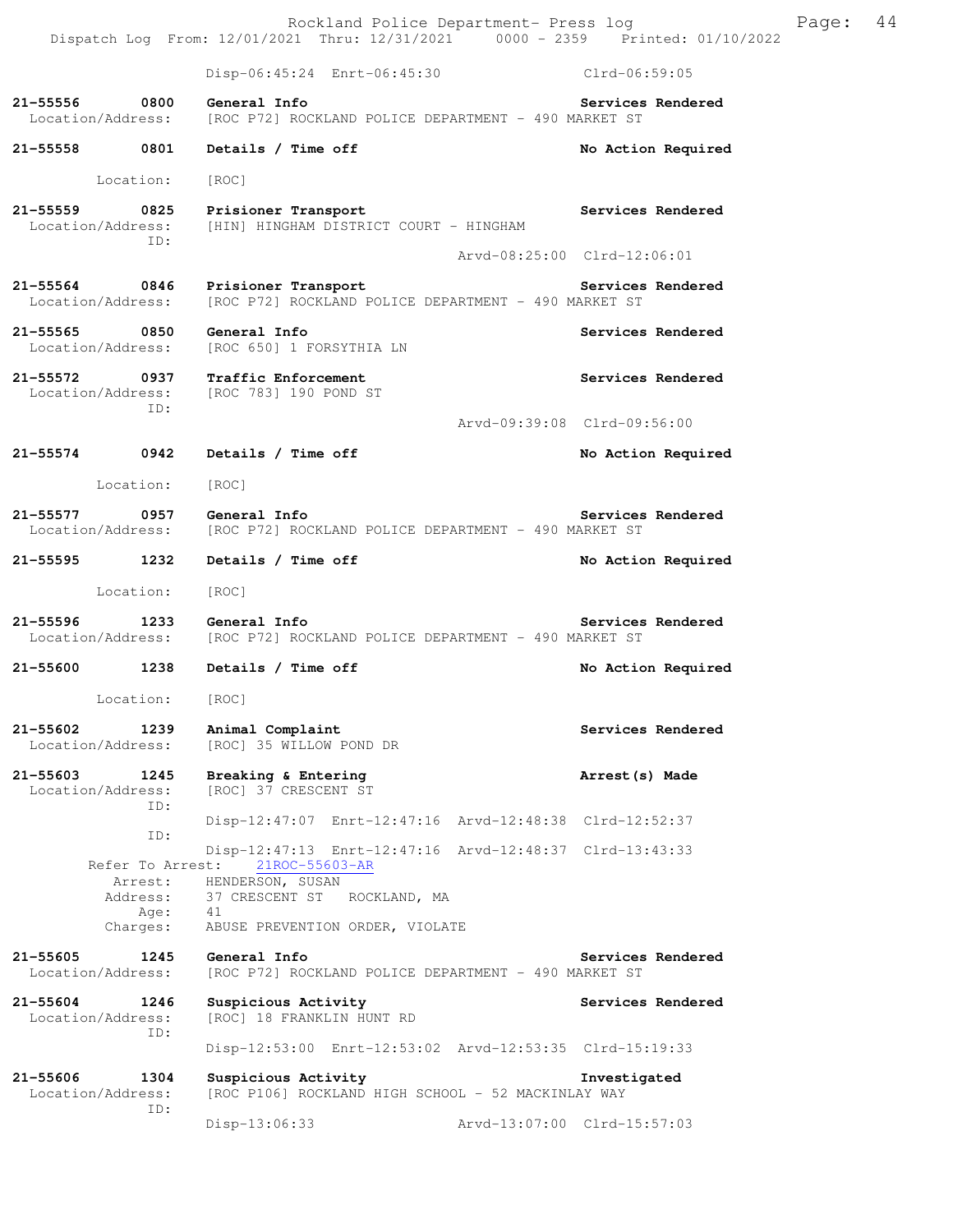|                                    |                           |                                                                                        |                             | Rockland Police Department- Press log                   | Dispatch Log From: 12/01/2021 Thru: 12/31/2021 0000 - 2359 Printed: 01/10/2022 | Page: | 45 |
|------------------------------------|---------------------------|----------------------------------------------------------------------------------------|-----------------------------|---------------------------------------------------------|--------------------------------------------------------------------------------|-------|----|
| 21-55611                           | 1336<br>Location/Address: | Lockout<br>[ROC P81] OCEAN STATE JOB LOT - 360 MARKET ST                               |                             |                                                         | No Service                                                                     |       |    |
| $21 - 55613$<br>Location/Address:  | 1344                      | Prisioner Transport<br>[HIN 1] HINGHAM COURT - 28 GEORGE WASHINGTON BLVD               |                             |                                                         | Services Rendered                                                              |       |    |
|                                    | TD:                       |                                                                                        |                             |                                                         | Arvd-13:44:00 Clrd-14:51:01                                                    |       |    |
| 21-55618 1355<br>Location/Address: |                           | Prisioner Transport                                                                    |                             | [ROC P72] ROCKLAND POLICE DEPARTMENT - 490 MARKET ST    | Services Rendered                                                              |       |    |
| 21-55620 1357<br>Location/Address: |                           | General Info<br>[ROC P72] ROCKLAND POLICE DEPARTMENT - 490 MARKET ST                   |                             |                                                         | Services Rendered                                                              |       |    |
| 21-55622 1407                      |                           | Details / Time off                                                                     |                             |                                                         | No Action Required                                                             |       |    |
|                                    | Location:                 | [ROC]                                                                                  |                             |                                                         |                                                                                |       |    |
| $21 - 55624$                       | 1436<br>Location:         | Details / Time off<br>[ROC]                                                            |                             |                                                         | No Service                                                                     |       |    |
| 21-55625                           | 1439<br>ID:               | General Info<br>Location/Address: [ROC P72] ROCKLAND POLICE DEPARTMENT - 490 MARKET ST |                             |                                                         | Services Rendered                                                              |       |    |
|                                    |                           |                                                                                        |                             |                                                         | Arvd-14:39:00 Clrd-15:11:02                                                    |       |    |
| 21–55635 1517<br>Location/Address: |                           | Suspicious Activity<br>[ROC 216] 62 CONCORD ST                                         |                             |                                                         | Report Follows                                                                 |       |    |
|                                    | ID:                       | $Disp-15:18:12$                                                                        |                             | Arvd-15:18:18 Clrd-15:33:17                             |                                                                                |       |    |
|                                    | ID:                       | Disp-16:19:36                                                                          |                             |                                                         | Arvd-16:19:39 Clrd-18:11:39                                                    |       |    |
|                                    | ID:                       | Disp-17:10:46                                                                          |                             |                                                         | Arvd-17:10:50 Clrd-17:17:37                                                    |       |    |
| 21-55636                           | 1517                      | Details / Time off                                                                     |                             |                                                         | No Action Required                                                             |       |    |
|                                    | Location:                 | [ROC]                                                                                  |                             |                                                         |                                                                                |       |    |
| 21-55648                           | 1605                      | SHIFT ASSIGNMENT                                                                       |                             |                                                         | No Action Required                                                             |       |    |
| Location/Address:                  |                           | [ROC P72] ROCKLAND POLICE DEPARTMENT - 490 MARKET ST                                   |                             |                                                         |                                                                                |       |    |
| 21-55649                           | 1618<br>Location:<br>ID:  | Traffic Enforcement<br>[ROC] TOWN WIDE                                                 |                             |                                                         | Services Rendered                                                              |       |    |
|                                    |                           |                                                                                        |                             | Disp-16:19:25 Enrt-17:12:32 Arvd-17:21:42 Clrd-19:58:54 |                                                                                |       |    |
| 21–55655                           | 1653                      | CRUISER BACK IN SERVICE                                                                |                             |                                                         | No Action Required                                                             |       |    |
| Location/Address:                  |                           |                                                                                        |                             | [ROC P72] ROCKLAND POLICE DEPARTMENT - 490 MARKET ST    |                                                                                |       |    |
| 21-55659<br>Location/Address:      | 1705<br>ID:               | 911 Accidental<br>[ROC 575] 119 GROVE ST                                               |                             |                                                         | Services Rendered                                                              |       |    |
|                                    |                           |                                                                                        |                             | Disp-17:11:46 Enrt-17:11:50 Arvd-17:14:33 Clrd-17:20:10 |                                                                                |       |    |
| 21-55660<br>Location/Address:      | 1706<br>ID:               | Trespassing<br>[ROC] 342 UNION ST                                                      |                             |                                                         | Peace Restored                                                                 |       |    |
|                                    |                           |                                                                                        |                             | Disp-17:10:07 Enrt-17:11:37 Arvd-17:12:55 Clrd-17:22:08 |                                                                                |       |    |
| 21-55661                           | 1726                      | Health & Welfare Check                                                                 |                             |                                                         | Transported to Hospital                                                        |       |    |
| Location/Address:                  | ID:                       |                                                                                        |                             | [ROC P45] COMFORT INN - 850 HINGHAM ST Apt. #228        |                                                                                |       |    |
|                                    |                           |                                                                                        |                             | Disp-17:29:07 Enrt-17:29:11 Arvd-17:34:53 Clrd-18:01:04 |                                                                                |       |    |
|                                    | ID:<br>ID:                |                                                                                        | Disp-17:29:18 Enrt-17:29:20 |                                                         | $Clrd-17:31:04$                                                                |       |    |
|                                    |                           |                                                                                        |                             | Disp-17:30:46 Enrt-17:30:49 Arvd-17:34:55 Clrd-18:00:55 |                                                                                |       |    |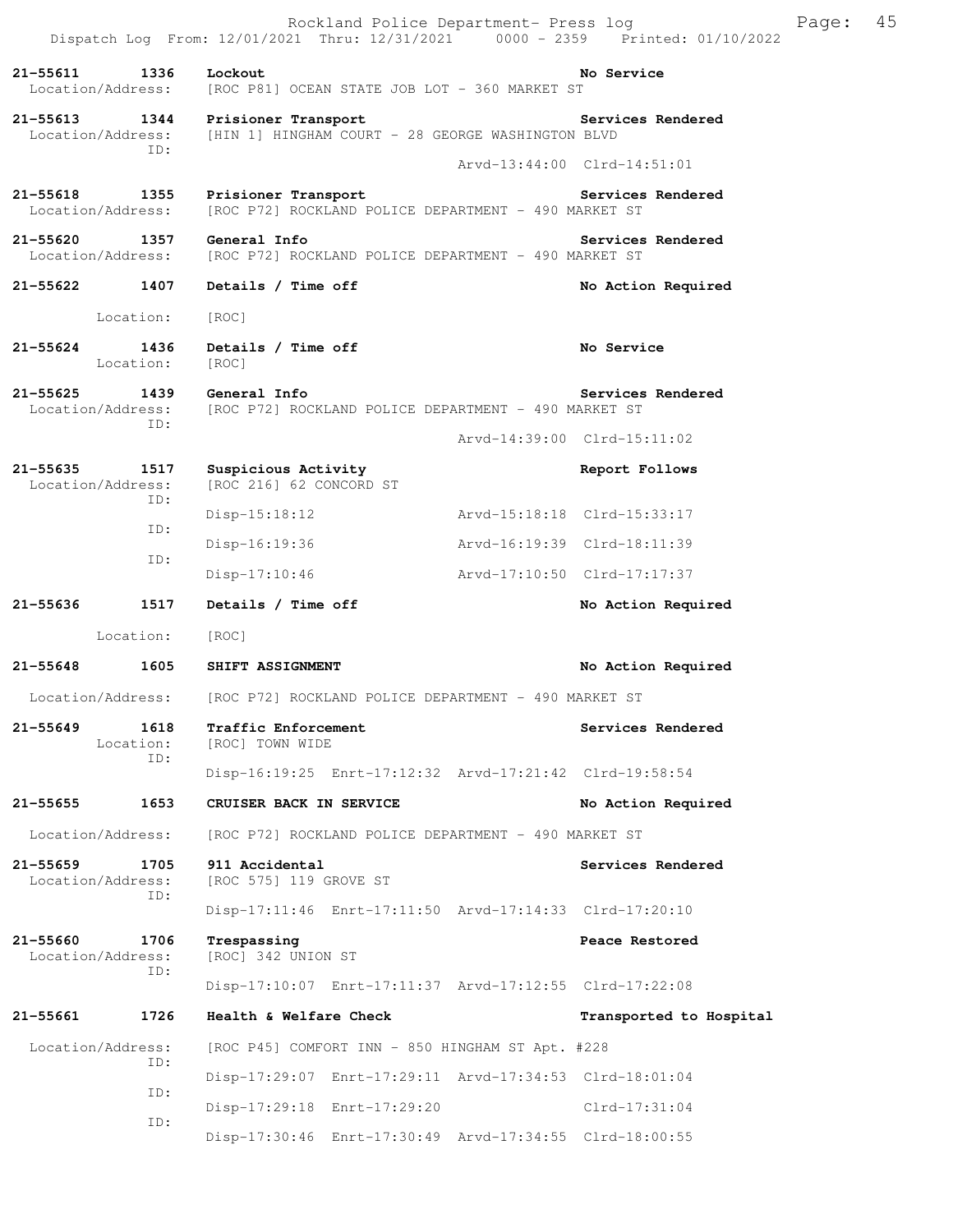Rockland Police Department- Press log Page: 46 Dispatch Log From: 12/01/2021 Thru: 12/31/2021

**21-55668 1746 Suspicious Activity Services Rendered**  Location/Address: [ROC P72] ROCKLAND POLICE DEPARTMENT - 490 MARKET ST ID: Disp-17:55:24 Clrd-18:21:23 **21-55673 1812 Suspicious MOTOR VEHICLE 10 11 12 Investigated** Location/Address: [ROC] 34 MARKS ST Location/Address: ID: Disp-18:16:21 Enrt-18:17:19 Arvd-18:24:12 Clrd-18:24:15 **21-55675 1842 General Info No Action Required**  Location/Address: [ROC P72] ROCKLAND POLICE DEPARTMENT - 490 MARKET ST **21-55679 1855 MISSING ANIMALS No Action Required**  Location/Address: [ROC] 441 LIBERTY ST **21-55682 1911 Building Check Building Checked/Secured**  Location/Address: [ROC 162] BLANCHARD ST ID: Arvd-19:14:07 Clrd-19:14:20 **21-55683 1916 Suspicious Activity Could Not Locate**  [ROC] 125 VERNON ST ID: Disp-19:20:25 Enrt-19:20:41 Arvd-19:21:21 Clrd-19:49:10 ID: Disp-19:20:30 Enrt-19:20:39 Arvd-19:21:49 Clrd-19:49:07 **21-55685 1933 Building Check Building Checked/Secured**  Location/Address: [ROC 60] SPRING GATE APARTMENTS - 52 HANNAH WAY ID: Arvd-19:36:01 Clrd-19:36:11 **21-55686 1936 Building Check Building Checked/Secured**  Location/Address: [ROC P89] CALVARY CHAPEL - 175 MARKET ST ID: Arvd-19:37:26 Clrd-19:37:38 **21-55687 1939 Building Check Building Checked/Secured**  Location/Address: [ROC P89] CALVARY CHAPEL - 175 MARKET ST ID: Arvd-19:40:06 Clrd-19:40:30 **21-55690 2018 Prisoner Information Services Rendered**  Location/Address: [ROC P72] ROCKLAND POLICE DEPARTMENT - 490 MARKET ST **21-55696 2206 Harassment Peace Restored**  Location/Address: [ROC P69] MCDONALD'S - 117 MARKET ST ID: Disp-22:09:17 Enrt-22:09:25 Arvd-22:09:28 Clrd-22:28:29 ID: Disp-22:09:42 Arvd-22:09:45 Clrd-22:28:31 ID: Disp-22:10:23 Arvd-22:10:26 Clrd-22:28:25 **21-55699 2216 Building Check Building Checked/Secured**  Location/Address: [ROC] MARTHA DR ID: Arvd-22:17:11 Clrd-22:19:13 **21-55700 2220 Building Check Building Checked/Secured**  Location/Address: [ROC P89] CALVARY CHAPEL - 175 MARKET ST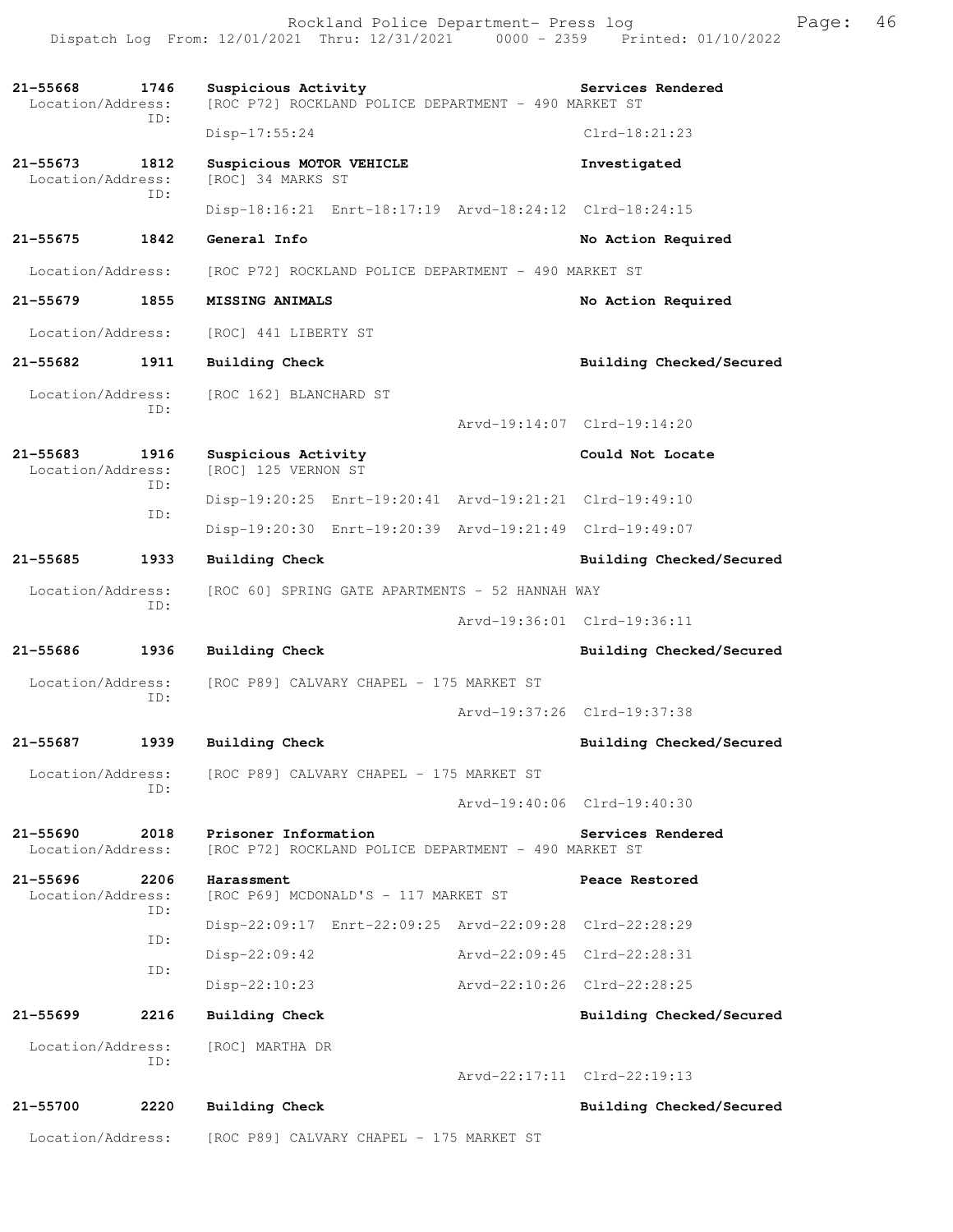ID:

Arvd-22:21:53 Clrd-22:22:17

# **For Date: 12/18/2021 - Saturday**

| 21-55713<br>Location/Address:     | 0000        | SHIFT ASSIGNMENTS<br>[ROC P72] ROCKLAND POLICE DEPARTMENT - 490 MARKET ST |                                                      | No Service            |                          |
|-----------------------------------|-------------|---------------------------------------------------------------------------|------------------------------------------------------|-----------------------|--------------------------|
|                                   | ID:         |                                                                           | Arvd-00:00:00 Clrd-00:02:38                          |                       |                          |
| $21 - 55714$                      | 0005        | <b>Building Check</b>                                                     |                                                      |                       | Building Checked/Secured |
| Location/Address:                 | ID:         | [ROC] MARTHA DR                                                           |                                                      |                       |                          |
|                                   |             |                                                                           | Arvd-00:06:33 Clrd-00:11:44                          |                       |                          |
| $21 - 55716$                      | 0011        | <b>Building Check</b>                                                     |                                                      |                       | Building Checked/Secured |
| Location/Address:                 | ID:         | [ROC P89] CALVARY CHAPEL - 175 MARKET ST                                  |                                                      |                       |                          |
|                                   |             |                                                                           | Arvd-00:13:21 Clrd-00:14:04                          |                       |                          |
| 21-55718                          | 0014        | <b>Building Check</b>                                                     |                                                      |                       | Building Checked/Secured |
| Location/Address:                 | ID:         | [ROC 162] 49 BLANCHARD ST                                                 |                                                      |                       |                          |
|                                   |             |                                                                           | Arvd-00:15:42 Clrd-00:19:25                          |                       |                          |
| $21 - 55723$<br>Location/Address: | 0035<br>ID: | MVA Property Damage Only<br>[ROC] 505 LIBERTY ST                          |                                                      | Investigated          |                          |
|                                   | ID:         | Disp-00:37:24 Enrt-00:37:31 Arvd-00:39:41 Clrd-01:28:04                   |                                                      |                       |                          |
|                                   | ID:         | Disp-00:37:28 Enrt-00:37:34 Arvd-00:39:41 Clrd-01:28:04                   |                                                      |                       |                          |
|                                   |             | Disp-00:40:47                                                             | Arvd-00:40:53 Clrd-01:28:04                          |                       |                          |
| 21-55749                          | 0559        | <b>Building Check</b>                                                     |                                                      |                       | Building Checked/Secured |
| Location/Address:                 | ID:         | [ROC] UNION ST                                                            |                                                      |                       |                          |
|                                   |             |                                                                           | Arvd-06:00:26 Clrd-06:09:25                          |                       |                          |
| 21-55755                          | 0651        | Suspicious Activity                                                       |                                                      | Services Not Required |                          |
| Location/Address:                 | ID:         | [ROC] 20 JOHNSON TER                                                      |                                                      |                       |                          |
|                                   |             | Disp-07:00:17 Enrt-07:00:21 Arvd-07:00:24 Clrd-07:00:27                   |                                                      |                       |                          |
| 21-55759<br>Location/Address:     | 0811<br>ID: | SHIFT ASSIGNMENTS                                                         | [ROC P72] ROCKLAND POLICE DEPARTMENT - 490 MARKET ST | Services Rendered     |                          |
|                                   |             | Disp-08:14:03                                                             |                                                      | $Clrd-08:14:11$       |                          |
| $21 - 55761$<br>Location/Address: | 0814<br>TD: | Suspicious Activity<br>[ROC] 20 JOHNSON TER                               |                                                      | Services Rendered     |                          |
|                                   |             | Disp-08:17:38                                                             |                                                      | $Clrd-08:17:46$       |                          |
| $21 - 55762$<br>Location/Address: | 0828<br>ID: | Suspicious Activity<br>[ROC P95] HOLY FAMILY CHURCH - 403 UNION ST        |                                                      | Services Rendered     |                          |
|                                   |             | Disp-08:30:24 Enrt-08:30:32 Arvd-08:46:19 Clrd-08:58:29                   |                                                      |                       |                          |
| $21 - 55775$<br>Location/Address: | 1035<br>ID: | Assist Other Agency<br>[ROC] HINGHAM ST                                   |                                                      | Services Rendered     |                          |
|                                   | ID:         | Disp-10:36:35 Enrt-10:36:47                                               |                                                      | $Clrd-10:50:13$       |                          |
|                                   |             | Disp-10:36:41 Enrt-10:36:50                                               |                                                      | Clrd-10:50:31         |                          |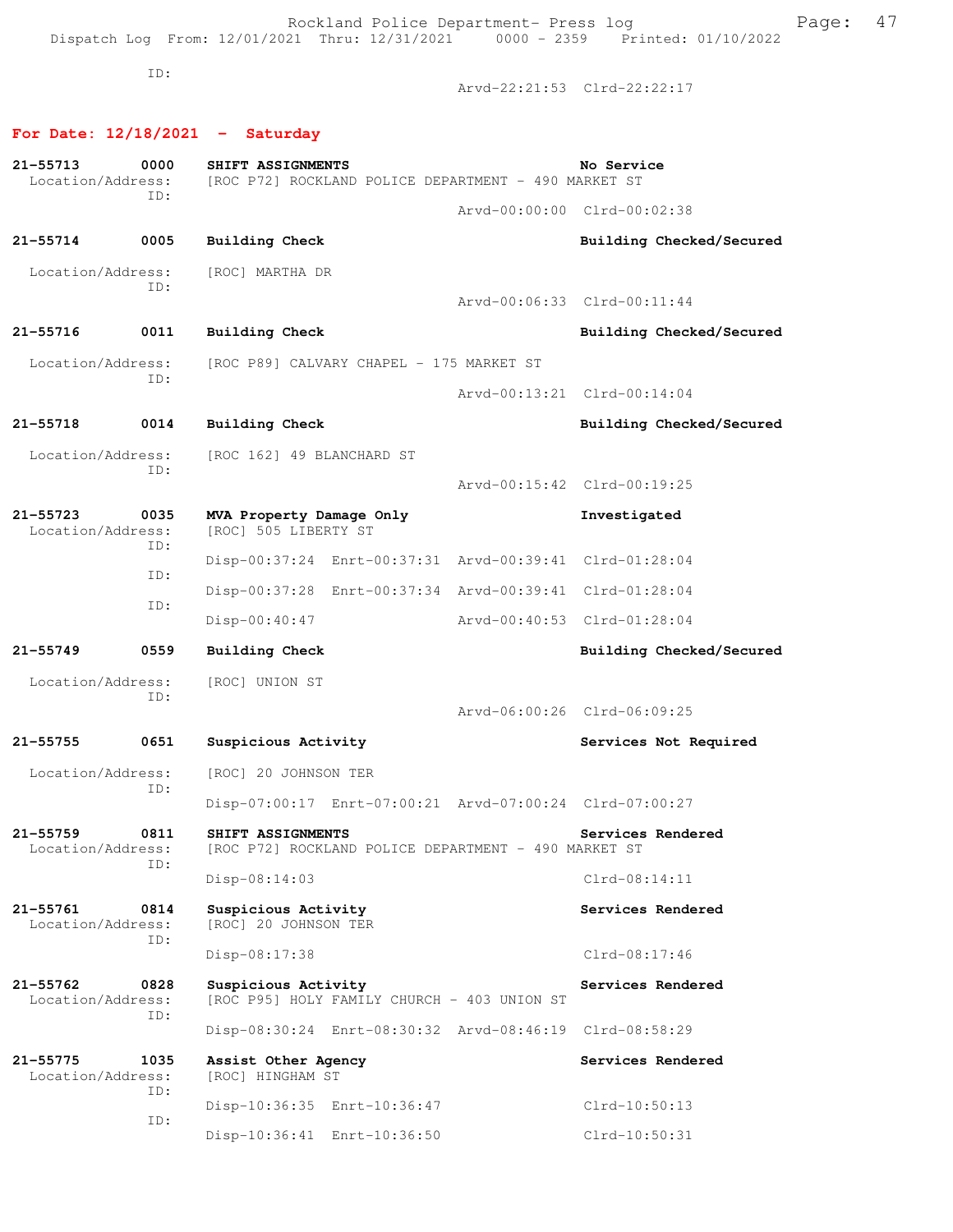Rockland Police Department- Press log entitled and Page: 48 Dispatch Log From: 12/01/2021 Thru: 12/31/2021 0000 - 2359 Printed: 01/10/2022

| $21 - 55792$<br>1233<br>Location/Address:<br>TD: | Juvenile Offenses<br>[ROC] MARTHA DR                                                                                                 | Could Not Locate            |
|--------------------------------------------------|--------------------------------------------------------------------------------------------------------------------------------------|-----------------------------|
|                                                  | Disp-12:35:59 Enrt-12:36:06 Arvd-12:38:25 Clrd-12:43:25                                                                              |                             |
| 21-55793<br>1244                                 | Emergency Medical                                                                                                                    | Transported to Hospital     |
| Location/Address:                                | [ROC 206] 51 MAPLE ST Apt. #423                                                                                                      |                             |
| TD:<br>EMS Unit:                                 | Disp-12:47:37 Enrt-12:48:26<br>ROCKAM1-Rockland A1                                                                                   | $Clrd-12:49:41$             |
|                                                  | Disp-12:48:42 Enrt-12:48:53 Arvd-12:50:06 Clrd-13:04:19<br>Hosp-13:13:01 ClrHosp-13:57:10 InQrtsUnavl-14:08:59 InSrvce-14:09:03      |                             |
| Fire Unit:                                       | ROCKEN1-Pumper-Rockland Engine 1<br>Disp-12:48:47 Enrt-12:48:51 Arvd-12:50:03 Clrd-13:04:16<br>InQrtsUnavl-13:08:11 InSrvce-13:08:14 |                             |
| 21-55804<br>1345<br>Location/Address:            | General Info<br>[ROC P72] ROCKLAND POLICE DEPARTMENT - 490 MARKET ST                                                                 | Services Rendered           |
| ID:                                              | Disp-13:47:46                                                                                                                        | $Clrd-13:47:58$             |
| $21 - 55806$<br>1351<br>Location/Address:        | Animal Complaint<br>[ROC] 233 LIBERTY ST                                                                                             | Services Rendered           |
| ID:                                              | $Disp-13:57:24$                                                                                                                      | $Clrd-13:57:34$             |
| 1409<br>21-55807<br>Location:                    | COMP. NIGHT<br>[ROC]                                                                                                                 | Advised to Court            |
| 21-55808<br>1409                                 | Building Check                                                                                                                       | Building Checked/Secured    |
| Location/Address:                                | [ROC] POND ST                                                                                                                        |                             |
| ID:                                              |                                                                                                                                      | Arvd-14:10:32 Clrd-14:10:51 |
| 21-55818<br>1456                                 | <b>Building Check</b>                                                                                                                | Building Checked/Secured    |
| Location/Address:<br>ID:                         | [ROC] BLANCHARD ST                                                                                                                   |                             |
|                                                  |                                                                                                                                      | Arvd-14:56:53 Clrd-14:57:05 |
| 21-55822<br>1556<br>Location/Address:            | SHIFT ASSIGNMENTS<br>[ROC P72] ROCKLAND POLICE DEPARTMENT - 490 MARKET ST                                                            | Services Rendered           |
| $21 - 55823$<br>1600<br>Location/Address:        | General Info<br>[ROC P72] ROCKLAND POLICE DEPARTMENT - 490 MARKET ST                                                                 | Services Rendered           |
| 21-55832<br>Location:                            | 1855<br>Details / Time off<br>[ROC]                                                                                                  | Services Rendered           |
| 21-55834<br>Location/Address:                    | Prisoner Information<br>1919<br>[ROC P72] ROCKLAND POLICE DEPARTMENT - 490 MARKET ST                                                 | Services Rendered           |
| ID:                                              | $Disp-19:20:30$                                                                                                                      | $Clrd-19:20:44$             |
| 21-55838<br>1932<br>Location/Address:            | Disturbance<br>[ROC] 13 CANTERBURY LN                                                                                                | Services Rendered           |
| ID:                                              | Disp-19:34:18 Enrt-19:34:21 Arvd-19:38:24 Clrd-19:53:54                                                                              |                             |
| ID:<br>Refer To Arrest:                          | Disp-19:35:22 Enrt-19:35:37 Arvd-19:38:21 Clrd-19:53:42<br>21ROC-55838-AR                                                            |                             |
|                                                  | Arrest: FOLEY, KATHLEEN A                                                                                                            |                             |
|                                                  | Address: 13 CANTERBURY LN ROCKLAND, MA<br>Age: 54                                                                                    |                             |
| Charges:                                         | A&B<br>A&B                                                                                                                           |                             |
| 2002<br>21-55842                                 | Motor Vehicle Collision W/PI                                                                                                         | No EMS                      |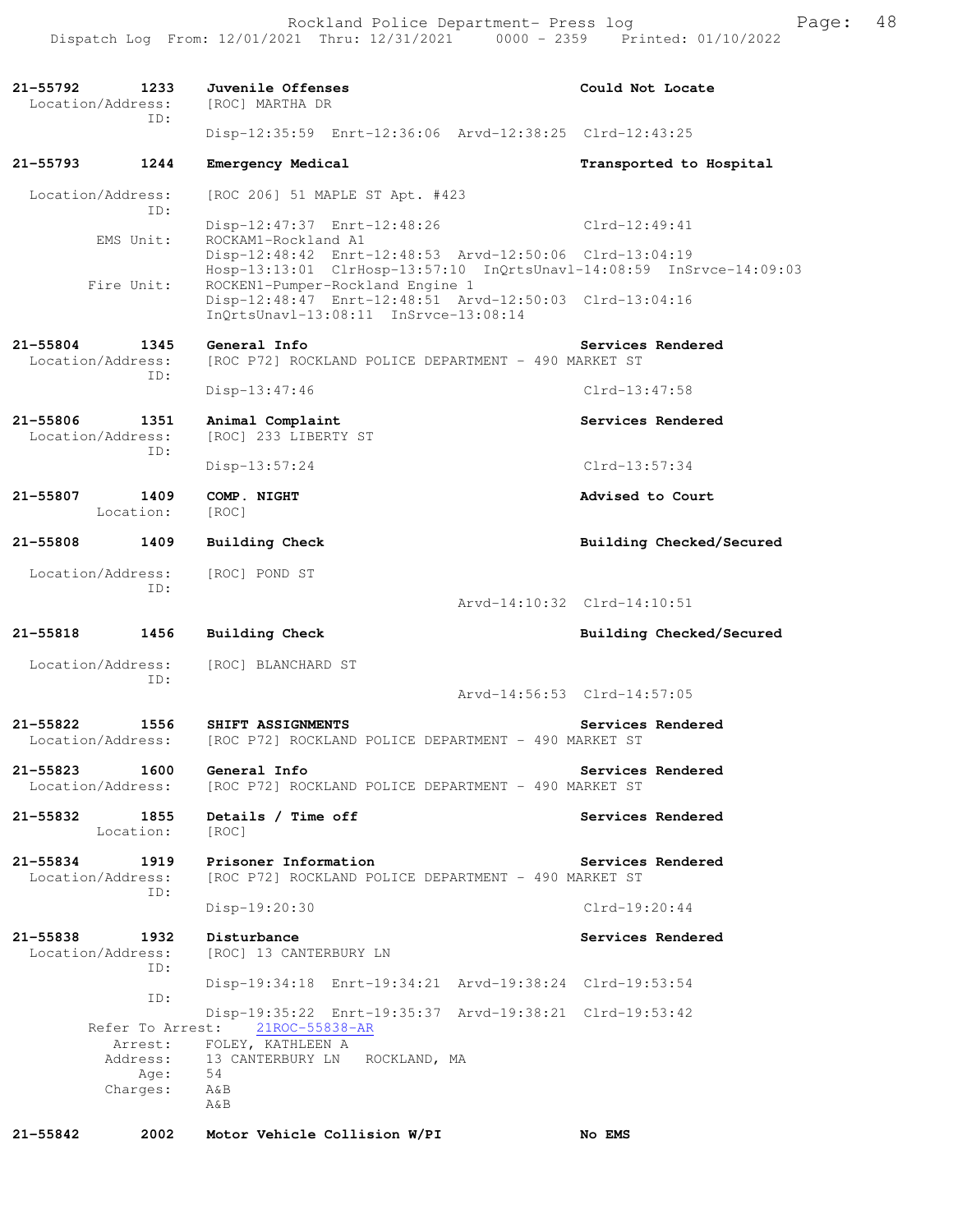Rockland Police Department- Press log Fage: 49<br>21 Thru: 12/31/2021 0000 - 2359 Printed: 01/10/2022 Dispatch Log From: 12/01/2021 Thru: 12/31/2021 Location/Address: [ROC P55] HOME DEPOT - 1149 HINGHAM ST<br>EMS Unit: ROCKAM1-Rockland A1 ROCKAM1-Rockland A1 Disp-20:03:26 Enrt-20:04:37 Arvd-20:09:59 Clrd-20:12:35 InQrtsUnavl-20:17:01 InSrvce-20:17:01<br>Fire Unit: ROCKEN1-Pumper-Rockland Engine 1 ROCKEN1-Pumper-Rockland Engine 1 Disp-20:03:34 Enrt-20:04:35 Arvd-20:09:58 Clrd-20:26:16 InQrtsUnavl-20:36:33 InSrvce-20:36:33 ID: Disp-20:05:00 Enrt-20:05:09 Arvd-20:06:50 Clrd-20:15:52 ID: Disp-20:05:05 Enrt-20:05:12 Arvd-20:06:52 Clrd-20:15:52 **21-55850 2049 Prisoner Information Taken/Referred to Other Agency** Location/Address: [ROC P72] ROCKLAND POLICE DEPARTMENT - 490 MARKET ST ID: Disp-20:49:00 Arvd-20:49:25 Clrd-20:01:46 **21-55847 2055 Prisoner Information Services Rendered**  Location/Address: [ROC P72] ROCKLAND POLICE DEPARTMENT - 490 MARKET ST ID: Disp-20:57:00 Clrd-20:57:15 **21-55848 2106 Prisoner Information Services Rendered**  Location/Address: [ROC P72] ROCKLAND POLICE DEPARTMENT - 490 MARKET ST ID: Disp-21:08:19 Clrd-21:08:31 **21-55849 2109 Prisoner Transport Provided Assistance**  Location/Address: [WEY 1] SOUTH SHORE HOSPITAL - 55 FOGG RD ID: Disp-21:10:26 Arvd-21:20:13 Clrd-23:59:04 ID: Disp-00:04:25 Arvd-00:04:28 Clrd-12/19/2021 @ 00:20:04 **For Date: 12/19/2021 - Sunday 21-55867 0000 SHIFT ASSIGNMENTS Services Not Required**  Location/Address: [ROC P72] ROCKLAND POLICE DEPARTMENT - 490 MARKET ST **21-55877 0148 Prisoner Information No Action Required**  Location/Address: [ROC P72] ROCKLAND POLICE DEPARTMENT - 490 MARKET ST **21-55879 0158 Motor Vehicle Complaint Unfounded**  Vicinity of: [ROC] SPRING ST @ BEECH ST ID: Disp-01:59:37 Arvd-01:59:40 Clrd-02:13:14 **21-55884 0217 Assist Public Provided Assistance**  Location/Address: [ROC] 13 CANTERBURY LN ID: Disp-02:19:31 Enrt-02:20:11 Arvd-02:23:18 Clrd-02:43:17 ID: Disp-02:19:33 Enrt-02:20:14 Arvd-02:23:18 Clrd-02:43:17 **21-55891 0602 Harassment Services Not Required**  Location/Address: [ROC 897] 110 MARTHA DR Apt. #E ID: Disp-06:07:09 Clrd-06:07:18 **21-55892 0613 Building Check Services Rendered**  Location/Address: [ROC 61] UNION ST BUSINESS DISTRICT - UNION ST ID: Disp-06:13:16 Arvd-06:13:53 Clrd-06:39:25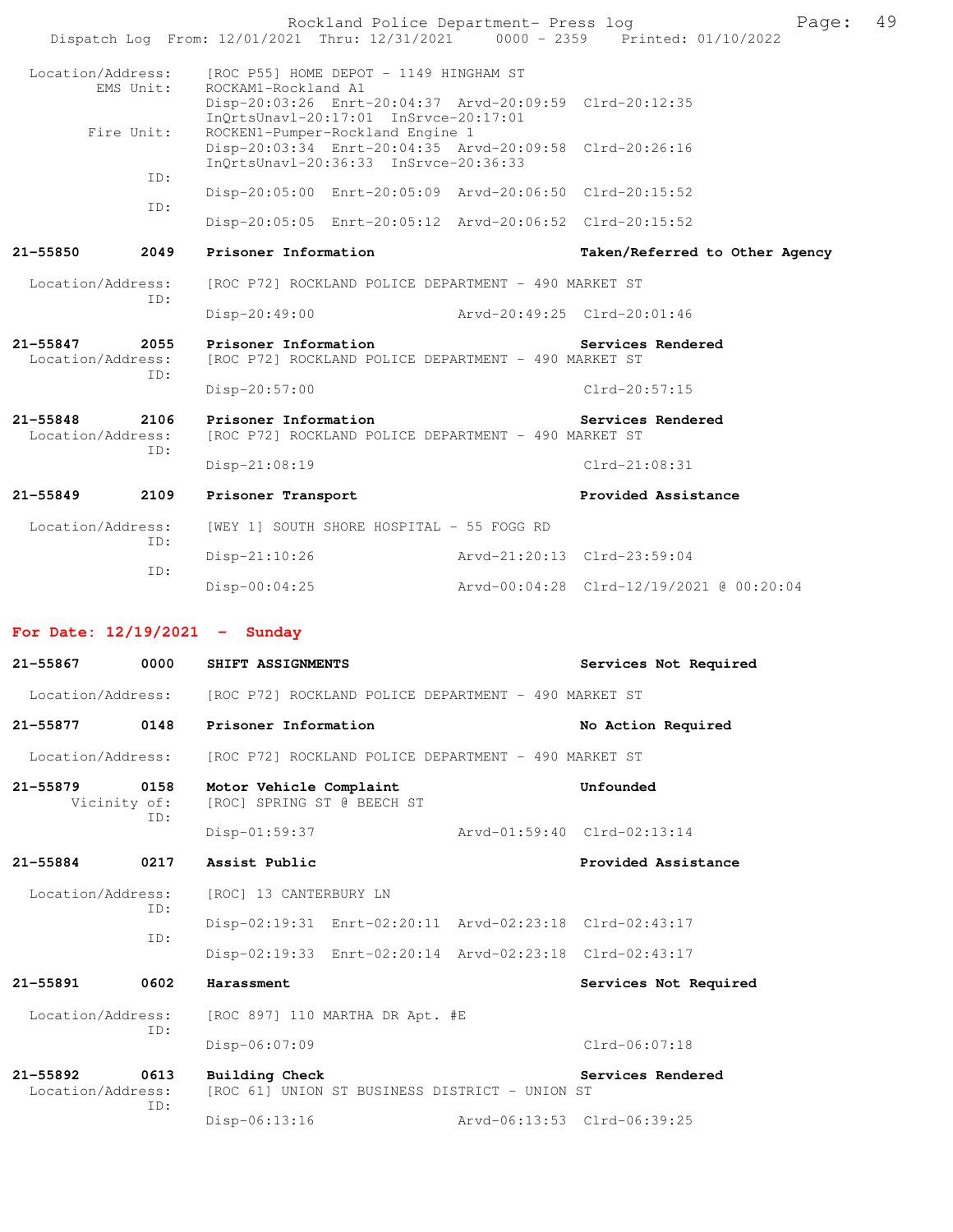|                                    |                   | Dispatch Log From: 12/01/2021 Thru: 12/31/2021 0000 - 2359 Printed: 01/10/2022 | Rockland Police Department- Press log |                             | Page: | 50 |
|------------------------------------|-------------------|--------------------------------------------------------------------------------|---------------------------------------|-----------------------------|-------|----|
| 21-55893 0645                      |                   | Prisoner Information                                                           |                                       | Services Not Required       |       |    |
| Location/Address:                  |                   | [ROC P72] ROCKLAND POLICE DEPARTMENT - 490 MARKET ST                           |                                       |                             |       |    |
| 21–55899<br>Location/Address:      | 0806              | General Info<br>[ROC P72] ROCKLAND POLICE DEPARTMENT - 490 MARKET ST           |                                       | Services Rendered           |       |    |
| 21-55901 0834<br>Location/Address: | ID:               | 911 Accidental<br>[ROC] 441 HINGHAM ST                                         |                                       | Investigated                |       |    |
|                                    |                   | Disp-08:37:51 Enrt-08:37:57 Arvd-08:45:41 Clrd-08:47:38                        |                                       |                             |       |    |
| 21-55910<br>Location/Address:      | 1003<br>ID:       | Suspicious Activity<br>[ROC] 556 MARKET ST                                     |                                       | Investigated                |       |    |
|                                    | ID:               | Disp-10:12:04                                                                  |                                       |                             |       |    |
|                                    |                   | Disp-10:12:08                                                                  | Arvd-10:13:27 Clrd-10:29:37           |                             |       |    |
| 21-55912<br>Location/Address:      | 1031<br>ID:       | Harassment<br>[ROC 897] 110 MARTHA DR Apt. #E                                  |                                       | Sent On Way                 |       |    |
|                                    |                   | Disp-10:32:46 Enrt-10:34:23 Arvd-10:34:26 Clrd-10:45:05                        |                                       |                             |       |    |
| 21-55915<br>Location/Address:      | 1124              | General Info<br>[ROC P72] ROCKLAND POLICE DEPARTMENT - 490 MARKET ST           |                                       | No Service                  |       |    |
| 21-55920 1159                      | Location:         | Details / Time off<br>[ROC]                                                    |                                       | Services Rendered           |       |    |
| 21-55931<br>Location/Address:      | 1302<br>ID:       | Burglar Alarm<br>[ROC] 93 CRESCENT ST                                          |                                       | Services Rendered           |       |    |
|                                    | ID:               | Disp-13:03:42 Enrt-13:03:56 Arvd-13:05:30 Clrd-13:06:33                        |                                       |                             |       |    |
|                                    | ID:               | $Disp-13:03:42$                                                                |                                       | $Clrd-13:23:41$             |       |    |
|                                    | ID:               | Disp-13:03:53 Enrt-13:03:56 Arvd-13:05:33 Clrd-13:06:27                        |                                       |                             |       |    |
|                                    |                   | Disp-13:05:29 Enrt-13:05:35                                                    |                                       | Clrd-13:05:41               |       |    |
| 21–55933<br>Location/Address:      | 1331<br>ID:       | Animal Complaint<br>[ROC] 152 WEST WATER ST                                    |                                       | Services Rendered           |       |    |
|                                    |                   | Disp-13:33:10                                                                  |                                       | $Clrd-14:05:06$             |       |    |
| 21-55934<br>Location/Address:      | 1334<br>ID:       | Suspicious Activity<br>[ROC] 556 MARKET ST                                     |                                       | Sent On Way                 |       |    |
|                                    | ID:               |                                                                                |                                       | Arvd-13:34:00 Clrd-13:59:14 |       |    |
|                                    | ID:               | Disp-13:35:36 Enrt-13:35:39 Arvd-13:51:23 Clrd-13:59:23                        |                                       |                             |       |    |
|                                    |                   |                                                                                |                                       | Arvd-13:52:16 Clrd-13:59:18 |       |    |
| $21 - 55943$                       | 1405<br>Location: | Details / Time off<br>[ROC]                                                    |                                       | Services Rendered           |       |    |
| 21-55945                           | 1410<br>Location: | Details / Time off<br>[ROC]                                                    |                                       | Services Rendered           |       |    |
| 21-55951<br>Location/Address:      | 1508<br>ID:       | 911 Accidental<br>[ROC P107] DUNKIN DONUTS - 165 MARKET ST                     |                                       | Services Rendered           |       |    |
|                                    |                   | Disp-15:10:10 Enrt-15:10:19                                                    |                                       | $Clrd-15:22:38$             |       |    |
| 21-55961<br>Location/Address:      | 1602<br>ID:       | SHIFT ASSIGNMENTS<br>[ROC P72] ROCKLAND POLICE DEPARTMENT - 490 MARKET ST      |                                       | Services Rendered           |       |    |
|                                    |                   | $Disp-16:03:56$                                                                |                                       | Clrd-16:04:03               |       |    |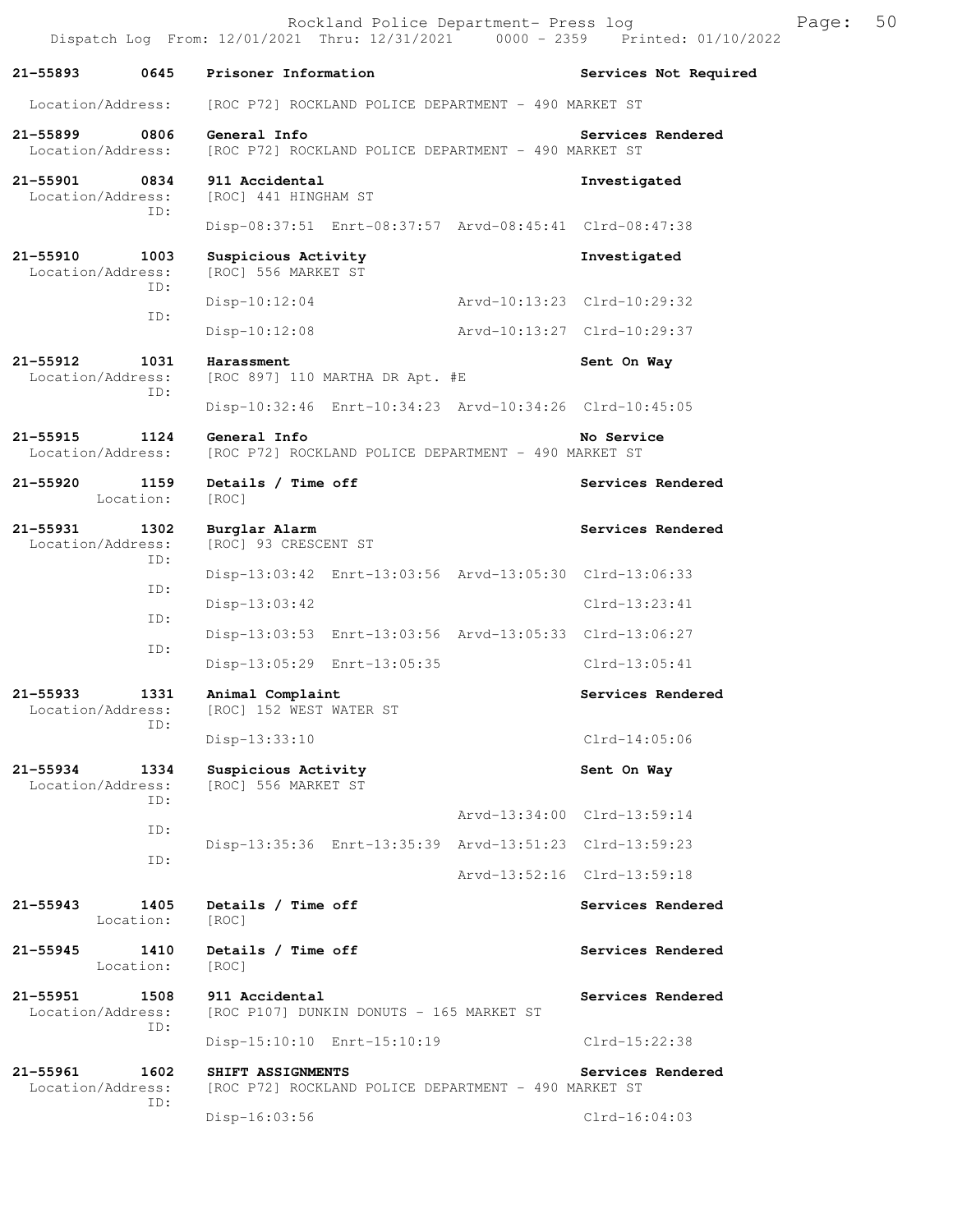Rockland Police Department- Press log Page: 51 Dispatch Log From: 12/01/2021 Thru: 12/31/2021 0000 - 2359 Printed: 01/10/2022

**21-55966 1723 Building Check Services Rendered**  Location/Address: [ROC] MARTHA DR ID: Arvd-17:23:44 Clrd-17:23:49 21-55970 1734 Details / Time off **Services Rendered Services Rendered Incremental Contract Contract Contract Contract Contract Contract Contract Contract Contract Contract Contract Contract Contract Contract Contract C** Location: **21-55972 1735 Motor Vehicle Complaint Gone on arrival**  Vicinity of: [ROC] 88 POND ST @ 1149 HINGHAM ST ID: Disp-17:40:35 Enrt-17:40:37 Arvd-17:48:30 Clrd-17:49:08 **21-55974 1742 Prisoner Information Services Rendered**  Location/Address: [ROC P72] ROCKLAND POLICE DEPARTMENT - 490 MARKET ST ID: Disp-17:43:29 Clrd-17:43:38 **21-55975 1745 Details / Time off Services Rendered**  Location: [ROC] **21-55978 1808 Details / Time off Services Rendered**  Location: [ROC] **21-55988 1957 Motor Vehicle Stop Verbal Warning**  Location/Address: [ROC P75] UNION POINT - BILL DELAHUNT PKWY ID: Arvd-19:57:00 Clrd-20:00:52 **21-56001 2204 Details / Time off Services Rendered** 

Location: [ROC]

#### **For Date: 12/20/2021 - Monday**

| $21 - 56008$<br>0000<br>Location/Address:        | SHIFT ASSIGNMENTS<br>[ROC P72] ROCKLAND POLICE DEPARTMENT - 490 MARKET ST | Services Rendered           |
|--------------------------------------------------|---------------------------------------------------------------------------|-----------------------------|
| $21 - 56009$<br>0006<br>Location/Address:<br>TD: | Motor Vehicle Complaint<br>[ROC] DOMINOS - MARKET ST                      | Services Rendered           |
|                                                  | Disp-00:08:30                                                             | Arvd-00:08:47 Clrd-00:13:08 |
| $21 - 56011$<br>0016<br>Location/Address:<br>TD: | <b>Building Check</b><br>[ROC] MARTHA DR                                  | Investigated                |
|                                                  |                                                                           | Arvd-00:18:56 Clrd-00:19:04 |
| $21 - 56012$<br>0019<br>Location/Address:<br>TD: | <b>Building Check</b><br><b>[ROC] MARKET ST</b>                           | Investigated                |
|                                                  |                                                                           | Arvd-00:19:38 Clrd-00:19:46 |
| $21 - 56018$<br>0214                             | Suspicious Activity<br>[ROC P55] HOME DEPOT - 1149 HINGHAM ST             | Services Rendered           |
| Location/Address:<br>TD:                         |                                                                           |                             |
|                                                  |                                                                           | Arvd-02:14:00 Clrd-02:18:25 |
| $21 - 56022$<br>0257<br>Location/Address:        | <b>Building Check</b><br>[ROC] MARTHA DR                                  | Investigated                |
| TD:                                              |                                                                           | Arvd-02:57:43 Clrd-02:57:49 |
| $21 - 56023$<br>0258<br>Location/Address:<br>ID: | <b>Building Check</b><br>[ROC] MARKET ST                                  | Investigated                |
|                                                  |                                                                           | Arvd-02:58:41 Clrd-02:58:46 |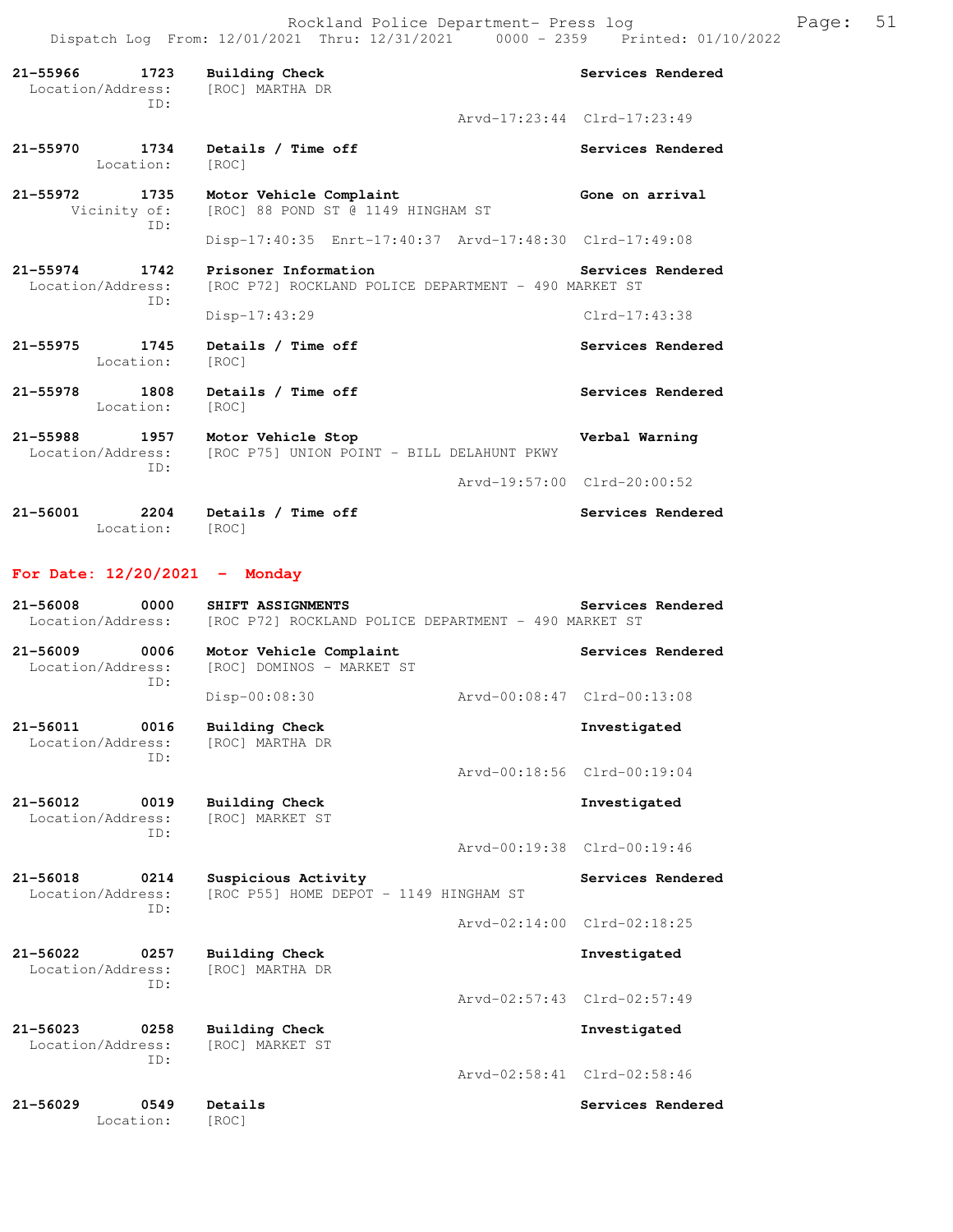Rockland Police Department- Press log Franch Press 100 Dispatch Log From: 12/01/2021 Thru: 12/31/2021 0000 - 2359 Printed: 01/10/2022

**21-56031 0558 Building Check Building Checked/Secured**  Location/Address: [ROC 61] UNION ST BUSINESS DISTRICT - UNION ST ID: Arvd-05:59:35 Clrd-06:28:20 **21-56036 0712 Building Check Investigated**  Location/Address: [ROC] MARKET ST ID: Arvd-07:13:20 Clrd-07:13:27 **21-56037 0713 Building Check Investigated**  Location/Address: ID: Arvd-07:13:54 Clrd-07:14:01 **21-56039 0734 Burglar Alarm Investigated**  Location/Address: [ROC] 443 WEBSTER ST ID: Disp-07:35:34 Enrt-07:38:17 Arvd-07:38:20 Clrd-07:42:01 ID: Disp-07:35:58 Enrt-07:38:13 Arvd-07:38:20 Clrd-07:42:05 21-56043 0800 General Info<br>
Location/Address: [ROC P72] ROCKLAND POLICE DEPARTMENT - 490 MARKET ST [ROC P72] ROCKLAND POLICE DEPARTMENT - 490 MARKET ST **21-56046 0820 Prisioner Transport Services Rendered**  Location: [OT] HINGHAM DISTRICT COURT ID: Arvd-08:20:00 Clrd-12:09:13 **21-56049 0844 General Info Services Rendered**  [ROC P72] ROCKLAND POLICE DEPARTMENT - 490 MARKET ST **21-56058 0936 Building Check Building Checked/Secured**  Location/Address: [ROC] BLANCHARD ST ID: Arvd-09:37:27 Clrd-09:37:45 **21-56062 1011 MVA Property Damage Only Paper Exchange**  Location/Address: [ROC 9] SULLIVAN TIRE AND AUTO SERVICE - 1 VFW DR ID: Disp-10:13:17 Arvd-10:19:00 Clrd-10:48:22 **21-56063 1014 911 Accidental No Service**  Location/Address: [ROC P55] HOME DEPOT - 1149 HINGHAM ST ID: Disp-10:18:03 Clrd-10:19:16 **21-56065 1023 911 Accidental Investigated**  [ROC 1041] 135 GROVE ST ID: Disp-10:24:44 Enrt-10:25:19 Arvd-10:29:58 Clrd-10:34:47 ID: Disp-10:30:13 Enrt-10:30:19 Clrd-10:34:55 **21-56067 1045 Health & Welfare Check Services Rendered**  Location/Address: [ROC] 62 MARTHA DR Apt. #E ID: Disp-10:46:13 Enrt-10:46:20 Arvd-10:55:05 Clrd-10:56:10 **21-56068 1045 911 Hang Up Unfounded**  Location/Address: [ROC P106] ROCKLAND HIGH SCHOOL - 52 MACKINLAY WAY ID: Disp-10:47:28 Enrt-10:47:34 Clrd-10:55:17 ID: Disp-10:51:45 Enrt-10:51:52 Clrd-10:55:22 **21-56072 1106 Building Check Building Checked/Secured**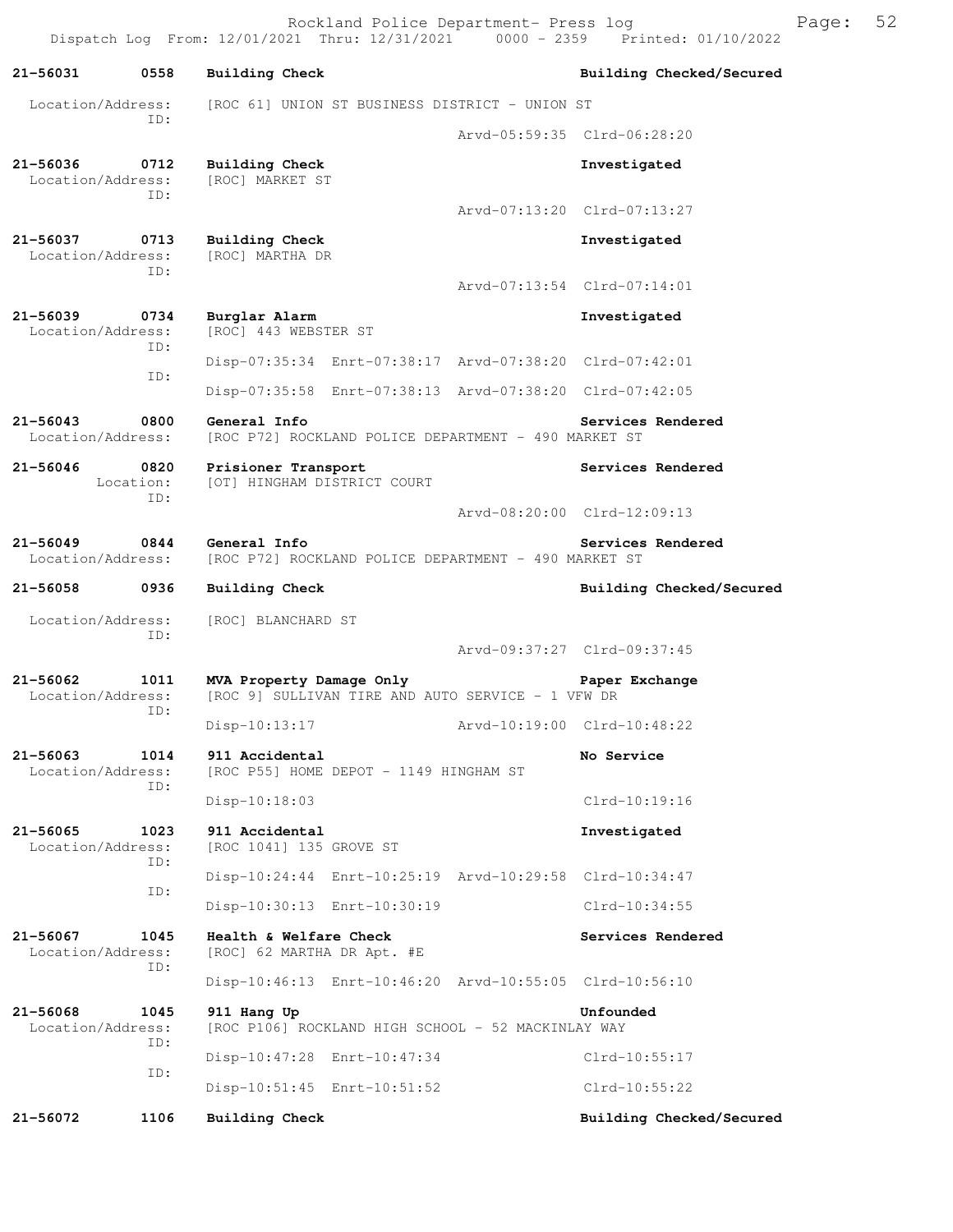Rockland Police Department- Press log Franch Press 100 Dispatch Log From: 12/01/2021 Thru: 12/31/2021 0000 - 2359 Printed: 01/10/2022 Location/Address: [ROC] BLANCHARD ST ID: Arvd-11:07:01 Clrd-11:07:25 **21-56073 1117 Burglar Alarm Appears Secure**  [ROC P84] PLAYERS SPORTS BAR - 86 VFW DR ID: Disp-11:18:19 Enrt-11:18:49 Arvd-11:23:32 Clrd-11:30:40 ID: Disp-11:25:30 Enrt-11:25:47 Arvd-11:27:55 Clrd-11:30:44 **21-56076 1139 Lockout No Service**  Location/Address: [ROC P55] HOME DEPOT - 1149 HINGHAM ST ID: Disp-11:41:17 Enrt-11:41:23 Arvd-11:49:34 Clrd-11:55:14 **21-56078 1150 TIME OFF No Action Required**  Location/Address: [ROC P72] ROCKLAND POLICE DEPARTMENT - 490 MARKET ST ID: Arvd-11:50:04 Clrd-11:51:22 **21-56086 1233 Details / Time off No Action Required**  Location: [ROC] **21-56092 1313 Breaking & Entering Investigated**  Location/Address: [ROC] 6 FRENCH RD ID: Disp-13:14:47 Enrt-13:16:41 Arvd-13:25:39 Clrd-13:38:32 **21-56099 1344 Animal Complaint No Service**  Location/Address: [ROC] 233 LIBERTY ST ID: Disp-13:45:22 Enrt-13:45:27 Arvd-13:45:32 Clrd-13:52:30 **21-56103 1353 Larceny / Forgery/ Fraud Investigated**  [ROC] 366 CENTRE AVE ID: Disp-13:54:35 Enrt-13:54:38 Arvd-14:08:51 Clrd-14:18:39 ID: Disp-14:10:21 Arvd-14:10:27 Clrd-14:18:34 21-56107 1447 Details / Time off Services Rendered Location: [ROC] **21-56111 1505 Animal Complaint Peace Restored**  [ROC] 97 DURBECK RD ID: Disp-15:06:33 Enrt-15:06:40 Arvd-15:06:45 Clrd-15:22:29 **21-56118 1600 SHIFT ASSIGNMENT No Action Required**  Location/Address: [ROC P72] ROCKLAND POLICE DEPARTMENT - 490 MARKET ST **21-56120 1627 CHRISTMAS COOKIES No Action Required**  Location/Address: [ROC P72] ROCKLAND POLICE DEPARTMENT - 490 MARKET ST 21-56124 1657 **MVA Property Damage Only** Gone on arrival Location/Address: [ROC P98] DOLLAR TREE - 201 MARKET ST [ROC P98] DOLLAR TREE - 201 MARKET ST ID: Disp-16:59:00 Enrt-16:59:45 Arvd-17:08:29 Clrd-17:10:41 ID: Disp-17:08:42 Enrt-17:08:50 Arvd-17:08:52 Clrd-17:10:41 21-56130 1732 Details / Time off **Services Rendered**  Location: [ROC] **21-56131 1736 General Info No Action Required**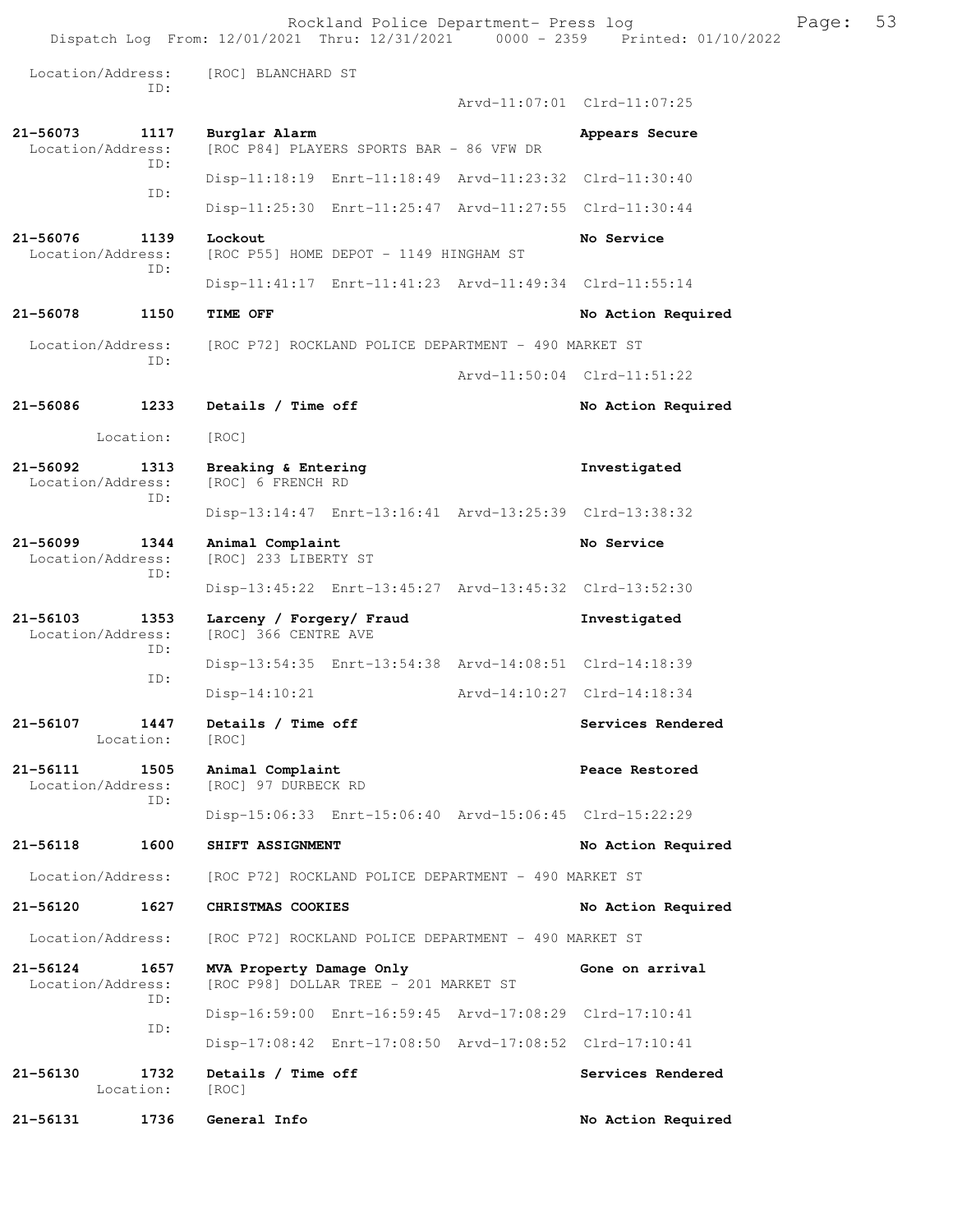.<br>Location/Address: [ROC P72] ROCKLAND POLICE DEPARTMENT - 490 M

| 21-56164 2154<br>Location/Address:   | Suspicious Activity<br>[ROC] 424 HINGHAM ST                                                                            | Gone on arrival   |
|--------------------------------------|------------------------------------------------------------------------------------------------------------------------|-------------------|
|                                      | Disp-19:37:23 Enrt-19:37:59 Arvd-19:41:19 Clrd-19:53:08                                                                |                   |
| TD:                                  | Disp-19:36:51 Enrt-19:38:00 Arvd-19:41:11 Clrd-19:53:08                                                                |                   |
| Location/Address:<br>TD:             | [ROC 338] 111 MARKET ST Apt. #6                                                                                        |                   |
| 21-56147 1936                        | Disturbance                                                                                                            | Services Rendered |
| $21 - 56145$<br>1932<br>Location:    | Details / Time off<br>[ROC]                                                                                            | Services Rendered |
| TD:                                  | Disp-18:07:23 Enrt-18:07:26                                                                                            | $Clrd-18:13:32$   |
| ID:                                  | Disp-18:07:14 Enrt-18:07:28                                                                                            | $Clrd-18:13:32$   |
|                                      | Disp-18:06:05 Enrt-18:07:31                                                                                            | $Clrd-18:13:32$   |
| 21-56137 1758<br>Vicinity of:<br>TD: | MVA Property Damage Only<br>[ROC] VFW DR                                                                               | Services Rendered |
|                                      |                                                                                                                        |                   |
| Age: 31                              | Charges: UNLICENSED OPERATION OF MV                                                                                    |                   |
|                                      | Summons: SOARES SANTIAGO, KAIO FELIPE<br>Address: 25 GLEN ST Apt. #4 ROCKLAND, MA                                      |                   |
|                                      | Refer To Summons: 21ROC-56135-AR                                                                                       |                   |
| TD:                                  | Disp-17:49:02 Enrt-17:54:39                                                                                            | Clrd-18:10:30     |
| 21-56135 1746<br>Location/Address:   | MVA Property Damage Only<br><b>Example 2011 Report Follows</b><br>[ROC P72] ROCKLAND POLICE DEPARTMENT - 490 MARKET ST |                   |
| Location/Address:                    | [ROC P72] ROCKLAND POLICE DEPARTMENT - 490 MARKET ST                                                                   |                   |

| LOCALION/AUULESS.<br>TD: | INUC I HAH ILINGHAMI OI |                             |                                                         |                 |  |
|--------------------------|-------------------------|-----------------------------|---------------------------------------------------------|-----------------|--|
|                          |                         |                             | Disp-21:56:32 Enrt-21:56:49 Arvd-22:02:45 Clrd-22:09:32 |                 |  |
| TD:                      |                         | Disp-21:56:41 Enrt-21:56:47 |                                                         | $Clrd-22:00:16$ |  |
| TD:                      |                         |                             | Disp-22:01:20 Enrt-22:01:25 Arvd-22:01:27 Clrd-22:09:32 |                 |  |

**For Date: 12/21/2021 - Tuesday**

| 21-56175                          | 0000        | SHIFT ASSIGNMENT                                                                            | No Action Required          |
|-----------------------------------|-------------|---------------------------------------------------------------------------------------------|-----------------------------|
| Location/Address:                 |             | [ROC P72] ROCKLAND POLICE DEPARTMENT - 490 MARKET ST                                        |                             |
| $21 - 56176$                      | 0006        | Details / Time off                                                                          | No Action Required          |
|                                   | Location:   | [ROC]                                                                                       |                             |
| $21 - 56187$<br>Location/Address: | 0218<br>TD: | Health & Welfare Check<br>[ROC] 303 GARDEN TER                                              | Services Rendered           |
|                                   | Fire Unit:  | Disp-02:22:27 Enrt-02:24:53 Arvd-02:28:28 Clrd-02:28:52<br>ROCKEN1-Pumper-Rockland Engine 1 |                             |
|                                   |             | Disp-02:24:21<br>InOrtsUnavl-02:26:00 InSrvce-02:26:00                                      | $Clrd-02:26:00$             |
|                                   | EMS Unit:   | ROCKAM1-Rockland A1<br>$Disp-02:24:25$<br>InQrtsUnavl-02:25:57 InSrvce-02:25:57             | $Clrd-02:25:57$             |
|                                   | TD:         | Disp-02:24:48 Enrt-02:24:51 Arvd-02:26:54 Clrd-02:28:52                                     |                             |
| $21 - 56192$<br>Location/Address: | 0601<br>ID: | Building Check<br>[ROC] UNION ST                                                            | Appears Secure              |
|                                   |             |                                                                                             | Arvd-06:03:50 Clrd-06:20:09 |
| $21 - 56194$<br>Location/Address: | 0619        | MVA Property Damage Only<br>ROC P56] BURGER KING - 1333 HINGHAM ST                          | Report Follows              |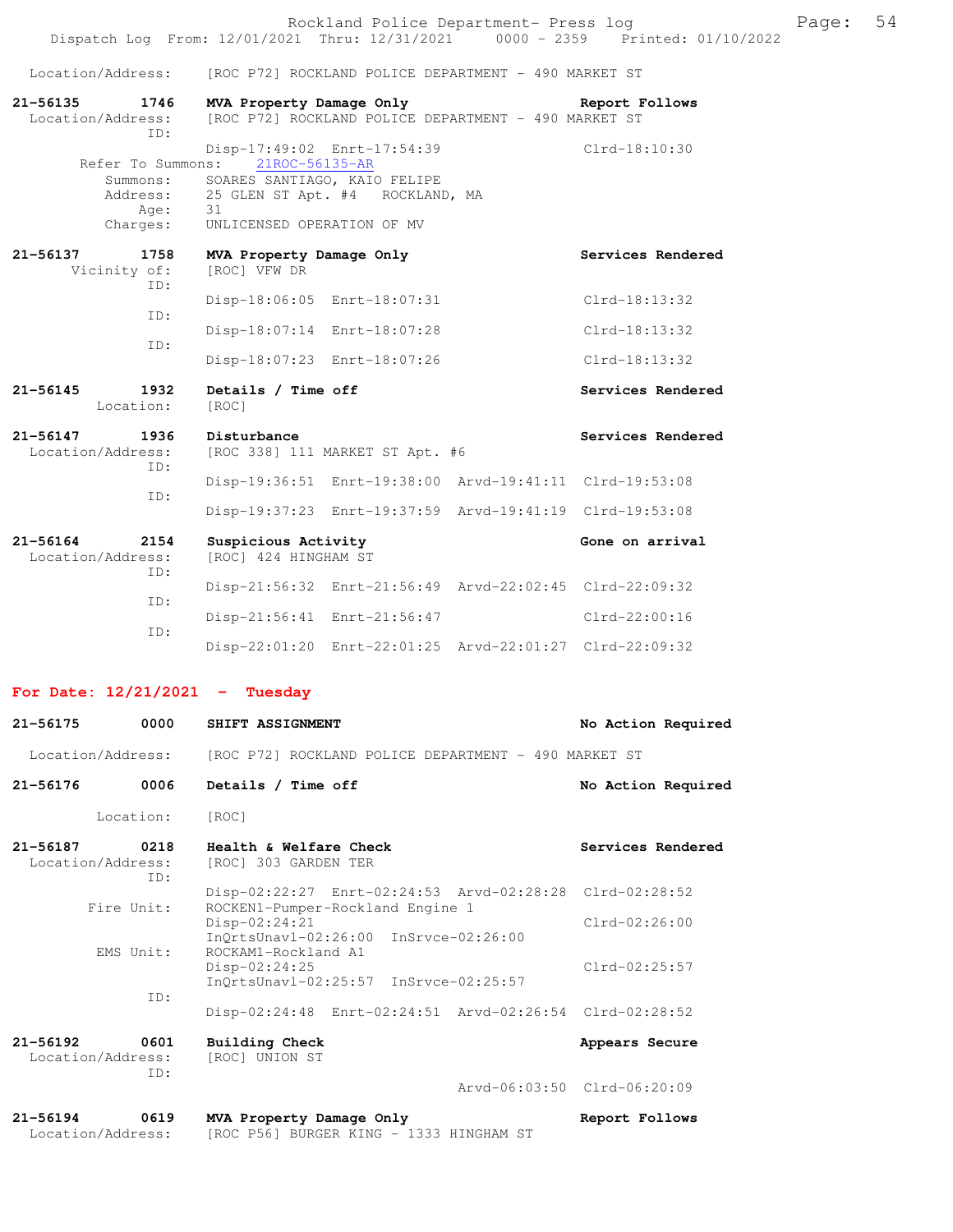|                                   |                   |                                                                      | Rockland Police Department- Press log                   | Dispatch Log From: 12/01/2021 Thru: 12/31/2021 0000 - 2359 Printed: 01/10/2022 | Page: | 55 |
|-----------------------------------|-------------------|----------------------------------------------------------------------|---------------------------------------------------------|--------------------------------------------------------------------------------|-------|----|
|                                   | ID:               |                                                                      |                                                         |                                                                                |       |    |
|                                   | ID:               |                                                                      | Disp-06:20:44 Enrt-06:20:55 Arvd-06:24:58 Clrd-07:13:02 |                                                                                |       |    |
|                                   | ID:               |                                                                      | Disp-06:20:51 Enrt-06:20:58 Arvd-06:24:32 Clrd-07:41:03 |                                                                                |       |    |
|                                   |                   | $Disp-07:39:41$                                                      |                                                         | $Clrd-07:40:52$                                                                |       |    |
| 21-56197                          | 0707              | Detail                                                               |                                                         | No Action Required                                                             |       |    |
| Location/Address:                 |                   | [ROC] 56 FRENCH RD                                                   |                                                         |                                                                                |       |    |
| 21-56204<br>Location/Address:     | 0802              | General Info                                                         | [ROC P72] ROCKLAND POLICE DEPARTMENT - 490 MARKET ST    | Services Rendered                                                              |       |    |
| $21 - 56216$<br>Location/Address: | 0926<br>ID:       | Burglar Alarm<br>[ROC] 294 HOWARD ST                                 |                                                         | Services Rendered                                                              |       |    |
|                                   | ID:               |                                                                      | Disp-09:27:46 Enrt-09:28:16 Arvd-09:29:25 Clrd-09:32:17 |                                                                                |       |    |
|                                   |                   |                                                                      | Disp-09:30:01 Enrt-09:30:03 Arvd-09:30:04 Clrd-09:32:14 |                                                                                |       |    |
| 21-56246                          | 1106              | Details / Time off                                                   |                                                         | No Action Required                                                             |       |    |
|                                   | Location:         | [ROC]                                                                |                                                         |                                                                                |       |    |
| 21-56249                          | 1121<br>Location: | Details / Time off<br>[ROC]                                          |                                                         | Services Rendered                                                              |       |    |
| $21 - 56259$<br>Location/Address: | 1204              | General Incident<br>[ROC] 3 LEISUREWOODS DR                          |                                                         | Services Rendered                                                              |       |    |
| 21-56264<br>Location/Address:     | 1219<br>ID:       | Assist Public<br>[ROC] 43 MORNINGSIDE DR                             |                                                         | Services Rendered                                                              |       |    |
|                                   |                   |                                                                      | Disp-12:24:11 Enrt-12:24:27 Arvd-12:24:34 Clrd-12:35:32 |                                                                                |       |    |
| 21-56285<br>Location/Address:     | 1351<br>ID:       | <b>Building Check</b><br>[ROC] BLANCHARD ST                          |                                                         | Services Rendered                                                              |       |    |
|                                   |                   |                                                                      |                                                         | Arvd-13:52:46 Clrd-13:53:02                                                    |       |    |
| 21-56297                          | 1458<br>ID:       | Disturbance<br>Location/Address: [ROC 63] MIKES PIZZA - 315 UNION ST |                                                         | Peace Restored                                                                 |       |    |
|                                   | ID:               |                                                                      | Disp-14:59:42 Enrt-14:59:57 Arvd-15:04:00 Clrd-15:21:54 |                                                                                |       |    |
|                                   | ID:               |                                                                      | Disp-14:59:51 Enrt-14:59:57 Arvd-15:00:39 Clrd-15:21:54 |                                                                                |       |    |
|                                   | ID:               |                                                                      | Disp-15:00:27 Enrt-15:00:34 Arvd-15:02:06 Clrd-15:21:54 |                                                                                |       |    |
|                                   |                   | $Disp-15:09:52$                                                      |                                                         | Arvd-15:09:58 Clrd-15:21:54                                                    |       |    |
| $21 - 56303$<br>Location/Address: | 1533<br>ID:       | Building Check<br>[ROC] BLANCHARD ST                                 |                                                         | Services Rendered                                                              |       |    |
|                                   |                   |                                                                      |                                                         | Arvd-15:34:25 Clrd-15:39:08                                                    |       |    |
| 21-56308                          | 1601              | SHIFT ASSIGNMENT                                                     |                                                         | No Action Required                                                             |       |    |
| Location/Address:                 |                   |                                                                      | [ROC P72] ROCKLAND POLICE DEPARTMENT - 490 MARKET ST    |                                                                                |       |    |
| 21-56310                          | 1610              | <b>BOLO</b>                                                          |                                                         | No Action Required                                                             |       |    |
| Location/Address:                 |                   |                                                                      | [ROC P72] ROCKLAND POLICE DEPARTMENT - 490 MARKET ST    |                                                                                |       |    |
| 21-56317                          | 1649<br>Location: | Details / Time off<br>[ROC]                                          |                                                         | No Service                                                                     |       |    |
| $21 - 56328$<br>Location/Address: | 1732<br>ID:       | Disturbance                                                          | [ROC P21] STATION LIQUORS - 21 EAST WATER ST            | Arrest (s) Made                                                                |       |    |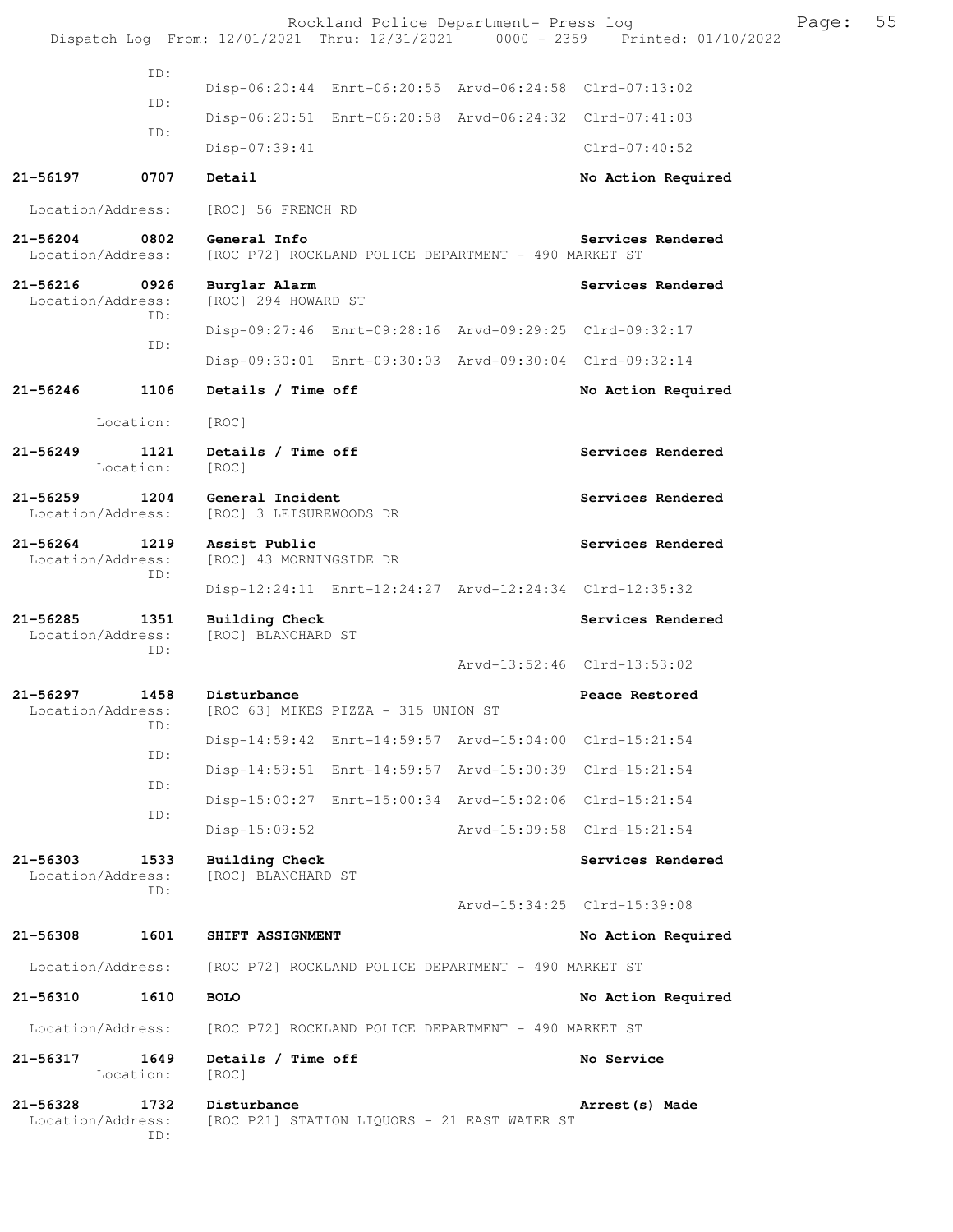|              |                                  | Rockland Police Department- Press log                                                       |                             | Page:                       | 56 |
|--------------|----------------------------------|---------------------------------------------------------------------------------------------|-----------------------------|-----------------------------|----|
|              |                                  | Dispatch Log From: 12/01/2021 Thru: 12/31/2021 0000 - 2359 Printed: 01/10/2022              |                             |                             |    |
|              | ID:                              | Disp-17:34:27 Enrt-17:34:43 Arvd-17:36:12 Clrd-19:26:07                                     |                             |                             |    |
|              | ID:                              | Disp-17:34:35 Enrt-17:34:40 Arvd-17:38:12 Clrd-17:46:49                                     |                             |                             |    |
|              | ID:                              | $Disp-17:35:41$                                                                             |                             | Arvd-17:35:46 Clrd-17:46:41 |    |
|              |                                  | $Disp-17:41:45$                                                                             |                             | Arvd-17:41:50 Clrd-17:47:02 |    |
|              | Refer To Arrest:<br>Arrest:      | 21ROC-56328-AR<br>DUNN, SAMANTHA                                                            |                             |                             |    |
|              | Address:<br>Age:                 | HOMELESS Apt. #314 HOMELESS, MA<br>31                                                       |                             |                             |    |
|              | Charges:                         | DOMESTIC A&B<br>MOTOR VEH, MALICIOUS DAMAGE TO c266 \$28(a)                                 |                             |                             |    |
| 21-56330     | 1740                             | LOOSENED LUG NUTS                                                                           |                             | No Action Required          |    |
|              | Location/Address:                | [ROC P72] ROCKLAND POLICE DEPARTMENT - 490 MARKET ST                                        |                             |                             |    |
| 21-56332     | 1756                             | Motor Vehicle Stop                                                                          |                             | Citation/Warning Issued     |    |
|              | Location/Address:<br>ID:         | [ABI 4132] SANTADER BANK - 533 WASHINGTON ST                                                |                             |                             |    |
|              |                                  | Disp-00:28:26                                                                               |                             | Clrd-12/26/2021 @ 00:28:33  |    |
| 21-56333     | 1757<br>Location/Address:<br>ID: | Disturbance<br>[ROC P98] DOLLAR TREE - 201 MARKET ST                                        |                             | Services Rendered           |    |
|              | ID:                              | Disp-18:00:11 Enrt-18:00:40 Arvd-18:00:43 Clrd-18:09:53                                     |                             |                             |    |
|              |                                  | Disp-18:00:11 Enrt-18:00:46 Arvd-18:01:34 Clrd-18:07:11                                     |                             |                             |    |
| 21-56336     | 1917<br>Location/Address:<br>ID: | 911 Accidental<br>[ROC P72] ROCKLAND POLICE DEPARTMENT - 490 MARKET ST                      |                             | Services Rendered           |    |
|              |                                  | Disp-19:20:21 Enrt-19:20:25                                                                 |                             | Clrd-19:25:53               |    |
| 21-56338     | 1939<br>Location:                | Details / Time off<br>[ROC]                                                                 |                             | Services Rendered           |    |
| 21-56351     | 2054<br>Location:                | SICK TIME, OFFICER<br>[ROC]                                                                 |                             | No Service                  |    |
| $21 - 56352$ | 2123                             | Motor Vehicle Stop                                                                          |                             | Citation/Warning Issued     |    |
|              | ID:                              | Vicinity of: [ROC] BEECH ST                                                                 |                             |                             |    |
|              |                                  |                                                                                             |                             | Arvd-21:23:00 Clrd-21:30:42 |    |
| 21-56359     | 2200<br>Location:                | Details / Time off<br>[ROC]                                                                 |                             | Services Rendered           |    |
| 21-56373     | 2310<br>Location/Address:<br>ID: | Suspicious Activity<br>[ROC 23] PLEASANT STREET STORAGE - 265 PLEASANT ST                   |                             | Services Rendered           |    |
|              |                                  | Disp-23:13:55                                                                               | Arvd-23:14:58 Clrd-23:23:40 |                             |    |
|              |                                  | For Date: $12/22/2021$ - Wednesday                                                          |                             |                             |    |
| 21-56375     | 0000                             | SHIFT ASSIGNMENTS<br>Location/Address: [ROC P72] ROCKLAND POLICE DEPARTMENT - 490 MARKET ST |                             | Services Rendered           |    |
|              | Location/Address:                | 21-56377 0037 Building Check<br>[ROC] MARTHA DR                                             |                             | Investigated                |    |
|              | ID:                              |                                                                                             |                             | Arvd-00:38:22 Clrd-00:38:30 |    |
| 21-56378     | 0038                             | <b>Building Check</b>                                                                       |                             | Investigated                |    |

 Location/Address: [ROC] MARKET ST ID:

Arvd-00:39:18 Clrd-00:39:31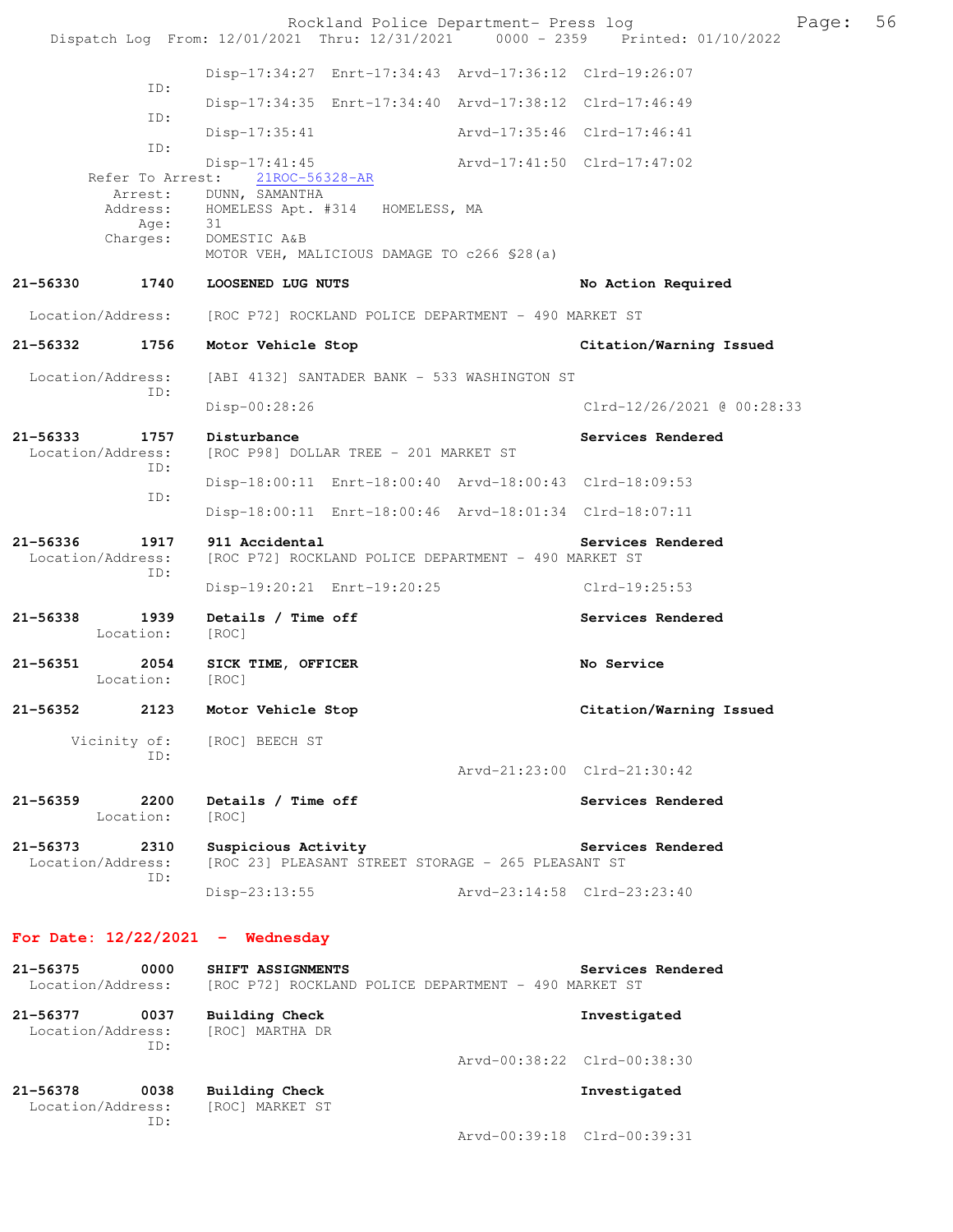**21-56389 0610 Building Check Appears Secure**  Location/Address: ID: Arvd-06:10:32 Clrd-06:30:51 21-56404 0800 SHIFT ASSIGNMENTS **Services Rendered Services Rendered Location/Address:** [ROC P72] ROCKLAND POLICE DEPARTMENT - 490 MARKET ST [ROC P72] ROCKLAND POLICE DEPARTMENT - 490 MARKET ST **21-56407 0850 Building Check Services Rendered**  Location/Address: [ROC] BLANCHARD ST ID: Arvd-08:51:45 Clrd-08:51:57 21-56409 0850 Suspicious Activity **Services Rendered Services** Rendered Location/Address: [ROC P89] CALVARY CHAPEL - 175 MARKET ST ID: Disp-08:55:07 Clrd-08:55:13 **21-56423 0959 Burglar Alarm Cancelled Enroute**  Location/Address: ID: Disp-10:01:20 Enrt-10:01:22 Arvd-10:02:52 Clrd-10:03:54 21-56424 1012 General Incident Services Rendered Location/Address: [ROC P72] ROCKLAND POLICE DEPARTMENT - 490 MARKET ST [ROC P72] ROCKLAND POLICE DEPARTMENT - 490 MARKET ST **21-56426 1025 Building Check Services Rendered**  [ROC] BLANCHARD ST ID: Arvd-10:25:52 Clrd-10:26:05 **21-56431 1036 Animal Complaint No Service**  Location/Address: [ROC 206] 51 MAPLE ST Apt. #244 ID: Disp-10:39:41 Arvd-10:39:47 Clrd-10:54:04 **21-56435 1102 Time off Services Rendered Services Rendered 1102 Time off Services Rendered** Location: 21-56436 1103 Time off Services Rendered Location: [ROC] **21-56438 1106 Assist Fire Department Services Rendered**  [ROC] 294 PLAIN ST ID: Disp-11:07:34 Enrt-11:07:49 Arvd-11:15:27 Clrd-11:16:15 ID: Disp-11:07:47 Enrt-11:07:51 Arvd-11:07:56 Clrd-11:16:21 **21-56448 1144 Time off Services Rendered**  Location: [ROC] **21-56460 1256 Building Check Services Rendered**  Location/Address: [ROC] BLANCHARD ST ID: Arvd-12:57:07 Clrd-12:57:24 **21-56468 1345 Disabled Motor Vehicle Services Rendered**  Location/Address: [ROC] 754 UNION ST @ 9 SALEM ST ID: Disp-13:46:43 Arvd-13:55:30 Clrd-13:59:52 **21-56480 1446 MVA Property Damage Only Report Follows**  Location/Address: [ROC 52] UPPA BABY - 276 WEYMOUTH ST ID: Disp-14:48:22 Enrt-14:48:29 Arvd-14:52:00 Clrd-15:24:45 ID: Disp-14:48:26 Enrt-14:48:30 Arvd-14:52:08 Clrd-15:15:36 Refer To Summons: 21ROC-56480-AR

Summons: EKLUND, TREVOR J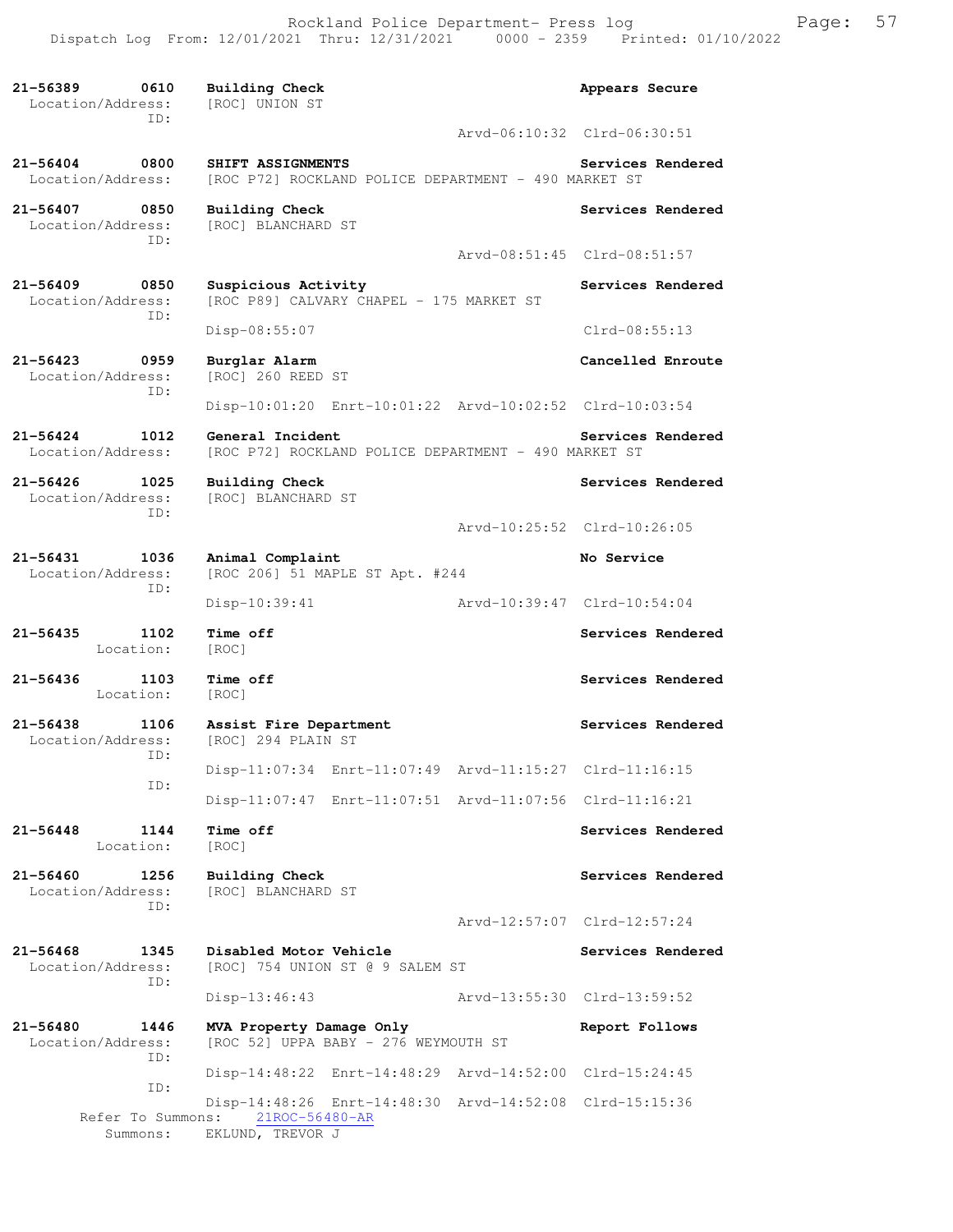|                                    |                              | Rockland Police Department- Press log<br>Dispatch Log From: 12/01/2021 Thru: 12/31/2021 0000 - 2359 Printed: 01/10/2022                           |                             | Page: | 58 |
|------------------------------------|------------------------------|---------------------------------------------------------------------------------------------------------------------------------------------------|-----------------------------|-------|----|
|                                    | Address:                     | 23 HOLBROOK CT HOLBROOK, MA                                                                                                                       |                             |       |    |
|                                    | Age:<br>Charges:             | 20<br>UNREGISTERED MOTOR VEHICLE<br>UNINSURED MOTOR VEHICLE                                                                                       |                             |       |    |
| 21-56481 1448<br>Location/Address: |                              | Motor Vehicle Complaint<br>[ROC P55] HOME DEPOT - 1149 HINGHAM ST                                                                                 | Unfounded                   |       |    |
|                                    | ID:                          | Disp-14:53:29 Enrt-14:53:32 Arvd-14:57:18 Clrd-15:02:17                                                                                           |                             |       |    |
| 21-56483 1520<br>Location/Address: | ID:                          | Motor Vehicle Complaint<br>[ROC] 130 SUMMIT ST @ 660 LIBERTY ST                                                                                   | Services Rendered           |       |    |
|                                    |                              | $Disp-15:23:05$                                                                                                                                   | $Clrd-15:23:08$             |       |    |
| 21-56487<br>Location/Address:      | 1551                         | MVA Property Damage Only<br>[ROC P63] WALGREENS - 75 MARKET ST                                                                                    | Services Rendered           |       |    |
|                                    | ID:                          | Disp-15:53:10 Enrt-15:53:13 Arvd-15:56:02 Clrd-16:07:56                                                                                           |                             |       |    |
| 21-56488 1559                      |                              | SHIFT ASSIGNMENT                                                                                                                                  | No Action Required          |       |    |
| Location/Address:                  |                              | [ROC P72] ROCKLAND POLICE DEPARTMENT - 490 MARKET ST                                                                                              |                             |       |    |
| 21-56494<br>Location/Address:      | 1632                         | Harassment<br>[ROC P72] ROCKLAND POLICE DEPARTMENT - 490 MARKET ST                                                                                | Services Rendered           |       |    |
|                                    | ID:                          | Disp-16:34:24 Enrt-17:05:56 Arvd-17:05:58 Clrd-17:06:01                                                                                           |                             |       |    |
|                                    | Address:<br>Age:<br>Charges: | Refer To Summons: 21ROC-56494-AR<br>Summons: HOULDCROFT, CHRISTOPHER THOMAS<br>173 DAMON RD ROCKLAND, MA<br>34<br>ABUSE PREVENTION ORDER, VIOLATE |                             |       |    |
| $21 - 56508$                       | 1711                         | Suspicious Activity                                                                                                                               | Gone on arrival             |       |    |
|                                    | Vicinity of:<br>ID:          | [ROC] STANDPIPE DR                                                                                                                                |                             |       |    |
|                                    |                              | Disp-17:20:09 Enrt-17:20:11 Arvd-17:24:24 Clrd-17:33:36                                                                                           |                             |       |    |
| 21-56514<br>Location/Address:      | 1734<br>ID:                  | MVA Property Damage Only<br>[ROC 235] MINERIOS - 371 UNION ST                                                                                     | Report Follows              |       |    |
|                                    | ID:                          |                                                                                                                                                   | Arvd-17:34:00 Clrd-18:18:30 |       |    |
|                                    | ID:                          | Disp-17:34:38 Enrt-17:34:40 Arvd-17:34:43 Clrd-18:02:06                                                                                           |                             |       |    |
|                                    |                              | Disp-17:35:49 Enrt-17:35:51 Arvd-17:35:52 Clrd-18:18:22                                                                                           |                             |       |    |
| 21-56524<br>Location/Address:      | 1755                         | MVA Property Damage Only<br>[ROC P72] ROCKLAND POLICE DEPARTMENT - 490 MARKET ST                                                                  | Paper Exchange              |       |    |
| 21-56521                           | 1808                         | <b>BOLO</b>                                                                                                                                       | No Action Required          |       |    |
| Location/Address:                  |                              | [ROC P72] ROCKLAND POLICE DEPARTMENT - 490 MARKET ST                                                                                              |                             |       |    |
| 21-56527 1845                      |                              | Details / Time off                                                                                                                                | No Action Required          |       |    |
|                                    | Location:                    | [ROC]                                                                                                                                             |                             |       |    |
| $21 - 56529$<br>Location/Address:  | 1902                         | Larceny / Forgery/ Fraud<br>[ROC P72] ROCKLAND POLICE DEPARTMENT - 490 MARKET ST                                                                  | Services Rendered           |       |    |
| 21-56534                           | 1929                         | <b>BOLO</b>                                                                                                                                       | No Action Required          |       |    |
| Location/Address:                  |                              | [ROC P72] ROCKLAND POLICE DEPARTMENT - 490 MARKET ST                                                                                              |                             |       |    |
|                                    | ID:                          | Disp-19:30:35                                                                                                                                     | Clrd-19:30:59               |       |    |
|                                    | ID:                          | Disp-19:30:38                                                                                                                                     | Clrd-19:30:52               |       |    |
|                                    | ID:                          | Disp-19:30:44                                                                                                                                     | Clrd-19:30:55               |       |    |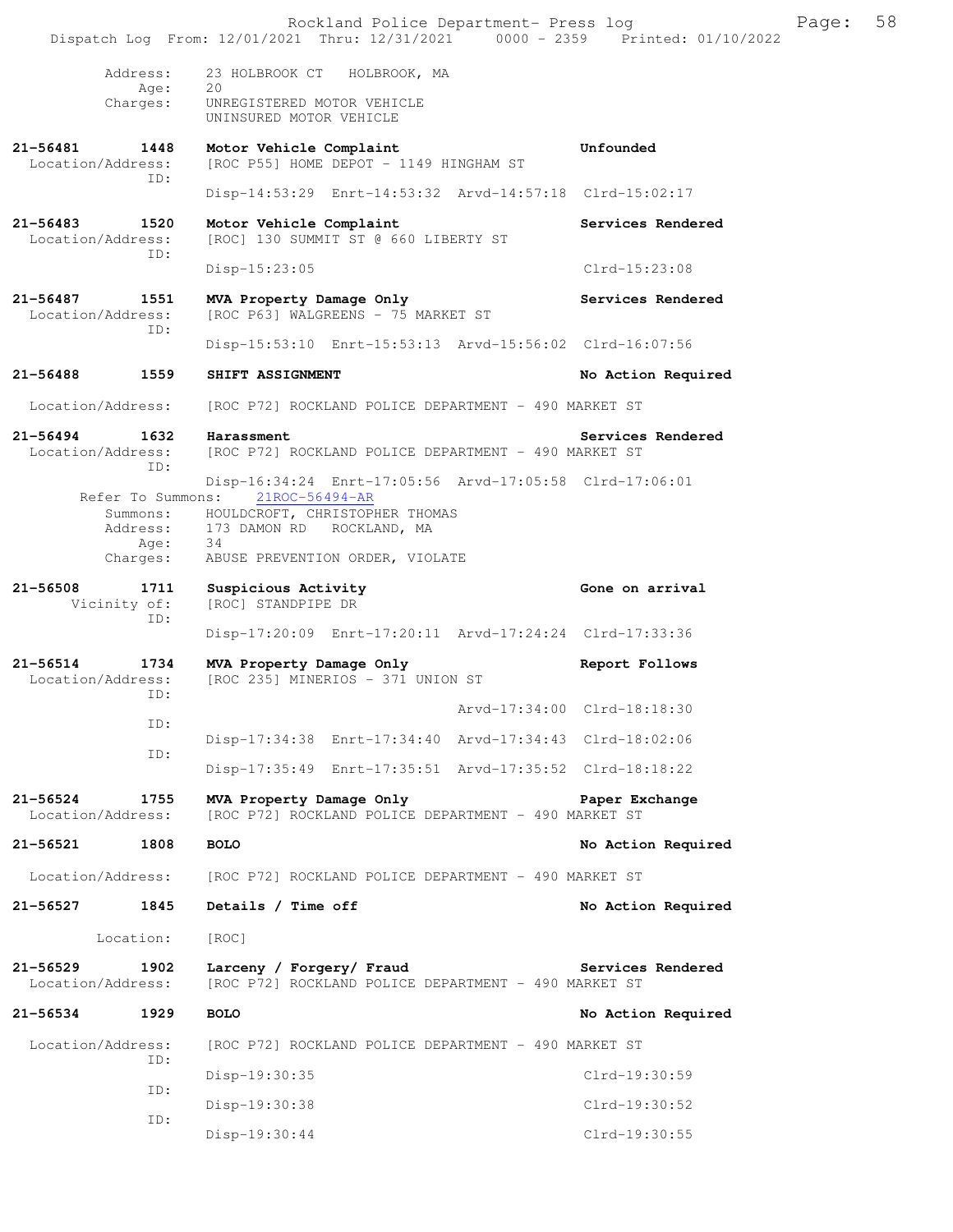Rockland Police Department- Press log Fage: 59 Dispatch Log From: 12/01/2021 Thru: 12/31/2021 0000 - 2359 Printed: 01/10/2022

**21-56543 2028 Building Check Services Rendered**  Location/Address: [ROC] POND ST ID: Arvd-20:29:33 Clrd-20:52:03 **21-56545 2039 Harassment Provided Assistance**  Location/Address: [ROC P72] ROCKLAND POLICE DEPARTMENT - 490 MARKET ST **21-56558 2307 Burglar Alarm Building Checked/Secured**  Location/Address: [ROC P1] 99 RESTAURANT - 29 ACCORD PARK DR ID: Disp-23:08:33 Enrt-23:09:06 Arvd-23:18:18 Clrd-23:22:14 **21-56560 2358 SHIFT ASSIGNMENT No Action Required**  Location/Address: [ROC P72] ROCKLAND POLICE DEPARTMENT - 490 MARKET ST **For Date: 12/23/2021 - Thursday 21-56575 0157 Motor Vehicle Stop Verbal Warning**  Location/Address: [ROC] 408 UNION ST @ 11 NORTH AVE ID: Arvd-01:57:00 Clrd-01:59:24 ID: Disp-01:57:53 Enrt-01:57:55 Clrd-01:58:43 **21-56581 0433 Burglar Alarm Building Checked/Secured**  Location/Address: [ROC P84] PLAYERS SPORTS BAR - 86 VFW DR ID: Disp-04:35:19 Enrt-04:35:49 Arvd-04:39:02 Clrd-04:42:32 ID: Disp-04:35:45 Enrt-04:35:49 Arvd-04:39:04 Clrd-04:42:29 **21-56584 0605 Building Check Appears Secure**  Location/Address: [ROC] UNION ST ID: Arvd-06:11:15 Clrd-06:25:37 **21-56590 0800 General Info Services Rendered**  Location/Address: [ROC P72] ROCKLAND POLICE DEPARTMENT - 490 MARKET ST 21-56591 0801 General Info<br>Location/Address: [ROC P72] ROCKLAND POLICE DEPARTMENT - 18 BAY PATH LN [ROC P72] ROCKLAND POLICE DEPARTMENT - 18 BAY PATH LN **21-56592 0822 Details / Time off No Service**  Location: [ROC] **21-56597 0849 Burglar Alarm Building Checked/Secured**  Location/Address: [ROC P84] PLAYERS SPORTS BAR - 86 VFW DR ID: Disp-08:50:36 Enrt-08:51:08 Arvd-08:59:43 Clrd-09:00:44 **21-56603 0856 General Info Services Rendered**  Location/Address: [ROC] 27 VINTON TER ID: Arvd-09:25:00 Clrd-09:33:51 **21-56604 0907 Details / Time off No Service**  Location: [ROC] **21-56619 1124 Details / Time off No Service No Service Integral** Location: **21-56621 1129 General Info Services Rendered**  Location/Address: [ROC P72] ROCKLAND POLICE DEPARTMENT - 490 MARKET ST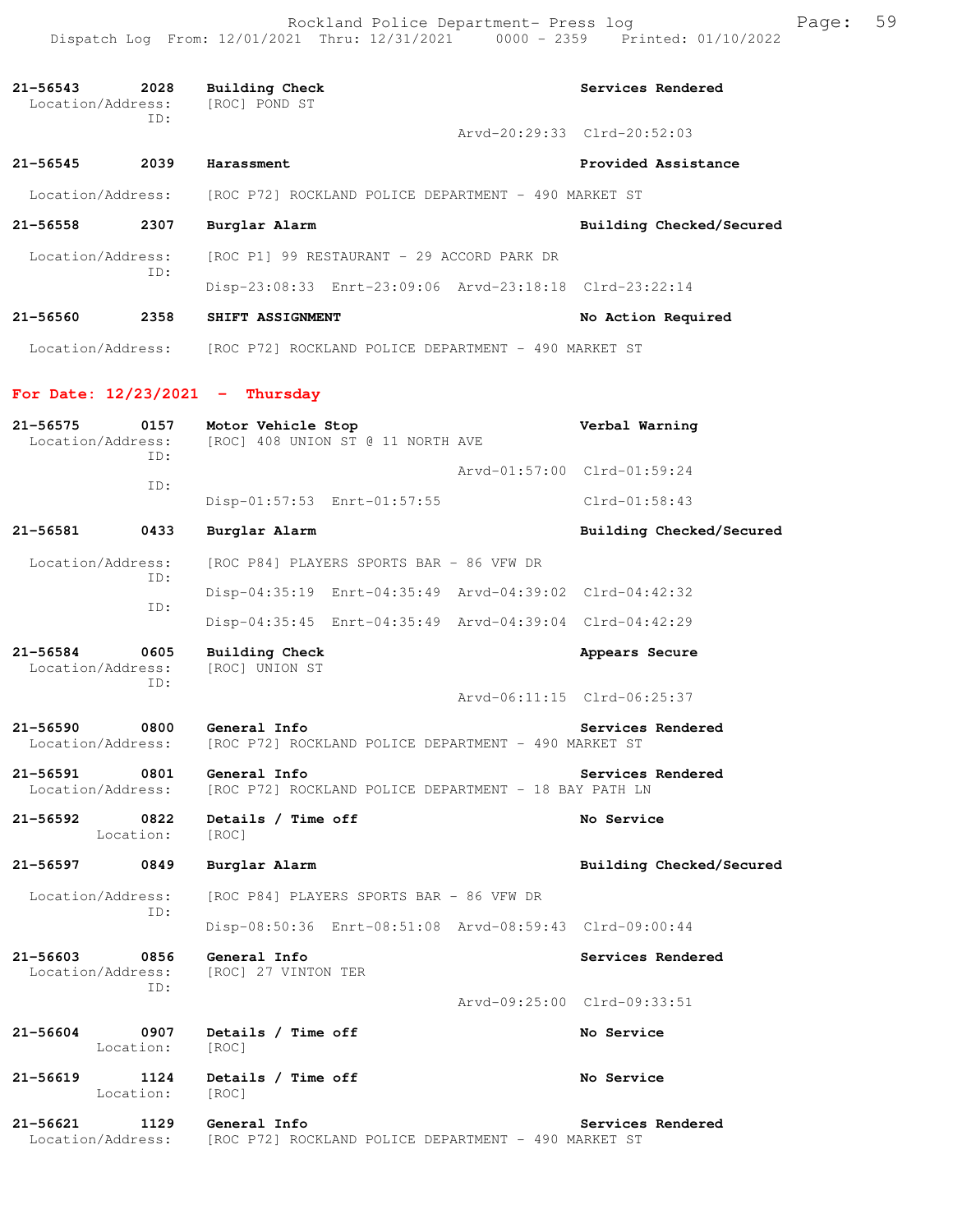Rockland Police Department- Press log Freed Page: 60 Dispatch Log From: 12/01/2021 Thru: 12/31/2021 0000 - 2359 Printed: 01/10/2022

**21-56624 1138 General Info Services Rendered**  Location/Address: [ROC P72] ROCKLAND POLICE DEPARTMENT - 490 MARKET ST **21-56627 1151 Assist Public Services Rendered**  Location/Address: [ROC P68] AL PRIME - 104 MARKET ST ID: Disp-11:52:16 Enrt-11:53:10 Arvd-12:06:15 Clrd-12:13:38 **21-56637 1306 MVA Property Damage Only Paper Exchange**  Location/Address: [ROC P94] FAST LANE CONVENIENCE STORE - 430 UNION ST ID: Disp-13:08:37 Enrt-13:08:41 Clrd-13:09:09 ID: Disp-13:08:59 Enrt-13:09:04 Arvd-13:14:10 Clrd-13:25:39 ID: Disp-13:14:01 Enrt-13:14:04 Arvd-13:14:07 Clrd-13:23:06 **21-56644 1332 Motor Vehicle Complaint Services Rendered**  Location/Address: [ROC 60] SPRING GATE APARTMENTS - 52 HANNAH WAY ID: Disp-13:33:30 Enrt-13:34:18 Arvd-13:43:51 Clrd-14:02:16 **21-56647 1344 MVA Property Damage Only Services Rendered**  Location/Address: [ROC P77] BURGER KING - 157 MARKET ST ID: Disp-13:47:33 Enrt-13:47:37 Arvd-13:49:20 Clrd-13:59:01 **21-56654 1413 Vehicle Maintenance Services Rendered**  [ROC P72] ROCKLAND POLICE DEPARTMENT - 490 MARKET ST ID: Disp-14:15:53 Arvd-14:16:14 Clrd-14:16:19 **21-56662 1514 General Info Services Rendered**  Location/Address: [ROC 1049] 315 REED ST 21-56663 1517 General Info<br>
Location/Address: [ROC 575] 119 GROVE ST [ROC 575] 119 GROVE ST **21-56665 1600 SHIFT ASSIGNMENT No Action Required**  Location/Address: [ROC P72] ROCKLAND POLICE DEPARTMENT - 490 MARKET ST **21-56669 1613 Disabled Motor Vehicle Vehicle Towed**  Vicinity of: [ROC P45] COMFORT INN - 850 HINGHAM ST ID: Disp-16:15:57 Enrt-16:17:25 Arvd-16:28:16 Clrd-17:52:49 Refer To Summons: 21ROC-56669-AR Summons: ST PIERRE, MATTHEW ADAM Address: 15 ABBOTT HILL RD WEST PARIS, ME Age: 24 Charges: UNINSURED MOTOR VEHICLE REGISTRATION SUSPENDED, OP MV WITH **21-56674 1627 Vandalism Services Rendered**  Location/Address: [ROC 692] 193 SUMMER ST ID: Disp-16:38:28 Enrt-16:46:36 Clrd-16:56:32 **21-56679 1704 911 Hang Up 911 Wireless call (Transfered)** Location/Address: [ROC 16] ROCKLAND AUTO BROKERS - 250 WEBSTER ST ID: Disp-17:07:06 Enrt-17:07:14 Arvd-17:08:24 Clrd-17:15:03 **21-56683 1723 MVA Property Damage Only Provided Assistance**  Location/Address: [ROC] 197 VFW DR @ 244 PLEASANT ST ID: Disp-17:24:29 Enrt-17:24:39 Arvd-17:29:15 Clrd-17:41:40 ID: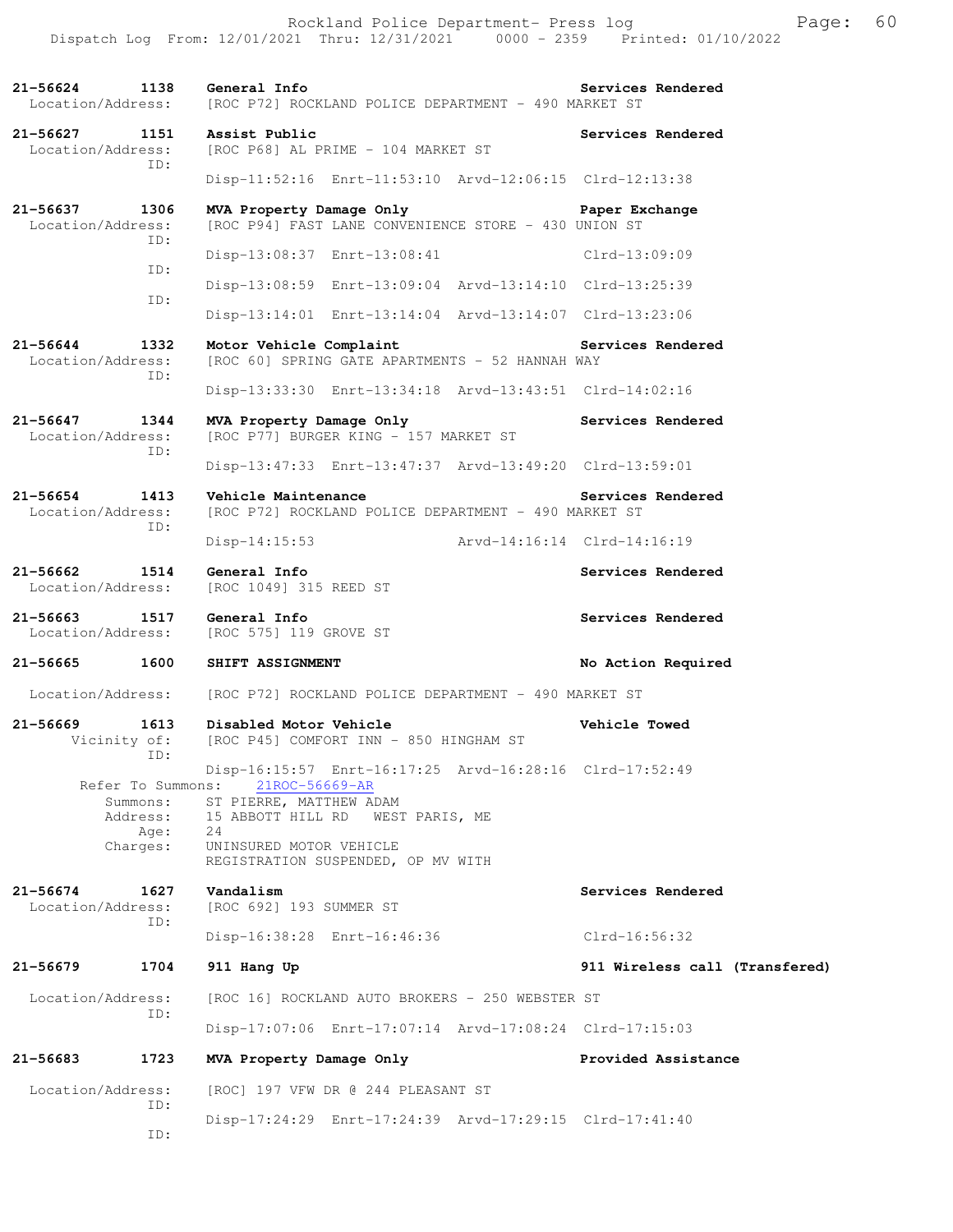|                                   |             |                                                  | Disp-17:24:29 Enrt-17:24:45                             |                             | $Clrd-17:34:24$             |
|-----------------------------------|-------------|--------------------------------------------------|---------------------------------------------------------|-----------------------------|-----------------------------|
| 21-56688<br>Location/Address:     | 1736<br>TD: | MVA Property Damage Only                         | [ROC 235] MINERIOS - 371 UNION ST                       |                             | Investigated                |
|                                   | ID:         |                                                  | Disp-17:43:10 Enrt-17:43:19 Arvd-17:48:49 Clrd-18:10:20 |                             |                             |
|                                   |             | Disp-17:56:31                                    |                                                         |                             | Arvd-17:56:36 Clrd-18:06:24 |
| 21-56691<br>Location/Address:     | 1832<br>TD: | Assist Other Agency<br>[ROC 834] 193 MANZELLA CT |                                                         |                             | Services Rendered           |
|                                   |             | $Disp-18:36:33$                                  |                                                         | Arvd-18:41:37 Clrd-18:51:14 |                             |
| $21 - 56694$<br>Location/Address: | 1914<br>ID: | Suspicious Activity                              | [ROC P63] WALGREENS - 75 MARKET ST                      |                             | Services Rendered           |
|                                   |             |                                                  | Disp-19:17:38 Enrt-19:18:13 Arvd-19:22:51 Clrd-19:35:23 |                             |                             |
| $21 - 56695$                      | 1937        | General Info                                     |                                                         |                             | No Action Required          |
| Location/Address:                 |             |                                                  | [ROC P72] ROCKLAND POLICE DEPARTMENT - 490 MARKET ST    |                             |                             |
| 21-56701<br>Location/Address:     | 2112<br>ID: | Suspicious Activity<br>[ROC P87] 180 VFW DR      |                                                         |                             | Unfounded                   |
|                                   | ID:         |                                                  | Disp-21:15:38 Enrt-21:16:15                             |                             | $Clrd-21:21:08$             |
|                                   | ID:         |                                                  | Disp-21:15:50 Enrt-21:16:10 Arvd-21:17:48 Clrd-21:21:13 |                             |                             |
|                                   |             |                                                  | Disp-21:15:58 Enrt-21:16:03                             |                             | $Clrd-21:21:03$             |
|                                   |             |                                                  |                                                         |                             |                             |
| 21-56707                          | 2210        | Traffic Enforcement                              |                                                         |                             | Services Not Required       |
| Location/Address:                 |             | [ROC] POND ST                                    |                                                         |                             |                             |
|                                   | ID:         |                                                  |                                                         |                             | Arvd-22:10:41 Clrd-22:11:31 |
| 21-56712<br>Location/Address:     | 2258        | Burglar Alarm                                    | [ROC P1] 99 RESTAURANT - 29 ACCORD PARK DR              |                             | Appears Secure              |
|                                   | ID:         | Disp-23:00:37                                    |                                                         | Arvd-23:10:09 Clrd-23:12:43 |                             |
| $21 - 56713$<br>Location/Address: | 2311        | Burglar Alarm<br>[ROC] 218 VFW DR                |                                                         |                             | Appears Secure              |
|                                   | ID:         |                                                  | Disp-23:13:34 Enrt-23:16:55 Arvd-23:17:06 Clrd-23:29:35 |                             |                             |
|                                   | ID:         | Disp-23:13:34                                    |                                                         |                             | Clrd-23:13:57               |
|                                   | ID:         |                                                  | Disp-23:13:50 Enrt-23:16:55 Arvd-23:30:49 Clrd-23:37:05 |                             |                             |
| $21 - 56714$                      | 2313        | General Info                                     |                                                         |                             | No Action Required          |
| Location/Address:                 |             |                                                  | [ROC P72] ROCKLAND POLICE DEPARTMENT - 490 MARKET ST    |                             |                             |
| 21-56716<br>Location/Address:     | 2330<br>ID: | General Incident                                 | [ROC P45] COMFORT INN - 850 HINGHAM ST                  |                             | No Service                  |

### **For Date: 12/24/2021 - Friday**

| 21-56721          | 0001 | <b>SHIFT ASSIGNMENT</b>                              | No Action Required      |
|-------------------|------|------------------------------------------------------|-------------------------|
| Location/Address: |      | [ROC P72] ROCKLAND POLICE DEPARTMENT - 490 MARKET ST |                         |
| 21-56725          | 0054 | Motor Vehicle Stop                                   | Citation/Warning Issued |
| Location/Address: |      | [ROC] VFW DR                                         |                         |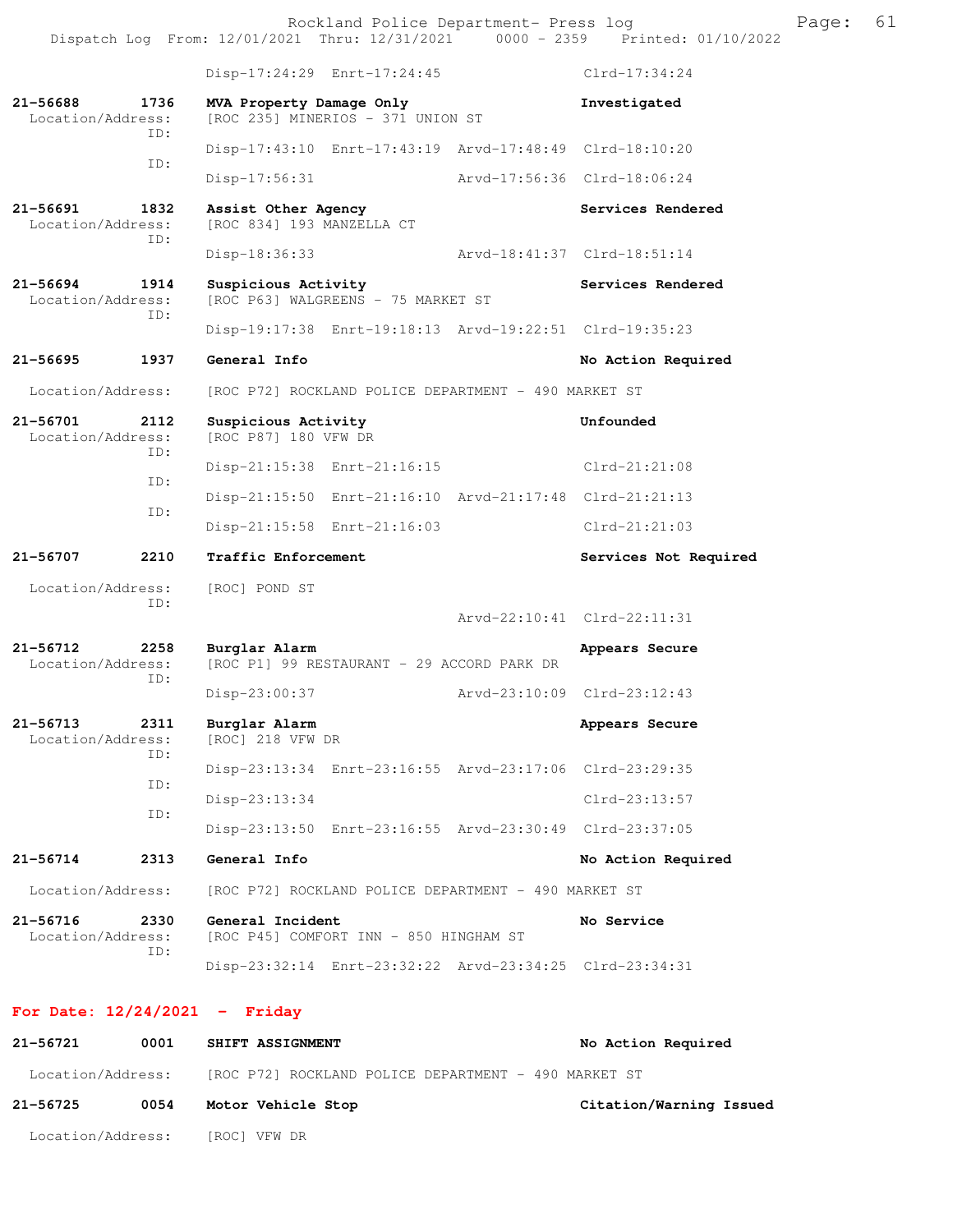|                                                             | Rockland Police Department- Press log<br>Dispatch Log From: 12/01/2021 Thru: 12/31/2021 0000 - 2359 Printed: 01/10/2022                        |                                               | Page: | 62 |
|-------------------------------------------------------------|------------------------------------------------------------------------------------------------------------------------------------------------|-----------------------------------------------|-------|----|
| ID:                                                         |                                                                                                                                                |                                               |       |    |
| ID:                                                         | Disp-00:55:33 Enrt-00:55:42 Arvd-00:55:47 Clrd-01:03:17                                                                                        |                                               |       |    |
|                                                             | Disp-00:55:58 Enrt-00:56:03 Arvd-00:56:10 Clrd-01:03:22                                                                                        |                                               |       |    |
| 21-56729<br>0111                                            | Motor Vehicle Stop                                                                                                                             | Citation/Warning Issued                       |       |    |
| Location/Address:                                           | [ROC] BY THE POND - HINGHAM ST                                                                                                                 |                                               |       |    |
| ID:                                                         | Disp-01:11:55 Enrt-01:12:07 Arvd-01:12:18 Clrd-01:24:22                                                                                        |                                               |       |    |
| ID:                                                         | Disp-01:12:03 Enrt-01:12:07 Arvd-01:13:42 Clrd-01:24:22                                                                                        |                                               |       |    |
| 21-56731<br>0124<br>Vicinity of:                            | Motor Vehicle Stop<br>[ROC 9] SULLIVAN TIRE AND AUTO SERVICE - 1 VFW DR                                                                        | Verbal Warning                                |       |    |
| ID:                                                         | Disp-01:25:41 Enrt-01:25:48 Arvd-01:25:55 Clrd-01:32:22                                                                                        |                                               |       |    |
| ID:                                                         | Disp-01:25:41 Enrt-01:25:48 Arvd-01:25:55 Clrd-01:32:27                                                                                        |                                               |       |    |
| $21 - 56737$<br>0144<br>Location/Address:                   | Assist Other Agency<br>[ROC] CENTRE AVE                                                                                                        | Arrest (s) Made                               |       |    |
| ID:                                                         | Disp-01:46:08 Enrt-01:46:18 Arvd-01:49:59 Clrd-02:31:05                                                                                        |                                               |       |    |
| ID:                                                         | Disp-01:46:14 Enrt-01:46:18 Arvd-01:49:59 Clrd-02:30:56                                                                                        |                                               |       |    |
| ID:                                                         | Disp-01:49:51 Enrt-01:49:55 Arvd-01:49:59 Clrd-02:41:39                                                                                        |                                               |       |    |
| Refer To Arrest:<br>Arrest:<br>Address:<br>Age:<br>Charges: | 21ROC-56737-AR<br>HOLDEN, ANTHONY J<br>31 SUNSET ST Apt. #1R ROCKLAND, MA<br>57<br>LICENSE SUSPENDED, OP MV WITH, SUBSQ.OFF<br>Default Warrant |                                               |       |    |
| $21 - 56739$<br>0228<br>Location/Address:                   | Suspicious Activity<br>[ROC] 25 STUDLEY CT                                                                                                     | Unfounded                                     |       |    |
| ID:                                                         | Disp-02:33:05 Enrt-02:33:11 Arvd-02:35:29 Clrd-02:40:02                                                                                        |                                               |       |    |
| $21 - 56754$<br>0609<br>Location/Address:<br>ID:            | <b>Building Check</b><br>[ROC] UNION ST                                                                                                        | Appears Secure<br>Arvd-06:11:33 Clrd-06:28:02 |       |    |
| 21-56759<br>0658                                            | Vehicle Maintenance                                                                                                                            | No Action Required                            |       |    |
| Location:                                                   | [ROC] HANOVER                                                                                                                                  |                                               |       |    |
| TD:                                                         |                                                                                                                                                | Arvd-06:58:00 Clrd-07:22:09                   |       |    |
| 21-56765<br>0800                                            | General Info                                                                                                                                   | Services Rendered                             |       |    |
| Location/Address:                                           | [ROC P72] ROCKLAND POLICE DEPARTMENT - 490 MARKET ST                                                                                           |                                               |       |    |
| 21-56766<br>0827<br>Location:<br>TD:                        | Prisioner Transport<br>[ROC] HINGHAM COURT                                                                                                     | Services Rendered                             |       |    |
|                                                             |                                                                                                                                                | Arvd-08:27:00 Clrd-11:09:18                   |       |    |
| 21-56770<br>0902<br>Location/Address:                       | General Info<br>[ROC P72] ROCKLAND POLICE DEPARTMENT - 490 MARKET ST                                                                           | Services Rendered                             |       |    |
| 0924<br>21-56775                                            | Assist Other Agency                                                                                                                            | Taken/Referred to Other Agency                |       |    |
| Location/Address:<br>ID:                                    | [ROC P72] ROCKLAND POLICE DEPARTMENT - 490 MARKET ST                                                                                           |                                               |       |    |
|                                                             | Disp-09:26:55                                                                                                                                  | $Clrd-09:27:12$                               |       |    |
| $21 - 56779$<br>1006<br>Location/Address:<br>ID:            | Suspicious Activity<br>[ROC 18] LIBERTY TAVERN - 354 LIBERTY ST                                                                                | Services Rendered                             |       |    |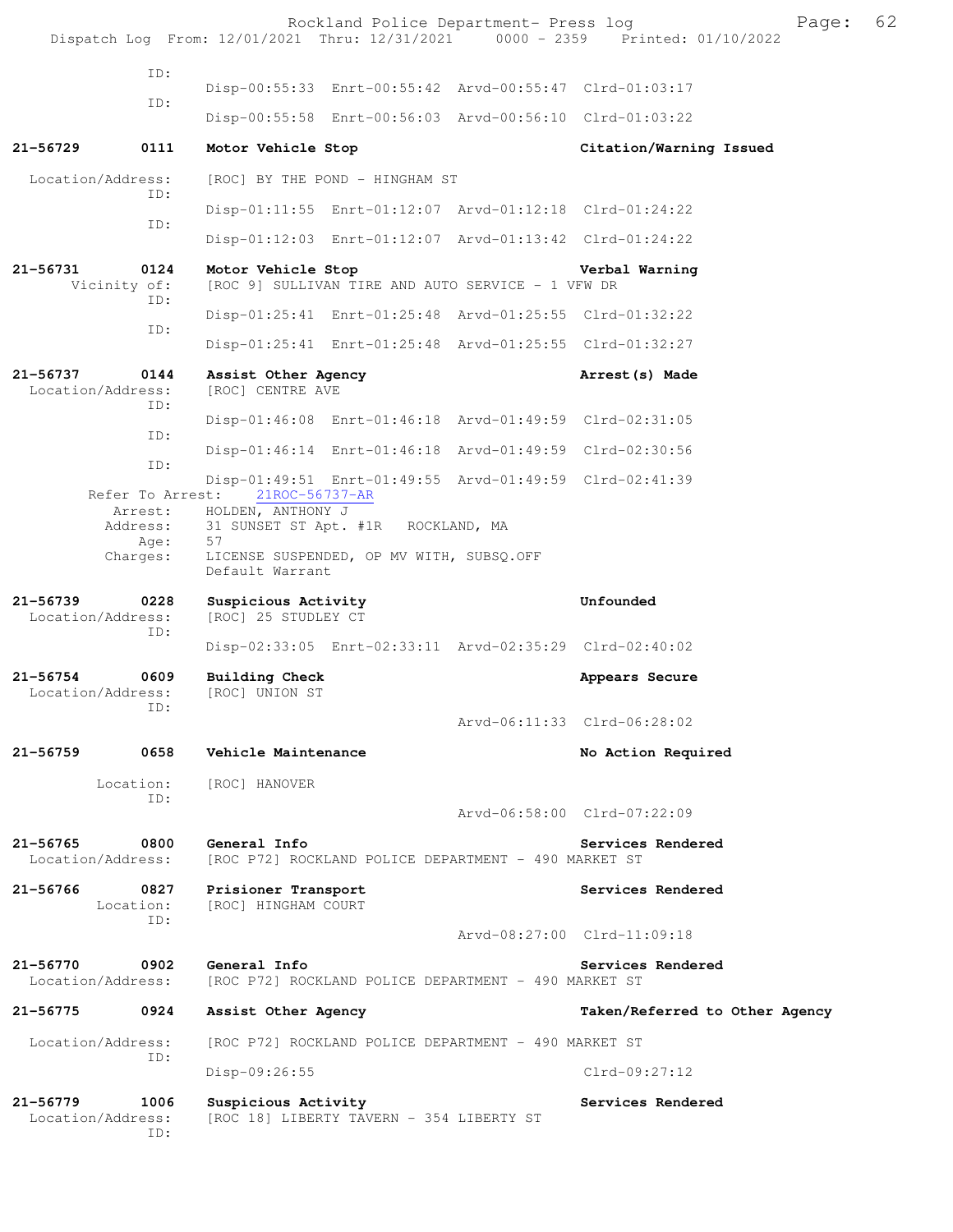Rockland Police Department- Press log Freed Page: 63 Dispatch Log From: 12/01/2021 Thru: 12/31/2021 0000 - 2359 Printed: 01/10/2022

 Arvd-10:06:00 Clrd-10:09:04 **21-56780 1021 General Info No Action Required**  Location: [ROC] BOLO - EAST BRIDGEWATER 21-56783 1108 Details / Time off **Services Rendered** Location: [ROC] **21-56787 1115 Threats Advised to Court**  Location/Address: [ROC 338] 111 MARKET ST Apt. #4 ID: Disp-11:19:38 Enrt-11:19:46 Arvd-11:22:50 Clrd-11:49:46 **21-56793 1133 General Info No Action Required**  Location: [ROC] BOLO - EAST BRIDGEWATER **21-56802 1243 General Info Services Rendered**  Location/Address: [ROC P72] ROCKLAND POLICE DEPARTMENT - 490 MARKET ST 21-56807 1324 General Info<br>Location/Address: [ROC P72] ROCKLAND POLICE DEPARTMENT - 490 MARKET ST [ROC P72] ROCKLAND POLICE DEPARTMENT - 490 MARKET ST 21-56808 1340 Disturbance **120 and 1340** Disturbance Location/Address: [ROC P45] COMFORT INN - 850 HINGHAM ST ID: Disp-13:41:40 Enrt-13:43:00 Arvd-13:56:32 Clrd-14:04:44 ID: Disp-13:41:44 Enrt-13:42:59 Arvd-13:46:47 Clrd-14:20:31 **21-56827 1541 General Info Services Rendered**  Location/Address: [ROC P72] ROCKLAND POLICE DEPARTMENT - 490 MARKET ST **21-56829 1547 Emergency Medical Patient Refusal**  Location/Address: [ROC] 74 CHURCH ST Apt. #1ST Fire Unit: ROCKEN1-Pumper-Rockland Engine 1 Disp-15:50:11 Enrt-15:51:40 Arvd-15:51:42 Clrd-15:59:57 InQrtsUnavl-16:00:01 InSrvce-16:00:01<br>EMS Unit: ROCKAM3-Rockland A3 ROCKAM3-Rockland A3 Disp-15:50:24 Enrt-15:59:21 Arvd-15:59:23 Clrd-15:59:54 InQrtsUnavl-16:00:47 InSrvce-16:00:47 ID: Disp-15:58:19 Arvd-15:58:22 Clrd-15:59:23 **21-56832 1600 SHIFT ASSIGNEMTNS Services Rendered**  Location/Address: [ROC P72] ROCKLAND POLICE DEPARTMENT - 490 MARKET ST ID: Disp-16:01:44 Clrd-16:02:04 **21-56840 1634 MVA Property Damage Only Services Rendered Location/Address:** [ROC] 256 WEYMOUTH ST [ROC] 256 WEYMOUTH ST ID: Disp-16:36:13 Enrt-16:36:16 Arvd-16:41:25 Clrd-16:58:24 21-56841 1635 General Incident **Services Rendered** Services Rendered Location/Address: [ROC P72] ROCKLAND POLICE DEPARTMENT - 490 MARKET ST [ROC P72] ROCKLAND POLICE DEPARTMENT - 490 MARKET ST ID: Disp-16:36:48 Clrd-16:36:53 **21-56846 1648 Health & Welfare Check Services Rendered**  Location/Address: [ROC] 15 WILLOW POND DR ID: Disp-16:49:59 Enrt-16:50:14 Clrd-16:50:32 ID: Disp-16:50:09 Enrt-16:50:17 Arvd-16:56:33 Clrd-16:58:11 ID: Disp-16:50:55 Enrt-16:54:45 Arvd-16:54:51 Clrd-16:58:14

**21-56851 1710 Lockout Services Rendered**  Location/Address: [ROC] ORIETNAL EXPRESS - 8 WEST WATER ST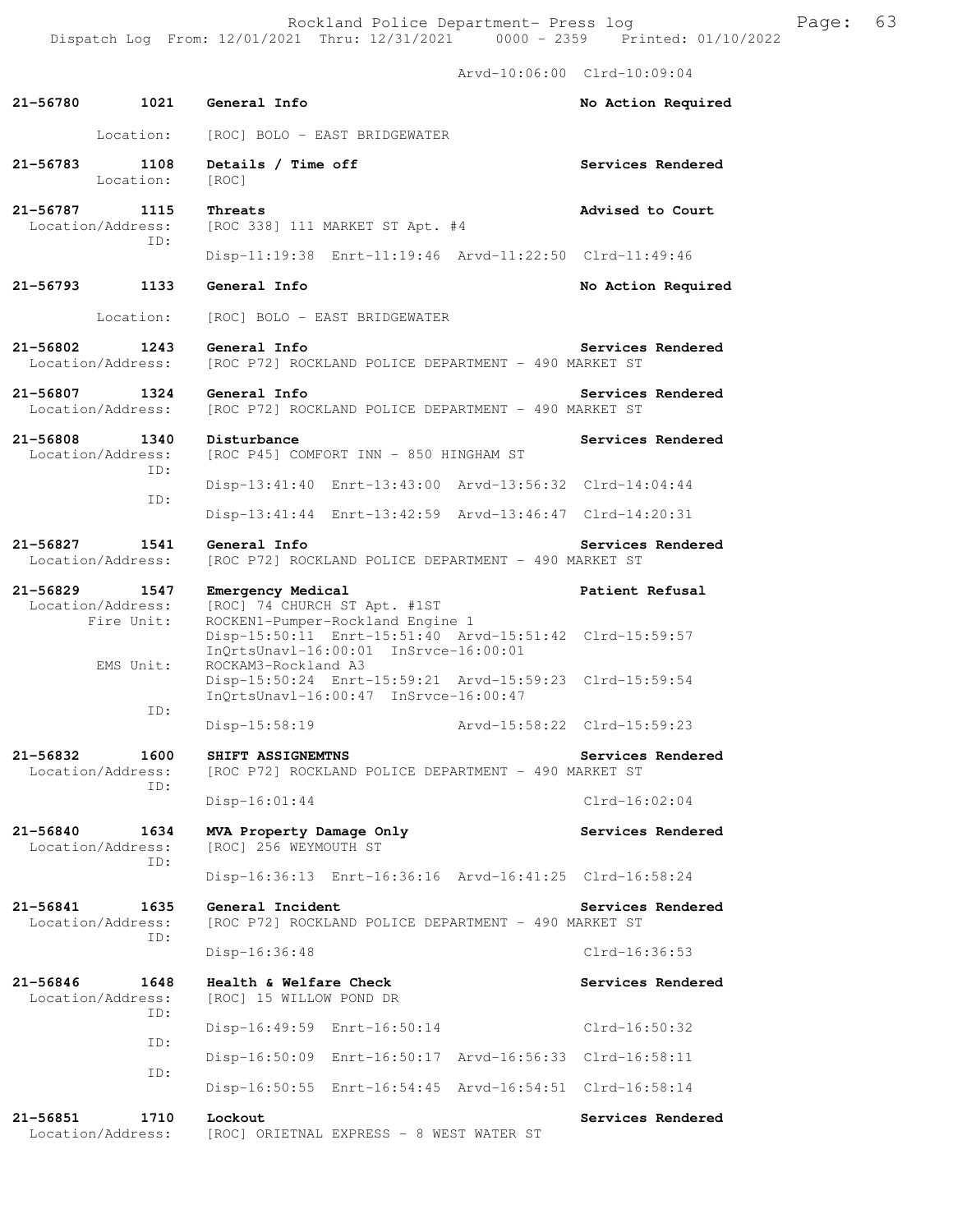Rockland Police Department- Press log entitled and Page: 64 Dispatch Log From: 12/01/2021 Thru: 12/31/2021 0000 - 2359 Printed: 01/10/2022

| $21 - 56884$<br>2122<br>Location:                | Details / Time off<br>[ROC]              |                                                         |                             | Services Rendered           |
|--------------------------------------------------|------------------------------------------|---------------------------------------------------------|-----------------------------|-----------------------------|
|                                                  |                                          | Disp-21:28:07 Enrt-21:28:07 Arvd-21:31:20 Clrd-21:39:36 |                             |                             |
| TD:                                              |                                          |                                                         |                             |                             |
| ID:                                              |                                          | Disp-21:23:21 Enrt-21:28:00                             | Arvd-21:31:09 Clrd-21:39:33 |                             |
| $21 - 56883$<br>2121<br>Location/Address:        | Motor Vehicle Complaint                  | [ROC P55] HOME DEPOT - 1149 HINGHAM ST                  |                             | Services Rendered           |
|                                                  |                                          | Disp-20:48:48 Enrt-20:48:52                             | Arvd-20:49:03 Clrd-20:56:02 |                             |
| ID:<br>ID:                                       |                                          | Disp-20:42:54 Enrt-20:43:09 Arvd-20:49:09 Clrd-20:55:58 |                             |                             |
| $21 - 56879$<br>2041<br>Location/Address:        | Burglar Alarm<br>[ROC] 60 WILLOW POND DR |                                                         |                             | Appears Secure              |
|                                                  |                                          | Disp-20:36:48 Enrt-20:39:38 Arvd-21:15:39 Clrd-21:15:42 |                             |                             |
| $21 - 56876$<br>2034<br>Location/Address:<br>TD: | Harassment                               | [ROC 338] 111 MARKET ST Apt. #4                         |                             | Services Rendered           |
|                                                  |                                          |                                                         |                             | Arvd-19:40:39 Clrd-19:40:50 |
| $21 - 56868$<br>1939<br>Location/Address:<br>ID: | Traffic Enforcement<br>[ROC] POND ST     |                                                         |                             | Services Rendered           |
|                                                  |                                          | Disp-17:22:17 Enrt-17:22:22 Arvd-17:28:22 Clrd-17:42:01 |                             |                             |
| TD:                                              |                                          | Disp-17:21:56 Enrt-17:22:02 Arvd-17:28:09 Clrd-17:42:10 |                             |                             |
| $21 - 56853$<br>1720<br>Location/Address:<br>ID: | Assist Public<br>[ROC] 32 CRESTVIEW ST   |                                                         |                             | Services Rendered           |
| ID:                                              |                                          | Disp-17:12:30 Enrt-17:13:05 Arvd-17:16:17 Clrd-17:20:17 |                             |                             |
|                                                  |                                          |                                                         |                             |                             |

## **For Date: 12/25/2021 - Saturday**

| 0000<br>$21 - 56901$<br>Location/Address:        | SHIFT ASSIGNMENTS<br>[ROC P72] ROCKLAND POLICE DEPARTMENT - 490 MARKET ST                  | Services Rendered           |
|--------------------------------------------------|--------------------------------------------------------------------------------------------|-----------------------------|
| $21 - 56936$<br>0615<br>Location/Address:<br>TD: | <b>Building Check</b><br>[ROC] UNION ST                                                    | Appears Secure              |
|                                                  |                                                                                            | Arvd-06:18:06 Clrd-06:23:07 |
| $21 - 56940$<br>0647                             | Details / Time off                                                                         | Services Not Required       |
| Location:                                        | [ROC]                                                                                      |                             |
| $21 - 56941$<br>0707<br>Location/Address:<br>ID: | MVA Property Damage Only<br>[ROC] 103 WEBSTER ST                                           | Investigated                |
| TD:                                              | Disp-07:08:29 Enrt-07:08:36 Arvd-07:10:13 Clrd-07:21:57                                    |                             |
|                                                  | Disp-07:08:29 Enrt-07:08:36 Arvd-07:10:13 Clrd-07:21:58                                    |                             |
| Fire Unit:                                       | ABIENG4-Aerial-Abington Engine 4<br>Disp-07:10:42<br>InOrtsUnavl-07:10:54 InSrvce-07:10:54 | $Clrd-07:10:50$             |
| $21 - 56957$<br>0852<br>Location:                | Details / Time off<br>[ROC]                                                                | Services Rendered           |
| 1026<br>$21 - 56968$<br>Location/Address:<br>ID: | MVA Property Damage Only<br>[ROC] BILL DELAHUNT PKWY                                       | Report Follows              |
| ID:                                              | Disp-10:28:22 Enrt-10:28:36 Arvd-10:30:31 Clrd-11:11:21                                    |                             |
|                                                  | Disp-10:30:58 Enrt-10:31:01 Arvd-10:34:10 Clrd-11:10:56                                    |                             |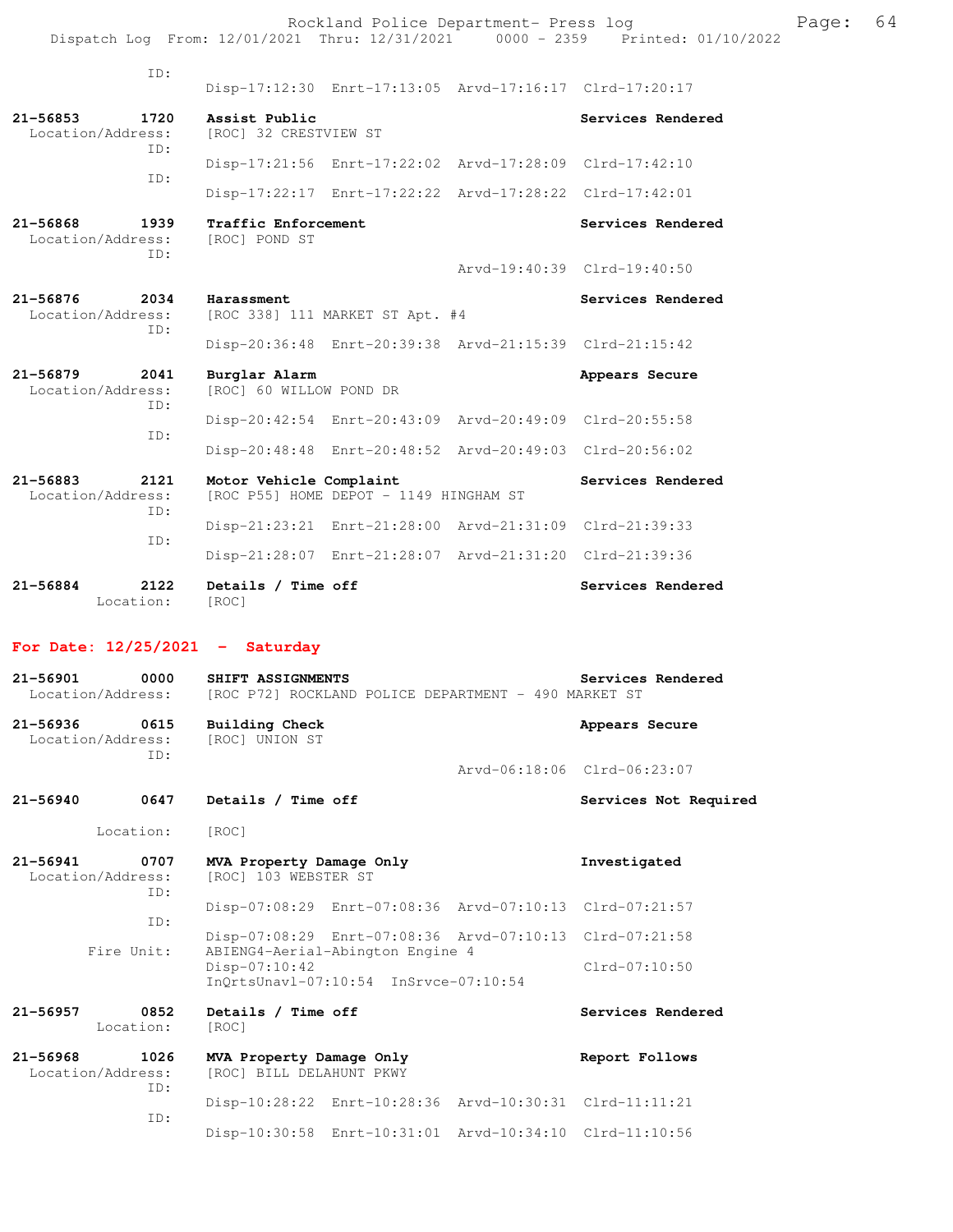| 21–56975                      | 1110              | Disabled Motor Vehicle                                                                                                           | No Action Required          |
|-------------------------------|-------------------|----------------------------------------------------------------------------------------------------------------------------------|-----------------------------|
| Location/Address:             | TD:               | [ROC] BEECH ST                                                                                                                   |                             |
|                               |                   |                                                                                                                                  | Arvd-11:10:00 Clrd-11:20:25 |
| 21-56995<br>Location/Address: | 1314<br>ID:       | Neighbor Disturbance<br>[ROC 140] 292 MARKET ST Apt. #48                                                                         | Advised to Court            |
|                               |                   | Disp-13:16:08 Enrt-13:16:12 Arvd-13:19:24 Clrd-13:27:40                                                                          |                             |
|                               | ID:               | $Disp-13:17:44$                                                                                                                  | Arvd-13:17:48 Clrd-13:27:37 |
| 21-56997<br>Location/Address: | 1318              | Assist Public<br>[ROC P72] ROCKLAND POLICE DEPARTMENT - 490 MARKET ST                                                            | Services Rendered           |
|                               | ID:               | Disp-13:22:27                                                                                                                    | $Clrd-13:23:03$             |
| 21-57012                      | 1509              | <b>BOLO</b>                                                                                                                      | No Action Required          |
| Location/Address:             |                   | [ROC P72] ROCKLAND POLICE DEPARTMENT - 490 MARKET ST                                                                             |                             |
| 21-57015                      | 1529              | Breaking & Entering                                                                                                              | No Action Required          |
| Location/Address:             |                   | [ROC] 4 ROBIN LN Apt. #4                                                                                                         |                             |
|                               | ID:               | Disp-15:34:08 Enrt-15:35:20 Arvd-15:40:00 Clrd-15:49:50                                                                          |                             |
| 21-57017                      | 1546              | Emergency Medical                                                                                                                | Patient Refusal             |
| Location/Address:             | EMS Unit:         | [ROC 1098] 802 LIBERTY STREET - 802 LIBERTY ST<br>ROCKAM1-Rockland A1<br>Disp-15:48:29 Enrt-15:53:04 Arvd-15:56:37 Clrd-16:08:35 |                             |
|                               | ID:               | InQrtsUnavl-16:10:59 InSrvce-16:10:59                                                                                            |                             |
|                               | Fire Unit:        | Disp-15:48:37 Enrt-15:48:41<br>ROCKEN1-Pumper-Rockland Engine 1                                                                  | Clrd-15:49:08               |
|                               |                   | Disp-15:52:52 Enrt-15:52:56 Arvd-15:56:37 Clrd-16:08:38<br>InQrtsUnavl-16:11:18 InSrvce-16:11:18                                 |                             |
| 21-57018                      | 1546<br>Location: | Details / Time off<br>[ROC]                                                                                                      | Services Rendered           |
| 21-57021<br>Location/Address: | 1601              | SHIFT ASSIGNMENTS<br>[ROC P72] ROCKLAND POLICE DEPARTMENT - 490 MARKET ST                                                        | Services Rendered           |
|                               |                   | For Date: $12/26/2021 -$ Sunday                                                                                                  |                             |
| 21-57066<br>Location/Address: | 0004              | SHIFT ASSIGNMENTS<br>[ROC P72] ROCKLAND POLICE DEPARTMENT - 490 MARKET ST                                                        | Services Rendered           |
| 21-57070<br>Location/Address: | 0113<br>ID:       | Prisoner Information<br>[ROC P72] ROCKLAND POLICE DEPARTMENT - 490 MARKET ST                                                     | Services Rendered           |
|                               |                   | $Disp-01:14:05$                                                                                                                  | $Clrd-01:14:26$             |
| 21-57071                      | 0138              | Follow-Up Investigation                                                                                                          | Provided Assistance         |
| Location/Address:             |                   | [ROC 469] 340 CENTRE AVE                                                                                                         |                             |
|                               | ID:               | Disp-01:38:00 Enrt-01:38:09 Arvd-01:38:14 Clrd-01:41:55                                                                          |                             |
| 21-57084                      | 0603              | Building Check                                                                                                                   | Building Checked/Secured    |
| Location/Address:             |                   | [ROC 61] UNION ST BUSINESS DISTRICT - UNION ST                                                                                   |                             |
|                               | ID:               |                                                                                                                                  | Arvd-06:04:18 Clrd-06:27:12 |
| 21-57086<br>Location/Address: | 0638              | Stolen Motor Vehicle<br>[ROC] 231 MYRTLE ST                                                                                      | Cancelled Enroute           |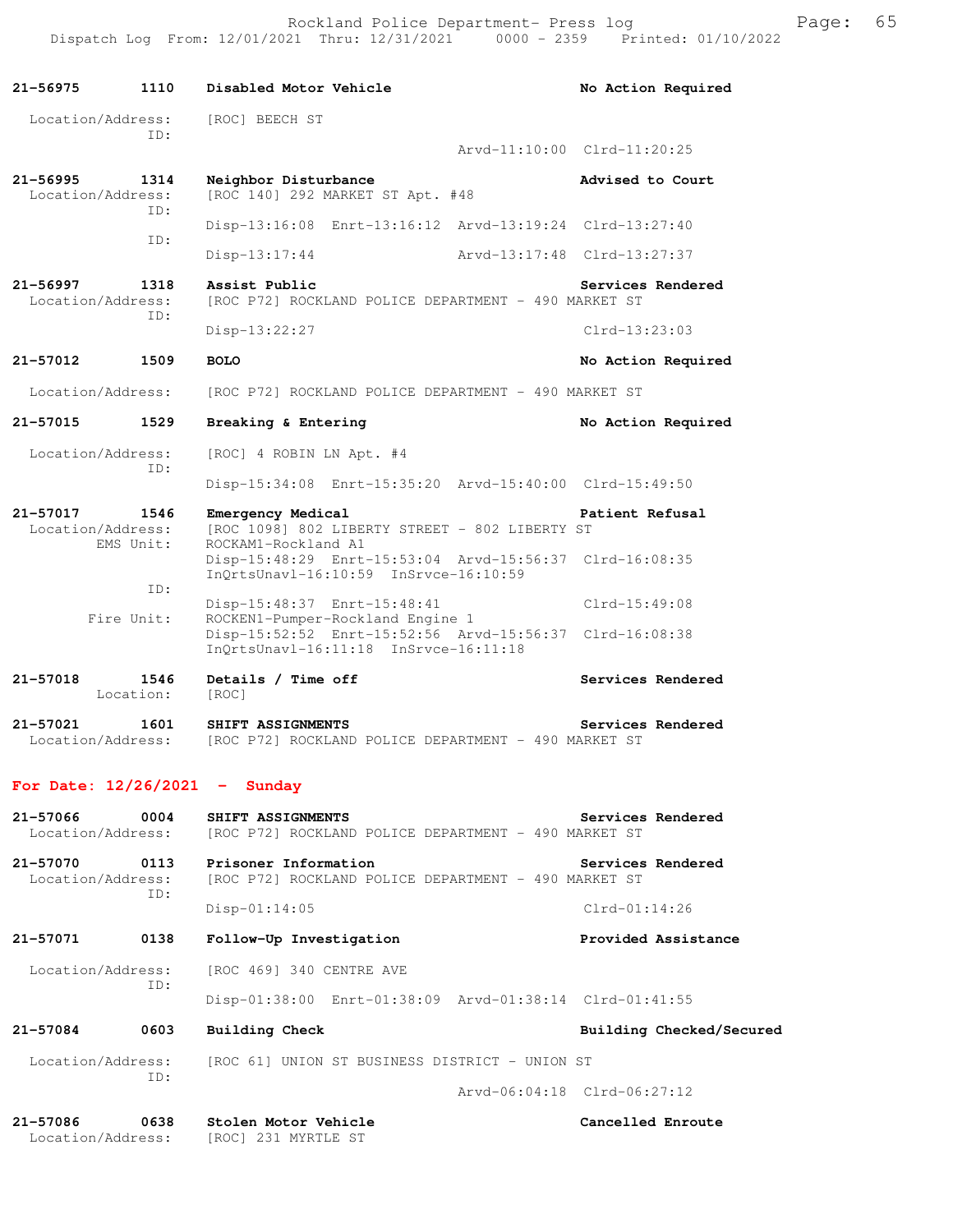Rockland Police Department- Press log entitled and Page: 66 Dispatch Log From: 12/01/2021 Thru: 12/31/2021 0000 - 2359 Printed: 01/10/2022

| ID:                                              | $Disp-06:45:21$                                                      |                             | $Clrd-06:46:08$             |
|--------------------------------------------------|----------------------------------------------------------------------|-----------------------------|-----------------------------|
| 21-57097<br>0800<br>Location/Address:            | General Info<br>[ROC P72] ROCKLAND POLICE DEPARTMENT - 490 MARKET ST | Services Rendered           |                             |
| 21-57103<br>0841<br>Location/Address:            | Neighbor Disturbance<br>[ROC 140] 292 MARKET ST Apt. #48             | Services Rendered           |                             |
| TD:                                              | $Disp-08:46:05$                                                      | Arvd-08:47:20 Clrd-08:55:17 |                             |
| ID:                                              | $Disp-08:47:28$                                                      |                             | Arvd-08:47:32 Clrd-08:55:17 |
| 21-57115<br>0935<br>Location/Address:<br>TD:     | MVA Property Damage Only<br>[ROC] 383 SALEM ST                       |                             | Services Rendered           |
| ID:                                              | Disp-09:36:28                                                        | Arvd-09:36:40 Clrd-10:38:15 |                             |
|                                                  | Disp-09:36:28                                                        | Arvd-09:36:40 Clrd-10:40:24 |                             |
| TD:                                              | $Disp-09:39:43$                                                      |                             | Arvd-09:39:47 Clrd-10:36:14 |
| 21-57124<br>1041<br>Location/Address:            | Neighbor Disturbance<br>[ROC 140] 292 MARKET ST                      |                             | Services Rendered           |
| ID:                                              | $Disp-10:42:13$                                                      | Arvd-10:42:19 Clrd-10:51:30 |                             |
| ID:                                              | $Disp-10:42:13$                                                      | Arvd-10:42:19 Clrd-10:51:30 |                             |
| ID:                                              | $Disp-10:42:13$                                                      | Arvd-10:42:19 Clrd-10:51:30 |                             |
| 21-57138<br>1239<br>Location/Address:            | Motor Vehicle Complaint<br>[ROC] BILL DELAHUNT PKWY                  |                             | Gone on arrival             |
| ID:                                              | Disp-12:41:36 Enrt-12:41:42 Arvd-12:41:46 Clrd-12:54:34              |                             |                             |
| $21 - 57139$<br>1246<br>Location/Address:        | MVA Property Damage Only<br>[ROC 244] 329 NORTH AVE                  |                             | Services Rendered           |
| TD:                                              | Disp-12:48:45 Enrt-12:48:49 Arvd-12:55:29 Clrd-12:59:23              |                             |                             |
| ID:                                              | Disp-12:54:13                                                        | Arvd-12:54:16 Clrd-12:55:46 |                             |
| $21 - 57140$<br>1247<br>Location/Address:        | General Info<br>[ROC P72] ROCKLAND POLICE DEPARTMENT - 490 MARKET ST | Services Rendered           |                             |
| $21 - 57147$<br>1357<br>Location/Address:<br>ID: | Noise Complaint<br>[ROC] 6 FRENCH RD                                 |                             | Services Rendered           |
| ID:                                              | Disp-13:59:33 Enrt-13:59:37 Arvd-14:13:00 Clrd-14:13:02              |                             |                             |
|                                                  | $Disp-14:20:07$                                                      |                             | Clrd-14:20:13               |
| 21-57151<br>1425                                 | 911 Accidental                                                       |                             | Services Not Required       |
| Location/Address:                                | [ROC] 435 SUMMER ST                                                  |                             |                             |
| ID:                                              | Disp-14:27:23 Enrt-14:27:59                                          |                             | $Clrd-14:33:05$             |
| 21-57158<br>1517<br>Location/Address:            | General Info<br>[ROC P72] ROCKLAND POLICE DEPARTMENT - 490 MARKET ST |                             | Services Rendered           |
| 21-57160<br>1521<br>Location/Address:            | Unwanted Party<br>[ROC 999] 10 BIRCH BOTTOM CIR                      |                             | Services Rendered           |
| ID:                                              | Disp-15:41:08 Enrt-15:41:12 Arvd-15:43:26 Clrd-15:52:38              |                             |                             |
| 1600<br>21-57162                                 | SHIFT ASSIGNMENT                                                     |                             | No Action Required          |
| Location/Address:                                | [ROC P72] ROCKLAND POLICE DEPARTMENT - 490 MARKET ST                 |                             |                             |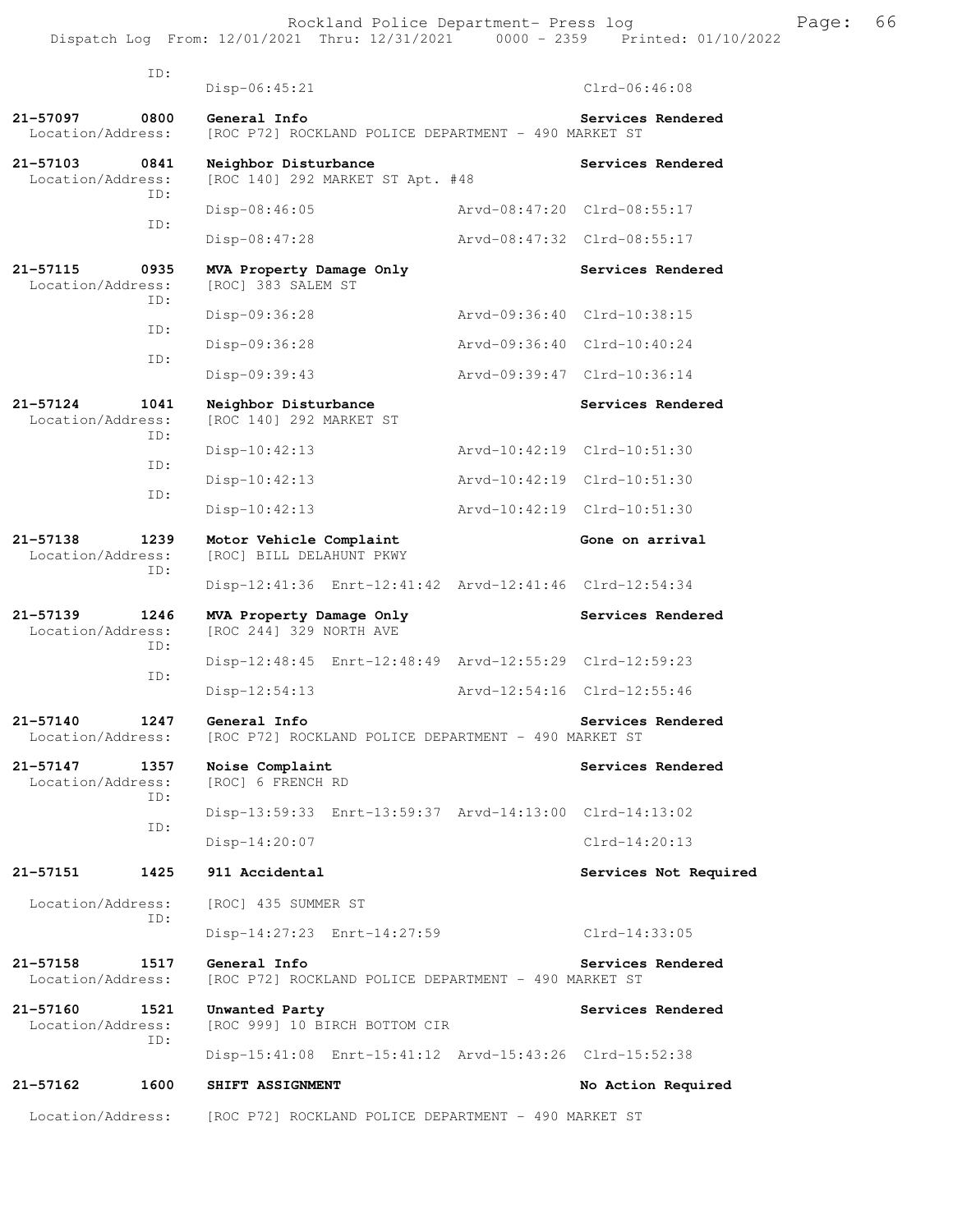|                                   |             |                                                 | Rockland Police Department- Press log                                                                                              |                             | Dispatch Log From: 12/01/2021 Thru: 12/31/2021 0000 - 2359 Printed: 01/10/2022 | Page: | 67 |
|-----------------------------------|-------------|-------------------------------------------------|------------------------------------------------------------------------------------------------------------------------------------|-----------------------------|--------------------------------------------------------------------------------|-------|----|
| 21-57176                          | 1805        | MVA Property Damage Only                        |                                                                                                                                    |                             | Taken/Referred to Other Agency                                                 |       |    |
| Location/Address:                 |             |                                                 | [ROC] EXIT 35 - RT 3 NB SOUTH OF EXIT 14                                                                                           |                             |                                                                                |       |    |
|                                   | ID:         |                                                 | Disp-18:06:37 Enrt-18:06:41 Arvd-18:09:54 Clrd-18:12:08                                                                            |                             |                                                                                |       |    |
| 21-57179<br>Location/Address:     | 1817        | Detail                                          | [ROC P72] ROCKLAND POLICE DEPARTMENT - 490 MARKET ST                                                                               |                             | Services Rendered                                                              |       |    |
| 21-57185<br>Location/Address:     | 1842        | General Info                                    | [ROC P72] ROCKLAND POLICE DEPARTMENT - 490 MARKET ST                                                                               |                             | Services Rendered                                                              |       |    |
| 21-57194                          | 2014        | General Incident                                |                                                                                                                                    |                             | No Action Required                                                             |       |    |
| Location/Address:                 |             |                                                 | [ROC P72] ROCKLAND POLICE DEPARTMENT - 490 MARKET ST                                                                               |                             |                                                                                |       |    |
| 21-57202<br>Location/Address:     | 2117<br>ID: | 911 Hang Up                                     | [ROC P45] COMFORT INN - 850 HINGHAM ST                                                                                             |                             | Unfounded                                                                      |       |    |
|                                   | ID:         |                                                 | Disp-21:18:41 Enrt-21:18:47 Arvd-21:23:33 Clrd-21:33:25                                                                            |                             |                                                                                |       |    |
|                                   |             |                                                 | Disp-21:18:58 Enrt-21:19:03 Arvd-21:23:21 Clrd-21:33:21                                                                            |                             |                                                                                |       |    |
| 21-57208                          | 2147        | Emergency Medical                               |                                                                                                                                    |                             | Transported to Hospital                                                        |       |    |
| Location/Address:                 | Fire Unit:  | [CAN] 34 CHURCH ST                              | CANENG3-Pumper-Canton Engine 3<br>Disp-21:48:31 Enrt-21:51:17 Arvd-21:51:20 Clrd-22:06:28<br>InQrtsUnavl-22:24:36 InSrvce-22:24:36 |                             |                                                                                |       |    |
|                                   | EMS Unit:   | NWDAMB-Norwood Ambulance<br>$Disp-21:52:49$     | InQrtsUnavl-21:58:26 InSrvce-21:58:26                                                                                              |                             | $Clrd-21:58:26$                                                                |       |    |
|                                   | EMS Unit:   | CANAMB2-Canton Ambulance 2                      | Disp-21:57:59 Enrt-21:58:06 Arvd-22:02:19 Clrd-22:06:26                                                                            |                             | Hosp-22:19:53 ClrHosp-22:43:45 InQrtsUnavl-22:43:48 InSrvce-22:43:48           |       |    |
|                                   | ID:         | $Disp-22:02:28$                                 |                                                                                                                                    |                             | Arvd-22:02:33 Clrd-22:03:06                                                    |       |    |
| 21-57211<br>Location/Address:     | 2157<br>ID: | Suspicious Activity<br>[ROC P100] 167 MARKET ST |                                                                                                                                    |                             | Investigated                                                                   |       |    |
|                                   | ID:         |                                                 | Disp-22:02:10 Enrt-22:02:41 Arvd-22:03:52 Clrd-22:12:49                                                                            |                             |                                                                                |       |    |
|                                   |             | Disp-22:03:15                                   |                                                                                                                                    | Arvd-22:03:20 Clrd-22:05:03 |                                                                                |       |    |
| $21 - 57214$<br>Location/Address: | 2221<br>ID: | Burglar Alarm                                   | [ROC P1] 99 RESTAURANT - 29 ACCORD PARK DR                                                                                         |                             | Appears Secure                                                                 |       |    |
|                                   |             | $Disp-22:22:46$                                 |                                                                                                                                    | Arvd-22:28:06 Clrd-22:30:14 |                                                                                |       |    |
|                                   |             | For Date: $12/27/2021$ - Monday                 |                                                                                                                                    |                             |                                                                                |       |    |
| 21-57223<br>Location/Address:     | 0004<br>ID: | SHIFT ASSIGNMENTS                               | [ROC P72] ROCKLAND POLICE DEPARTMENT - 490 MARKET ST                                                                               |                             | Services Rendered                                                              |       |    |
|                                   |             | $Disp-00:07:50$                                 |                                                                                                                                    |                             | Clrd-00:07:59                                                                  |       |    |
| 21-57231<br>Location/Address:     | 0157<br>ID: | Suspicious Activity<br>[ROC] 266 PLAIN ST       |                                                                                                                                    |                             | Gone on arrival                                                                |       |    |
|                                   | ID:         |                                                 | Disp-02:00:04 Enrt-02:00:34 Arvd-02:02:49 Clrd-02:07:58                                                                            |                             |                                                                                |       |    |
|                                   |             |                                                 | Disp-02:00:47 Enrt-02:00:53 Arvd-02:03:12 Clrd-02:07:58                                                                            |                             |                                                                                |       |    |
| 21-57232<br>Location/Address:     | 0201<br>ID: | Burglar Alarm                                   | [ROC] ROCKLAND AND ABINGTON WATER WORKS - 835 HINGHAM ST                                                                           |                             | Investigated                                                                   |       |    |
|                                   |             |                                                 | Disp-02:03:28 Enrt-02:03:34 Arvd-02:07:36 Clrd-02:11:15                                                                            |                             |                                                                                |       |    |

21-57240 0441 Suspicious Activity **Sent On Way** Sent On Way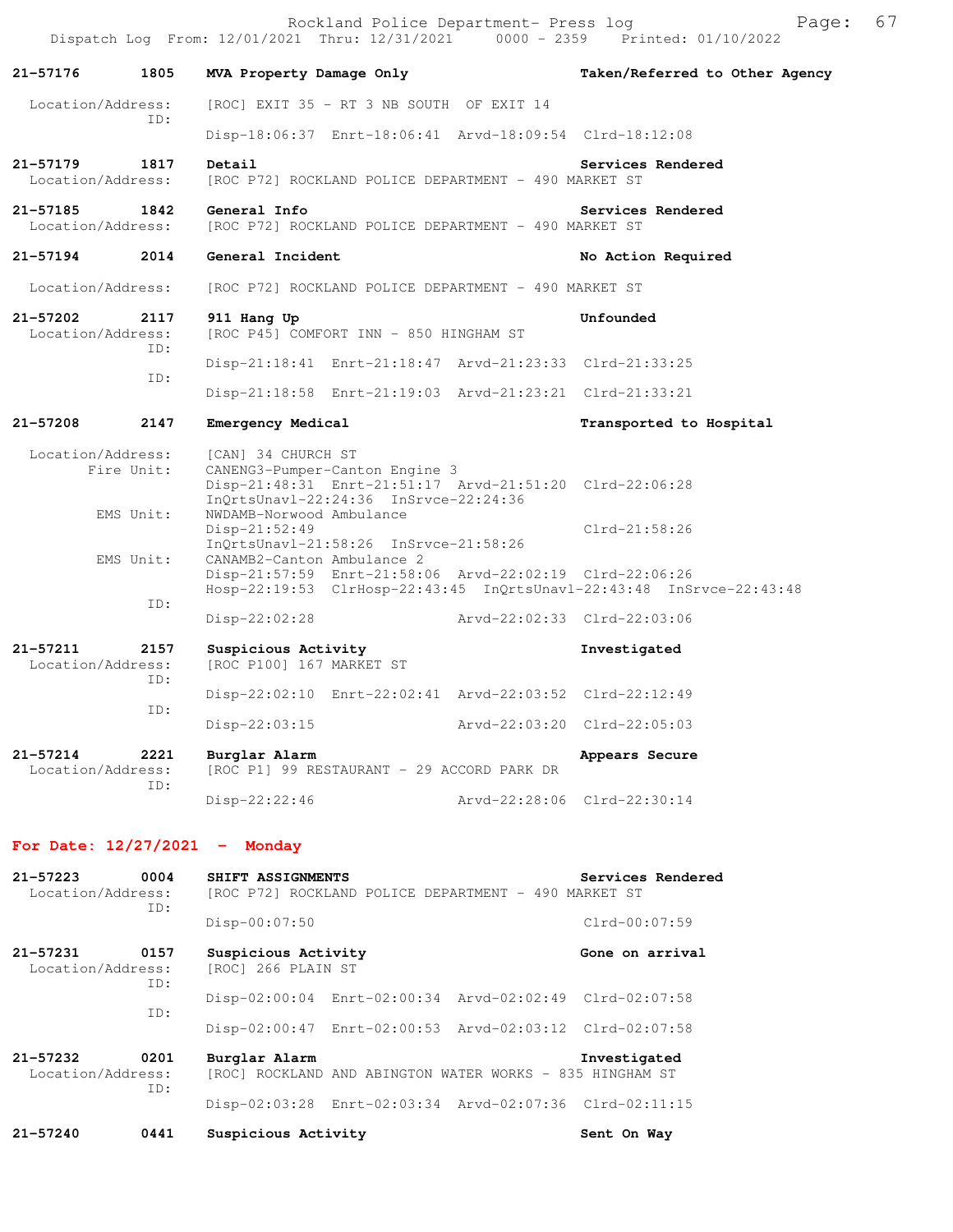Rockland Police Department- Press log Freed Page: 68 Dispatch Log From: 12/01/2021 Thru: 12/31/2021 0000 - 2359 Printed: 01/10/2022 Location/Address: [ROC] INDUSTRIAL WAY ID: Disp-04:42:37 Enrt-04:42:43 Arvd-04:45:04 Clrd-04:55:33 **21-57242 0559 Building Check Appears Secure** Appears Secure Location/Address: [ROC] UNION ST Location/Address: ID: Arvd-05:59:57 Clrd-06:25:20 **21-57250 0807 General Info Services Rendered**  Location/Address: [ROC P72] ROCKLAND POLICE DEPARTMENT - 490 MARKET ST **21-57253 0813 TIME OFF No Action Required**  Location/Address: [ROC P72] ROCKLAND POLICE DEPARTMENT - 490 MARKET ST ID: Arvd-08:13:33 Clrd-08:15:41 **21-57254 0817 TIME OFF No Action Required**  Location/Address: [ROC P72] ROCKLAND POLICE DEPARTMENT - 490 MARKET ST ID: Arvd-08:17:00 Clrd-08:19:30 **21-57446 0910 Animal Complaint Complexist Services Rendered** Location/Address: [ROC 140] 292 MARKET ST [ROC 140] 292 MARKET ST **21-57264 0925 Building Check Services Rendered**  Location/Address: [ROC] BLANCHARD ST ID: Arvd-09:26:17 Clrd-09:26:35 **21-57268 1006 Motor Vehicle Stop Citation/Warning Issued**  Location/Address: [ROC] HINGHAM ST ID: Arvd-10:06:00 Clrd-10:14:44 21-57270 1015 Assist Police Department **Services Rendered** Location/Address: [ROC] 186 VERNON ST [ROC] 186 VERNON ST ID: Disp-10:18:02 Clrd-10:18:16 **21-57278 1053 Details / Time off Services Rendered**  Location: [ROC] 21-57284 1140 Building Check **Services Rendered Services Rendered Services Rendered** [ROC] BLANCHARD ST ID: Arvd-11:41:28 Clrd-11:41:42 **21-57289 1235 Motor Vehicle Stop Verbal Warning**  [ROC] 214 MARKET ST ID: Disp-12:37:58 Clrd-12:46:13 **21-57292 1315 Fraud Services Rendered**  Location/Address: [ROC] 366 CONCORD ST **21-57297 1414 Suspicious Activity Investigated**  Location/Address: [ROC 114] 132 UNION ST ID: Disp-14:15:42 Arvd-14:21:09 Clrd-14:21:12 ID: Disp-14:15:47 Clrd-14:23:39 **21-57301 1426 Motor Vehicle Stop Verbal Warning**  Vicinity of: [ROC 894] 812 UNION ST ID: Arvd-14:26:00 Clrd-14:31:20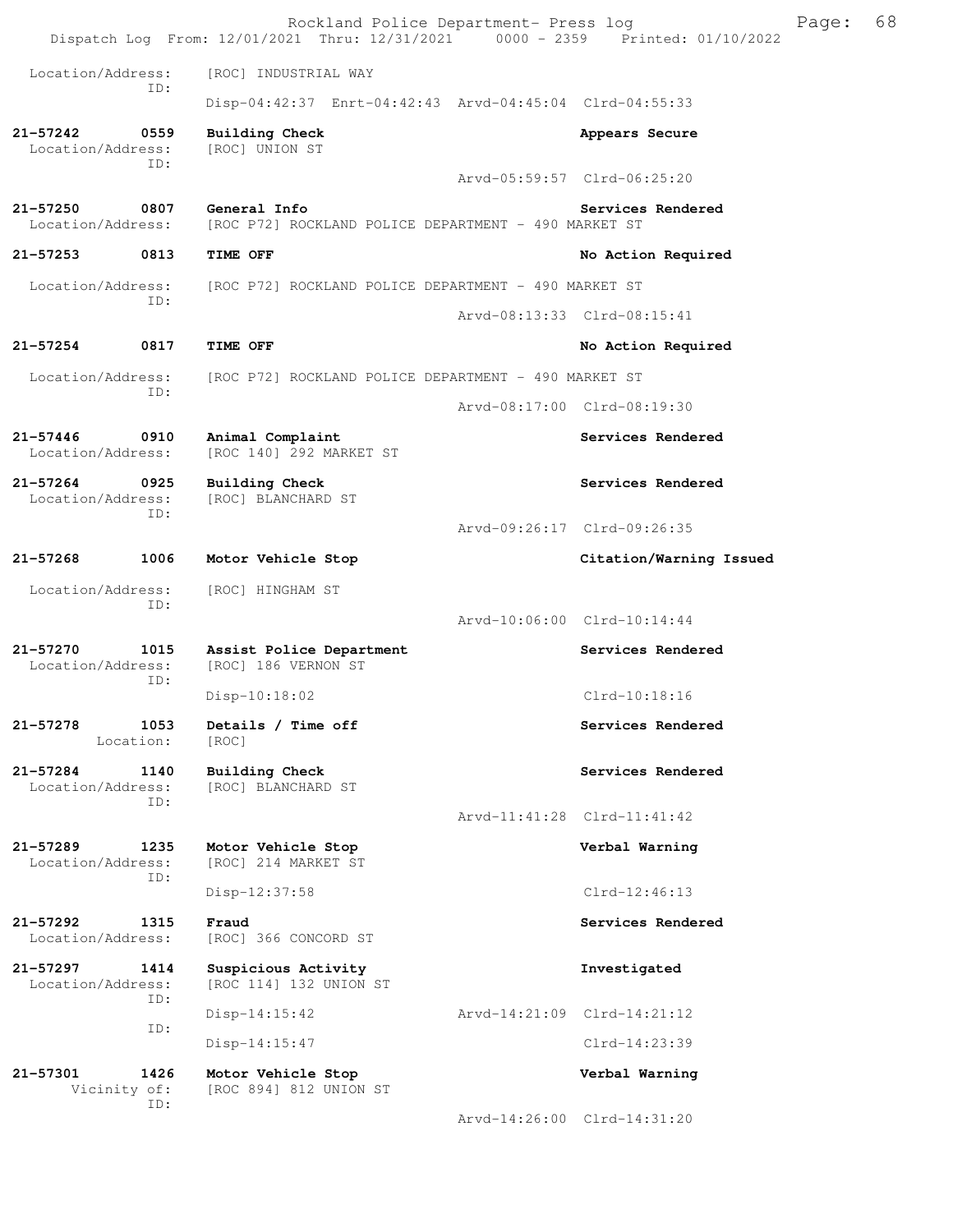Rockland Police Department- Press log Fage: 69 Dispatch Log From: 12/01/2021 Thru: 12/31/2021 0000 - 2359 Printed: 01/10/2022

**21-57302 1430 Building Check Services Rendered**  Location/Address: [ROC] BLANCHARD ST ID: Arvd-14:31:20 Clrd-14:31:34 21-57305 1447 Suspicious Activity<br>
Location/Address: [ROC] BILL DELAHUNT PKWY [ROC] BILL DELAHUNT PKWY ID: Disp-14:52:00 Arvd-14:52:33 Clrd-14:56:34 ID: Arvd-14:56:01 Clrd-14:56:17 **21-57313 1524 COMP DAYS / Time off Services Rendered**  Location: [ROC] **21-57322 1601 SHIFT ASSIGNMENT No Action Required**  Location/Address: [ROC P72] ROCKLAND POLICE DEPARTMENT - 490 MARKET ST **21-57323 1603 DETAIL REQUEST No Action Required**  Location/Address: [ROC P72] ROCKLAND POLICE DEPARTMENT - 490 MARKET ST **21-57332 1653 Detail No Action Required**  Location/Address: [ROC P72] ROCKLAND POLICE DEPARTMENT - 490 MARKET ST **21-57331 1655 Animal Complaint Services Rendered**  Location/Address: [ROC] 96 CRESCENT ST ID: Arvd-16:55:00 Clrd-17:08:55 **21-57335 1657 Health & Welfare Check Services Not Required**  Location/Address: [ROC] 136 SALEM ST ID: Disp-17:01:26 Enrt-17:01:31 Arvd-17:10:14 Clrd-17:16:00 **21-57337 1711 General Info No Action Required**  Location/Address: [ROC P72] ROCKLAND POLICE DEPARTMENT - 490 MARKET ST **21-57346 1807 Missing / Stolen Plate Services Rendered**  Location/Address: [ROC P72] ROCKLAND POLICE DEPARTMENT - 490 MARKET ST **21-57352 1914 Details / Time off No Action Required**  Location: [ROC] **21-57357 1944 General Info No Action Required**  Location/Address: [ROC P72] ROCKLAND POLICE DEPARTMENT - 490 MARKET ST **21-57360 2028 Disturbance Peace Restored**  Location/Address: [ROC P1] 99 RESTAURANT - 29 ACCORD PARK DR ID: Disp-20:29:01 Enrt-20:29:49 Arvd-20:35:35 Clrd-20:45:59 ID: Disp-20:29:57 Enrt-20:30:00 Arvd-20:36:01 Clrd-20:45:59 ID: Disp-20:36:12 Enrt-20:36:15 Arvd-20:36:17 Clrd-20:45:59

#### **For Date: 12/28/2021 - Tuesday**

| 21-57391          | 0000 | <b>SHIFT ASSIGNMENTS</b> |                                                      | Services Not Required |
|-------------------|------|--------------------------|------------------------------------------------------|-----------------------|
| Location/Address: |      |                          | [ROC P72] ROCKLAND POLICE DEPARTMENT - 490 MARKET ST |                       |
| 21-57392          | 0007 | 911 Hang Up              |                                                      | Services Rendered     |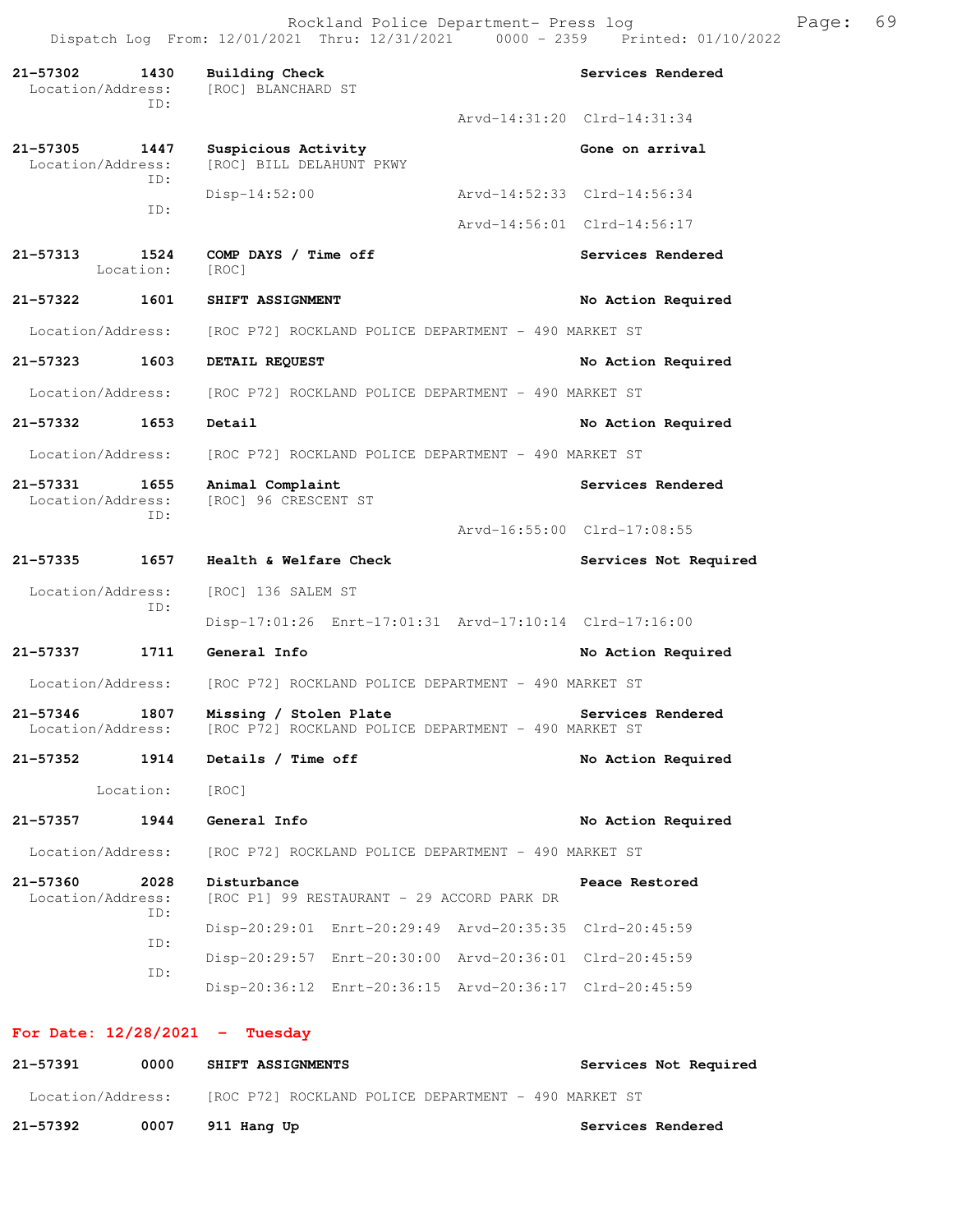|                                                  |             | Rockland Police Department- Press log<br>Dispatch Log From: 12/01/2021 Thru: 12/31/2021 0000 - 2359 Printed: 01/10/2022 |  |                             | Page: | 70 |
|--------------------------------------------------|-------------|-------------------------------------------------------------------------------------------------------------------------|--|-----------------------------|-------|----|
| Location/Address:                                |             | [ROC 187] 109 MARKET ST Apt. #27                                                                                        |  |                             |       |    |
| ID:<br>ID:                                       |             | Disp-00:08:56 Enrt-00:09:39                                                                                             |  | Clrd-00:10:40               |       |    |
|                                                  |             | Disp-00:10:29 Enrt-00:10:32 Arvd-00:12:58 Clrd-00:19:29                                                                 |  |                             |       |    |
| 21-57396<br>Location/Address:                    | 0140<br>ID: | Building Check<br>[ROC] MARKET ST                                                                                       |  | Investigated                |       |    |
|                                                  |             |                                                                                                                         |  | Arvd-01:40:51 Clrd-01:41:00 |       |    |
| 21-57397<br>0141<br>Location/Address:<br>ID:     |             | Building Check<br>[ROC] MARTHA DR                                                                                       |  | Investigated                |       |    |
|                                                  |             |                                                                                                                         |  | Arvd-01:41:33 Clrd-01:41:40 |       |    |
| $21 - 57400$                                     | 0228        | Burglar Alarm                                                                                                           |  | Building Checked/Secured    |       |    |
| Location/Address:<br>ID:                         |             | [ROC P1] 99 RESTAURANT - 29 ACCORD PARK DR                                                                              |  |                             |       |    |
|                                                  |             | Disp-02:30:33                                                                                                           |  | Arvd-02:30:37 Clrd-02:37:36 |       |    |
| $21 - 57404$<br>Location/Address:                | 0600<br>ID: | <b>Building Check</b><br>[ROC] UNION ST                                                                                 |  | Appears Secure              |       |    |
|                                                  |             |                                                                                                                         |  | Arvd-06:02:21 Clrd-06:21:56 |       |    |
| 21-57408                                         | 0727        | Details / Time off                                                                                                      |  | Services Not Required       |       |    |
| Location:                                        |             | [ROC]                                                                                                                   |  |                             |       |    |
| $21 - 57410$<br>Location/Address:                | 0735<br>ID: | Building Check<br>[ROC] MARKET ST                                                                                       |  | Investigated                |       |    |
|                                                  |             |                                                                                                                         |  | Arvd-07:35:41 Clrd-07:35:48 |       |    |
| $21 - 57411$<br>0735<br>Location/Address:<br>ID: |             | <b>Building Check</b><br>[ROC] MARTHA DR                                                                                |  | Investigated                |       |    |
|                                                  |             |                                                                                                                         |  | Arvd-07:36:11 Clrd-07:36:16 |       |    |
| $21 - 57413$<br>Location:                        | 0746        | Details / Time off<br>[ROC]                                                                                             |  | Services Rendered           |       |    |
| $21 - 57415$<br>Location/Address:                | 0800        | General Info<br>[ROC P72] ROCKLAND POLICE DEPARTMENT - 490 MARKET ST                                                    |  | Services Rendered           |       |    |
| 21-57417<br>0808<br>Location/Address:            | ID:         | MVA Property Damage Only<br>[ROC 779] 351 EAST WATER ST                                                                 |  | Report Follows              |       |    |
|                                                  |             | Disp-08:12:11 Enrt-08:12:35 Arvd-08:15:27 Clrd-08:21:23                                                                 |  |                             |       |    |
| $21 - 57447$<br>Location/Address:                | 0810        | Animal Complaint<br>[ROC] 50 CONCORD ST                                                                                 |  | Services Rendered           |       |    |
| $21 - 57418$<br>Location/Address:                | 0816<br>ID: | Animal Complaint<br>[ROC] 12 BIRCH ST                                                                                   |  | Gone on arrival             |       |    |
|                                                  |             | Disp-08:17:11 Enrt-08:17:17 Arvd-08:17:20 Clrd-08:35:14                                                                 |  |                             |       |    |
| $21 - 57434$<br>Location/Address:                | 0910        | Animal Complaint<br>[ROC] 35 HERITAGE DR                                                                                |  | Services Rendered           |       |    |
| $21 - 57425$<br>Location/Address:                | 0924<br>ID: | Lockout<br>[ROC] 29 COBB DR                                                                                             |  | Services Rendered           |       |    |
|                                                  | ID:         | Disp-09:25:51 Enrt-09:25:57 Arvd-09:28:58 Clrd-09:30:38                                                                 |  |                             |       |    |
|                                                  |             | Disp-09:26:02 Enrt-09:26:04                                                                                             |  | Clrd-09:26:27               |       |    |
| 21-57432                                         | 0938        | Private Investigator                                                                                                    |  | No Action Required          |       |    |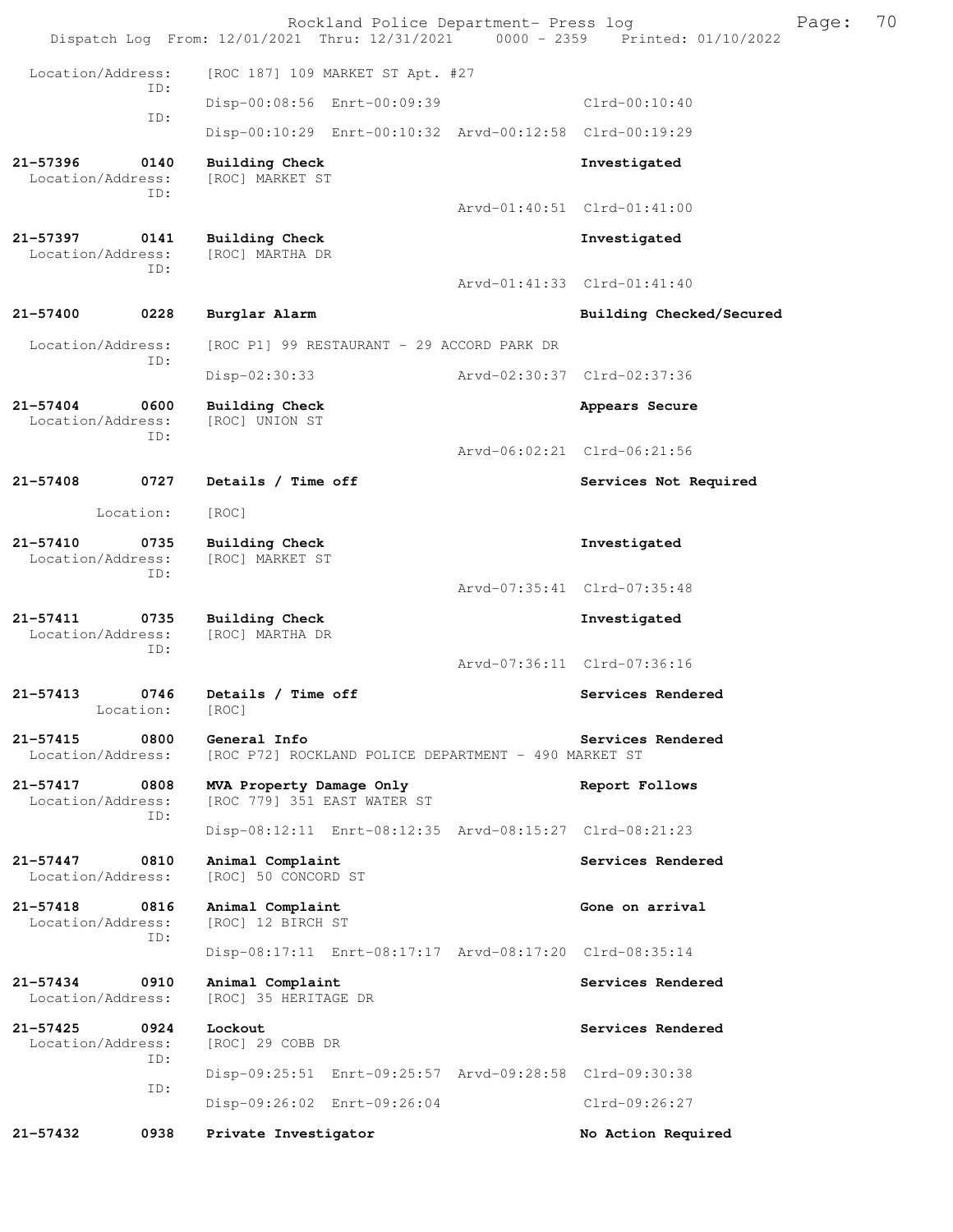Rockland Police Department- Press log Frank Page: 71

 Dispatch Log From: 12/01/2021 Thru: 12/31/2021 0000 - 2359 Printed: 01/10/2022 Location/Address: [ROC] WEBSTER ST

**21-57444 1041 Assist Other Agency No Service**  Location/Address: [ROC 688] 198 REED ST Apt. #1 ID: Disp-10:44:02 Enrt-10:44:06 Arvd-10:47:30 Clrd-10:50:20 ID: Disp-10:44:57 Enrt-10:45:02 Arvd-10:48:09 Clrd-10:50:16 **21-57456 1140 Larceny / Forgery/ Fraud Services Rendered**  [ROC] 775 UNION ST ID: Disp-11:43:37 Clrd-11:43:50 **21-57461 1239 Larceny / Forgery/ Fraud Investigated**  Location/Address: [ROC P68] AL PRIME - 104 MARKET ST ID: Disp-12:40:32 Enrt-12:41:22 Arvd-12:44:24 Clrd-12:49:49 **21-57463 1250 General Info Services Rendered**  Location/Address: [ROC P72] ROCKLAND POLICE DEPARTMENT - 490 MARKET ST ID: Disp-12:51:10 Enrt-12:51:16 Clrd-14:48:19 **21-57466 1309 Details / Time off No Service**  Location: [ROC] **21-57472 1413 Motor Vehicle Stop Sent On Way**  Location/Address: [ROC] GREENWOOD ST ID: Disp-14:14:38 Enrt-14:14:43 Arvd-14:14:53 Clrd-14:15:44 **21-57478 1435 911 Accidental Investigated**  [ROC P86] MOBIL GAS STATION - 158 MARKET ST ID: Disp-14:36:46 Enrt-14:36:52 Arvd-14:37:11 Clrd-14:39:49 **21-57487 1545 911 Accidental Investigated**  Location/Address: [ROC 575] 119 GROVE ST ID: Disp-15:46:55 Enrt-15:47:04 Arvd-15:50:01 Clrd-15:52:25 **21-57489 1600 SHIFT ASSIGNMENT No Action Required**  Location/Address: [ROC P72] ROCKLAND POLICE DEPARTMENT - 490 MARKET ST **21-57493 1620 Detail No Action Required**  Location/Address: [ROC P72] ROCKLAND POLICE DEPARTMENT - 490 MARKET ST **21-57496 1631 General Info No Action Required**  Location/Address: [ROC P72] ROCKLAND POLICE DEPARTMENT - 490 MARKET ST **21-57506 1711 Burglar Alarm 12.1. Example 21-57506 1711 Burglar Alarm False Alarm False Alarm** [ROC] 160 WEYMOUTH ST ID: Disp-17:13:16 Clrd-17:18:29 **21-57516 1817 Details / Time off Services Rendered**  Location: [ROC] **21-57521 1852 MISSING WALLET No Action Required**  Location/Address: [ROC P72] ROCKLAND POLICE DEPARTMENT - 490 MARKET ST **21-57547 2323 Suspicious Activity Gone on arrival**  Location/Address: [ROC] BILL DELAHUNT PKWY ID:

Disp-23:26:04 Arvd-23:26:31 Clrd-23:31:25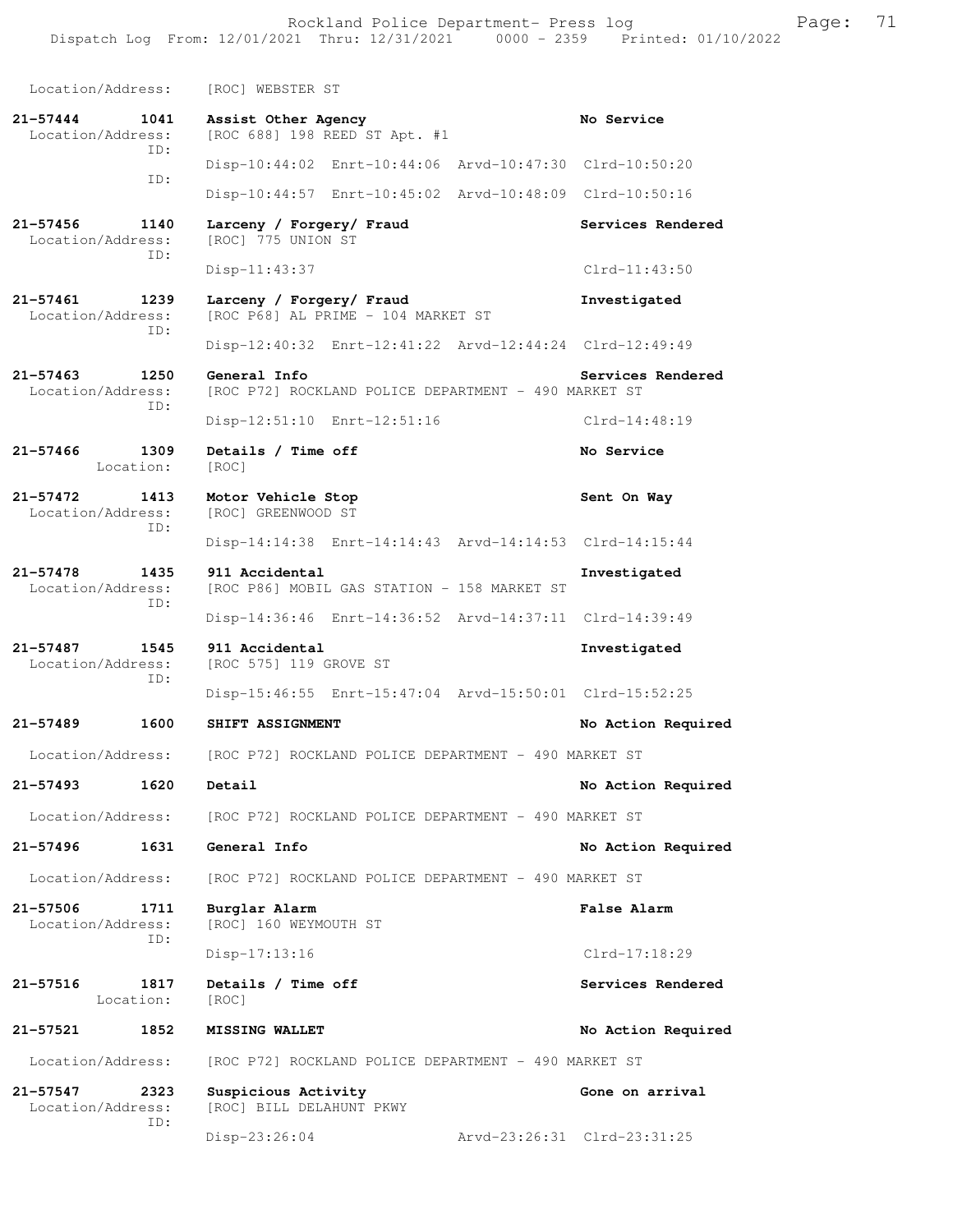# **For Date: 12/29/2021 - Wednesday**

| $21 - 57548$<br>Location/Address:                | 0000        | SHIFT ASSIGNMENTS<br>[ROC P72] ROCKLAND POLICE DEPARTMENT - 490 MARKET ST |                  | Services Rendered           |  |  |
|--------------------------------------------------|-------------|---------------------------------------------------------------------------|------------------|-----------------------------|--|--|
| 21-57566 0542<br>Location/Address:<br>ID:        |             | 911 Hang Up<br>[ROC 892] 154 UNION ST                                     | Could Not Locate |                             |  |  |
|                                                  |             | Disp-05:42:48 Enrt-05:43:25 Arvd-05:49:29 Clrd-05:58:42                   |                  |                             |  |  |
| 21-57568<br>Location/Address:                    | 0558<br>ID: | Building Check<br>[ROC] UNION ST                                          |                  | Appears Secure              |  |  |
|                                                  |             |                                                                           |                  | Arvd-05:59:41 Clrd-06:07:15 |  |  |
| 21-57574<br>Location:                            | 0734        | Details / Time off<br>[ROC]                                               |                  | Services Rendered           |  |  |
| 21-57576<br>Location/Address:                    | 0800        | General Info<br>[ROC P72] ROCKLAND POLICE DEPARTMENT - 490 MARKET ST      |                  | Services Rendered           |  |  |
| 21-57589                                         | 0921        | Burglar Alarm                                                             |                  | Building Checked/Secured    |  |  |
| Location/Address:                                | ID:         | [ROC P45] COMFORT INN - 850 HINGHAM ST                                    |                  |                             |  |  |
|                                                  |             | Disp-09:23:24 Enrt-09:23:30 Arvd-09:28:44 Clrd-09:28:47                   |                  |                             |  |  |
| $21 - 57592$<br>Location/Address:                | 0948<br>ID: | 911 Hang Up<br>[ROC] 21 STUDLEY CT                                        |                  | Investigated                |  |  |
|                                                  | ID:         | Disp-09:55:11 Enrt-09:55:16 Arvd-10:00:02 Clrd-10:00:12                   |                  |                             |  |  |
|                                                  |             | Disp-09:56:17                                                             |                  | Clrd-09:56:22               |  |  |
| 21-57595                                         | 1036        | Details / Time off                                                        |                  | No Action Required          |  |  |
| Location:                                        |             | [ROC]                                                                     |                  |                             |  |  |
| $21 - 57596$<br>1037<br>Location/Address:<br>ID: |             | General Info<br>[ROC P72] ROCKLAND POLICE DEPARTMENT - 490 MARKET ST      |                  | Services Rendered           |  |  |
|                                                  |             | Disp-10:38:15 Enrt-10:38:21                                               |                  | Clrd-12:46:27               |  |  |
| $21 - 57611$<br>1140<br>Location/Address:<br>ID: |             | General Info<br>[ROC 116] 261 UNION ST                                    |                  | Services Rendered           |  |  |
|                                                  |             | $Disp-11:49:34$                                                           |                  | $Clrd-11:49:40$             |  |  |
| 21-57618<br>Location/Address:                    | 1235        | General Info<br>[ROC P72] ROCKLAND POLICE DEPARTMENT - 490 MARKET ST      |                  | Services Rendered           |  |  |
| 21-57621<br>Location/Address:                    | 1258<br>ID: | Warrant<br>[ROC 199] 73 TAUNTON AVE                                       |                  | Arrest (s) Made             |  |  |
|                                                  | ID:         | Disp-13:00:42 Enrt-13:00:50 Arvd-13:08:01 Clrd-13:26:46                   |                  |                             |  |  |
|                                                  | ID:         | Disp-13:00:42 Enrt-13:00:53 Arvd-13:07:50                                 |                  | Clrd-13:20:41               |  |  |
|                                                  | ID:         | Disp-13:00:42 Enrt-13:00:56 Arvd-13:07:58 Clrd-14:11:14                   |                  |                             |  |  |
|                                                  |             |                                                                           |                  | Arvd-13:20:55 Clrd-14:12:21 |  |  |
| 21-57644<br>Location/Address:                    | 1309        | General Info<br>[ROC] 19 EVERETT ST                                       |                  | Services Rendered           |  |  |
| 21-57623<br>Location/Address:                    | 1312        | General Info<br>[ROC] 19 EVERETT ST                                       |                  | Services Rendered           |  |  |
| 21-57629                                         | 1410        | Disabled Motor Vehicle                                                    |                  | Services Rendered           |  |  |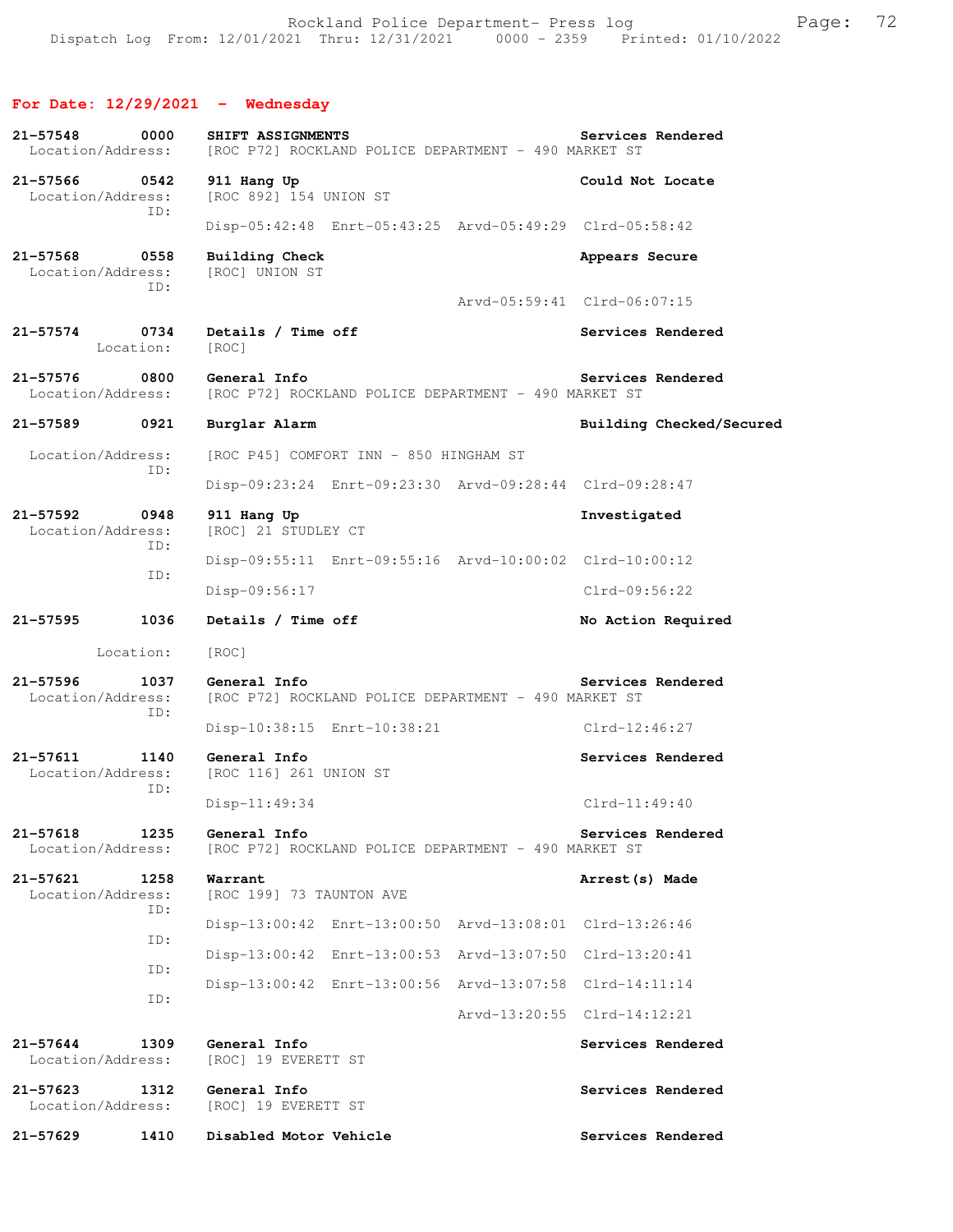|                                              |             |                                                          |  | Rockland Police Department- Press log | Dispatch Log From: 12/01/2021 Thru: 12/31/2021 0000 - 2359 Printed: 01/10/2022 | Page: | 73 |  |
|----------------------------------------------|-------------|----------------------------------------------------------|--|---------------------------------------|--------------------------------------------------------------------------------|-------|----|--|
| Location/Address:                            |             | [ROC] 136 PLAIN ST @ 152 W WATER ST                      |  |                                       |                                                                                |       |    |  |
| ID:                                          |             | Disp-14:12:07 Enrt-14:12:10 Arvd-14:14:25 Clrd-14:24:22  |  |                                       |                                                                                |       |    |  |
| 21-57630                                     | 1410        | Burglar Alarm                                            |  |                                       | Building Checked/Secured                                                       |       |    |  |
| Location/Address:<br>ID:                     |             | [ROC] TRINITY EPISCOPAL CHURCH - 3 GODDARD AVE           |  |                                       |                                                                                |       |    |  |
|                                              |             | Disp-14:12:14 Enrt-14:12:16 Arvd-14:15:32 Clrd-14:22:13  |  |                                       |                                                                                |       |    |  |
|                                              | ID:         | $Disp-14:16:40$                                          |  |                                       | Arvd-14:16:43 Clrd-14:19:19                                                    |       |    |  |
| $21 - 57769$<br>Location/Address:            | 1430        | Animal Complaint<br>[ROC 629] 727 BEECH ST               |  |                                       | Services Rendered                                                              |       |    |  |
| 21-57637<br>Location/Address:                | 1449        | General Info<br>[ROC] 60 WILLOW POND DR                  |  |                                       | Services Rendered                                                              |       |    |  |
| 21-57639<br>Location/Address:                | 1508<br>ID: | General Incident<br>[ROC] 11 LINWOOD TER                 |  |                                       | Services Rendered                                                              |       |    |  |
|                                              | ID:         | Disp-15:12:01 Enrt-15:12:04 Arvd-15:14:18 Clrd-15:14:36  |  |                                       |                                                                                |       |    |  |
|                                              | ID:         | $Disp-15:12:23$                                          |  |                                       | Arvd-15:12:27 Clrd-15:14:36                                                    |       |    |  |
|                                              | ID:         | Disp-15:32:44 Enrt-15:33:17 Arvd-15:41:03 Clrd-15:53:36  |  |                                       |                                                                                |       |    |  |
|                                              |             | Disp-15:33:15 Enrt-15:33:17 Arvd-15:41:03 Clrd-15:56:15  |  |                                       |                                                                                |       |    |  |
| 21-57640<br>Location/Address:                | 1512<br>ID: | Disturbance<br>[ROC P68] AL PRIME - 104 MARKET ST        |  | Sent On Way                           |                                                                                |       |    |  |
|                                              | ID:         | $Disp-15:16:41$                                          |  |                                       | Arvd-15:16:54 Clrd-15:28:45                                                    |       |    |  |
|                                              |             | Disp-15:16:49                                            |  |                                       | Arvd-15:16:54 Clrd-15:28:45                                                    |       |    |  |
| ID:                                          |             | $Disp-15:18:23$                                          |  |                                       | Arvd-15:18:29 Clrd-15:28:45                                                    |       |    |  |
| $21 - 57642$<br>Location/Address:            | 1533        | General Info<br>[ROC] 24 ASPEN CIR                       |  |                                       | Services Rendered                                                              |       |    |  |
| 1550<br>21-57770<br>Location/Address:        |             | Animal Complaint<br>[ROC] 322 SUMMER ST                  |  | Services Rendered                     |                                                                                |       |    |  |
| 21-57646                                     | 1559        | SHIFT ASSIGNMENT                                         |  |                                       | No Action Required                                                             |       |    |  |
| Location/Address:                            |             | [ROC P72] ROCKLAND POLICE DEPARTMENT - 490 MARKET ST     |  |                                       |                                                                                |       |    |  |
| 21-57665                                     | 1753        | Suspicious Activity                                      |  |                                       | No Action Required                                                             |       |    |  |
| Location/Address:                            |             | [ROC P63] WALGREENS - 75 MARKET ST                       |  |                                       |                                                                                |       |    |  |
| 21-57662<br>Location/Address:                | 1755<br>ID: | Suspicious Activity<br>[ROC 598] 214 MARTHA DR Apt. #C   |  |                                       | Services Rendered                                                              |       |    |  |
|                                              | ID:         | Disp-17:57:59 Enrt-17:58:38 Arvd-18:05:41 Clrd-18:07:17  |  |                                       |                                                                                |       |    |  |
|                                              |             | Disp-17:59:05 Enrt-17:59:08 Arvd-18:05:38 Clrd-18:07:13  |  |                                       |                                                                                |       |    |  |
| 21-57672<br>1829<br>Location/Address:<br>ID: |             | Suspicious Activity<br>[ROC 598] 214 MARTHA DR Apt. #C   |  | Services Rendered                     |                                                                                |       |    |  |
|                                              |             | Disp-18:30:43 Enrt-18:31:28 Arvd-18:33:29 Clrd-18:56:28  |  |                                       |                                                                                |       |    |  |
| 21-57680<br>1922<br>Location/Address:<br>ID: |             | MVA Property Damage Only<br>[ROC] E WATER ST @ HOWARD ST |  |                                       | Paper Exchange                                                                 |       |    |  |
|                                              | ID:         | Disp-19:24:23 Enrt-19:24:32 Arvd-19:28:05 Clrd-19:41:20  |  |                                       |                                                                                |       |    |  |
|                                              |             | Disp-19:24:28 Enrt-19:24:30 Arvd-19:28:07 Clrd-19:41:26  |  |                                       |                                                                                |       |    |  |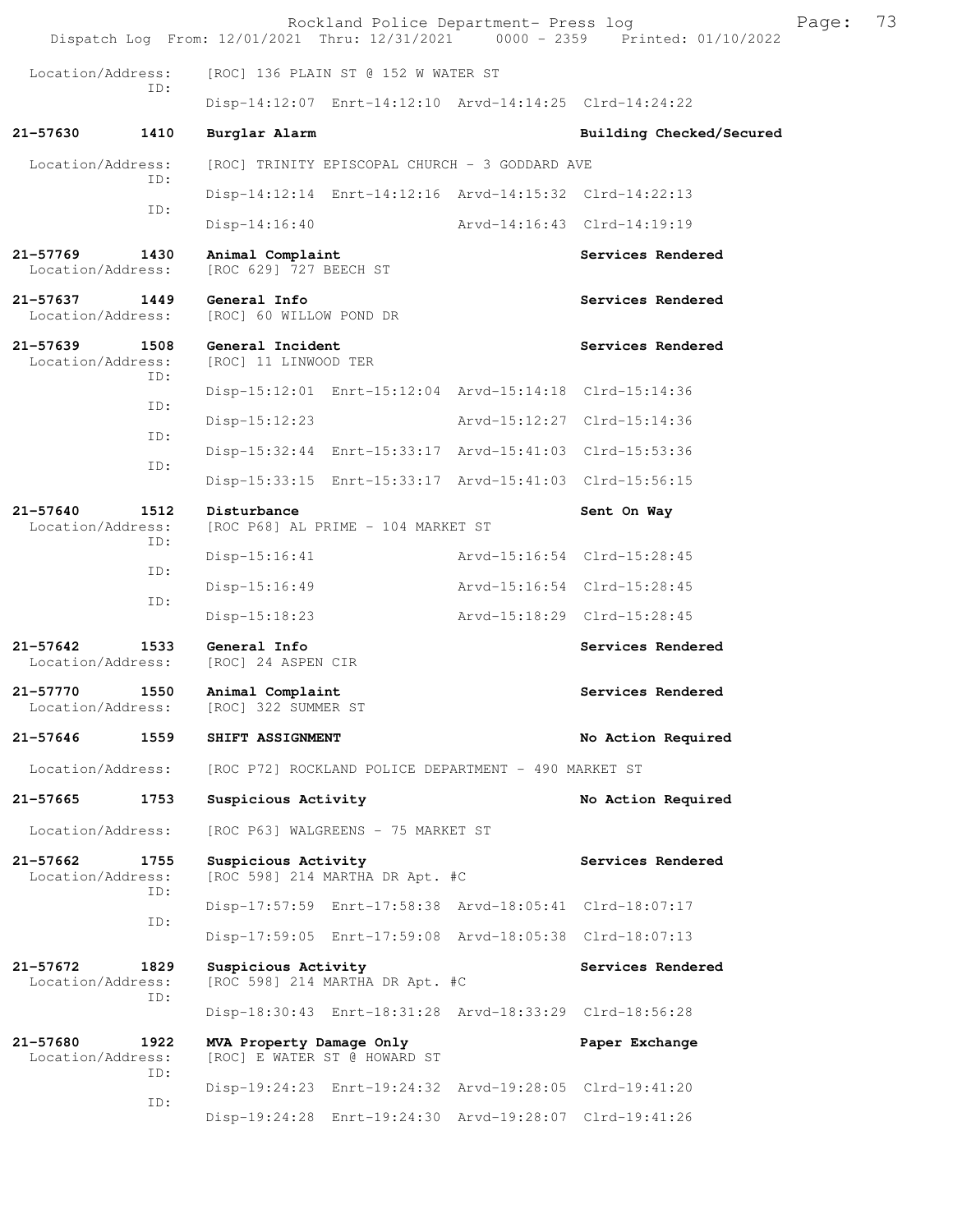|                                              |                                          | Rockland Police Department- Press log<br>Dispatch Log From: 12/01/2021 Thru: 12/31/2021 0000 - 2359 Printed: 01/10/2022                            |                             | Page: | 74 |
|----------------------------------------------|------------------------------------------|----------------------------------------------------------------------------------------------------------------------------------------------------|-----------------------------|-------|----|
| 21-57685<br>Location/Address:                | 2009                                     | Health & Welfare Check<br>[ROC 815] 20 PLAIN ST                                                                                                    | Services Rendered           |       |    |
|                                              | ID:                                      | Disp-20:19:38 Enrt-20:19:53 Arvd-20:20:58 Clrd-20:34:31                                                                                            |                             |       |    |
|                                              | ID:                                      | Disp-20:19:47 Enrt-20:19:55 Arvd-20:25:34 Clrd-20:34:36                                                                                            |                             |       |    |
| 21-57691 2144                                |                                          | Details / Time off                                                                                                                                 | No Action Required          |       |    |
|                                              | Location:                                | [ROC]                                                                                                                                              |                             |       |    |
| 21-57699                                     | 2323                                     | General Info<br>Location/Address: [ROC 897] 110 MARTHA DR Apt. #E                                                                                  | Services Rendered           |       |    |
|                                              |                                          | For Date: $12/30/2021$ - Thursday                                                                                                                  |                             |       |    |
| $21 - 57704$<br>Location/Address:            | 0000                                     | SHIFT ASSIGNMENTS<br>[ROC P72] ROCKLAND POLICE DEPARTMENT - 490 MARKET ST                                                                          | Services Rendered           |       |    |
| 21-57706 0035                                |                                          | <b>Building Check</b>                                                                                                                              | Building Checked/Secured    |       |    |
|                                              | ID:                                      | Location/Address: [ROC] BLANCHARD ST                                                                                                               | Arvd-00:35:36 Clrd-00:40:29 |       |    |
| 21-57709 0044<br>Location/Address:           |                                          | Prisoner Information<br>[ROC P72] ROCKLAND POLICE DEPARTMENT - 490 MARKET ST                                                                       | Services Rendered           |       |    |
|                                              | ID:                                      | $Disp-00:46:13$                                                                                                                                    | Clrd-00:46:36               |       |    |
| 21-57725<br>Location/Address:                | 0531<br>ID:                              | Building Check<br>[ROC] UNION ST                                                                                                                   | Appears Secure              |       |    |
|                                              |                                          | Disp-05:31:46 Enrt-05:49:06 Arvd-05:49:09 Clrd-05:53:21                                                                                            |                             |       |    |
| 21-57733<br>0648<br>Location/Address:<br>ID: |                                          | Assist Public<br>[ROC] 86 LINCOLN RD                                                                                                               | Services Rendered           |       |    |
|                                              |                                          | Arvd-06:58:08 Clrd-07:10:32<br>$Disp-06:49:25$                                                                                                     |                             |       |    |
| 21-57734<br>Location/Address:                | 0738<br>ID:                              | MVA Property Damage Only<br>[ROC P46] DUNKIN DONUTS - 851 HINGHAM ST                                                                               | Report Follows              |       |    |
|                                              | Summons:<br>Address:<br>Age:<br>Charges: | $Disp-07:42:13$<br>Refer To Summons: 21ROC-57734-AR<br>DINIZSCOTTI, THIAGO<br>80 MEDITERRANEAN DR WEYMOUTH, MA<br>19<br>UNLICENSED OPERATION OF MV | Arvd-07:45:57 Clrd-08:33:59 |       |    |
| 21-57736<br>0800<br>Location/Address:<br>ID: |                                          | SHIFT ASSIGNMENTS<br>[ROC P72] ROCKLAND POLICE DEPARTMENT - 490 MARKET ST                                                                          | Services Rendered           |       |    |
|                                              |                                          | $Disp-08:04:41$                                                                                                                                    | $Clrd-08:04:47$             |       |    |
| 21-57768 0810<br>Location/Address:           |                                          | Animal Complaint<br>[ROC 993] 431 SALEM ST                                                                                                         | Services Rendered           |       |    |
| 21-57750<br>0903<br>Location/Address:<br>TD: |                                          | Motor Vehicle Complaint<br>[ROC P72] ROCKLAND POLICE DEPARTMENT - 490 MARKET ST                                                                    | Services Rendered           |       |    |
|                                              |                                          |                                                                                                                                                    | Arvd-09:03:00 Clrd-09:34:46 |       |    |
| 21-57753<br>Location/Address:                | 0957<br>ID:                              | Assist Other Agency<br>[ROC 291] BLUE CROSS BLUE SHIELD - 25 TECHNOLOGY PL                                                                         | Services Rendered           |       |    |
|                                              |                                          | Arvd-09:59:50 Clrd-10:27:20<br>Disp-09:58:18                                                                                                       |                             |       |    |
| 21-57764                                     | 1041<br>Location:                        | Details / Time off<br>[ROC]                                                                                                                        | Services Rendered           |       |    |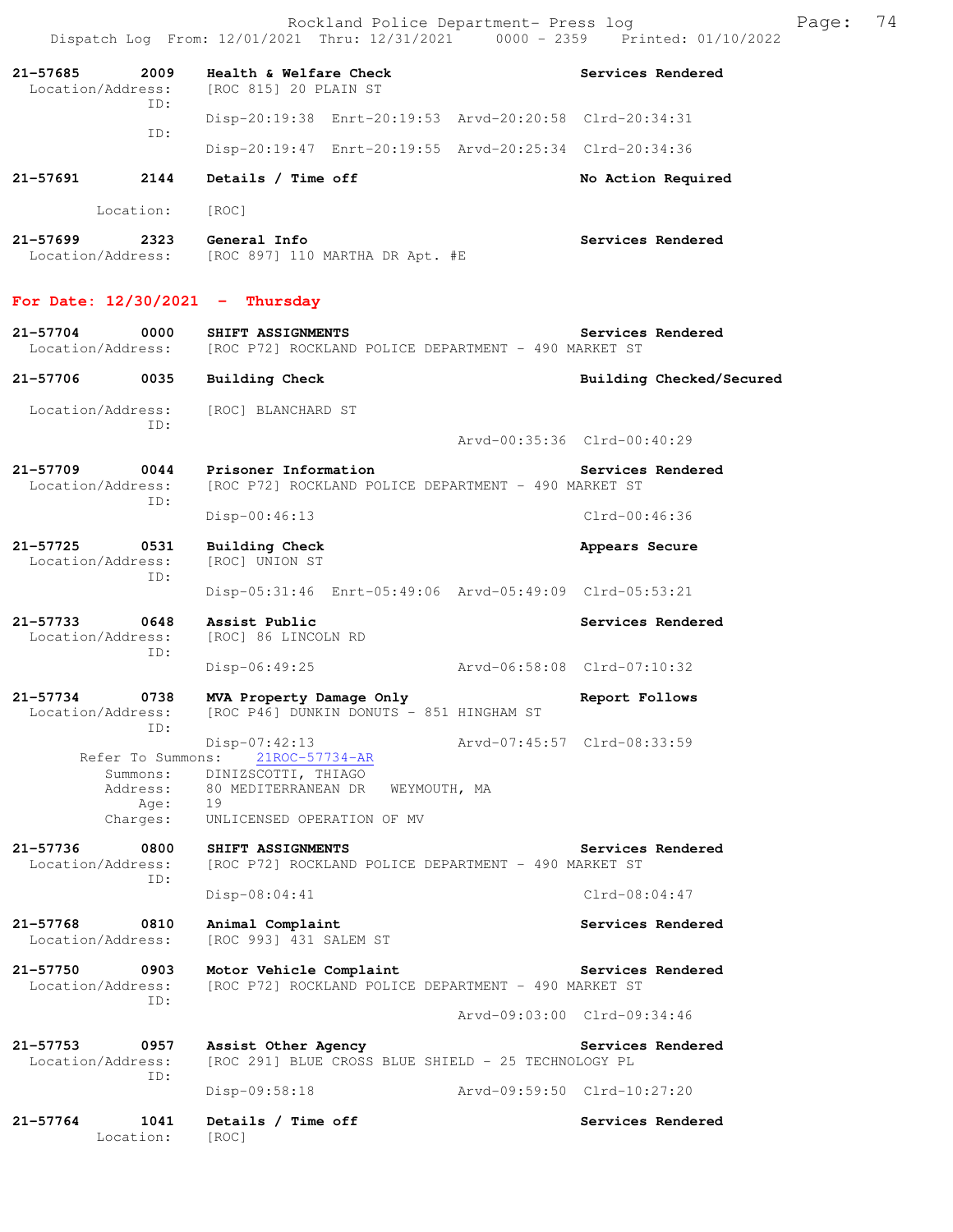**21-57771 1118 Motor Vehicle Stop Verbal Warning**  Location/Address: [ROC] 200 CENTRE AVE ID: Disp-11:20:02 Arvd-11:20:09 Clrd-11:20:12 21-57783 1203 Details / Time off **Services Rendered Services** Rendered Location: [ROC] **21-57787 1254 Burglar Alarm Services Rendered**  Location/Address: [ROC] 360 SUMMER ST ID: Disp-12:55:31 Enrt-12:55:39 Arvd-12:59:25 Clrd-13:01:37 **21-57805 1510 911 Hang Up Cancelled Enroute**  Location/Address: [ROC 260] SOUTH SHORE HOSPICE - 30 RESERVOIR PARK DR ID: Disp-15:12:08 Enrt-15:12:39 Arvd-15:18:20 Clrd-15:22:10 **21-57816 1559 SHIFT ASSIGNMENTS Services Rendered**  Location/Address: [ROC P72] ROCKLAND POLICE DEPARTMENT - 490 MARKET ST ID: Disp-16:03:10 Clrd-16:03:17 **21-57819 1617 Motor Vehicle Complaint Advised to Court**  Location/Address: [ROC] 130 LIBERTY ST @ 246 EAST WATER ST **21-57822 1625 Motor Vehicle Complaint Investigated**  Location/Address: [ROC] 217 CENTRE AVE ID: Disp-16:26:54 Enrt-16:27:58 Arvd-16:36:21 Clrd-16:37:41 Refer To Summons: 21ROC-57822-AR Summons: BELLEVILLE, JASON GERALD Address: 68 COURT ST WHITMAN, MA<br>Age: 44 Age: Charges: LEAVE SCENE OF PROPERTY DAMAGE MARKED LANES VIOLATION **21-57829 1656 Health & Welfare Check Services Rendered**  Location/Address: [ROC] 145 LINCOLN RD ID: Disp-16:58:41 Enrt-17:06:04 Arvd-17:08:24 Clrd-17:13:41 **21-57838 1756 Details / Time off Services Rendered**  Location: [ROC] **21-57840 1757 Details / Time off Services Rendered**  Location: [ROC] **21-57849 1930 CRUISER BACK IN SERVICE Services Rendered**  Location/Address: [ROC P72] ROCKLAND POLICE DEPARTMENT - 490 MARKET ST ID: Disp-19:31:31 Clrd-19:31:37 **21-57852 1948 Details / Time off Services Rendered**  Location: [ROC] **21-57865 2023 Health & Welfare Check Services Rendered**  Location/Address: [ROC] 200 SUMMER ST ID: Disp-20:25:17 Enrt-20:25:28 Arvd-20:32:09 Clrd-20:42:19 **21-57885 2313 General Incident Services Rendered**  Location/Address: [ROC P72] ROCKLAND POLICE DEPARTMENT - 490 MARKET ST ID: Disp-23:14:57 Clrd-23:15:04

## **For Date: 12/31/2021 - Friday**

| 21-57889 | 0000 | SHIFT ASSIGNMENTS |
|----------|------|-------------------|
|          |      |                   |

Services Not Required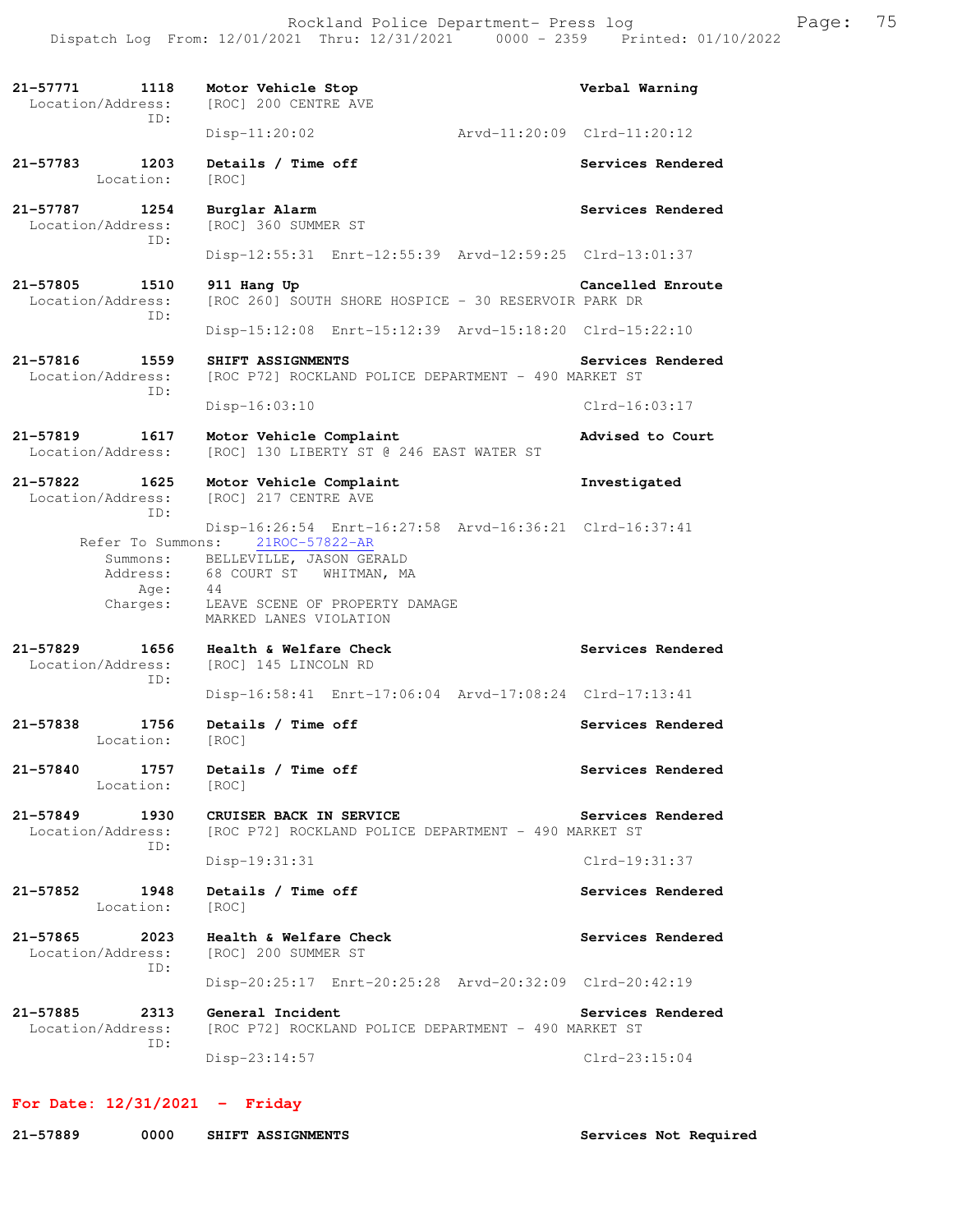Location/Address: [ROC P72] ROCKLAND POLICE DEPARTMENT - 490 MARKET ST **21-57887 0006 Noise Complaint Services Rendered**  Location/Address: [ROC 104] 141 MARTHA DR Apt. #C ID: Disp-00:09:27 Enrt-00:14:57 Arvd-00:16:59 Clrd-00:20:53 **21-57894 0025 Disturbance Services Rendered**  Location/Address: [ROC P84] PLAYERS SPORTS BAR - 86 VFW DR ID: Disp-00:27:00 Enrt-00:28:10 Arvd-00:28:18 Clrd-00:43:33 ID: Disp-00:28:06 Enrt-00:28:10 Arvd-00:30:05 Clrd-00:43:38 ID: Disp-00:31:34 Arvd-00:31:39 Clrd-00:39:43 **21-57896 0029 Suspicious Activity 60ne on arrival** Location/Address: [ROC P68] AL PRIME - 104 MARKET ST [ROC P68] AL PRIME - 104 MARKET ST ID: Disp-00:30:43 Clrd-00:31:10 ID: Disp-00:39:48 Enrt-00:39:51 Arvd-00:44:31 Clrd-00:47:01 **21-57907 0118 General Incident Services Not Required**  Location/Address: [ROC 13] RAD CONSTRUCTION/SOUTH SHORE LOAM AND MULCH - 171 VFW DR **21-57916 0258 Burglar Alarm Building Checked/Secured**  Location/Address: [ROC 84] HARMON GOLF & FITNESS CLUB - 168 CONCORD ST ID: Disp-03:01:17 Enrt-03:01:29 Arvd-03:03:25 Clrd-03:09:08 ID: Disp-03:01:41 Enrt-03:01:47 Arvd-03:04:12 Clrd-03:09:08 **21-57917 0408 Burglar Alarm Building Checked/Secured**  Location/Address: [ROC 84] HARMON GOLF & FITNESS CLUB - 168 CONCORD ST ID: Disp-04:08:42 Enrt-04:08:51 Arvd-04:10:33 Clrd-04:14:50 ID: Disp-04:08:46 Enrt-04:08:51 Arvd-04:14:44 Clrd-04:14:50 Original Call #: **21-57919 0534 Details / Time off Services Not Required**  Location: [ROC] **21-57920 0614 Building Check Appears Secure**  Location/Address: ID: Arvd-06:15:10 Clrd-06:33:31 **21-57925 0706 Details / Time off Services Not Required**  Location: [ROC] 21-57927 0722 Details / Time off Services Not Required Location: [ROC] 21-57928 0727 Burglar Alarm Services Rendered Location/Address: [ROC 260] SOUTH SHORE HOSPICE - 30 RESERVOIR PARK DR ID: Disp-07:28:01 Enrt-07:28:37 Arvd-07:35:29 Clrd-07:39:16 **21-57932 0818 Police Information Services Rendered**  Location/Address: [ROC P72] ROCKLAND POLICE DEPARTMENT - 490 MARKET ST ID: Disp-08:21:02 Enrt-08:21:09 Arvd-08:21:13 Clrd-08:21:18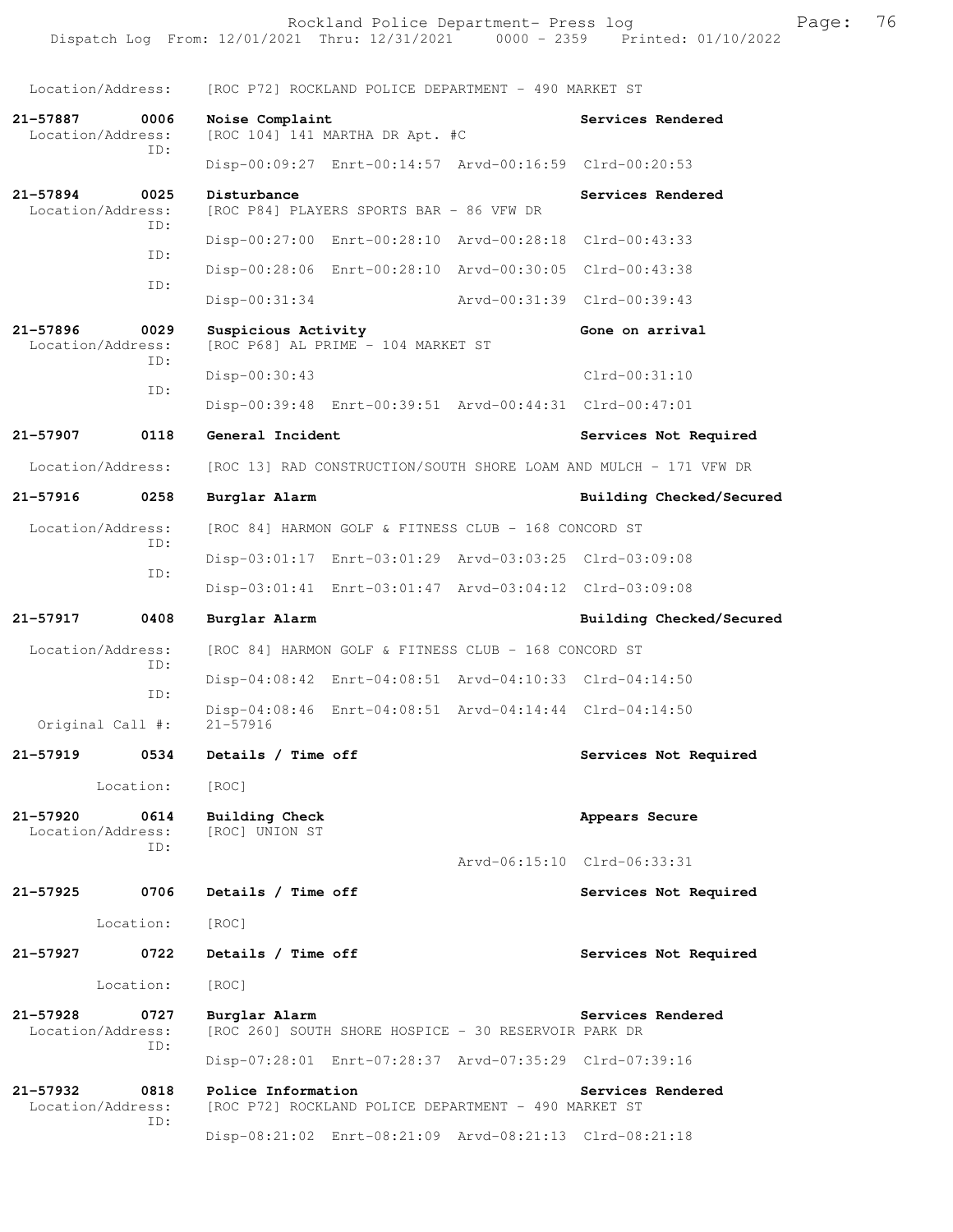Rockland Police Department- Press log Fage: 77 Dispatch Log From: 12/01/2021 Thru: 12/31/2021 0000 - 2359 Printed: 01/10/2022

**21-57935 0848 TIME OFF No Action Required**  Location/Address: [ROC P72] ROCKLAND POLICE DEPARTMENT - 490 MARKET ST ID: Arvd-08:48:46 Clrd-08:49:46 21-57943 0954 **Health & Welfare Check Services Rendered Location/Address:** [ROC] 596 UNION ST Location/Address: ID: Disp-10:00:27 Enrt-10:00:58 Arvd-10:01:07 Clrd-10:16:11 ID: Disp-10:00:38 Enrt-10:00:49 Clrd-10:09:47 **21-57946 1005 Burglar Alarm Building Checked/Secured**  Location/Address: [ROC] 160 WEYMOUTH ST ID: Disp-10:09:56 Enrt-10:09:59 Arvd-10:14:09 Clrd-10:16:54 **21-57948 1015 Burglar Alarm Building Checked/Secured**  Location/Address: [ROC] 198 SPRING ST ID: Disp-10:18:03 Clrd-10:19:18 ID: Disp-10:19:09 Enrt-10:19:13 Arvd-10:26:41 Clrd-10:47:15 21-57952 1030 TIME OF **Services Rendered** Location/Address: [ROC P72] ROCKLAND POLICE DEPARTMENT - 490 MARKET ST [ROC P72] ROCKLAND POLICE DEPARTMENT - 490 MARKET ST ID: Arvd-10:30:42 Clrd-11:21:03 **21-57967 1249 Burglar Alarm Building Checked/Secured**  Location/Address: [ROC] 198 SPRING ST ID: Disp-12:50:56 Enrt-12:51:46 Clrd-12:57:46 ID: Disp-13:26:43 Arvd-13:26:48 Clrd-13:28:22 **21-57969 1255 Disturbance Services Rendered**  Location/Address: [ROC] 18 PHILLIPS ST ID: Disp-12:57:22 Enrt-12:57:53 Arvd-12:59:44 Clrd-13:26:21 ID: Disp-12:57:40 Enrt-12:57:53 Clrd-13:26:21 ID: Disp-12:57:55 Enrt-12:58:03 Arvd-12:59:23 Clrd-13:26:21 **21-57991 1554 Traffic Enforcement Services Rendered**  Location/Address: [ROC P72] ROCKLAND POLICE DEPARTMENT - 490 MARKET ST ID: Disp-15:55:58 Arvd-15:56:03 Clrd-19:43:44 **21-57993 1605 SHIFT ASSIGNMENTS Services Rendered**  Location/Address: [ROC P72] ROCKLAND POLICE DEPARTMENT - 490 MARKET ST ID: Disp-16:06:55 Clrd-16:07:01 **21-57995 1637 General Info Services Rendered**  Location/Address: [ROC P72] ROCKLAND POLICE DEPARTMENT - 490 MARKET ST ID: Disp-16:38:34 Clrd-16:38:41 **21-58007 1757 Disturbance Services Rendered**  Location/Address: [ROC] 117 PLAIN ST ID: Disp-18:00:15 Enrt-18:00:19 Arvd-18:00:22 Clrd-18:57:36 ID: Disp-18:58:24 Enrt-18:58:28 Arvd-18:58:31 Clrd-19:03:49